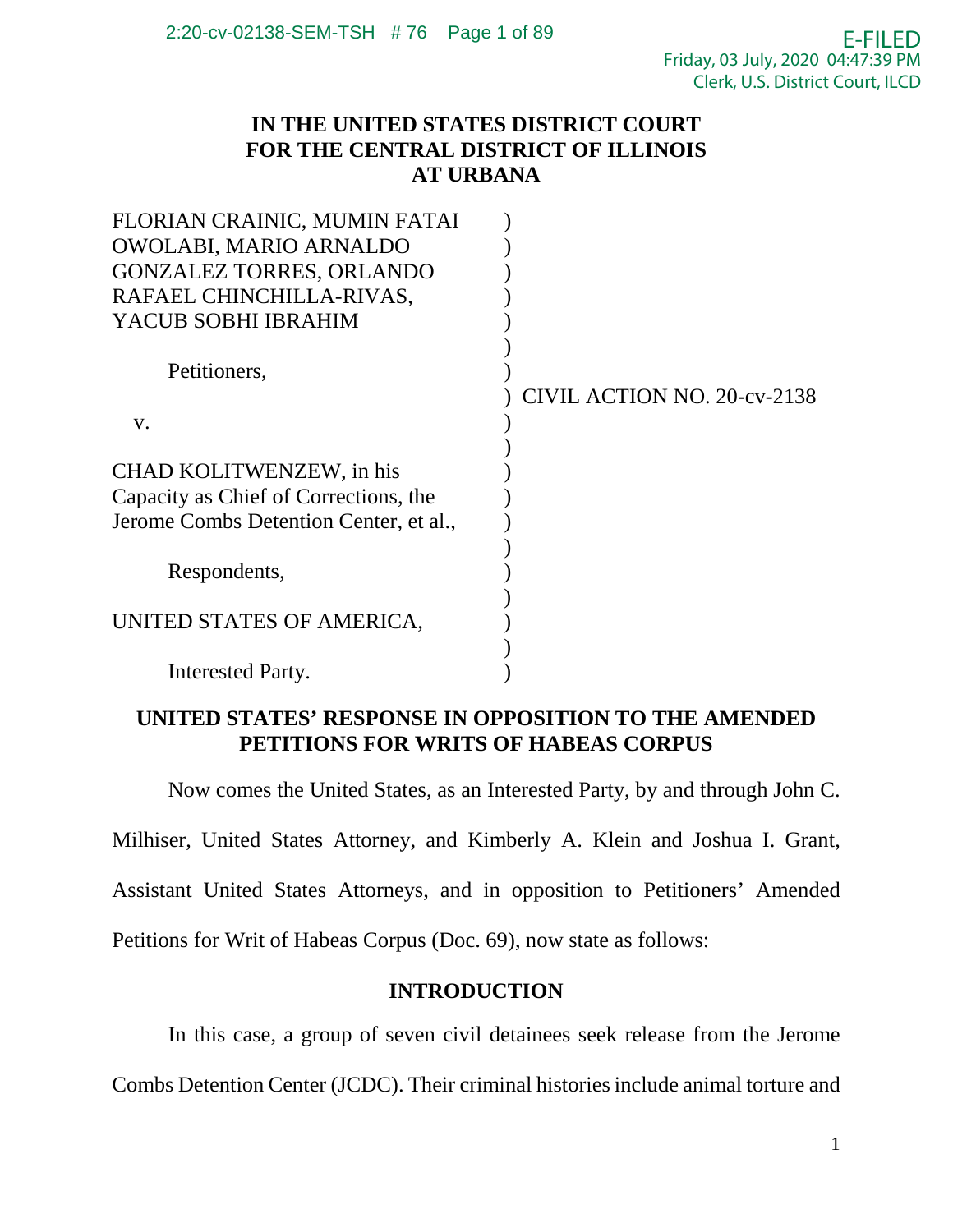armed violence after using a hammer to bludgeon multiple dogs and threatening a woman with a machete, domestic violence, assault and battery, weapons charges, a gang affiliation, fraud, burglary, and resisting arrest. And yet they claim they are no danger to the community. Their immigration histories often include final or near final orders of removal to their countries of origin. And yet they claim they are not flight risks. They have been convicted of crimes involving dishonesty and fraud, and even in the case now before the Court, have at times submitted clear misrepresentations that are readily refuted by their own medical records or criminal history documentation. And yet they claim they can be trusted to obey the law and the Court's directions if released.

The above examples are not isolated incidents. Instead, they represent a pattern. Petitioners have demonstrated criminal histories, patterns of dishonesty, and records of violence. They represent clear dangers to communities or flight risks if released. Their civil detentions are eminently reasonable and in no way violate the Constitution such that the Court must intervene. And while Petitioners argue otherwise, they often submit incomplete, misleading, or untrue information. The Court should not countenance Petitioners' transparent attempts to misrepresent their criminal, immigration, and medical histories, as well as the conditions of the JCDC, in order to secure a reprieve from their crimes.

Petitioners seek release due to the COVID-19 worldwide pandemic. As the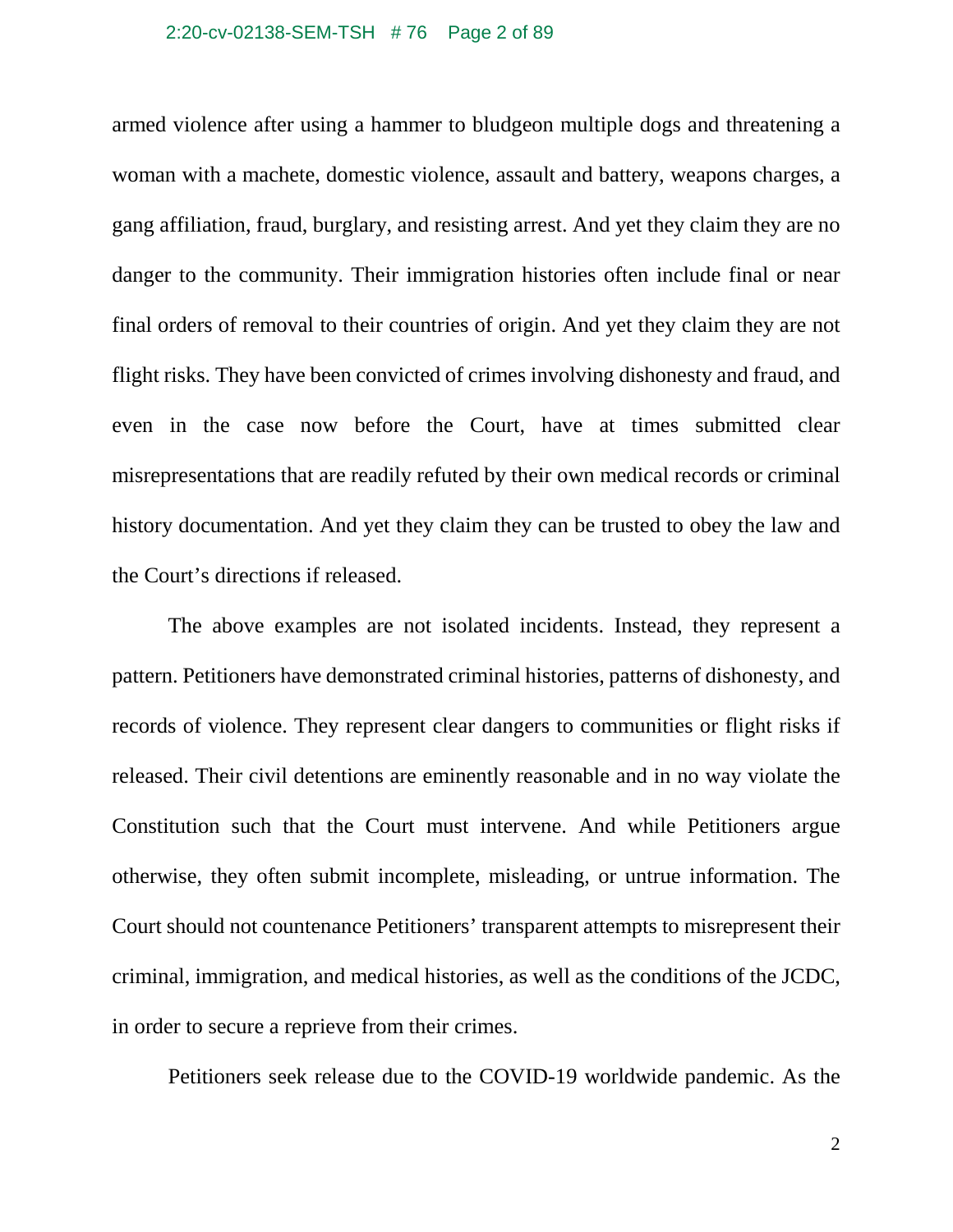government has acknowledged, the pandemic poses serious challenges to the health and safety of our communities. Those challenges are particularly present and unique inside correctional facilities, where law enforcement is charged with balancing the need to detain individuals who have broken the law and may pose dangers to the community or flight risks if released, with the responsibility reasonably to limit the potential spread of the virus and provide living and working conditions that protect the detainees, staff, and community.

At the JCDC, this balance has been achieved: the population of Immigration and Customs Enforcement (ICE) detainees held at the JCDC has been reduced to 20% capacity (down to 31 from 155 in March), and the JCDC has implemented robust measures to address the pandemic, including providing and requiring the wearing of facemasks, implementing mandatory social distancing policies, reassigning detainees to different cells to spread out the remaining population, and developing screening, testing, and mitigation procedures. To date, these measures have been successful, as there have been no confirmed cases of COVID-19 inside the facility.

Despite these measures, Petitioner Florian Crainic brought this action on May 21, 2020, and pursued it on an "emergency" basis. He claimed his health conditions were serious and not being adequately treated. He claimed that the JCDC is unsanitary, unsafe, and overcrowded. And he claimed that the JCDC had not taken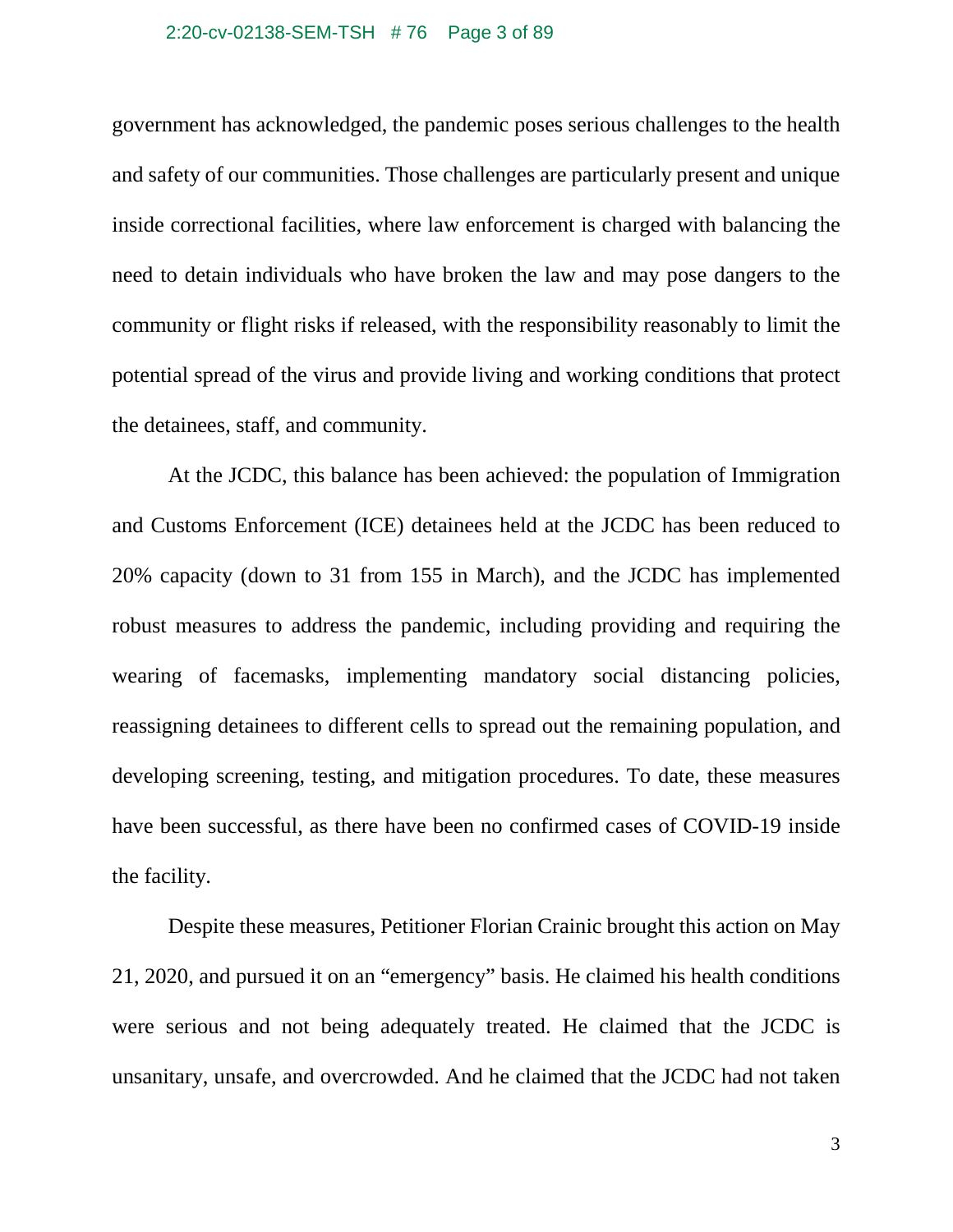several key pandemic response measures, such as implementing social distancing or screening policies. Based on these allegations, he argued that the Constitution and due process required his and potentially "dozens" of other ICE detainees' immediate release.

Of course, the record has shown otherwise. It was Petitioner himself who didn't take his diabetes seriously and elected to stop testing his own blood sugar during the pendency of the TRO proceedings. Further, the JCDC has in fact reduced its population by 80% so that detainees can be spread out into either single cells or larger cells with only one cellmate. The JCDC implemented mandatory social distancing policies and has enforced them. The JCDC has also screened and when necessary, quarantined or tested, both detainees and staff. These measures track and at times exceed public health guidance from experts like the Centers for Disease Control and Prevention (CDC). In other words, the JCDC's response to the pandemic has been considerate, robust, and above all, reasonable. The measures, as this Court found in its recent TRO decision, have "significantly reduced" the risk of contracting COVID-19 inside the facility, "making the conditions, while still serious, less so." Doc. 52 at 28-29.

The JCDC's significant response measures must also be considered along with the circumstances of each individual detainee, including a detainee's criminal history and immigration status. For Petitioner Crainic, this meant weighing the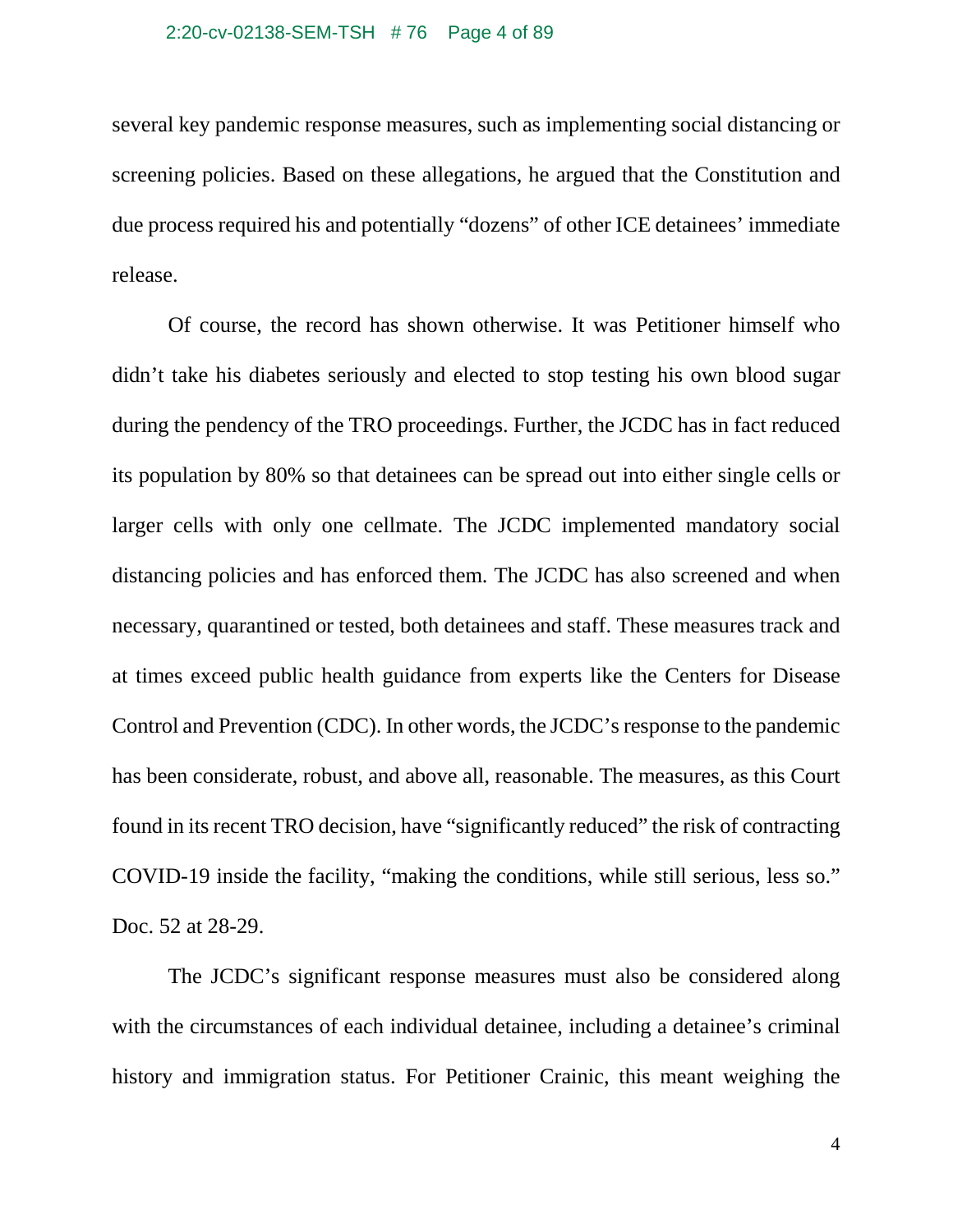#### 2:20-cv-02138-SEM-TSH # 76 Page 5 of 89

JCDC's response measures together with his criminal history, which involved a crime of dishonesty both in the United States and Romania, and immigration history, which included a near-final order of removal, as well as evidence suggesting that he fled Romania to avoid his criminal prosecution there. The Court, in its decision denying Petitioner Crainic's motion for a temporary restraining order, found that when the JCDC's response to the pandemic was considered with Petitioner's controlled health conditions and lack of compliance, as well as the risk of flight created by his immigration status and criminal history, Petitioner was unlikely to prove that his conditions of confinement violate the Constitution. Doc. 52 at 38.

Following the Court's TRO decision, the parties engaged in expedited and exhaustive discovery regarding Petitioner Crainic's motion to certify a class action from the remaining ICE population at the JCDC. The parties focused discovery on identifying detainees who met Petitioner's class definition as detainees who were over the age of 50 or possessed certain medical conditions. After concluding this discovery and learning that there were 10 or fewer qualifying detainees rather than the "dozens" claimed to exist, the parties reached an agreement where Petitioner withdrew his motion for class certification and filed an amended complaint joining the remaining additional detainees. The parties agreed to address the merits of the remaining claims on an expedited basis without TRO litigation.

Those remaining individual claims—petitions for writs of habeas corpus and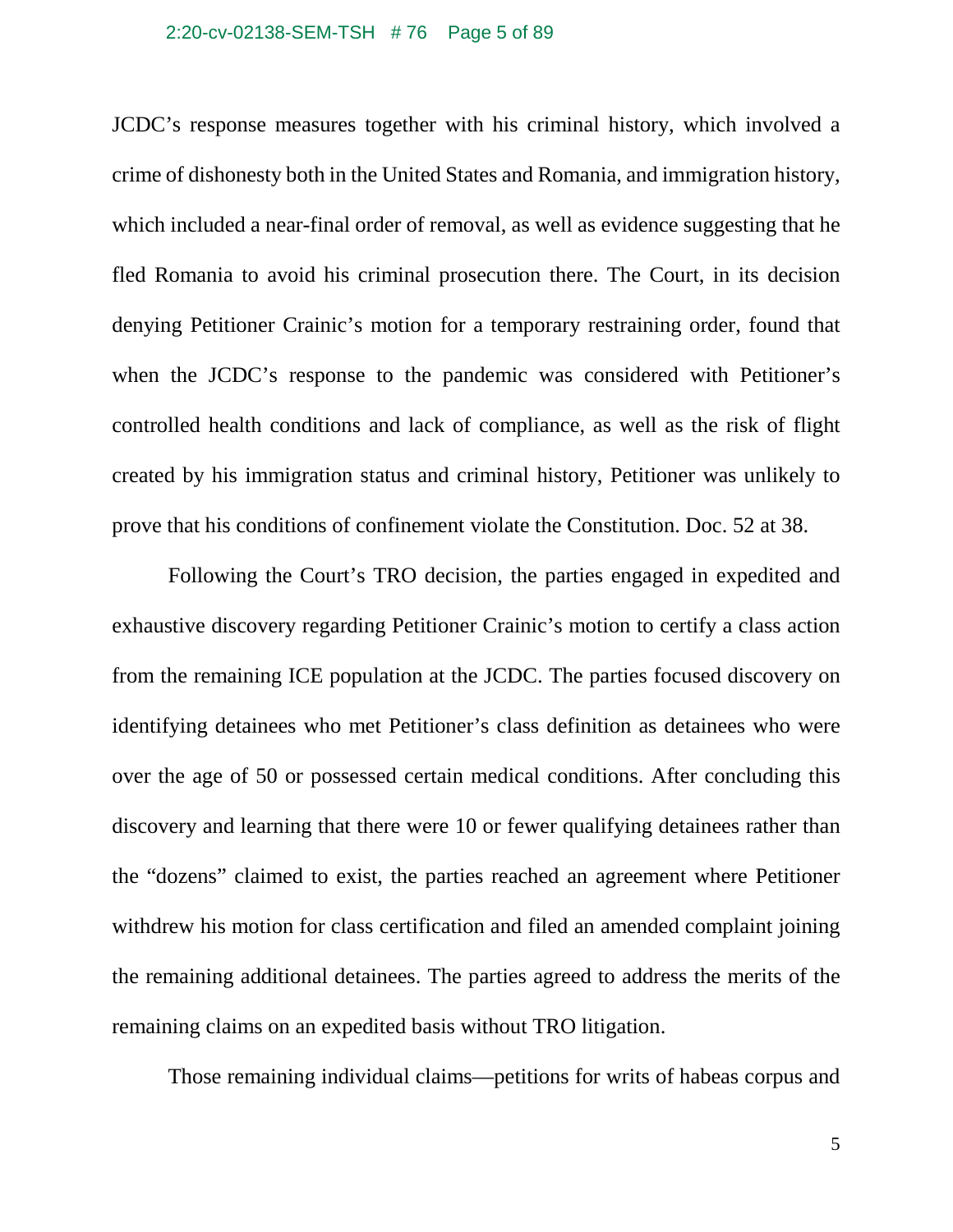#### 2:20-cv-02138-SEM-TSH # 76 Page 6 of 89

alleged violations of the 5th Amendment—are now before the Court. The petitions seek the immediate release of seven detainees (Petitioners). Like Petitioner Crainic's claims before them, these petitioners claim they have serious health conditions and the conditions at the JCDC are so inadequate, that they should be immediately released despite their criminal histories and immigration statuses.

The Court should deny the petitions. They are premised on a view of the JCDC's conditions that largely ignores, disregards, and distorts the JCDC's significant response to the pandemic, a response that can only be described as objectively reasonable and thus far, undeniably effective, as there have been no cases of COVID-19 inside the facility. Petitioner Crainic originally complained in this lawsuit about a lack of social distancing and facemask policies. But now that the JCDC has implemented such policies, Petitioners admit that most detainees and staff follow the policies but complain that enforcement and compliance are inconsistent. This is not a surprise in a correctional institution. Perfection is not required—only reasonable measures to prevent the spread of the virus. That is exactly what has occurred here.

Indeed, Petitioners scrutinize every minute detail of prison life and claim that even if the JCDC did everything it said it is doing, it is not enough. This argument is premised upon a faulty factual assumption: there is simply nothing the JCDC can or could do—no measures exhaustive enough—for the prison to reasonably respond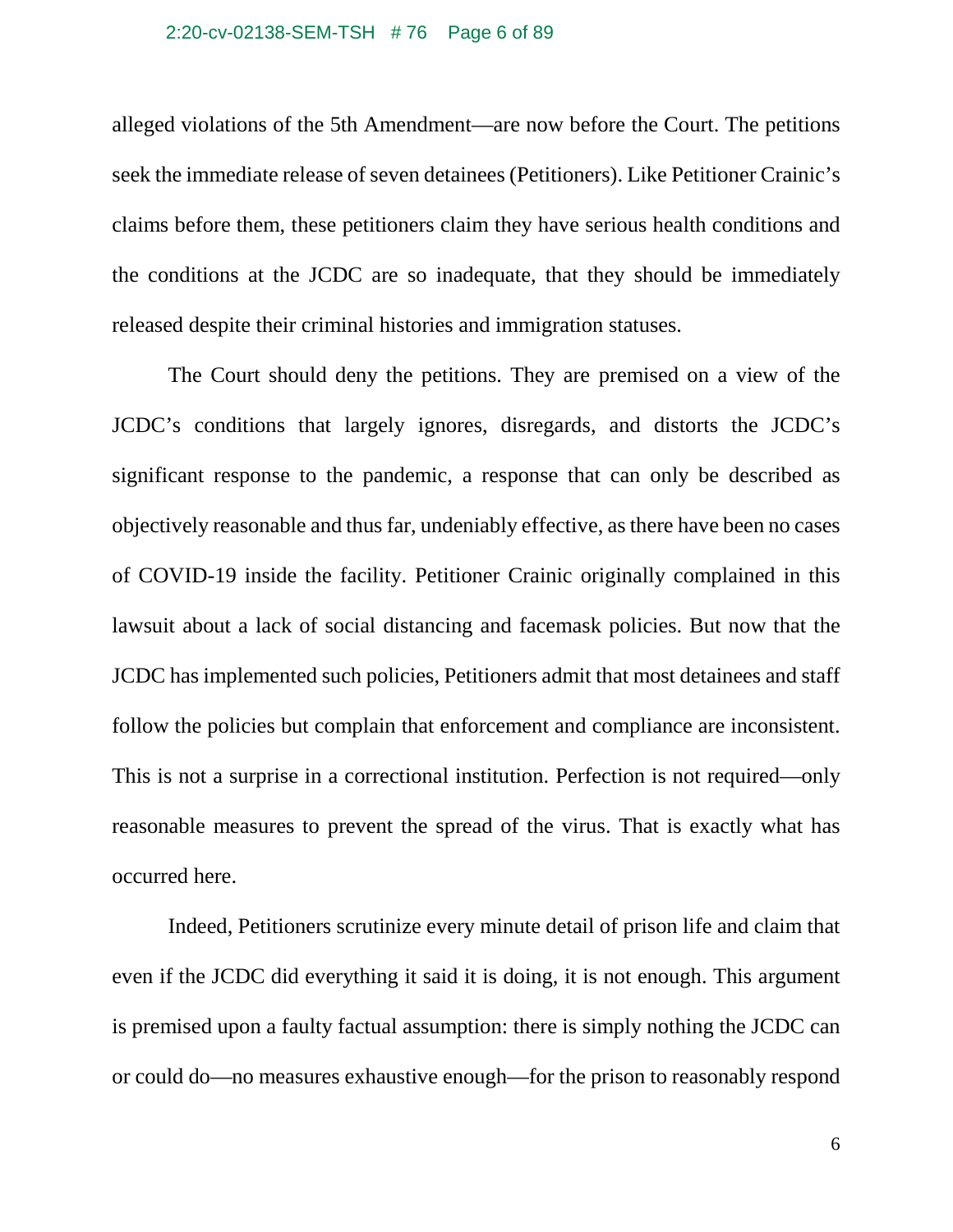#### 2:20-cv-02138-SEM-TSH # 76 Page 7 of 89

to the pandemic. And the following legal argument Petitioners have made is premised upon another mistaken view of the law: there is nothing the JCDC could do in response to the pandemic to make Petitioners' continued detention legal. But that standard does not exist in the law. It does not exist in CDC guidance. And it does not provide a reason for the Court to disturb their current lawful detention.

Moreover, Petitioners minimize the other individual factors that are key to determining whether the government's continued detention is reasonable: criminal and immigration histories. Notably, ICE has helped reduce the JCDC's population by identifying and releasing detainees after considering their personal conditions, the safety of communities in relation to crimes committed, and flight risk. More than 100 detainees most appropriate for a reprieve from their crimes during the pandemic have already been released. The remaining ICE detainees are individuals who either have no serious underlying health conditions or conditions that are well-controlled, have criminal histories such that release may pose a danger to the community, or have immigration statuses such as final orders of deportation where even a temporary release may create a serious risk of flight.

In fact, in a transparent attempt to secure their release, Petitioners have provided the Court with misleading and incomplete information about their criminal and immigration histories. For example, Petitioner Rositas-Martinez claims he poses no threat to the community. In reality, Petitioner Rositas-Martinez was convicted for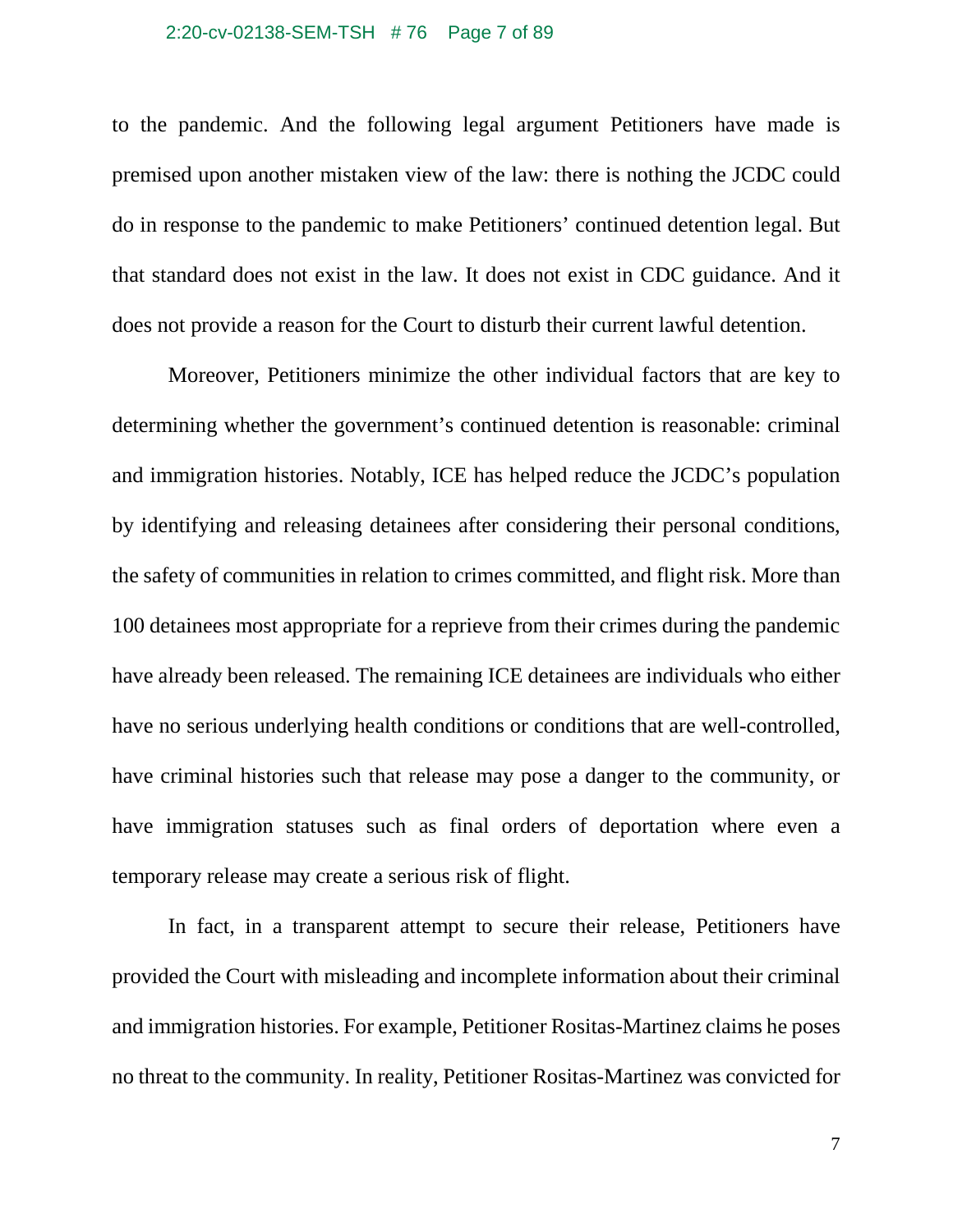### 2:20-cv-02138-SEM-TSH # 76 Page 8 of 89

torturing multiple dogs with a hammer and domestic violence against his "thenwife". Petitioner Chinchilla minimizes his criminal history by indicating that he has only one conviction for a non-violent misdemeanor, when he actually has a significant juvenile criminal history and also has pending weapons charges that occurred while on probation from his conviction. Petitioner Ibrahim casually refers to being incarcerated once at Western Illinois Correctional Center but omits any reference to a long list of arrests and/or convictions for offenses like domestic battery, assault, intimidation, and theft.

With respect to the JCDC, Petitioners have similarly provided misleading or incomplete information. For example, Petitioners complain that conditions are "filthy" in part because to clean their cells they must share a single mop bucket that contains dirty water and hair. Of course, what Petitioners fail to mention is that when they are provided with a bucket and disinfectant each morning to clean their cells, all they need to do to receive a clean bucket of water is ask the assigned pod worker or on-duty officer and they will receive fresh water and cleaning supplies. In another example, Petitioners admit that the JCDC requires social distancing but complain that it is not always enforced, such as when detainees watch television. Of course, Petitioners fail to mention that the JCDC day rooms have multiple TVs, so if someone is too close, a detainee can simply move to another TV or return to their cell. Petitioners' allegations not only reflect a pattern of providing the Court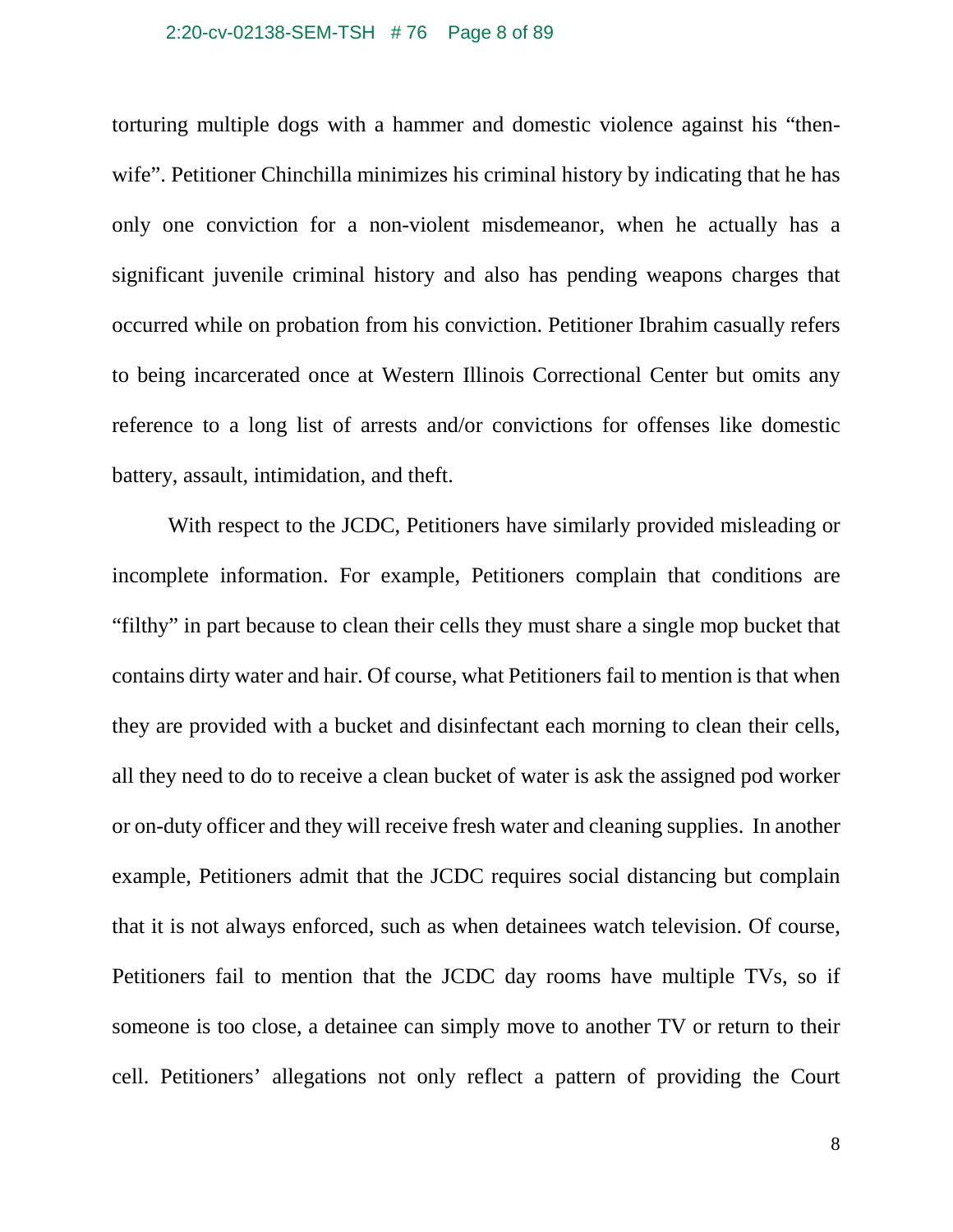incomplete information regarding the JCDC, but also an unwillingness to accept that they have a responsibility to follow the JCDC's rules and to avail themselves of their ability to socially distance and follow the protective measures the facility has put into place.

With respect to claimed medical conditions, Petitioners again provide incomplete or misleading information. For example, Petitioner Fatai-Owolabi declares, under penalty of perjury, that "[s]ince being in detention, I have lost around 30 pounds." Doc. 56 at ¶ 13. However, his medical records reflect that he has actually gained 13 pounds during his time at the JCDC. Petitioner Chinchilla claims to have untreated asthma, but never complained to medical staff about asthma until after this lawsuit began, was given a peak flow test that showed his lungs to be in good condition, his oxygen saturation sits at 97-99%, and a chest x-ray revealed clear lungs. In another attempted deception, Petitioner Misaknov declared under oath that he "never received" an inhaler, even though he knew that doctors proscribed him an inhaler and he could walk to the officer desk to use it at any time; he never has, yet still claims to the Court that JCDC has failed to treat his condition. Such distortions and misleading statements that are easily refuted by documentary evidence are emblematic of the flawed factual foundations of Petitioners' claims.

Accordingly, given the JCDC's significant pandemic response measures and objectively reasonable conditions of confinement, as well as the various health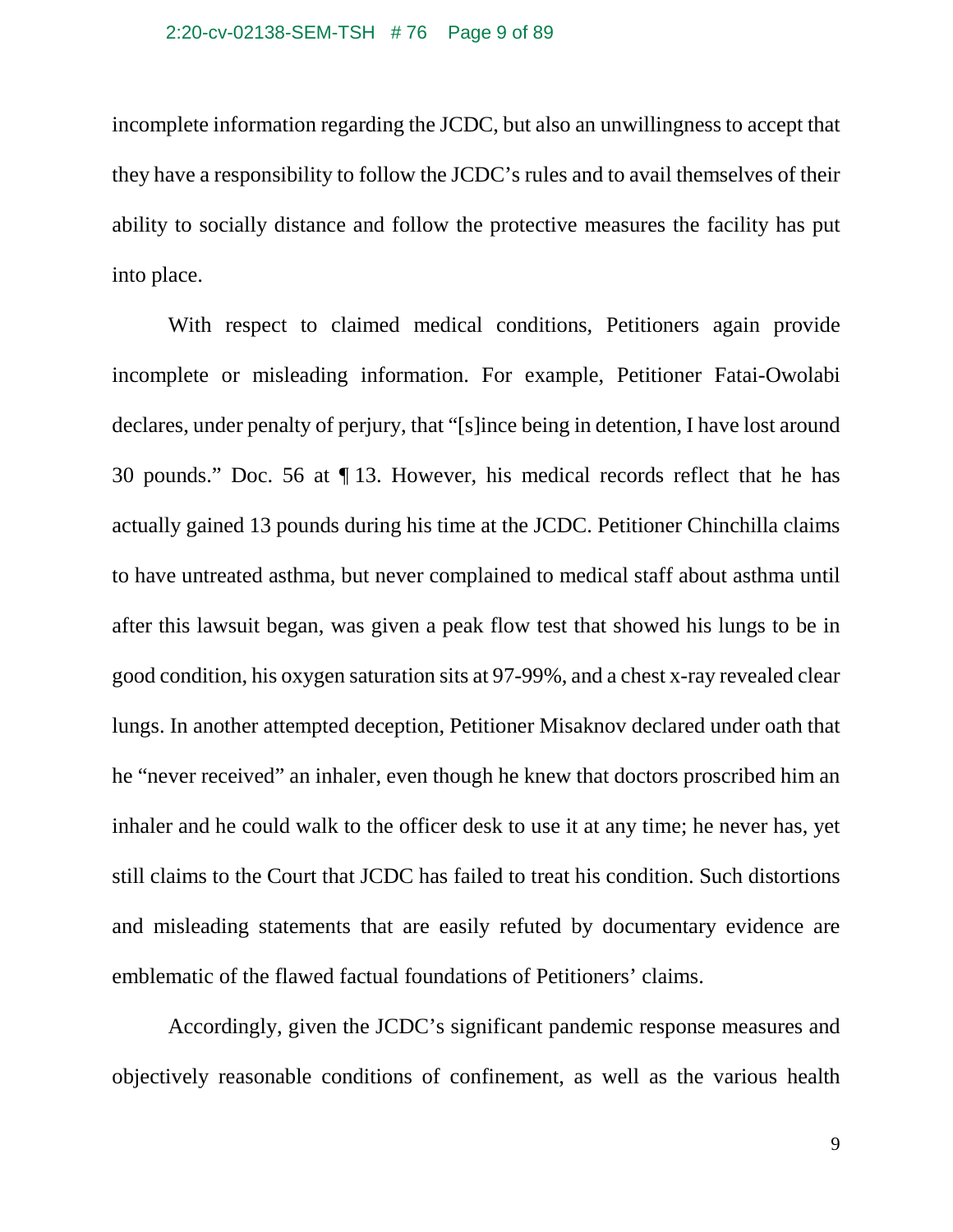conditions, conviction histories, and immigration statuses, the petitions now before the Court are simply not the kind where the Constitution mandates Court intervention. They should be denied.

### **BACKGROUND**

The JCDC has responded to the pandemic by changing the daily lives of its detainees, correctional officers, and medical staff. These changes touch on every aspect of daily life for detainees and staff. They range from population reductions, medical screening measures, quarantine procedures, the provision of multiple face masks, increased cleaning and sanitation, and mitigation plans. Many of these measures have been in place since the beginning of the pandemic and others have been implemented over time. These measures are accurately summarized in Chief of Corrections Chad Kolitwenzew's prior declaration and testimony in this case, as well as the Court's TRO Order. See Doc. 29 at 6-13; Doc. 29-1; Doc. 52 at 7-8. They will not be repeated, but key points and updates are summarized here.

The JCDC's changes begin with a drastic drop in the ICE population: only 20% of the population remains from when the pandemic began. Ex. 1, Kolitwenzew Declaration, ¶ 2. With fewer detainees, the JCDC has been able to enact more change: detainees have been reassigned and spread out so that they now live in either single cells or an eight by ten foot cell with one cellmate. Ex. 1, ¶ 3; Doc. 29-1, ¶¶ 24-25; Doc. 53 at 22. Of the remaining detainees, 19 of the 33 have their own cells.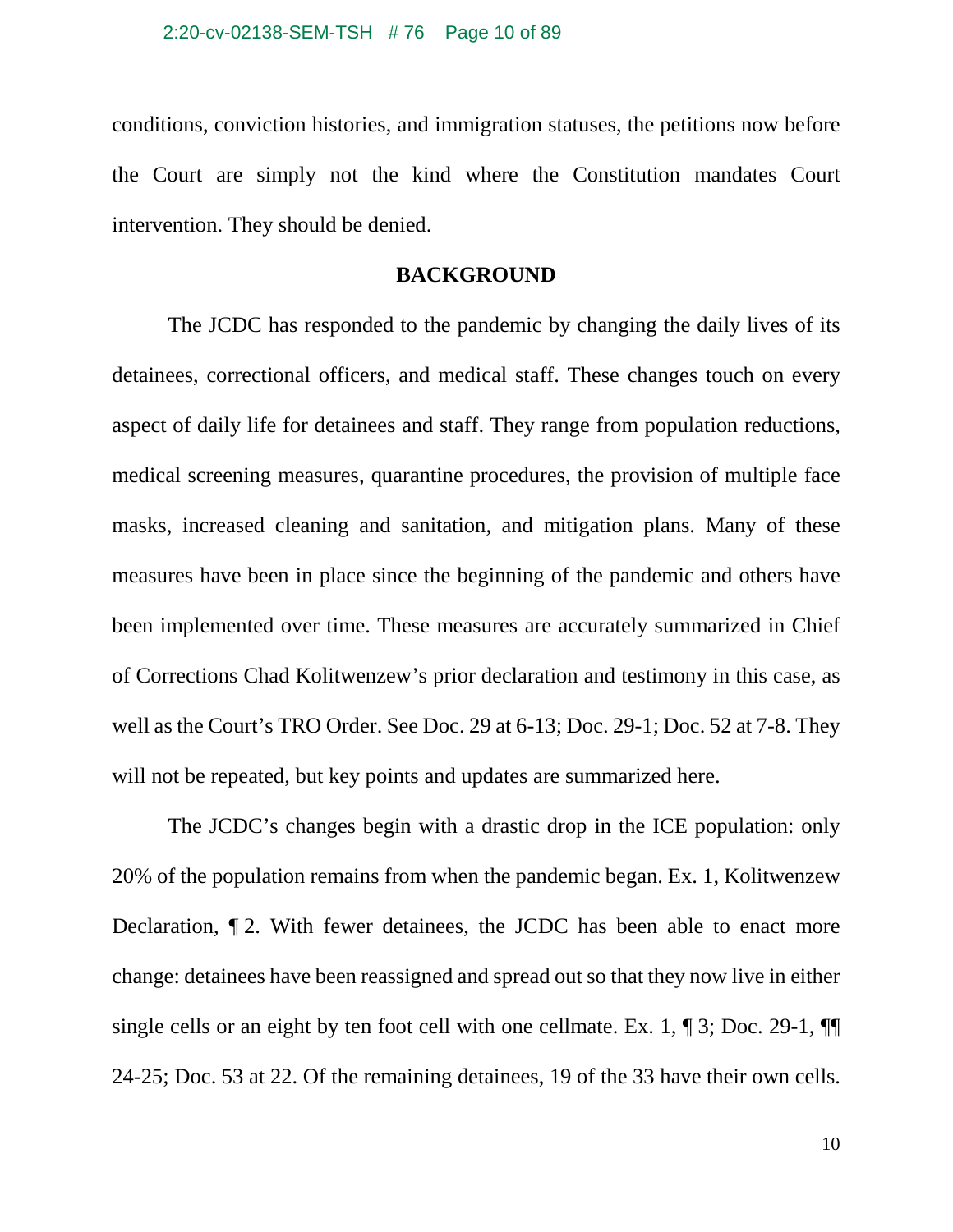### 2:20-cv-02138-SEM-TSH # 76 Page 11 of 89

Ex. 1, ¶ 3. Social distancing is now mandatory. *Id.* Detainees have been provided a total of four facemasks and must wear one except when eating or showering. Ex. 1,  $\P$  6.

These changes are in addition to the many other measures that have restricted and altered daily life at the facility. For instance, anyone entering the facility is temperature checked and required to wear a mask. Doc. 29-1, ¶ 49. While no new ICE detainees are being admitted, non-ICE detainees entering the JCDC (who do not come into contact with the ICE population) are both screened and evaluated by medical staff. Doc. 29-1, ¶¶ 34, 49-51. Temperatures and vitals are taken, COVID-19 symptoms such as respiratory distress are assessed, and travel and exposure history are evaluated. Doc. 29-1,  $\P\P$  49-51. All new non-ICE detainees are placed in a separate pod and remain there until cleared by medical staff and, depending on the results of evaluations, detainees may be isolated or quarantined. Doc. 29-1, ¶¶ 49- 51.

For the existing ICE population, it has not been business as usual: JCDC medical staff wear masks and visit the housing unit regularly to check detainees for virus symptoms and administer temperature checks. Doc. 29-1, ¶ 47; Ex. 2, Haggard Declaration, ¶ 42. Correctional staff also visit the housing unit every 25 minutes and check for symptoms. Doc. 29-1, ¶ 47. Medical staff are available 24 hours a day. Doc. 29-1, ¶ 9; Doc. 51-1, ¶ 15. JCDC pod workers also conduct a disinfection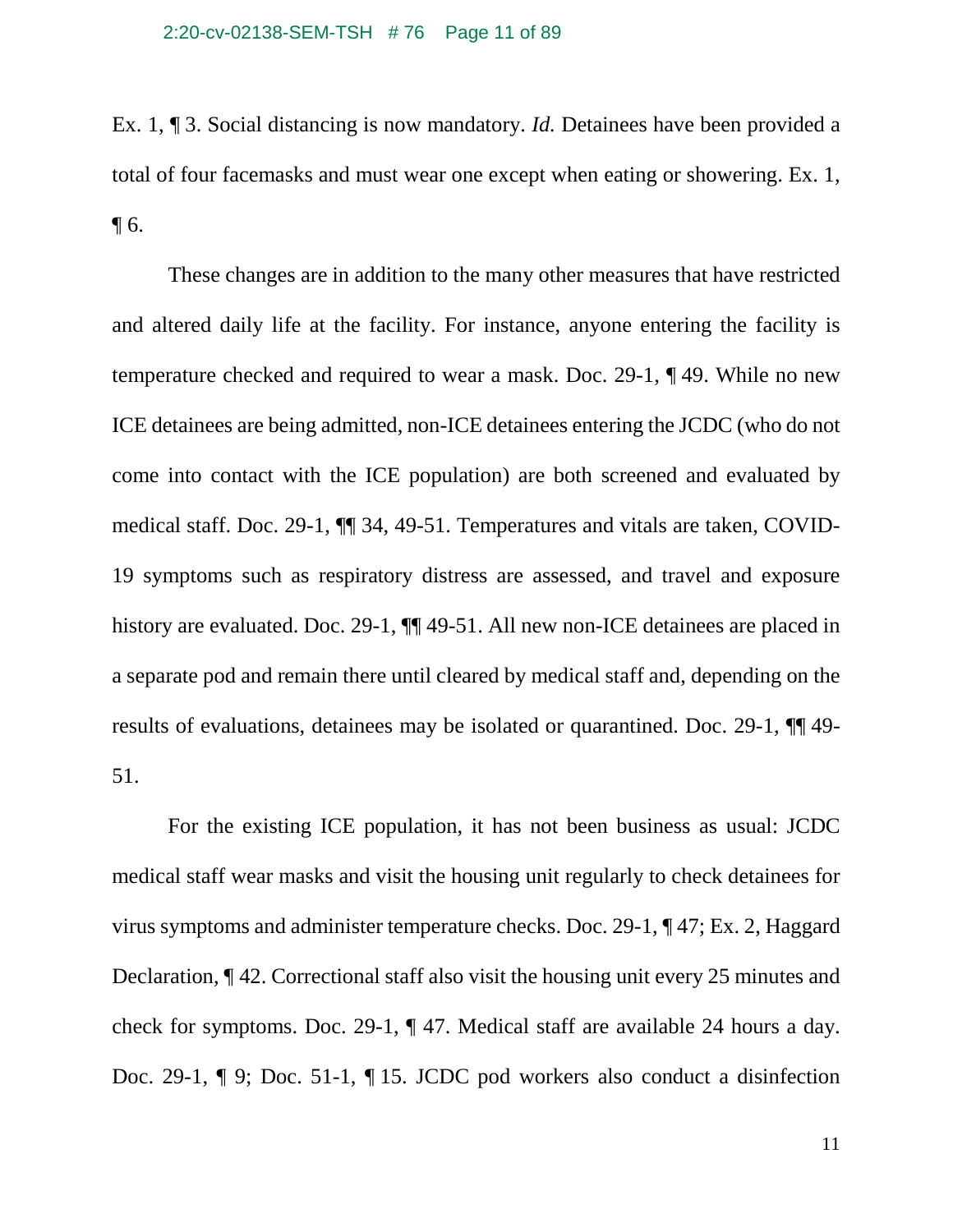### 2:20-cv-02138-SEM-TSH # 76 Page 12 of 89

routine three times per day where tables and door handles are cleaned; showers and toilets are cleaned once per day with showers being deep cleaned once per week. Ex. 1 at ¶ 13. JCDC staff have educated detainees regarding how to lower their risk of exposure to COVID-19 and the facility displays posters in English and Spanish reminding detainees to practice proper hygiene and socially distance. Doc. 29-1, ¶¶ 39-42.

On the rare occasion where detainees have exhibited even potential symptoms of concern, they are evaluated, treated, and quarantined by medical staff. For example, in April 2020, a group of detainees presented with cold symptoms such as runny noses or coughing. Doc. 29-10, ¶ 7. They were evaluated and none had elevated temperatures or other CDC indicated symptoms. *Id.* Still, the detainees were quarantined for 14 days while they were treated. *Id.* They recovered without issue. *Id.*

Implementation of the JCDC's sweeping and invasive changes to daily life has not been perfect or without issue. For example, since Chief Kolitwenzew's May 28, 2020 testimony, detainees occasionally disregard social distancing rules and stand too close together while in line for meals. Ex. 1, ¶¶ 5-6. Detainees' time in line for meals is limited—about 2-3 minutes at most—and they generally wear facemasks. Ex. 1, ¶ 8. Further, JCDC staff have directed detainees to follow social distancing rules and counseled them that it is their responsibility to follow the rules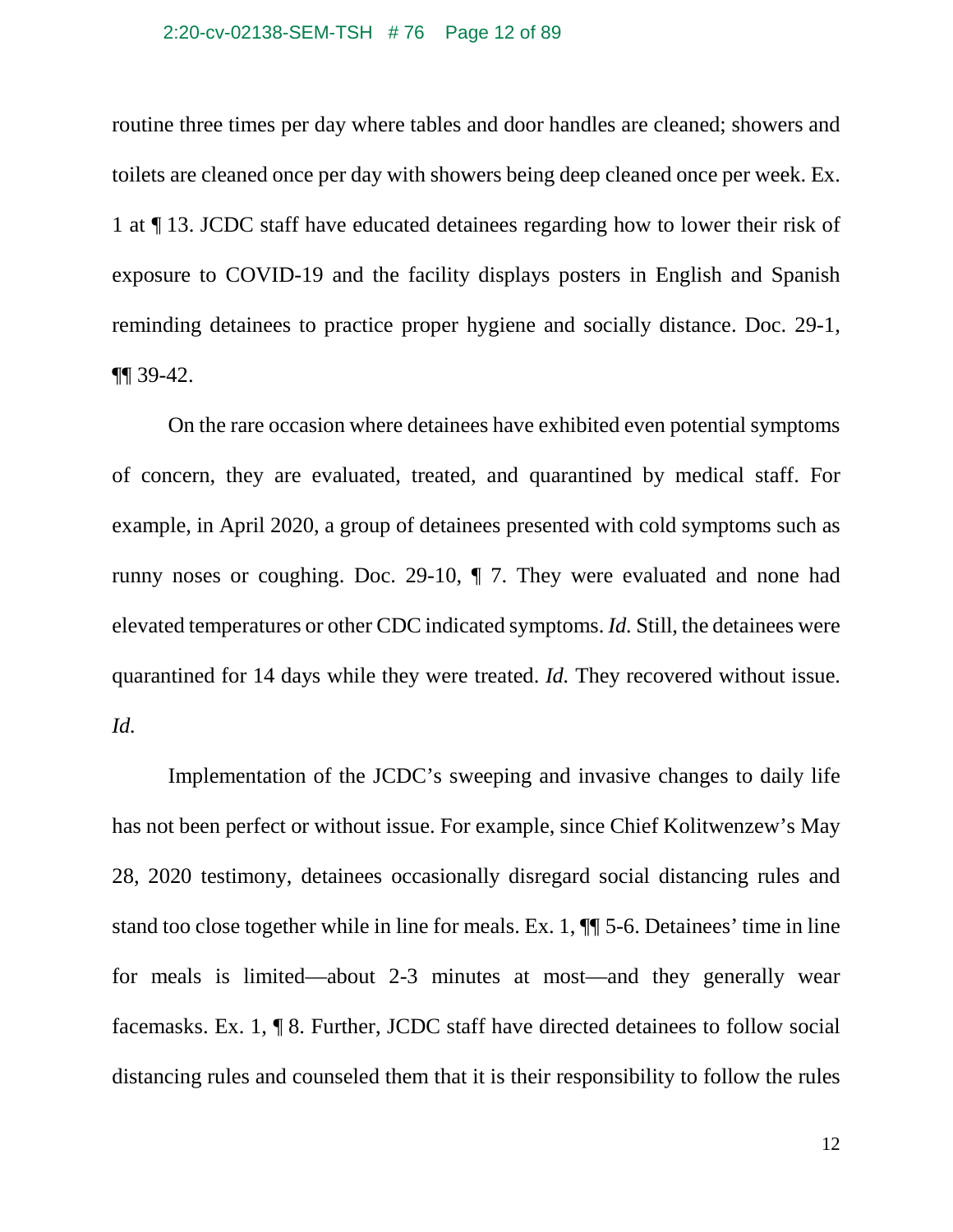### 2:20-cv-02138-SEM-TSH # 76 Page 13 of 89

to protect themselves and others. Ex. 1, ¶ 6. Detainees have a responsibility to follow the rules and options to do so: they can stand farther away at the back of meal lines, eat meals in their cells, and get up and walk to another television if other detainees are too close in the dayroom. Ex. 1, ¶¶ 7-9, 17. Staff do not physically restrain detainees who break the rules nor place them in segregation, as this would create other safety, health, and liability issues Ex. 1, ¶ 9. But staff have verbally ordered detainees to follow the rules, occasionally sent detainees to the back of a line, and counseled detainees regarding their obligations. *Id* at ¶¶ 7-9*.* Detainees have a responsibility to the follow the rules. They usually do: overall, most detainees have complied with the JCDC's social distancing, facemask, and general COVID-19 prevention policies. Ex. 1, ¶ 9; Doc. 53 at 15, 20-21.

In addition to continuing to implement these policies, the JCDC has recently blocked off meal room seats with taped "X" marks to ensure that detainees who choose to eat in the meal room instead of their cells must sit at least six feet or more apart. Ex. 1, ¶ 10. Indeed, the JCDC's meal rooms are now largely empty during meal times due to the low populations and the fact that the detainees can always choose to eat meals in their cells. *Id*. Detainees who choose to eat meals in the meal room generally follow social distancing rules and the tape marks; they sit at least but often more than six feet apart. *Id*. In addition to taping off seats in the meal room, because phone banks have two phones affixed close together to each side of a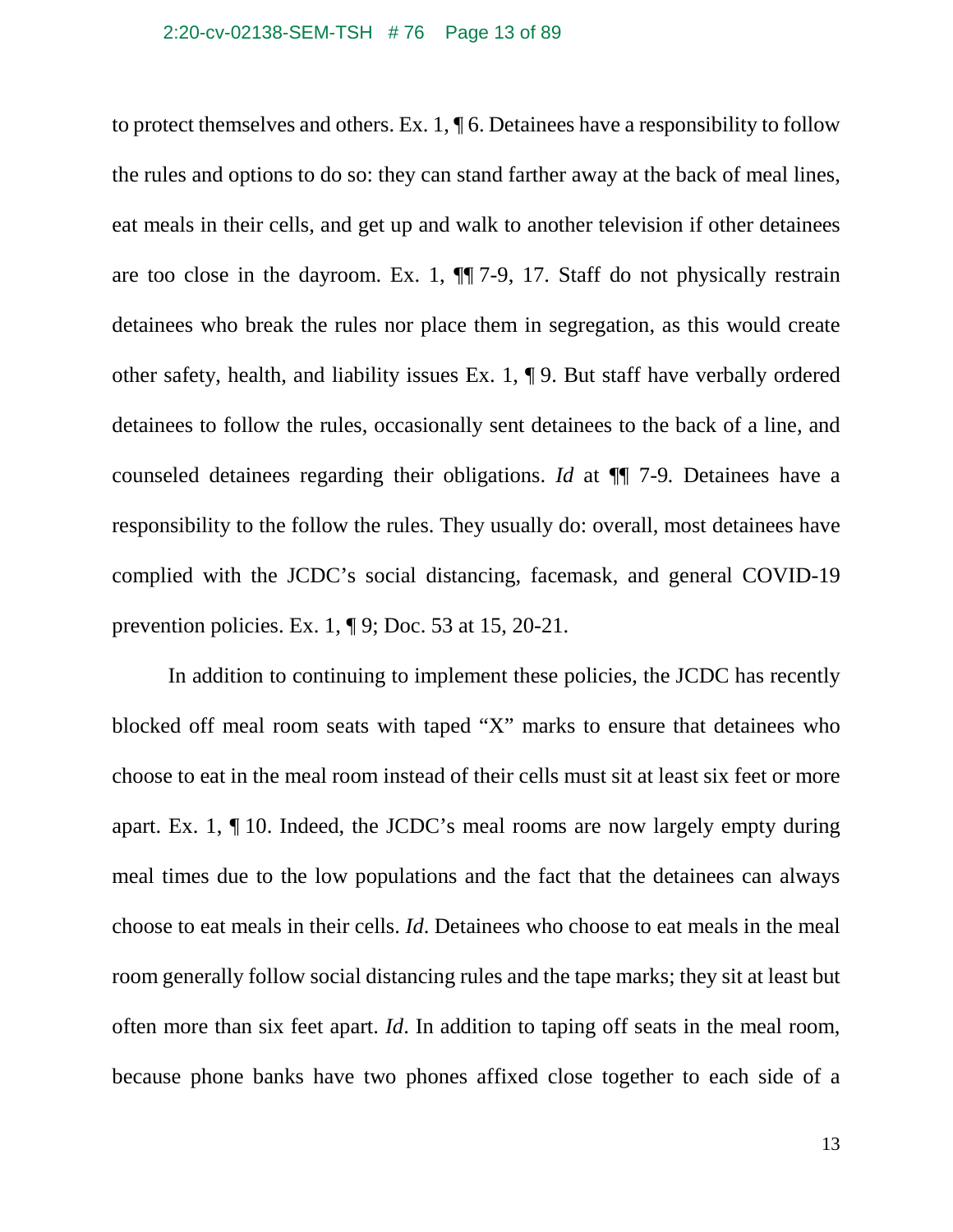### 2:20-cv-02138-SEM-TSH # 76 Page 14 of 89

vertical pole, JCDC staff have also used tape to block one side of each a phone bank and required detainees to only use one side of a phone bank at a time in order to maintain distance. Ex. 1, ¶ 11.

With respect to sanitation, the JCDC recently installed new antibacterial soap dispensers in showers and day-room bathrooms, which eliminates the need for the use of bars of soap, although detainees may still request them if desired. Ex. 1, ¶ 5. Showers are cleaned daily and deep cleaned once per week. Ex. 1, ¶ 16.

Overall, the JCDC has developed a comprehensive set of precautionary measures to limit the risk of COVID-19 that include social distancing and facemask rules, detainee population reduction and spreading out, testing capability, medical screening, quarantine, and mitigation plans. Ex. 1 at ¶ 20; Ex. 53 at 27-28. Moreover, it remains true that to date, no detainee or JCDC staff member has tested positive for COVID-19. Ex. 1, ¶ 21.

### **ARGUMENT**

## **I. The Law**

## **A. Petitions for Writs of Habeas Corpus**

A petition for a writ of habeas corpus is appropriate to challenge the fact or duration of confinement. *See Preiser v. Rodriguez*, 411 U.S. 475, 484 (1973); *Hill v. Werlinger*, 695 F.3d 644, 645 (7th Cir. 2012). In fact, a "quantum change in the level of custody" must be addressed by habeas corpus, while a quest for "a different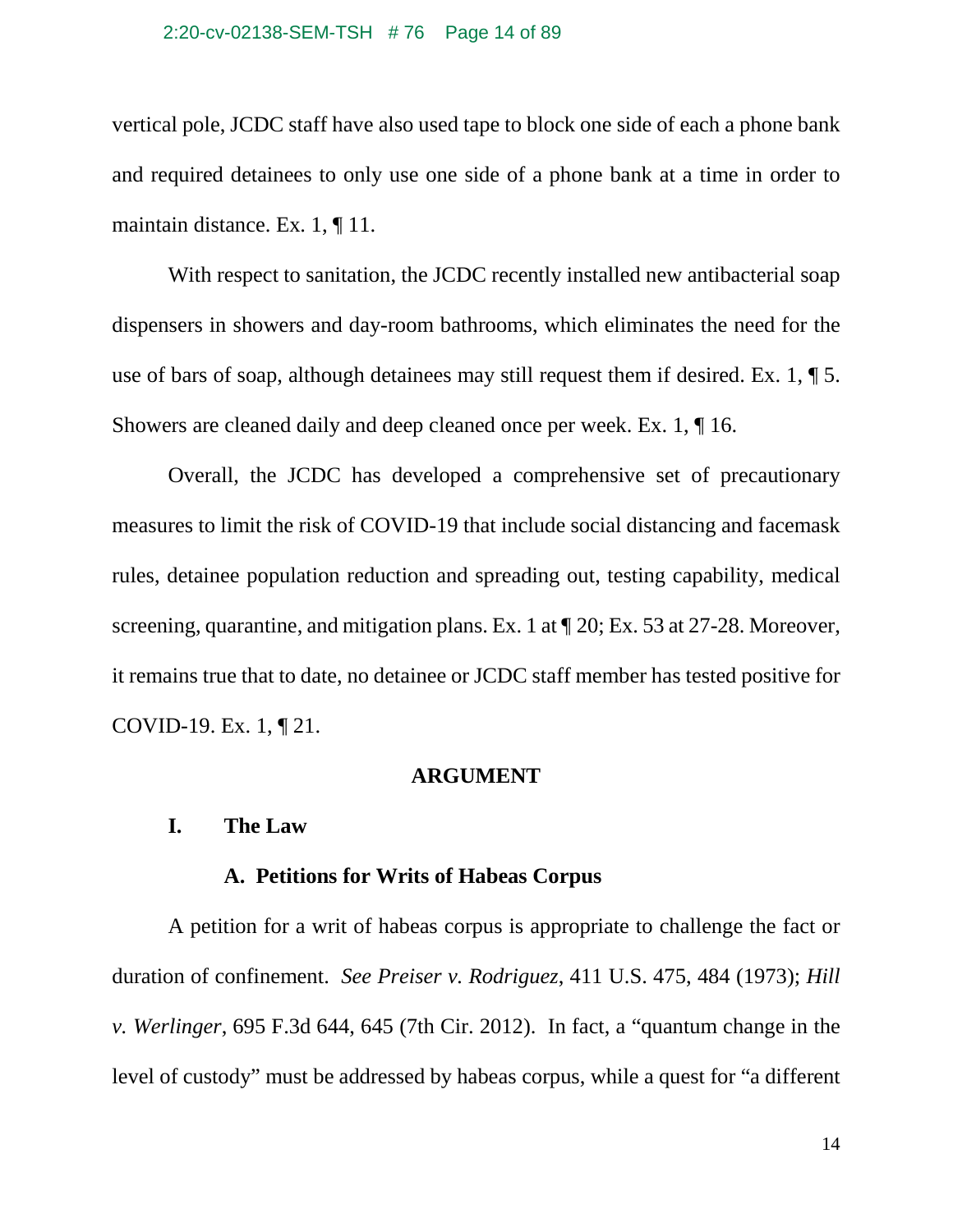### 2:20-cv-02138-SEM-TSH # 76 Page 15 of 89

program or location or environment" must be raised in a civil rights claim. *Glaus v. Anderson*, 408 F.3d 382, 388 (7th Cir.2005) (internal quotation omitted); *see Crawford v. Bell*, 599 F.2d 890, 891 (9th Cir. 1979). Here, Petitioners blur the line between the two by claiming that the conditions of their confinement violate their Fifth Amendment rights, but seek the remedy of outright release from custody. Accordingly, the Court has previously determined that they may seek habeas corpus relief.

In order to prevail on a habeas corpus claim, a petitioner must demonstrate that he is in custody in violation of the Constitution or laws or treaties of the United States. 28 U.S.C. § 2241. Petitioners contend that being held in custody at the JCDC during the COVID-19 pandemic violates their Fifth Amendment rights. In other words, Petitioners allege that the mere fact of their continued confinement violates the Fifth Amendment. This is an extraordinarily broad constitutional claim that must fail because the conditions at the JCDC do not amount to punishment of the detainee, particularly in light of the facility's preventative measures against the spread of COVID-19.

### **B. Fifth Amendment**

A claim challenging the conditions of confinement based on due process is analyzed under the objective inquiry standard. *Kingsley v. Hendrickson*, 576 U.S. 389 (2015); *Hardeman v. Curran*, 933 F.3d 816 (7th Cir. 2019). To prevail on this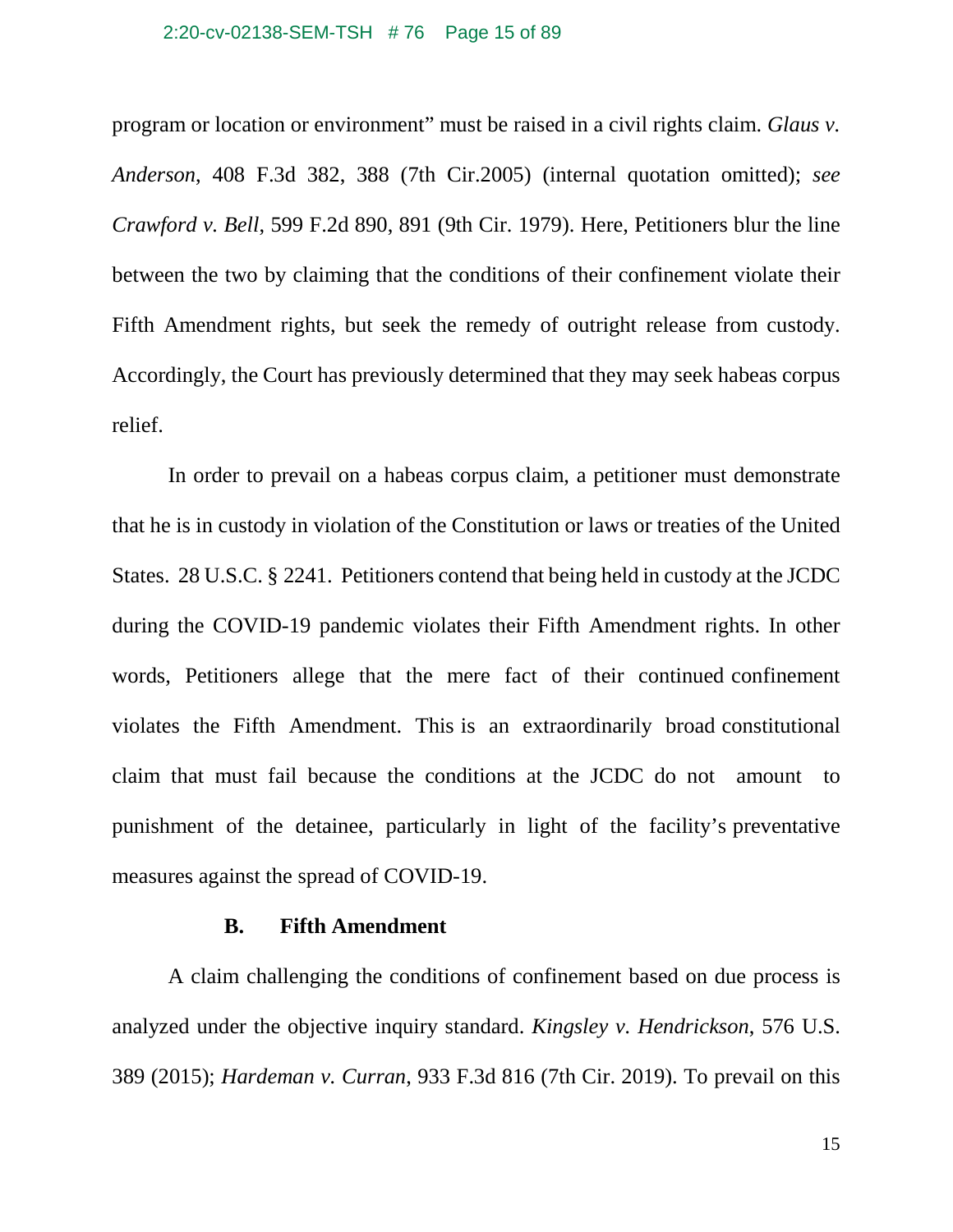claim, Petitioners must prove:

(1) the conditions in question are or were objectively serious (or if the claim is for inadequate medical care, his medical condition is or was objectively serious); (2) the defendant acted purposefully, knowingly, or recklessly with respect to the consequences of his actions; and (3) the defendant's actions were objectively unreasonable—that is, "not rationally related to a legitimate governmental objective or ... excessive in relation to that purpose."

*Id.* at 827, *quoting Kingsley*, 135 S. Ct. at 2473–74. Objective reasonableness turns on the "facts and circumstances of each particular case." *Graham v. Connor,* 490 U.S. 386, 396, 109 S.Ct. 1865, 104 L.Ed.2d 443 (1989).

The constitutionality of pre-trial detention conditions under the Fifth Amendment requires an evaluation of whether those conditions amount to punishment of the detainee or are incident to a legitimate governmental purpose. *Bell v. Wolfish*, 441 U.S. 520, 535-38 (1979). A condition amounts to punishment if a plaintiff can show that through express intent, the condition is not "reasonably related to a legitimate governmental objective." *Id.* at 539. Petitioners do not present allegations or evidence to show the Government has an "express intent" to punish them by detaining them in a manner that would result in them suffering death or serious injury from COVID-19.

Where express intent cannot be shown, courts must then ascertain whether the conditions serve a legitimate purpose and whether the conditions are rationally related to that legitimate purpose. *Id.* at 538, 561; *Kingsley*, 135 S. Ct. at 2473. The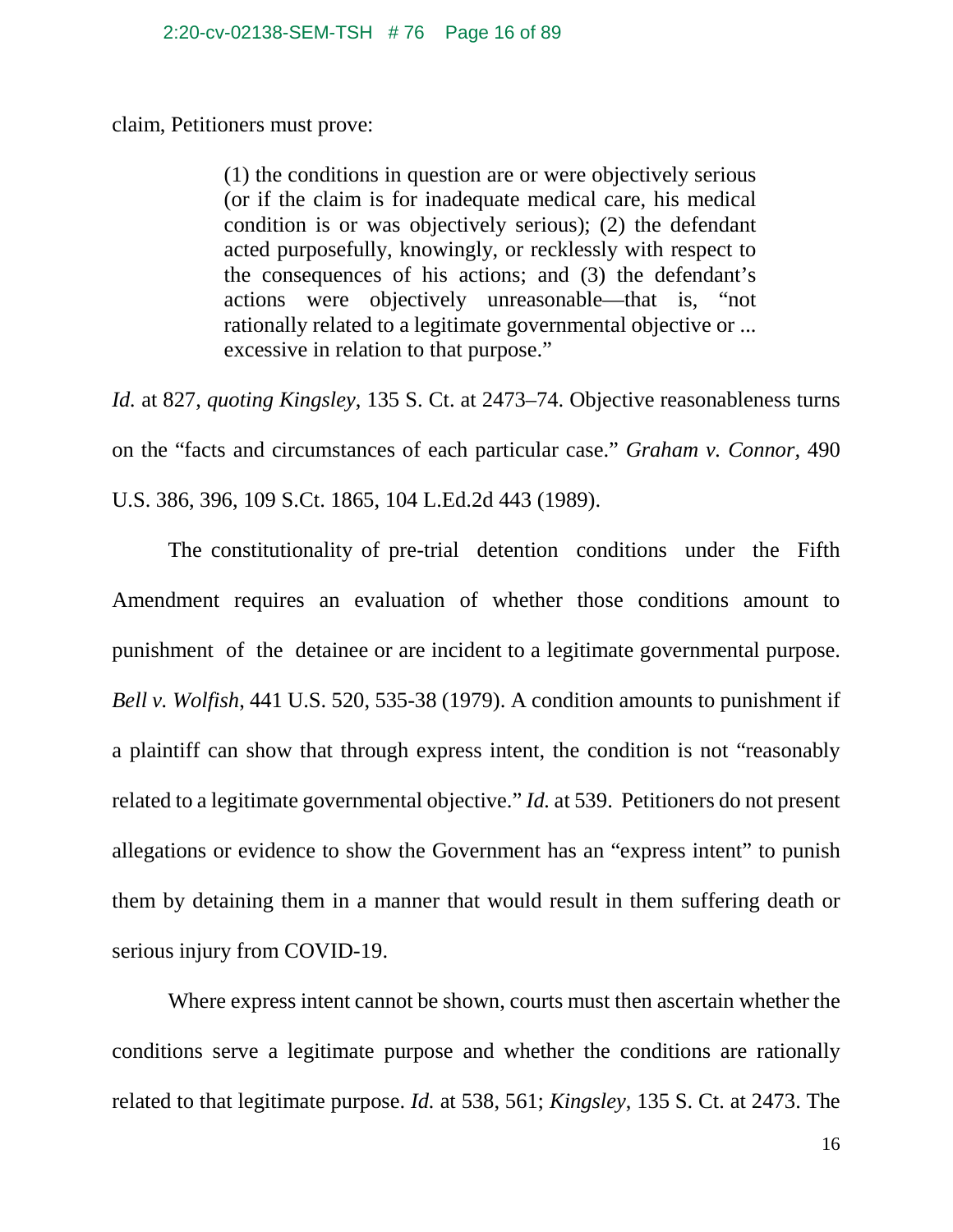#### 2:20-cv-02138-SEM-TSH # 76 Page 17 of 89

Supreme Court has held that ensuring a detainee's presence at hearings and "the effective management of the detention facility once the individual is confined" are legitimate governmental interests. *Id.* at 540. The Government also has a "legitimate . . . interest[]in reducing the flight risk posed by prisoners facing removal." *Builes v. Warden Moshannon Valley Corr. Ctr.*, 712 F. App'x 132, 134 (3d Cir. 2017). Moreover, the Supreme Court has specifically warned that "such considerations are peculiarly within the province and professional expertise of corrections officials, and, in the absence of substantial evidence in the record to indicate that the officials have exaggerated their response to these considerations, courts should ordinarily defer to their expert judgment in such matters." *Bell*, 441 U.S. at 540 n.23.

## **II. The JCDC's Conditions Are Objectively Reasonable**

To prevail on his claim, Petitioners must show not just that there is a risk of harm, but that the precautions the JCDC is taking to protect them from that harm are "objectively unreasonable." *See Kingsley*, 135 S. Ct. at 2473. Importantly, the JCDC's actions are not subject to a bare negligence standard, much less a strict liability standard. *See Steading v. Thompson*, 941 F.2d 498, 499 (7th Cir. 1991). Rather, Petitioner "must prove . . . something akin to reckless disregard." *Castro v. Cty. of Los Angeles*, 833 F.3d 1060, 1071 (9th Cir. 2016) (*en banc*); *Miranda v. Cty. Of Lake*, 900 F.3d 335, 353 (7th Cir. 2018).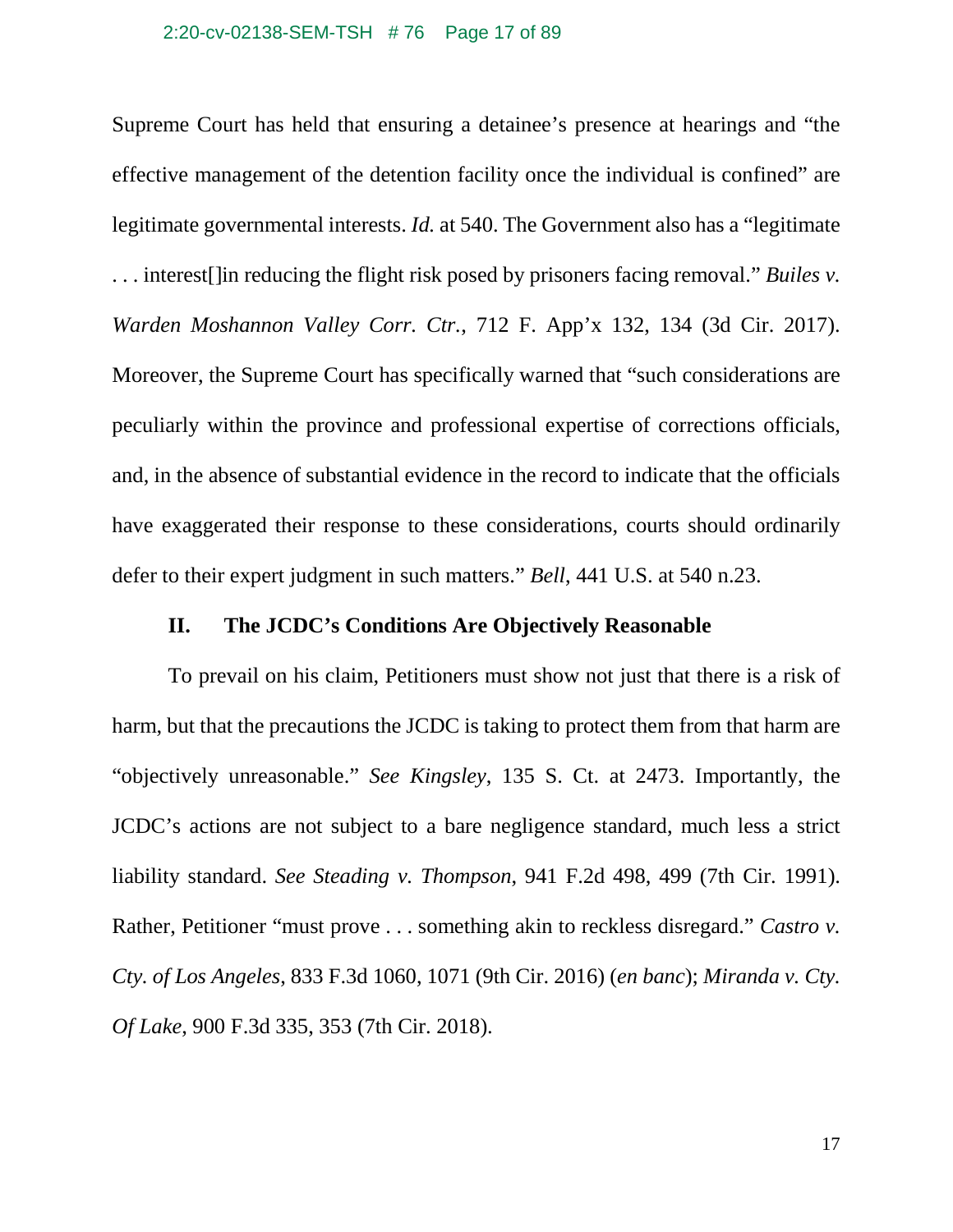### 2:20-cv-02138-SEM-TSH # 76 Page 18 of 89

To establish that a risk of harm presented by conditions of confinement violates the Constitution, a pretrial detainee must prove that (1) the defendant made an "intentional decision with respect to the" challenged conditions; (2) the challenged conditions put the detainee at a "substantial risk of suffering serious harm"; (3) the defendant did not take "reasonable available measures to abate that risk"; and (4) by failing to take the reasonable available measures, the defendant "caused the [detainee's] injuries. *Castro*, 833 F.3d at 1071*.* "[O]bjective reasonableness turns on the 'facts and circumstances of each particular case.'" *Kingsley*, 135 S. Ct. at 2473 (quoting *Graham v. Connor*, 480 U.S. 386, 396 (1989)). Furthermore, "[c]ourts must be mindful that these inquiries spring from constitutional requirements and that judicial answers to them must reflect that fact rather than a court's idea of how best to operate a detention facility." *Bell*, 441 U.S. at 539.

In this case, the JCDC has responded to the pandemic by implementing measures that have touched on and changed every aspect of life inside the prison. Those measures have been described in detail in the government's prior response brief, as well as Chief Kolitwenzew's testimony and declarations. See Doc. 29-1, Kolitwenzew First Declaration; Ex. 1, Kolitwenzew Declaration; Doc. 53, May 28, 2020, Transcript. The JCDC's key response measures that are relevant to the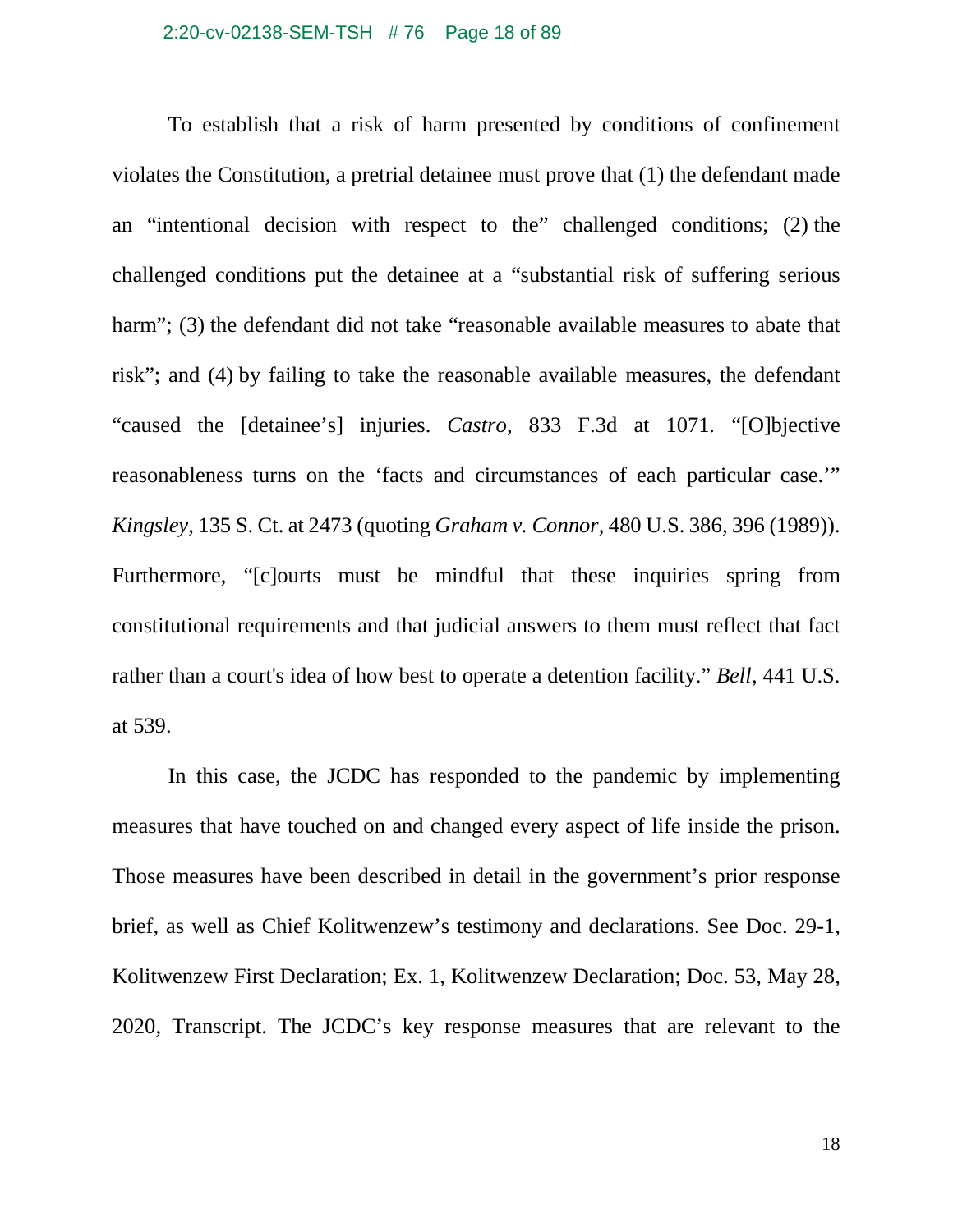question of whether its response has been reckless or reasonable are summarized below by category:

## Voluntary Population Reductions

- At the beginning of the pandemic, 155 ICE detainees resided in the JCDC. Ex. 1 at ¶ 2.
- The JCDC decided to reduce its ICE population by not accepting new ICE detainees and working with ICE to voluntarily release appropriate detainees. Doc. 53 at 11, 22.
- The JCDC has now reduced its ICE population by 80%, as only 31 ICE detainees, or 20%, of the original population remains. Ex. 1 at ¶ 2; Doc. 21- 1 at ¶¶ 5, 34, 49.

# Housing Changes

- Because of the prison's population reduction, the JCDC has reassigned detainees to spread the population out. Doc. 21-1 at ¶ 24; Ex. 1, ¶ 3.
- Of the remaining 31 ICE detainees, 19 now have their own cells with no cellmate whatsoever. Ex. 1, ¶ 3. This includes Petitioners Rositas-Martinez and Chinchilla. *Id.*
- All other detainees no longer share bunk beds but instead reside in 8x10 foot cells where they may stay more than 6 feet aware from their single cellmate at all times. DOC 21-1 at  $\P$  24; Ex. 1 at  $\P$  4.

## Social Distancing Polices

- The JCDC requires all detainees to socially distance by staying at least 6 feet apart. Staff have educated detainees regarding their responsibility to socially distance and remind them of it when in line for meals or medications. Ex. 1 at ¶¶ 6-8; Doc. 21-1 at ¶¶ 24, 26.
- To enforce social distancing, staff at first placed red biohazard bags on meal room seats, then more recently, affixed more permanent X marks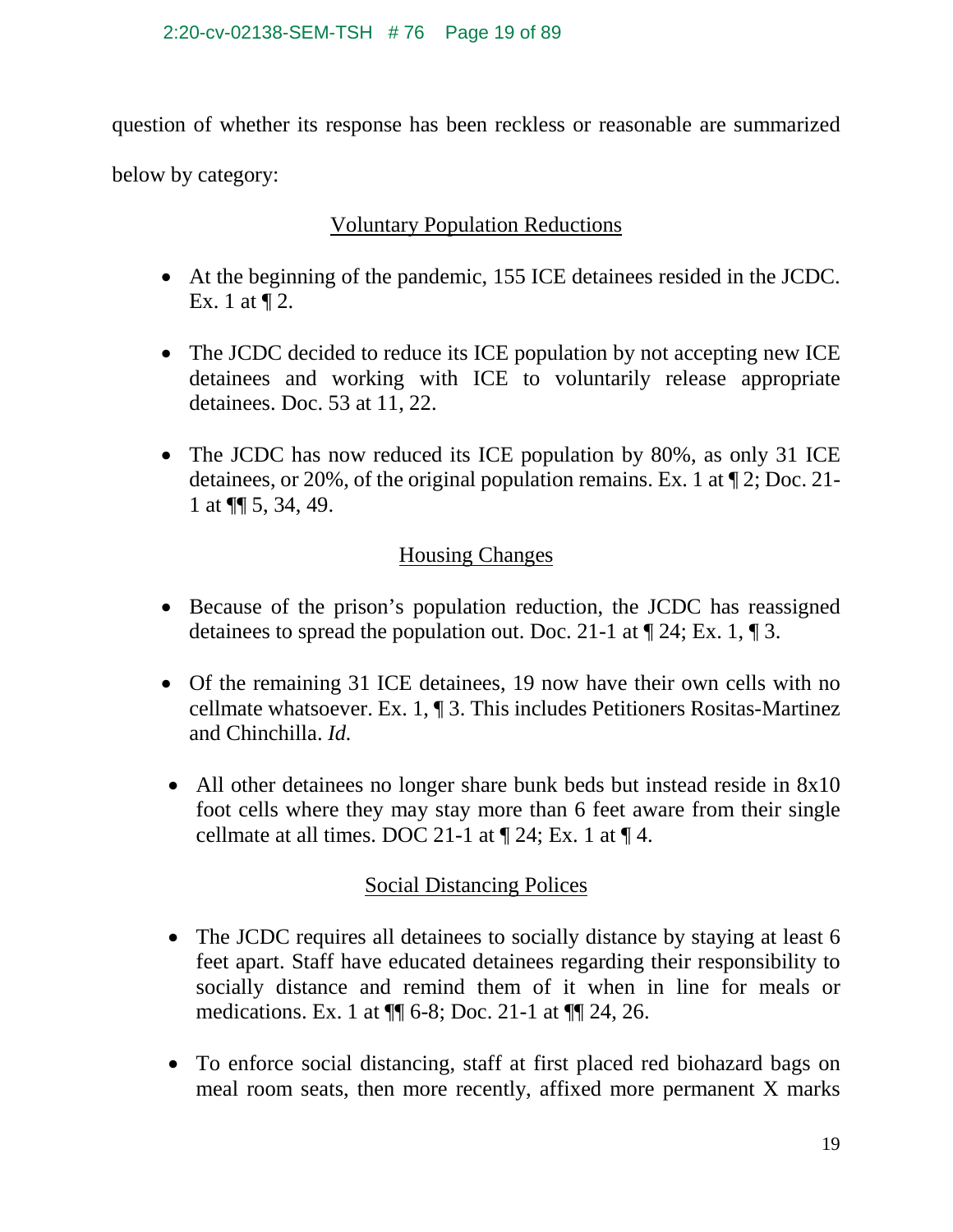using tape, to the top of most meal room seats to block them off so that detainees who choose to eat in the meal room must sit at least six feet apart. Ex. 1 at ¶ 10; Doc. 21-1 at ¶ 27.

- The meal rooms are largely empty during meals now due to population reductions and detainees who choose to eat there instead of in their cells typically follow the markings and sit at least six feet apart, although it is often more than six feet. Ex. 1 at ¶¶ 7, 10.
- All group gatherings, classes, group counseling sessions, and religious events have been cancelled. Doc. 21-1 at ¶ 28.

# Personal Protective Equipment

- Detainees have been provided with four facemasks: the two medical/surgical facemasks and two cloth facemasks; the cloth masks are laundered regularly. Detainees may ask for a replacement medical facemask at any time. Ex. 1 at ¶ 6; Doc. 21-1 at ¶ 30; Doc. 53 at 12-14.
- Detainees are required to wear facemasks at all times except when showering or eating. Ex. 1 at ¶ 6. While some detainees occasionally forget or resist the rule, most generally comply and wear facemasks at all times. Ex. 1 at  $\P\P$  6-8.

# Screening, Testing, and Isolation Procedures

- No new ICE detainees have entered the JCDC for more than three months and the JCDC is not accepting new ICE detainees. Doc. 29-1 at ¶ 34; Doc. 53 at 11.
- If for some reason there were a new detainee, upon arrival they would be subject to screening and mandatory quarantine time and can only be released into the detainee pods after receiving medical clearance. Doc. 29- 1 at ¶¶ 49-51.
- Any detainee showing signs or symptoms of COVID-19 will be isolated in a negative pressure room for further observation and treatment by the facility's medical staff in accordance with state and local health department guidelines. Doc. 29-1 at ¶¶ 43-45.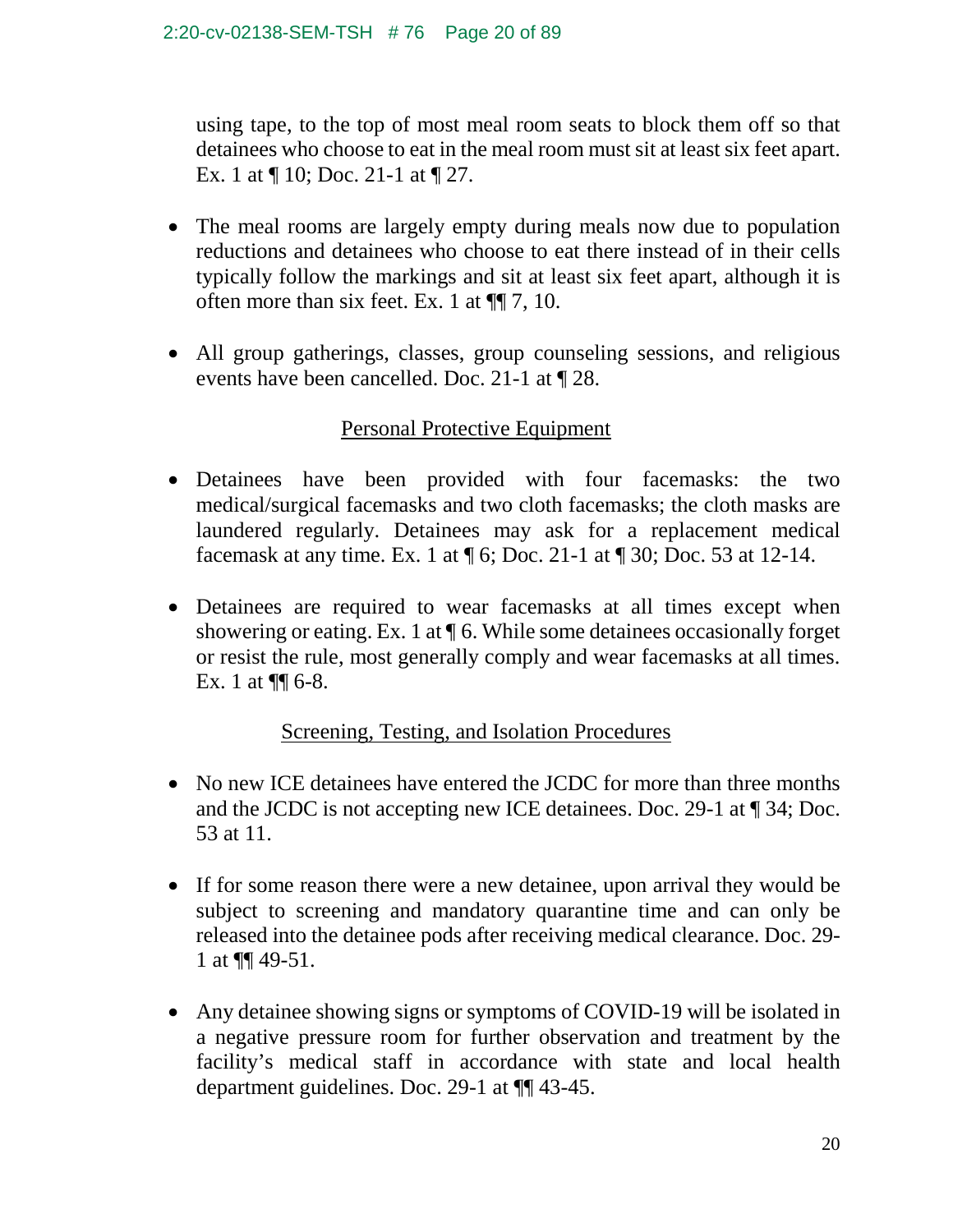- Medical staff come into the pods each day in the morning to take detainees' temperatures and check for other symptoms warranting immediate referral to the onsite medical provider. Doc. 29-1 at ¶ 47; Ex. 2, Haggard Declaration at ¶ 42. JCDC medical staff previously took detainees' temperature twice per day, but after some detainees resisted and refused, and after consultation with the JCDC Medical Director, the JCDC decided to take one temperature check per day. Ex. 2 at  $\P$  42. Logs for June 2020 show the JCDC taking detainees' temperatures and that temperatures are normal. Ex. 2 at  $\P$  42, Ex. X (temperature logs).
- Correctional staff, all of whom have training for basic medical situations and some of whom are trained first responders, enter the pods every 25 minutes to check for symptoms of illness or infection. Doc. 29-1 at  $\P$  47. A detainee who was found to have COVID symptoms or who makes a sick call request would be medically evaluated. If a detainee would be seen immediately if warranted. If a detainee presents with symptoms of COVID-19 they would immediately be quarantined for 14 days or until a negative test returns. The rest of the housing unit would be considered a cohort and quarantined for 14 days. The detainee would be monitored for symptoms and their temperatures would be taken twice a day. If the detainee is positive they would be isolated until two negative tests return. Their vital signs and condition would be monitored. They would be sent to the hospital if the condition worsens with more severe symptoms that warranted a higher level of care. See Ex. 2 at ¶ 43.
- The JCDC now has 300 COVID-19 tests on hand, tests have been conducted when a detainee or staff member has either presented recognized symptoms or possibly been exposed to the virus, and all of these tests have been negative. Doc. 29-1 at  $\P$  37-38; Ex. at  $\P$  21; Ex. 53 at 22.
- The JCDC's medical department has a mitigation plan and procedure for the evaluation, quarantine, and treatment of detainees who display symptoms or test positive for COVID-19. Doc. 53 at 27-28; Doc. 29-2 (CDC Quick Reference for Law Enforcement); Doc. 29-3; Doc. 29-4. Medical staff are always available to treat or secure immediate treatment for detainees as needed. Ex. 2 at ¶ 44. The JCDC also has the ability to, depending on a detainee's needs or condition, flex medical staff's hours to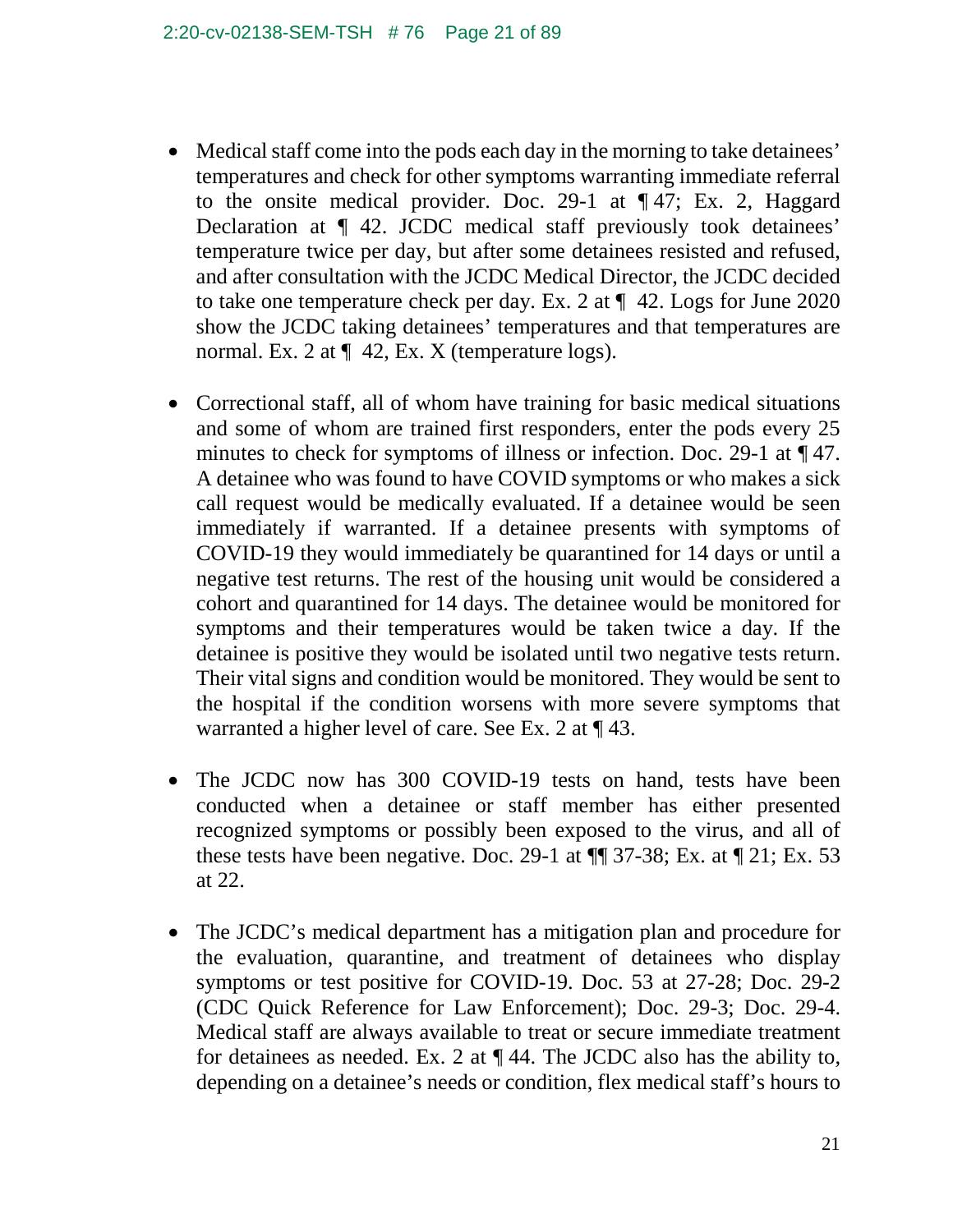have someone stay through the night or detainees can be immediately sent to local hospitals for a higher level of care if needed. Ex. 2 at ¶ 44.

• Enhanced health screening procedures have been implemented to prevent JCDC staff from bringing COVID-19 into the facility. This includes directions to stay home if staff has any of the identified symptoms, selfreporting, and temperature checks upon entering the JCDC. If staff come into contact with any high-risk individuals outside of the jail or exhibit abnormal symptoms, they are not allowed to return to work until they have taken a COVID-19 test and received a doctor's note. Doc. 29-1 at ¶ 38; Doc. 53 at 24-25.

# Education

• Handouts that request maintaining six feet apart for social distancing, provide information about COVID-19 and good hygiene practices, have been provided to the detainees in both English and Spanish and posted throughout the common areas of the pods. Doc. 29-1 at ¶¶ 40-42.

# Sanitization and Hygiene

- The JCDC recently purchased new antibacterial soap and installed dispensers for it in every bathroom and the showers. Ex. 1 at ¶ 5. Detainees may still request their own individual bar of soap at any time. *Id*. Hand sanitizer and other cleaning supplies also remain available to the detainees at any time through request to a guard. Ex. 1 at  $\P$  12; Doc. 29-1 at  $\P$  59.
- The JCDC conducts a daily disinfection routine three times a day where door handles and tables are cleaned three times per day. Ex. 1 at ¶ 13. Paid pod workers clean after each meal. *Id.* Showers and toilets are cleaned every day and deep-cleaned one per week. Ex. at ¶¶ 13, 16.
- Detainees are provided with a mop bucket and disinfectant to clean their cells each morning. If the mop bucket water is dirty, a detainee may ask a pod worker or on-duty officer for a clean bucket of water and will receive one. Ex. 1 at ¶ 14.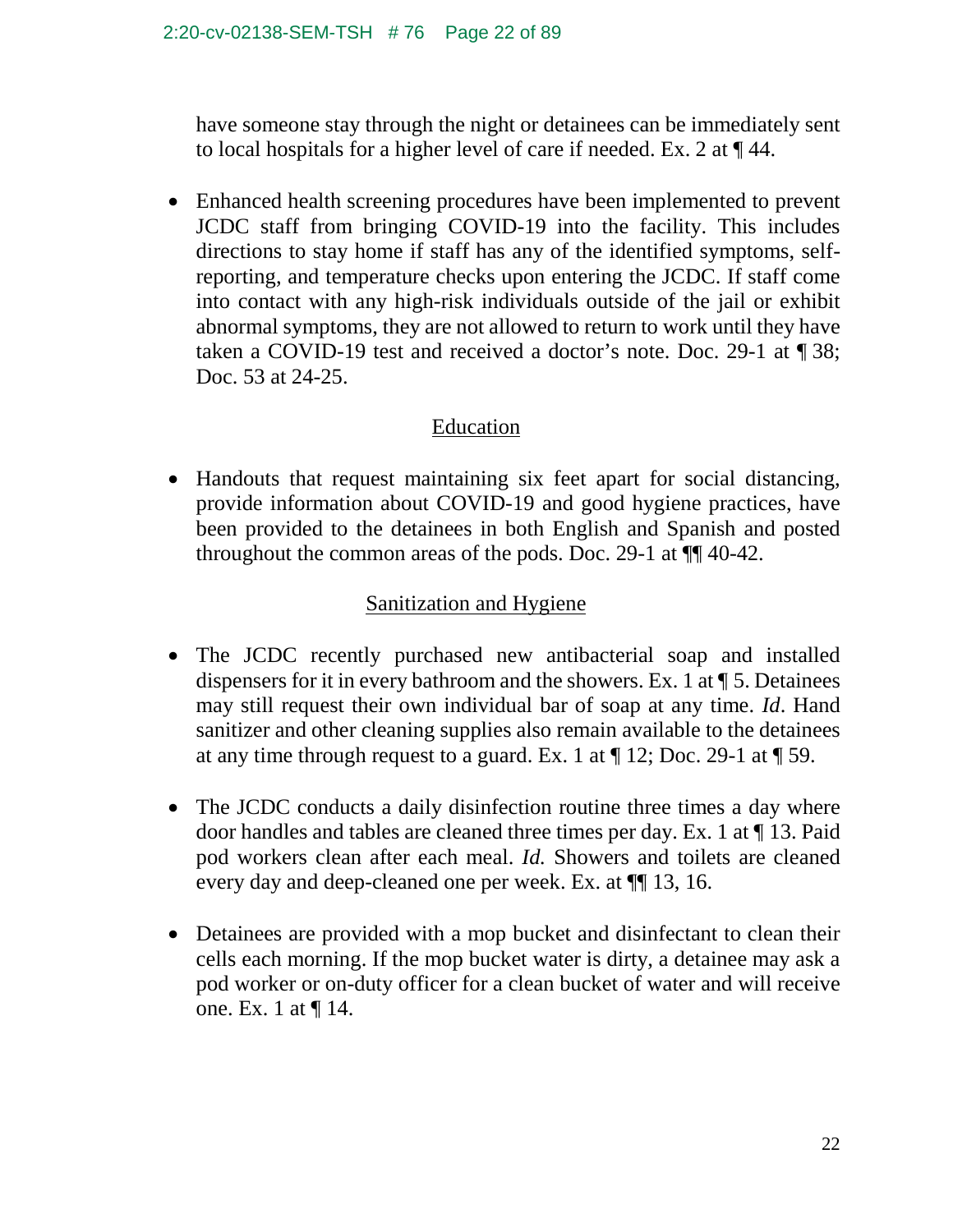These exhaustive and sweeping measures have fundamentally altered life inside the prison, from entry, to eating, to cleaning, to standing in line. JCDC staff have considered every aspect of life inside and outside the prison and implemented precautions designed to prevent the spread of COVID-19. These are the hallmarks of a reasonable response.

Petitioners, in their amended petition, claim that "JCDC conditions have not improved in the weeks since this Court ordered the release" of another detainee on June 2, 2020, or other detainees in April and May 2020. Doc. 69 at ¶¶ 5-6. The government recognizes that at those times, based on different records and individual circumstances, the Court found release to be appropriate. However, Petitioners' incredible assertion that "JCDC conditions have not improved" simply ignores reality and the record. To wit, since the release of other detainees in April and May 2020, the JCDC has made the following major improvements:

- More than 120 ICE detainees have left the building and the population has been reduced to a paltry 20% of where it began.
- Changed cell assignments to allow social distancing in cells.
- Stopped accepting any new ICE detainees to the facility.
- Distributed four facemasks to each detainee—two medical grade masks and two cloth masks.
- Implemented mandatory social distancing, placed stickers on the floor for guidance, and taped off meal room chairs, phones, and dayroom seats.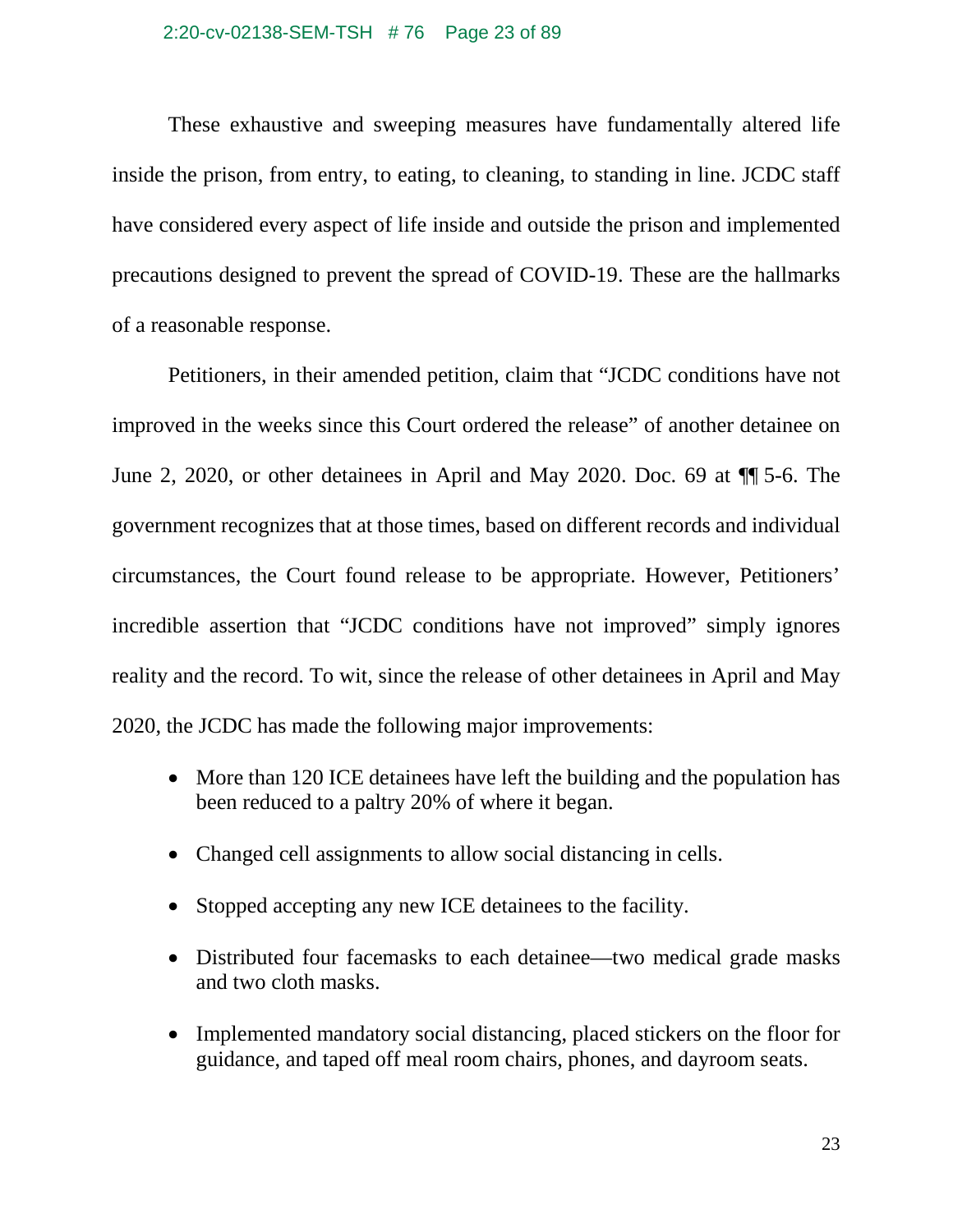### 2:20-cv-02138-SEM-TSH # 76 Page 24 of 89

• Purchased 300 COVID-19 testing kits ready for use if necessary.

These are not trivial measures—they are vast improvements that have spread detainees out, kept them away from each other, and further allowed the facility to prevent the spread of the virus.

Petitioners even claim that nothing has improved during the pendency of this lawsuit. Doc. 69 at ¶ 8. This galling assertion again ignores the fact that most of the above improvements have occurred in the past two months. In fact, based in part on those improvements, this Court recently found that the JCDC has "significantly reduced" the risk of contracting COVID-19 inside the facility, "making the conditions, while still serious, less so." Doc. 52 at 28-29. Further, another Court in this district similarly found that the "JCDC has implemented measures to reduce the risk of COVID-19 spreading in JCDC, including significant population reduction" and the JCDC's measures, considered along with the individual's circumstances, warranted denial of the petitioner's request for release. See *Leyva v Kolitwenzew*, No. 20-cv-2124, Doc 9 at p.11 (June 29, 2020).

Further, since the Court's TRO decision, the JCDC has continued to make improvements, including the following:

- Another 10 ICE detainees have left the building and the population has been reduced from 41 at the time of the TRO hearing to 31. Doc. 52 at p 8 (41 detainees); Ex. 1 at  $\P$  2 (31 detainees).
- Of the remaining 31 detainees, 19 now have their own cells with no cellmate. Ex. 1 at  $\P$  3.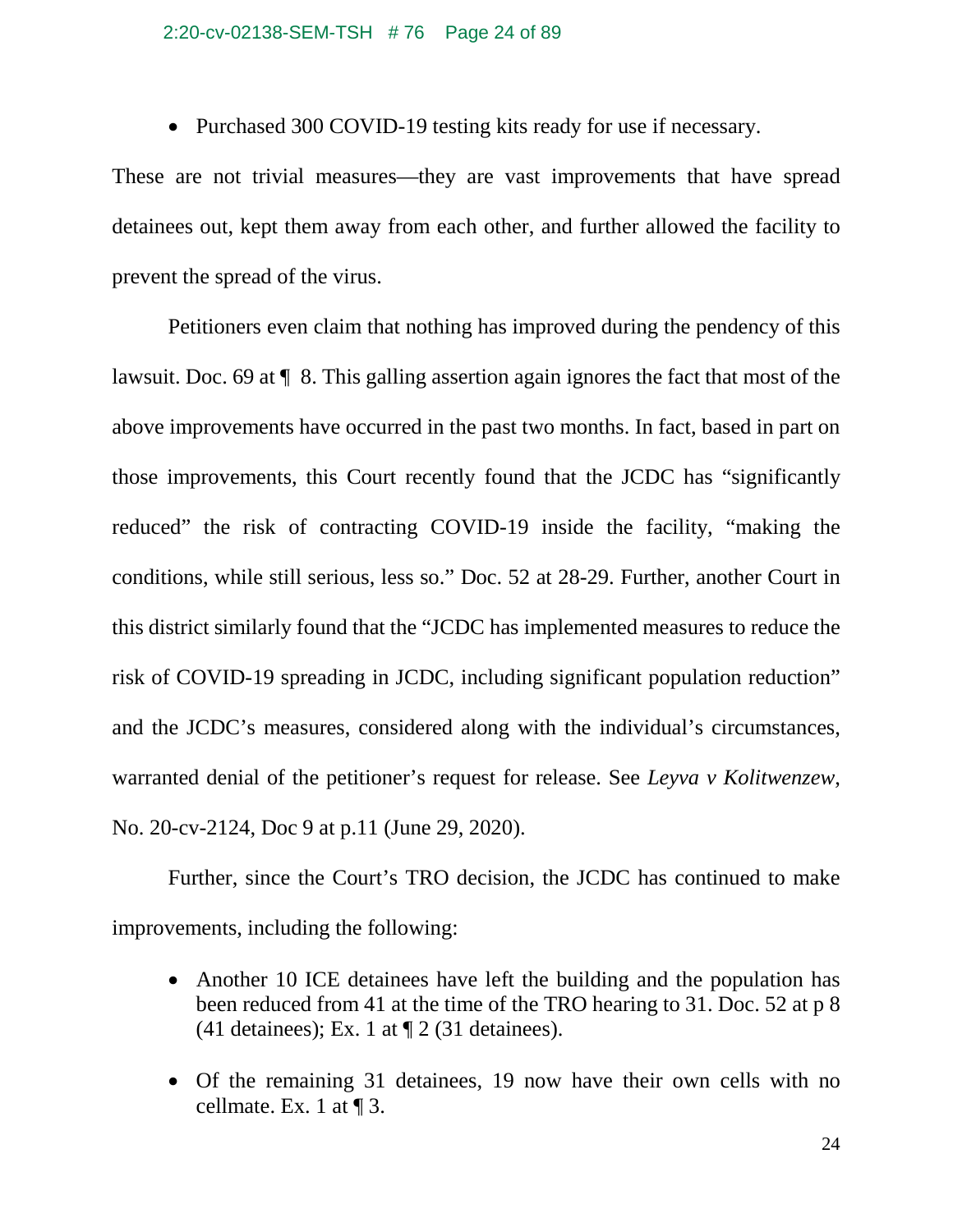- New antibacterial soap and dispensers have been purchased and installed in all showers and bathrooms. Ex. 1 at ¶ 5.
- Tape marks blocking off meal room and day room seats to require social distancing have been installed. Ex. 1 at ¶ 10. One side of each phone bank has also been blocked off. Ex. 1 at  $\P$  11.

What this shows is that the JCDC is not idly standing by. It is not disregarding its pandemic responsibilities. Instead, the JCDC is continuing to revise, refine, and improve its protections. Ex. 1 at ¶ 20. That is exactly what it should do. It is what a reasonable response to an evolving pandemic is. And it is precisely what the law requires.

Petitioners argue that conditions at the JCDC are inadequate because while they acknowledge that most guards and staff wear facemasks and gloves and socially distance, Petitioners nevertheless broadly claim that enforcement is lacking and sanitation is "bad." However, Petitioners' declarations provide conflicting information and largely avoid acknowledging that they have any ability to self-help. For example:

• Petitioners admit that they have been told to wear masks at all times and to stay six feet apart, as well as that stickers have been put on the floor to promote social distancing, seats have been marked off at the tables in the dayroom, and flyers/posters in English and Spanish have been posted around the dayroom. Doc. 60 at ¶¶ 26-30; DOC 61 at ¶¶ 39, 49-50, 53. However, Petitioners also allege generally that some detainees do not wear their masks at all times, or observe the distancing rules in the dayroom or when in line for meals despite the warnings and reminders, yet Petitioners also indicate that it is possible for them to socially distance in their cells and minimize contact in the common areas. Doc. 56 at ¶¶ 31-32; Doc. 57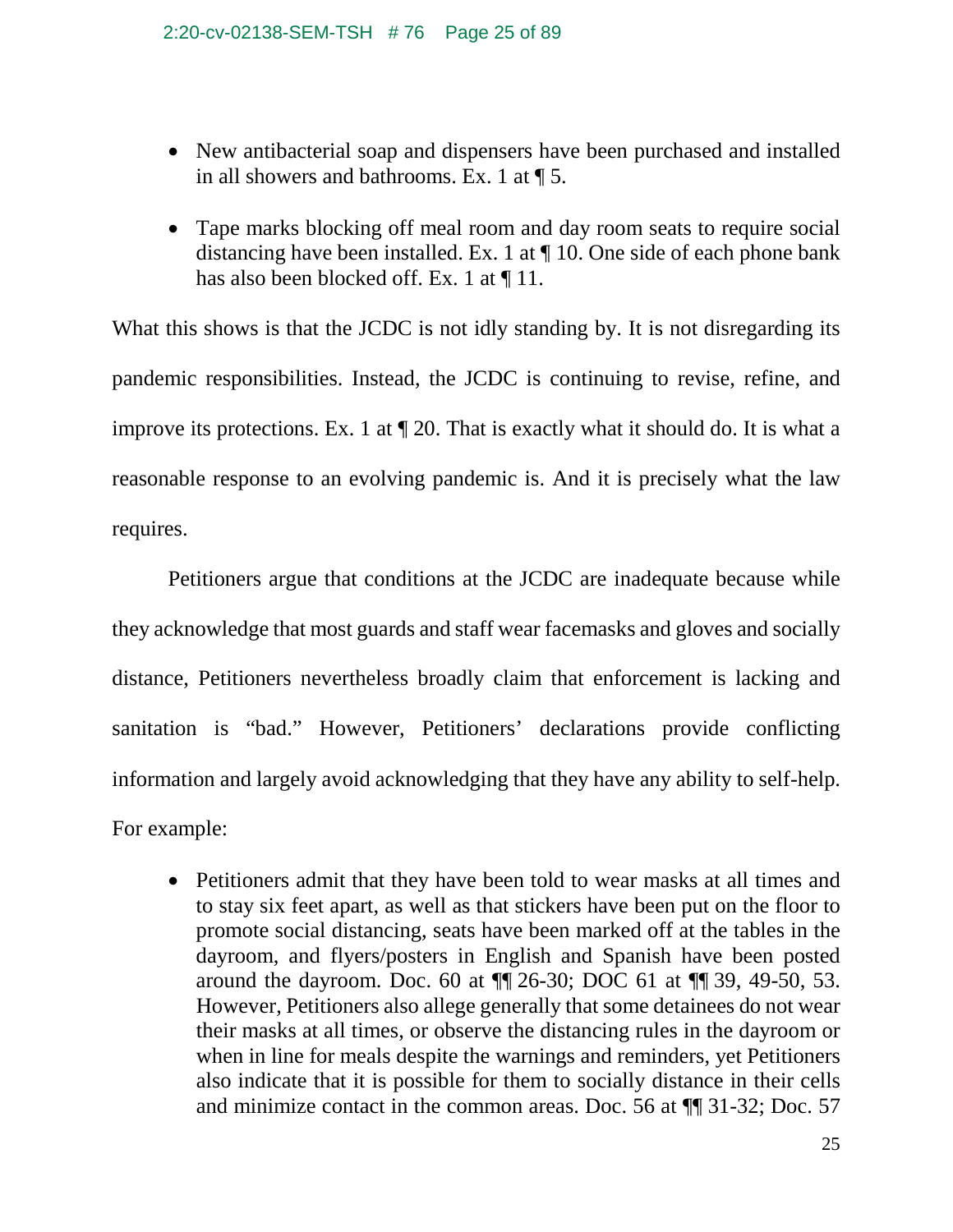### 2:20-cv-02138-SEM-TSH # 76 Page 26 of 89

at ¶ 23; Doc. 58 at ¶¶ 23, 40; Doc. 59 at ¶ 24; Doc. 60 at ¶ 31; Doc. 61 at ¶¶ 36, 54.

- Petitioner Chinchilla says that the eating area of the dayroom is only mopped and swept on Mondays, but other Petitioners admit that this is done on a daily basis. Doc. 57 at ¶ 28; Doc. 58 at ¶¶ 26, 32; Doc. 61 at ¶ 60. Other Petitioners admit that pod workers clean the common areas, wipe down the tables in the dayroom with disinfectant after every meal, and clean the phones. Doc. 57 at ¶ 27; Doc. 58 at ¶ 30; Doc. 61 at ¶ 56-57.
- Several Petitioners deny that they have been given access to hand sanitizer. Doc. 57 at ¶ 37; Doc. 60 at ¶ 34; Doc. 61 at ¶¶ 48, 69. However, this is at best misleading. While detainees may not be able to keep it in their cells due to its alcohol content, the record demonstrates that hand sanitizer is kept at the guard's station and is available to detainees upon request. Ex. 1 at ¶ 12. Petitioner Rositas-Martinez admits that he has seen hand sanitizer at the guard station, and most Petitioners admit to being able to wash their hands with soap and water frequently. Doc. 56 at ¶ 34; Doc. 57 at ¶ 36; Doc. 59 at ¶ 30; Doc. 60 at ¶ 33; Doc. 61 at ¶¶ 67-68.
- While several Petitioners claim that they have only filthy mop water and little disinfectant to clean their cells each day, other Petitioners admit that they are given cleaning supplies every day that they use to clean their cells and Petitioner Gonzalez-Torres also cleans his cell with soap and hot water. Doc. 56 at ¶ 35; Doc. 57 at ¶ 24-25; Doc. 58 at ¶ 34; Doc. 56 at ¶ 35; Doc. 59 at ¶ 34; Doc. 60 at ¶ 37; Doc. 61 at ¶¶ 62-63. Nevertheless, Petitioners omit the fact that they can request clean water or more disinfectant at any time by simply asking a pod worker or guard. Ex. 1 at ¶ 14.

Respectfully, Petitioners have to accept some responsibility for implementing the safety mechanisms they have been provided. They can ask for a new bucket of water or more cleaner, ask the guard for a squirt of hand sanitizer, or move to another part of the large dayroom to watch one of the other TVs, and, if some detainees are crowding in line, they can wait at the back of the line until the others have passed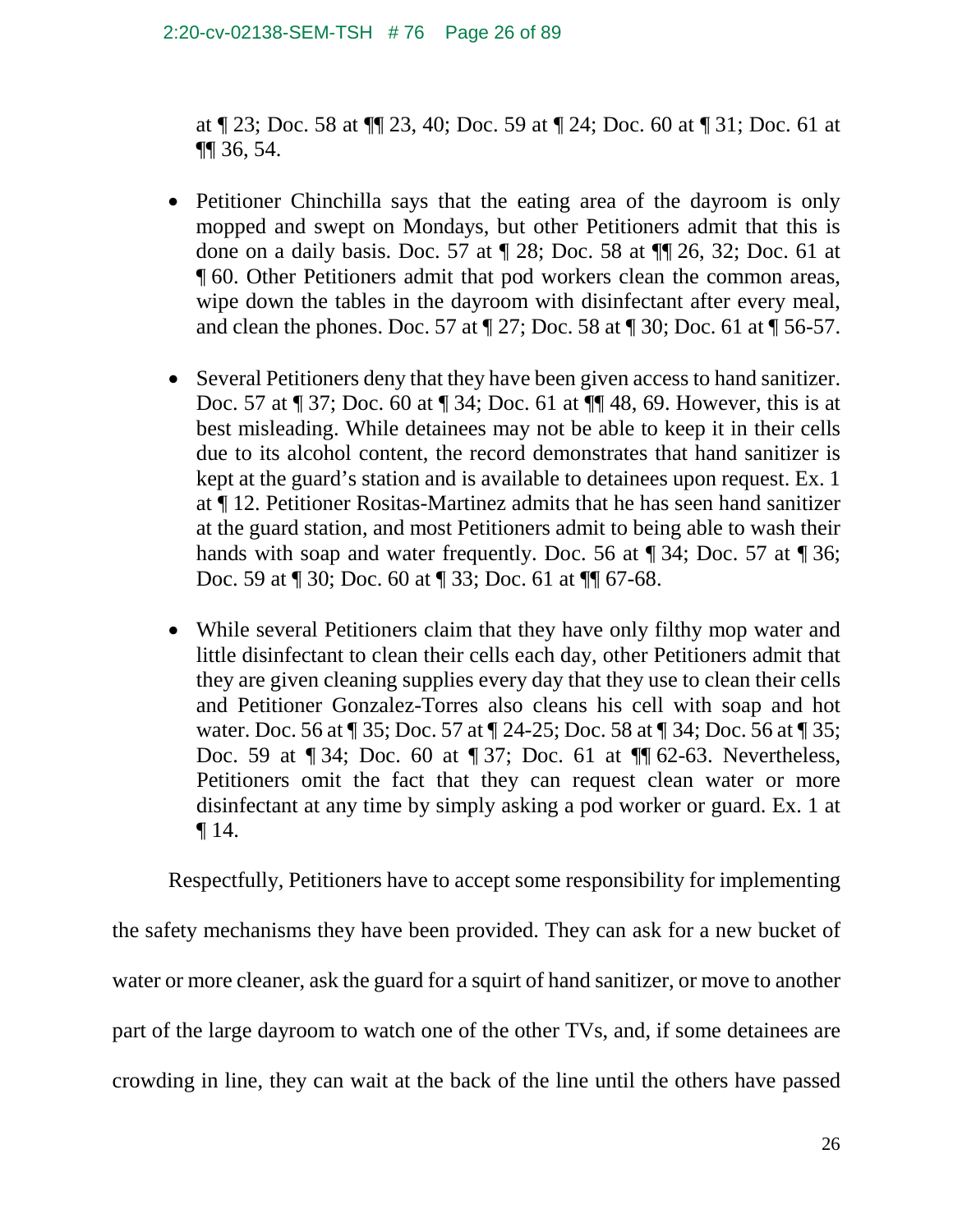through as suggested by Petitioner Rositas-Martinez. Doc. 71 at ¶¶ 54-55, Ex. at ¶¶ 8, 17. With population reduced to 20% capacity, this should take little effort to accomplish.

Petitioners also loosely analogize this case to others around the country where courts have granted preliminary to relief to detainees due to conditions of confinement during the pandemic. However, the facts and realities of this case are not analogous to other well publicized cases seeking relief for groups of detainees in ICE custody during the COVID-19 pandemic. Those cases are largely about the ability to social distance.

For instance, in *Rivas*, the petitioners alleged that the only effective means of preventing the spread of COVID-19 is social distancing, but that the conditions in their detention facilities made that impossible. *Zepeda Rivas v. Jennings,* No. 20- CV-02731-VC, 2020 WL 2059848 (N.D. Cal. Apr. 29, 2020). The detainee populations in that case were at 70% capacity with 355 detainees in one facility and 168 in the other and were actually increasing as new detainees continued to arrive at both facilities and be released into the population without any quarantine period. *Id.* The TRO and request for relief in *Rivas* was based on the argument that at 70% capacity, the detainee population in the two detention centers was so high that social distancing was impossible, depriving detainees of their best defense against COVID-19 and therefore exposing them to an unreasonable risk of harm or death. Release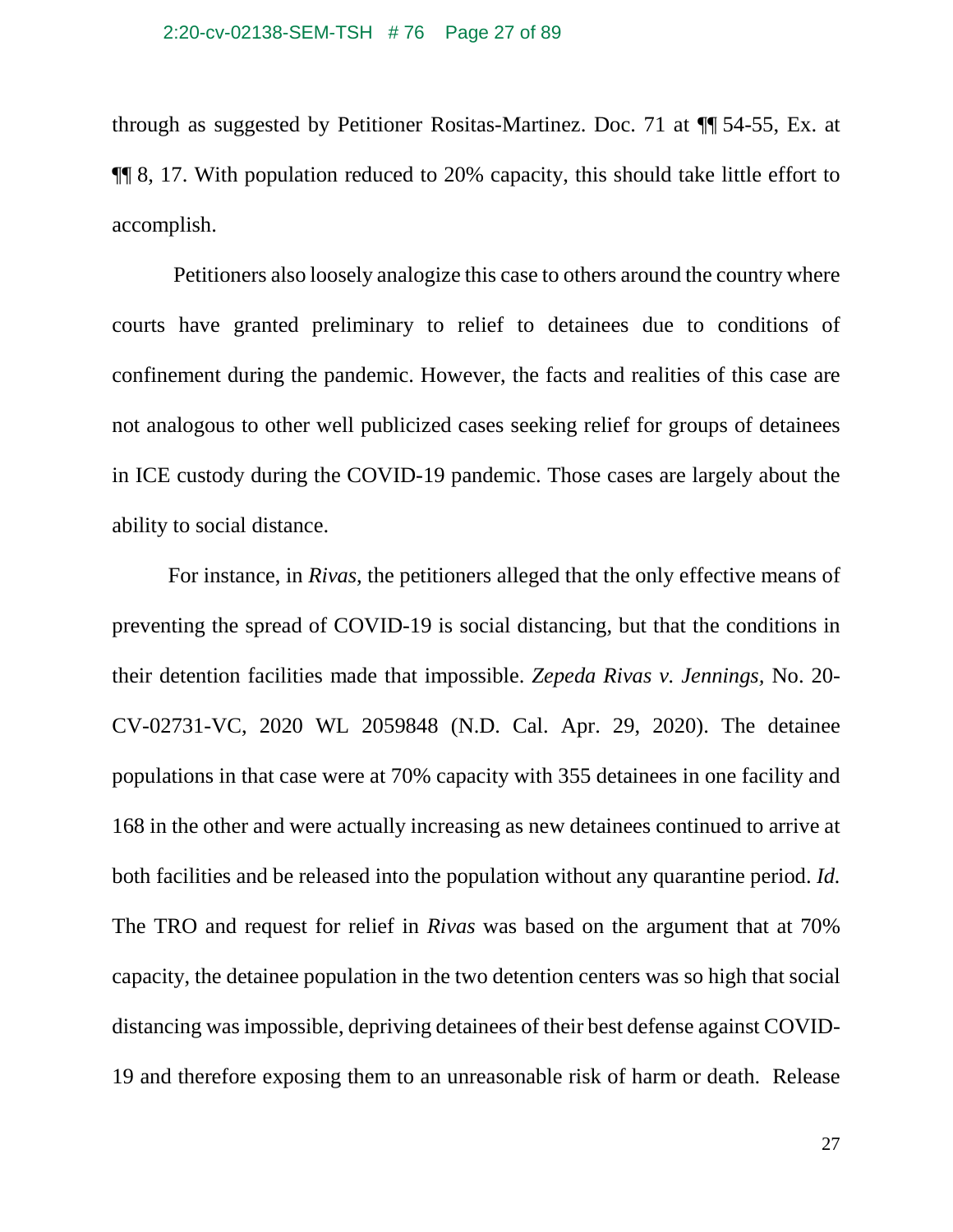#### 2:20-cv-02138-SEM-TSH # 76 Page 28 of 89

was not requested as an outright remedy, but only as a mechanism for reducing the population to a level that would allow proper social distancing and alleviate the unreasonable risk of harm to the detainees. And it was on that basis that the court granted relief. Finding that ICE had failed to take appropriate action to adequately reduce the detainee population to allow social distancing, the court ordered the provisional class and bail review process as a mechanism to deplete the population of the facilities to achieve a level where social distancing would be possible and not as a constitutionally required remedy due to the risk of COVID-19 in and of itself.

The same is true in *Sousa*, where Judge Young found that all detainees in a given facility share an interest in the "release [of] a critical mass of [d]etainees such that social distancing will be possible and all those held in the facility will not face a constitutionally violative substantial risk of serious harm." *Savino v. Souza*, 20-cv-10617-WGY, 2020 WL 1703844 at \*7 (D. Mass. Apr. 8, 2020). Judge Young then issued relief in the form of an order requiring the reduction of the population. *Id.* at \*28. The same is also true in other COVID-19 cases where relief was granted based on overcrowding and the inability of detainees to protect themselves by social distancing like *Roman v. Wolf,* 2020 WL 2188408 (C.D.Cal. April 23, 2020), *Thakker v. Doll*, \_\_ F. Supp. 3d \_\_, No. 1:20-cv-480, 2020 WL 2025384, at \*4 (M.D. Pa. Apr. 27, 2020), and *Faour Abdullah Fraihat, et al. v. U.S. Immigration and Customs Enf't, et al.*, CV19-1546 JGB (SHKx) (C.D. Cal. April 20, 2020), which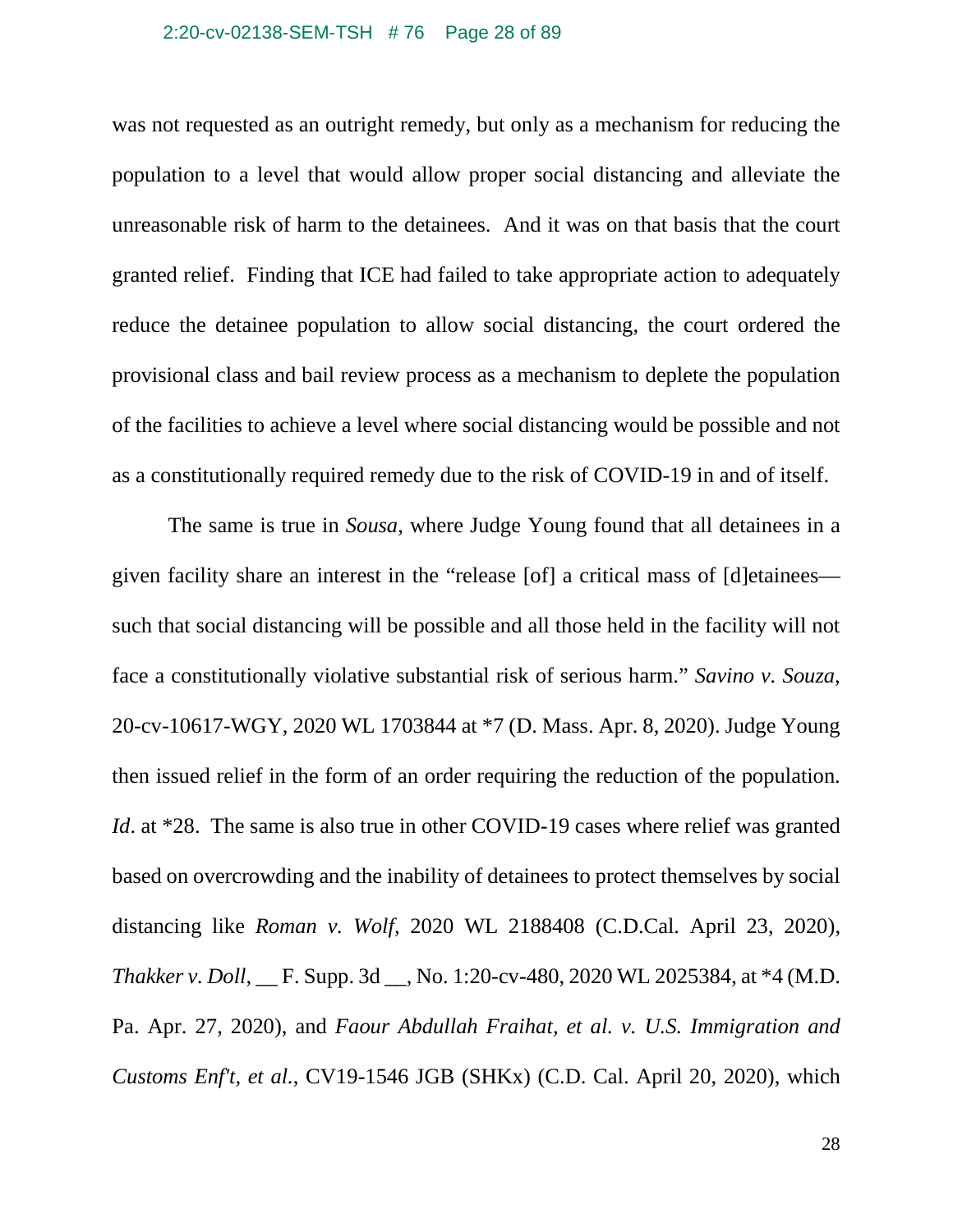#### 2:20-cv-02138-SEM-TSH # 76 Page 29 of 89

again ordered immediate reduction in the population to allow detainees to social distance and protect themselves against the spread of COVID-19.

Here, the goal that all of these other actions sought to attain, that being the reduction of the detainee population to levels where social distancing can be practiced, has already been met at the JCDC where the ICE detainee population has been reduced not **to** 70% but **by** 80%. The crowding and lack of personal protective equipment and ability to social distance that justified relief in *Rivas* and the other cases previously mentioned (and even by the Court in its prior decisions in Tello, Ruderman, Favi, Ochoa, and Herrera-Herrera) no longer exists at the JCDC. Two of the same kind of surgical masks used by the staff and two additional cloth masks have been provided to each detainee. Seats and telephones have been blocked off in common areas, and detainees have been spread out so that there are no more than two detainees in any cell, which allows for social distancing of at least 6 feet as recommended by Petitioners' experts and the CDC, with many detainees even no longer sharing a cell with any cellmate. Under these circumstances, the environmental factors that the courts found made the risk of COVID-19 constitutionally unreasonable are substantially mitigated.

Although Petitioners continue to allege that the precautionary measures that this Court found to be lacking at the JCDC in other cases remain lacking to this day, in denying Petitioner Crainic's TRO, the Court found otherwise. Now Petitioners'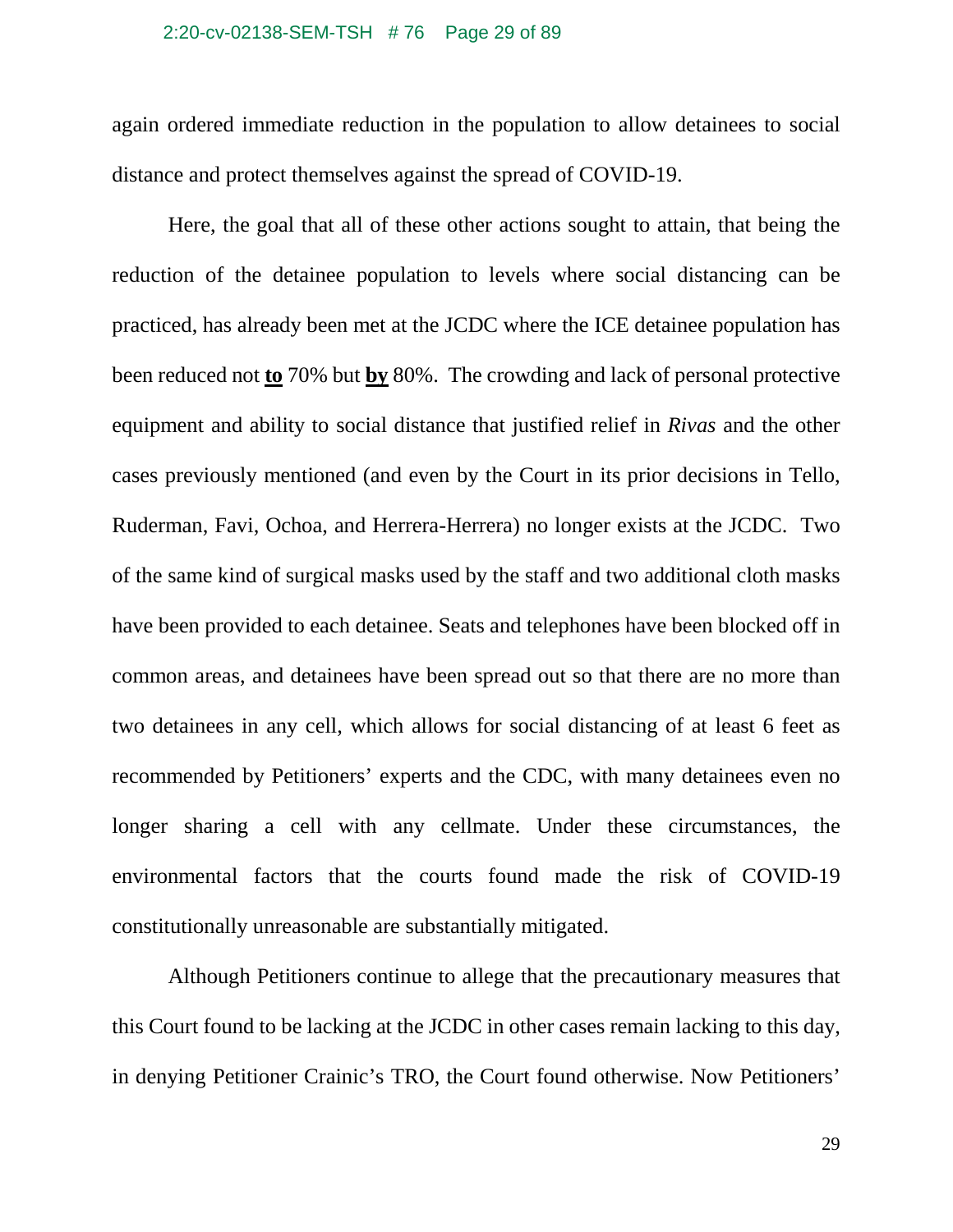#### 2:20-cv-02138-SEM-TSH # 76 Page 30 of 89

argument has changed to suggest that even the current substantially improved conditions and exhaustive reforms are not good enough, and they are left requesting release as an outright remedy. None of the other actions allowing relief have proceeded on the premise that it is constitutionally impermissible for anyone with a COVID-19 risk factor to remain detained during the pandemic, but rather only that without the ability to social distance, the conditions of confinement place susceptible detainees at an unreasonable risk of injury or death. Going beyond this to the point now requested by Petitioners would logically require the Court to abandon the wellrespected guidance of infectious disease experts and find that there are essentially no conditions under which a detainee with one of the enumerated medical conditions should remain in custody during the COVID-19 pandemic.

In *Thakkar v. Doll*, Judge Jones in the Middle District of Pennsylvania initially granted a TRO and ordered release from three different facilities based on allegations that the conditions in detention centers would result in a "tinderbox effect" spreading rapidly through the facilities and infecting them once COVID-19 entered the facilities and that this demonstrated irreparable harm. By the time the hearing on preliminary injunction came around approximately a month later, the court noted that the feared outcome had not come to pass in two of the three facilities, largely due to the actions of the staff and officials. *Thakker v. Doll*, F. Supp. 3d , No. 20-cv-480, 2020 WL 2025384, at \*4 (M.D. Pa. Apr. 27, 2020). In declining to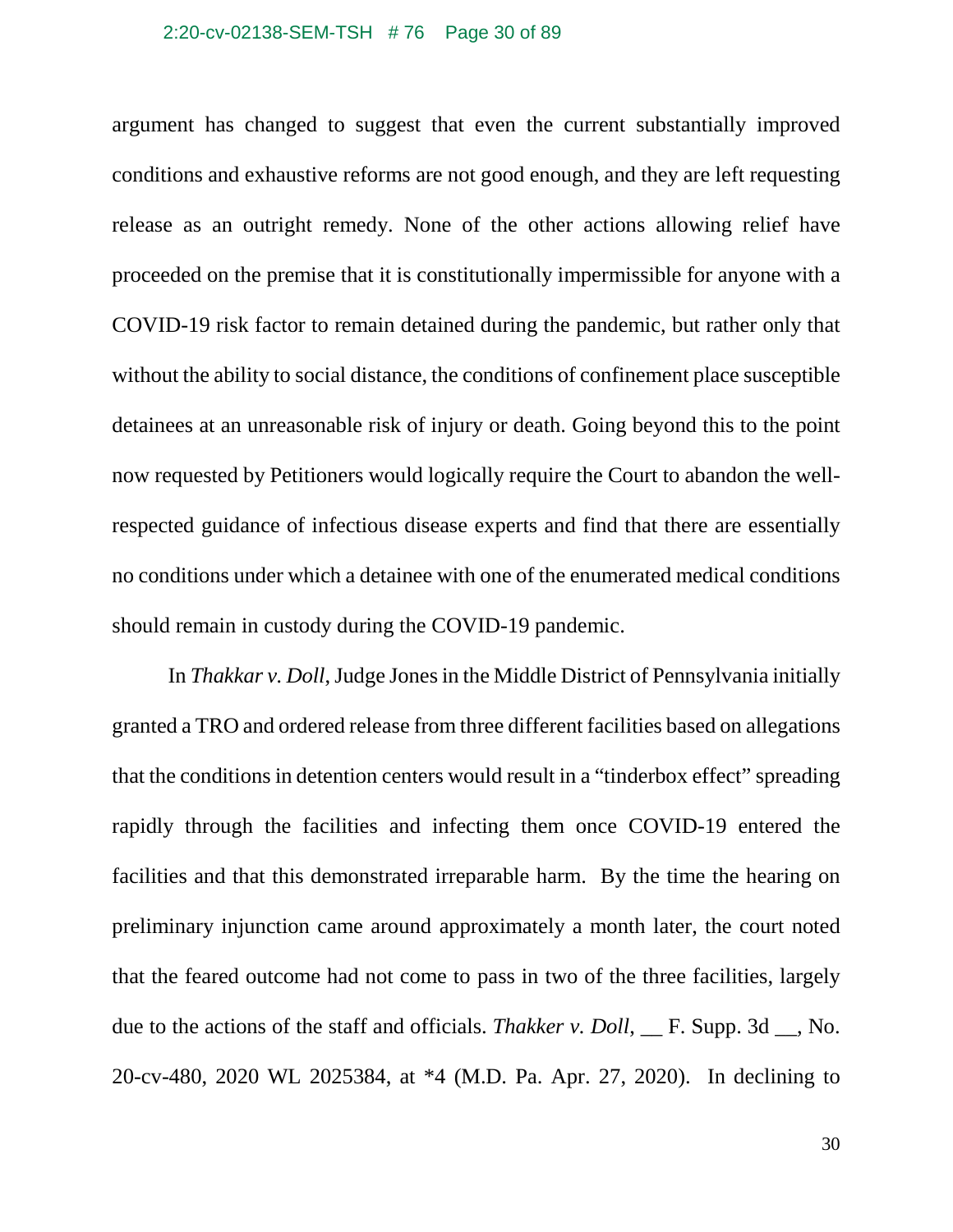#### 2:20-cv-02138-SEM-TSH # 76 Page 31 of 89

convert the TRO into a preliminary injunction with respect to those two facilities, the court found that the facilities had reduced their detainee populations to around 50% and had "quickly and effectively implemented the guidelines published by the CDC such that they have stymied any potential outbreak within their walls." *Id.* at \*7-8. As a result, the allegations of likelihood of success and inevitable irreparable harm at these detention centers were deemed to be largely speculative and insufficient to warrant a preliminary injunction. *Id.* at \*7-8. After learning that these changes had taken place, the court determined that the risk to the detainees no longer outweighed ICE's legitimate interest in detention, reversed the TRO, denied a preliminary injunction, and ordered the released detainees back into detention. *Id.* at \*12. The only exception to the order that released detainees return to the facilities was with respect to two detainees who had contracted COVID-19 or developed COVID-like symptoms after being released pursuant to the TRO. *Thakker v. Doll*, Case No. 20-CV-480, ECF 92 (M.D.Pa. April 28, 2020).

Recent precedent in the Ninth Circuit, where *Rivas, Fraihat,* and *Roman* originated, suggests caution in granting the relief requested by Petitioners on the record in this case. The Ninth Circuit recently stayed a preliminary injunction issued in another COVID-19 case granting preliminary relief, *Hernandez Roman v. Wolf*, No. 20-55436, 2020 WL 2188048 (9th Cir. May 5, 2020). The only exception to the stay was the requirement that the detention center substantially comply with the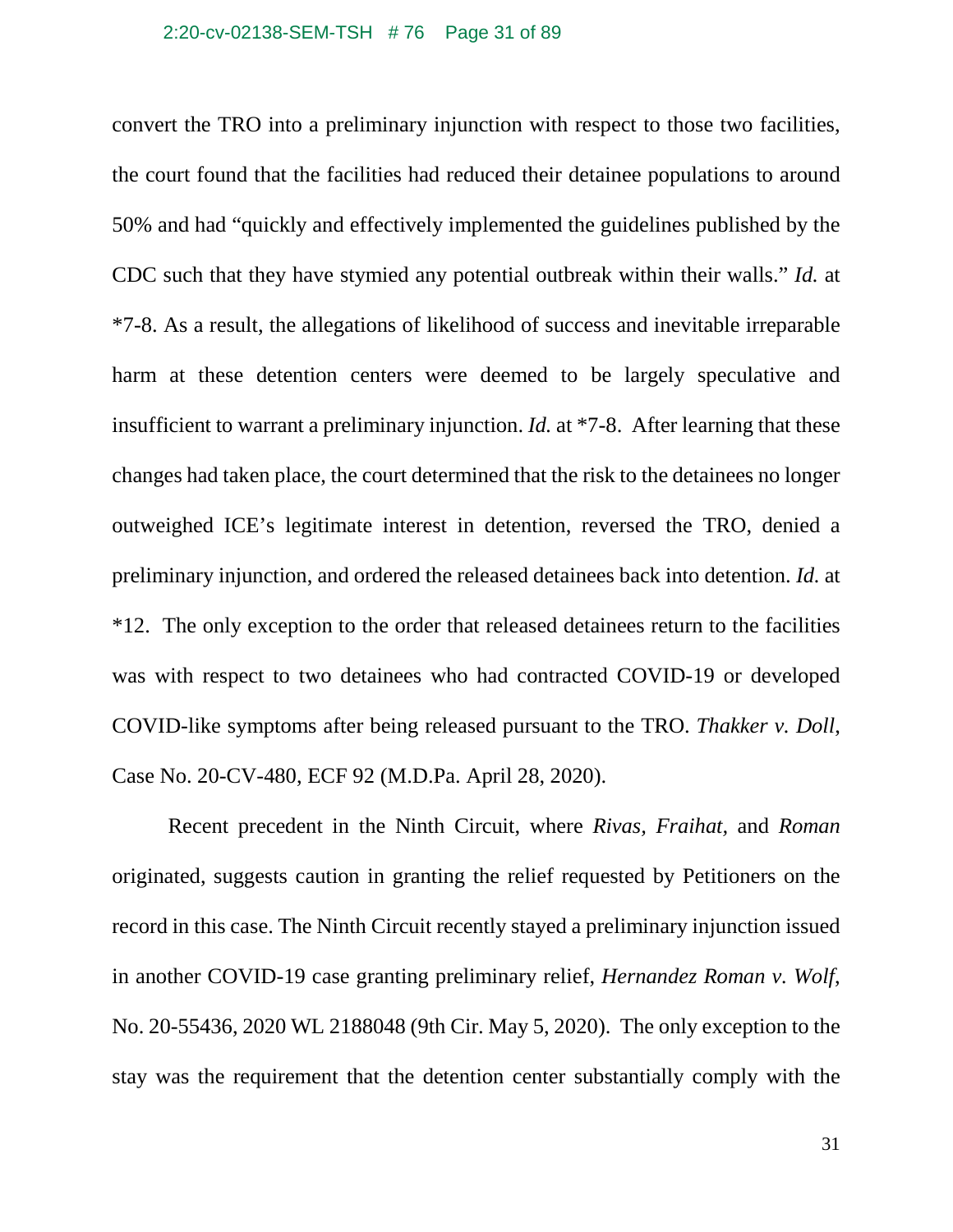### 2:20-cv-02138-SEM-TSH # 76 Page 32 of 89

CDC guidelines for correctional and detention facilities to follow in managing COVID-19 that have been discussed extensively in the briefs here. *Id.* at \*1. The stay remains in place, and it appears that oral argument may be scheduled in September 2020. *Hernandez Roman v. Wolf,* Case No. 20-55436 Docket Sheet (last viewed on July 3, 2020). The TRO and other relief entered in *Rivas* was also recently appealed to the Ninth Circuit. *Zepeda Rivas v. Jennings,* No. 20-16276 (9th Cir., June 30, 2020). Additionally, in a decision dated May 22, 2020, the Ninth Circuit held that a risk of contracting COVID-19 does not satisfy the standard for purposes of awarding extraordinary relief in the context of a § 2255 motion. *United States v. Dade*, \_\_ F.3d \_\_, No. 19-35172, 2020 WL 2570354, \*2-3 (9th Cir. May 22, 2020). Moreover, the Court of Appeals recognized that while COVID-19 presents a "special circumstance" that "might warrant a change in the conditions of his confinement (including transfer to another facility) if those risks are not being adequately addressed," that was not the case there, and is not the case here at this time. While the United States acknowledges that *Dade* was in the context of a § 2255 motion rather than a § 2241 petition, the decision does give some indication of where Appellate Courts might weigh in in these cases.

Thus, the facts, law, and expert guidance all show that conditions at the JCDC, which include an 80% population reduction, social distancing measures, provision of four facemasks, and other screening and testing measures, are objectively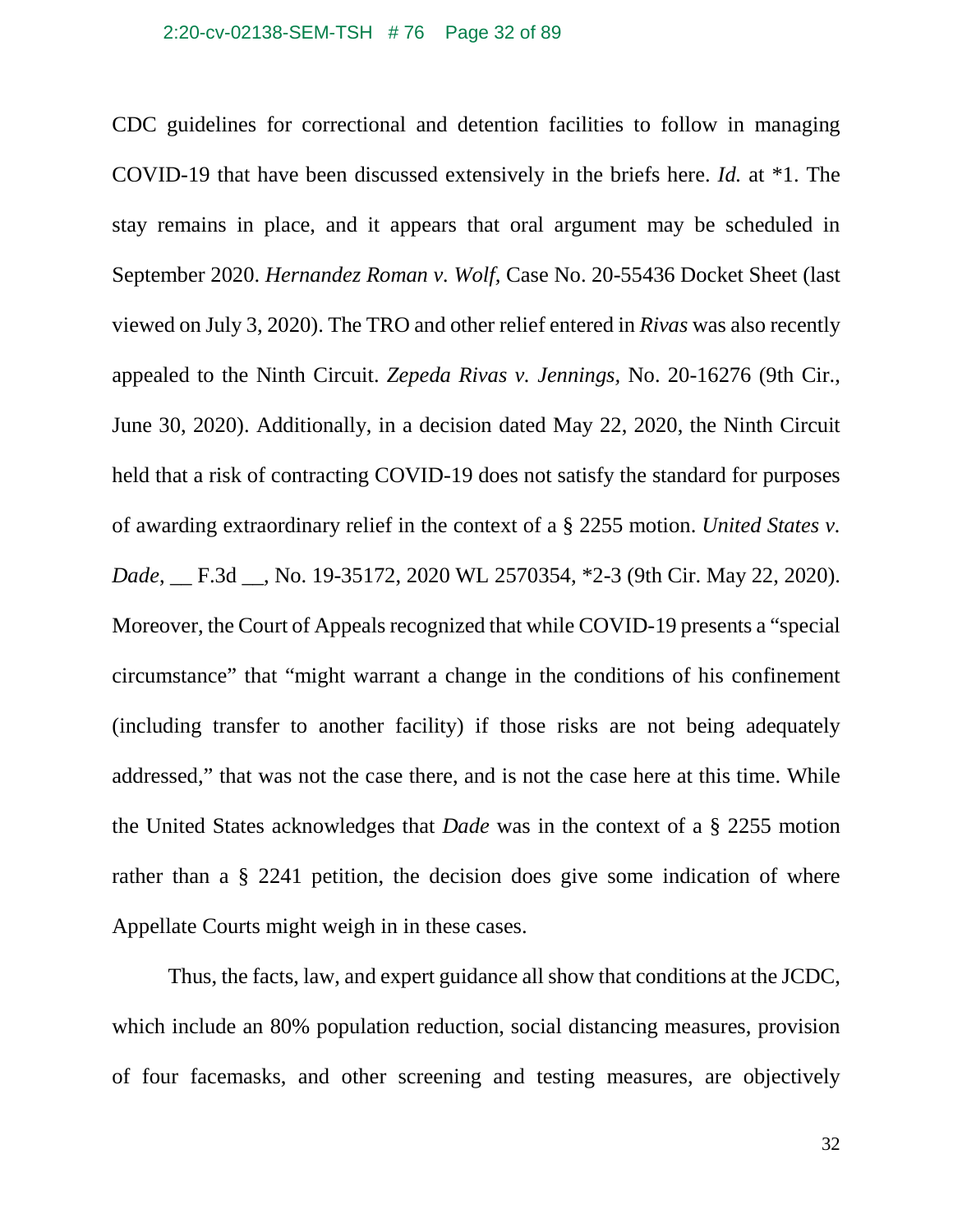reasonable, are not reckless in any fashion, and therefore, Petitioners' lawful detention does not violate the Constitution.

## **III. The Individual Petitions Are Without Merit**

The objectively reasonable conditions of Petitioners' confinement, while a reason alone that Petitioners' habeas claims should be denied, should also be considered with their criminal and immigration histories. These histories show that Petitioners are not appropriate candidates for release because they often present dangers to the community or clear fight risks.

## **A. Florian Crainic**

## **1. Criminal History**

On November 13, 2019, Mr. Crainic was convicted of conspiracy to commit bank fraud in violation of 18 U.S.C. § 1349 in the United States District Court, District of New Jersey, Case No. 2:l7-CR-00289-ES-1. Doc. 29-11, ¶ 12. Petitioner was sentenced to time served and two years of supervised release. *Id.* According to conviction records obtained by ICE, Mr. Crainic and his coconspirators sought to enrich themselves by withdrawing money from automated teller machines ("ATMs") using counterfeit ATM cards encoded with bank customer's account information after previously obtaining the bank customers' account information by using "skimming" devices installed on the ATMs. *Id.* at ¶ 13. Approximately \$50,519.00 of loss was directly attributable to Petitioner. *Id.*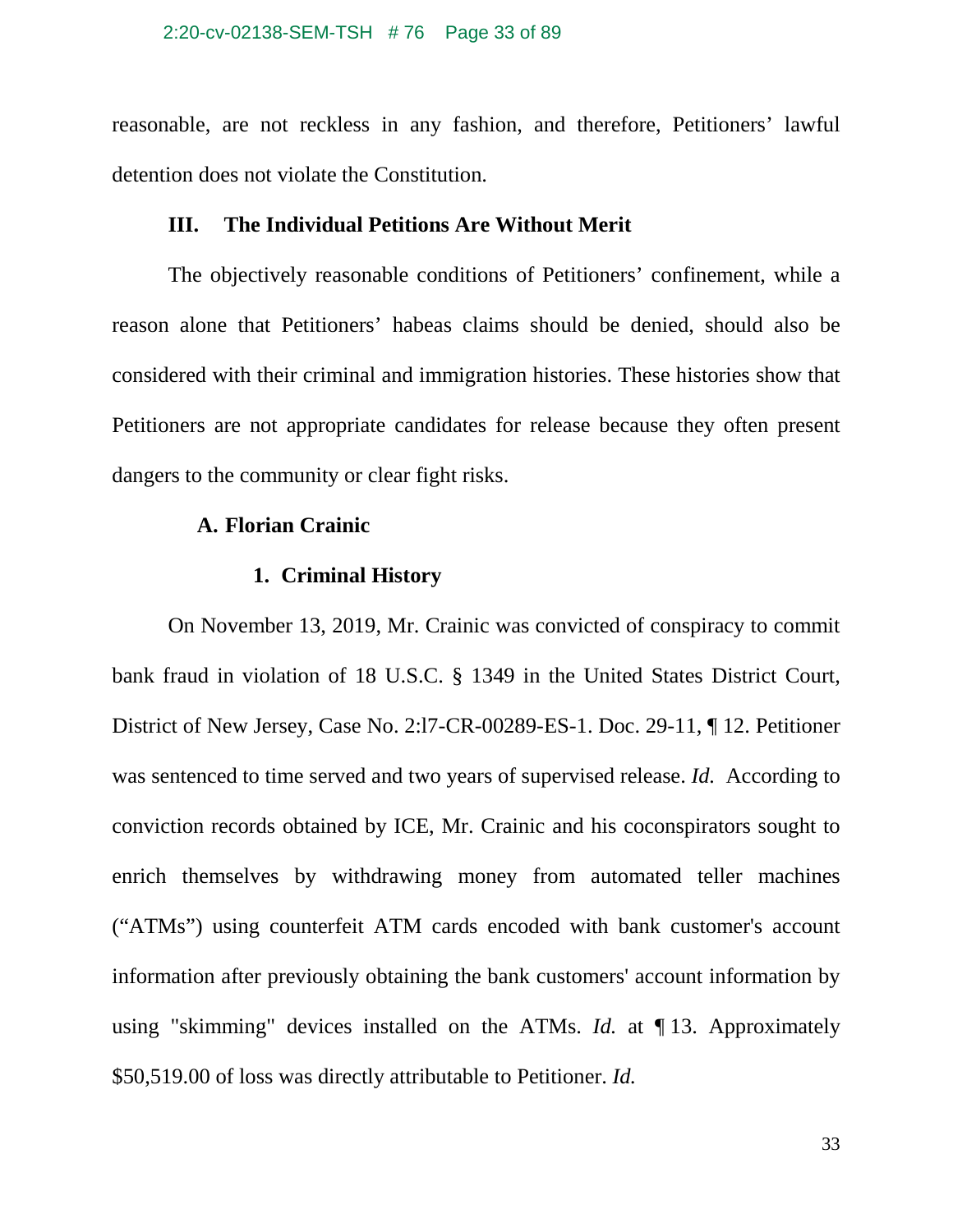### 2:20-cv-02138-SEM-TSH # 76 Page 34 of 89

On June 4, 2020, ICE made the United States aware that Mr. Crainic is the subject of an active Diffusion Notice from Interpol that requests his arrest and extradition back to Romania in connection with his 2002 conviction for Complicity to Fraud. DOC 45-46. Based on the timing, it would appear that Mr. Crainic fled to the United States as discussed below to avoid his criminal prosecution for fraud in Romania.

Mr. Crainic's history of fleeing his fraud conviction in Romania and then committing fraud again while in the United States shows that his release would present a danger to the community and he is unlikely to follow the conditions of a release.

### **2. Immigration History**

A citizen of Romania, Crainic first encountered ICE officers on March 15, 2010, at the residence of an individual who had violated the terms and conditions of her visa. Doc. 29-11 at ¶¶ 5-6. Petitioner admitted that he had illegally entered the United States on or about May 2000 after he paid \$5,000.00 to be smuggled into the United States via a shipping container. *Id.* Immigration officials charged Petitioner with removability under  $8 \text{ U.S.C.}$   $\frac{8}{3}$  1182(a)(6)(A)(i), for entering the United States without being admitted or paroled. Doc. 29-11 at  $\P$  7-8.

On March 18, 2010, Crainic posted a \$5,000.00 bond and was released from ICE custody. *Id.* at ¶ 9. He appeared before an Immigration Judge on or about April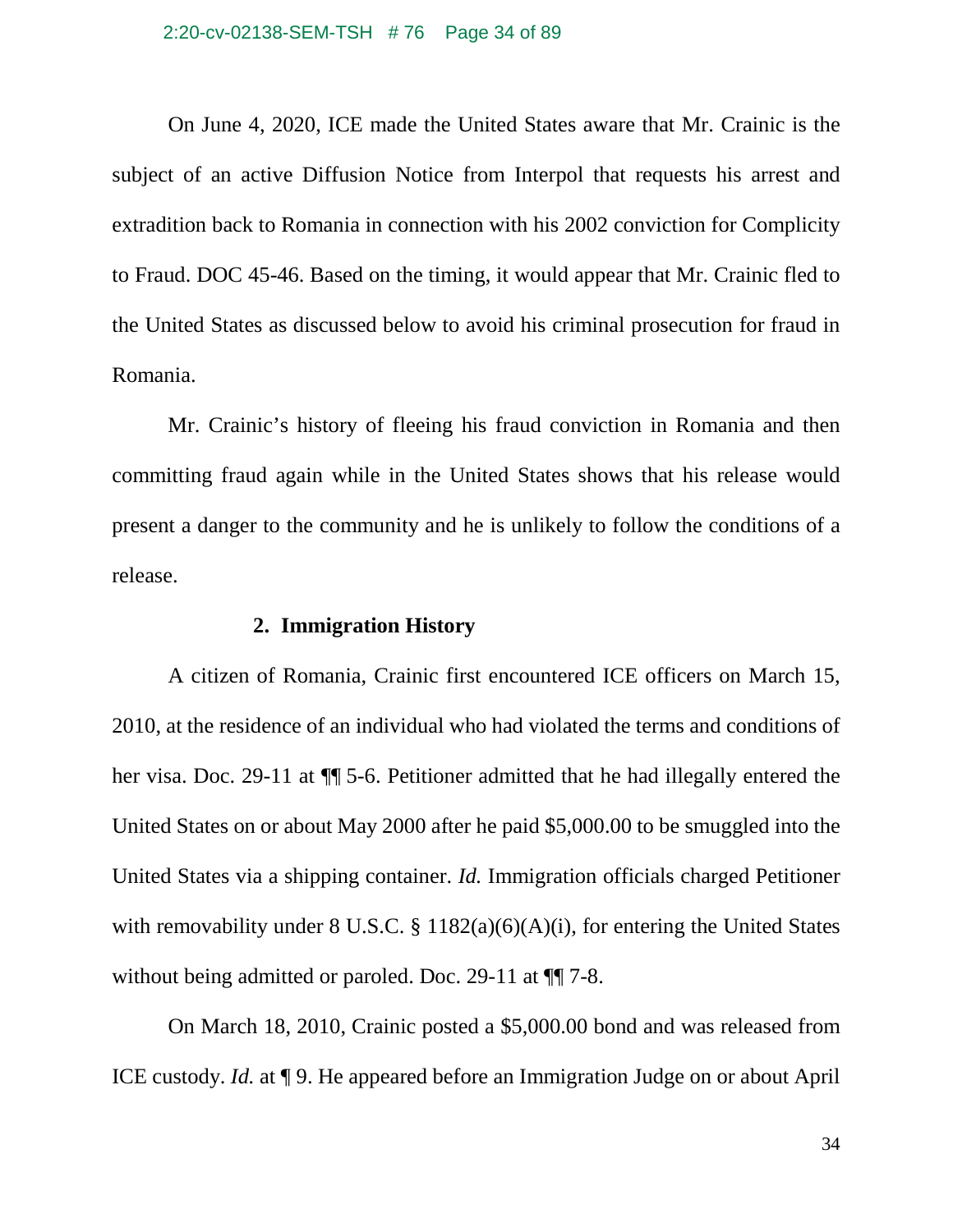#### 2:20-cv-02138-SEM-TSH # 76 Page 35 of 89

14, 2011, and conceded his inadmissibility to the United States as charged but sought relief from removal. *Id.* at ¶ 10. The Immigration Court scheduled a hearing on Petitioner's applications for relief for October 21, 2013, but was continued twice, before setting the final hearing date to December 7, 2020 for adjudication of Petitioner's applications for relief. *Id.* at  $\P$  10-11.

While awaiting the completion of his immigration case, Petitioner received his federal conviction for conspiracy to commit bank fraud, which constituted a crime involving moral turpitude ("CIMT") under the Immigration and Nationality Act. *See* 8 U.S.C. § 1182(a)(2). Doc. 29-11 at ¶ 12. On January 31, 2020, ICE cancelled Crainic's bond, arrested, and detained him, as the conviction constituted a change of circumstance to allow re-arrest. *Id.* at ¶¶ 14-15. On March 23, 2020, Crainic appeared before an Immigration Judge, who held that Petitioner's conviction for bank fraud was a CIMT and that Petitioner was properly detained under the mandatory custody provisions of § 1226(c)(l). *Id.* at ¶ 16.

On May 15, 2020, the Immigration Judge held a hearing on Petitioner's applications for relief. *Id.* at ¶ 17. The Immigration Judge denied Petitioner's applications and ordered him removed to Romania. *Id.* Petitioner has now filed an appeal with the Board of Immigration Appeals ("BIA"). Ex. 3 at ¶ 23. As such, the removal order is not final, and Petitioner remains detained under § 1226(c)(l).

As this Court found, the "fact that he committed and was convicted of bank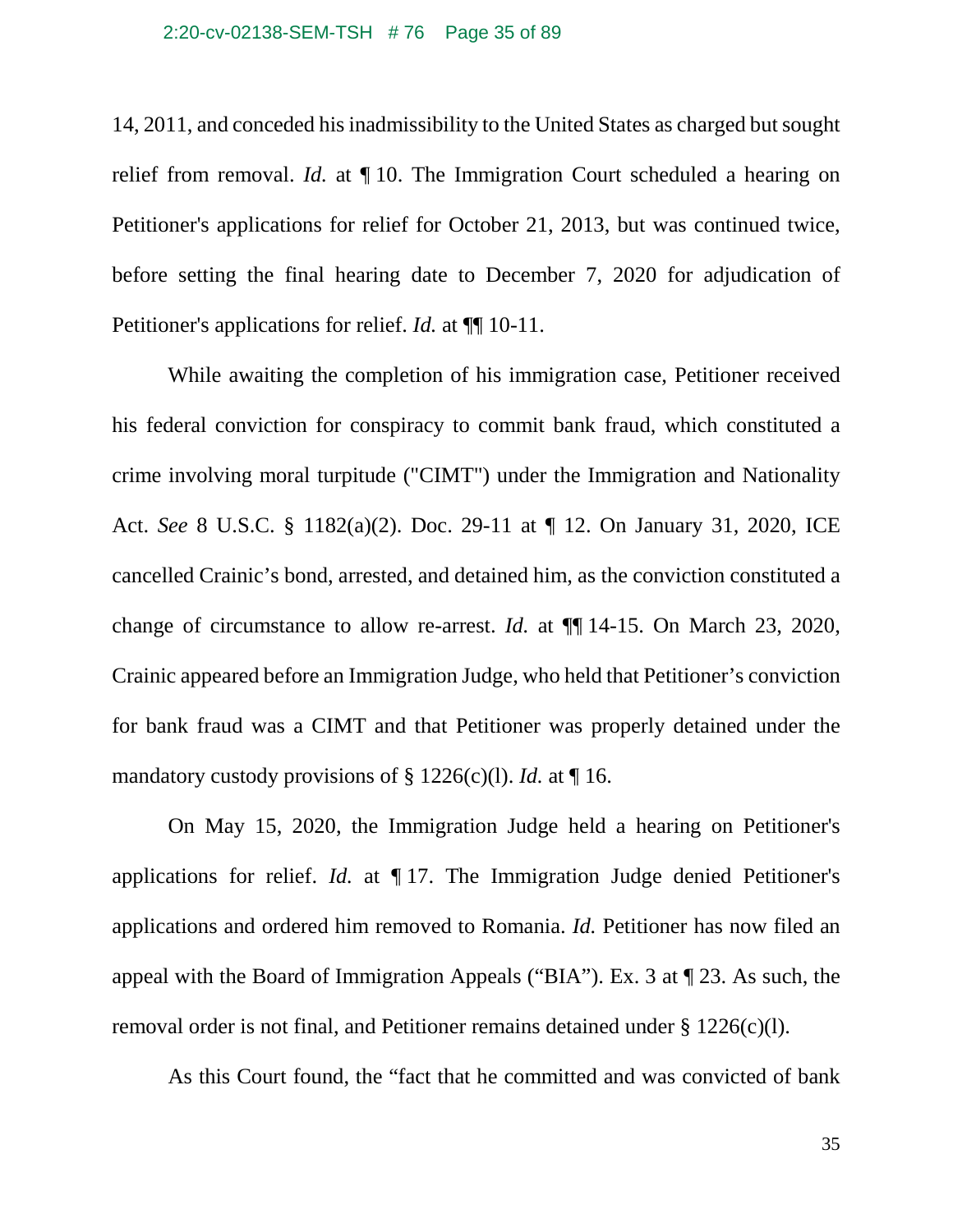### 2:20-cv-02138-SEM-TSH # 76 Page 36 of 89

fraud while he was on immigration bond raises substantial doubt as to whether he will not be a danger to the public or follow conditions of bond in the future." Doc. 52 at 37. Mr. Crainic, who has already fled one prosecution only to commit another crime in this country, would also present a flight risk as he has been ordered deported. Mr. Crainic's substantial flight risk and potential danger to the community show that he should not be released under these circumstances.

## **3. Medical Conditions**

The Court is familiar with Mr. Crainic's medical history and the prior arguments regarding that history will not be repeated in full here but summarized. The parties agree that Mr. Crainic has diabetes. However, Mr. Crainic has been provided with medication and there is no indication in the medical record that his diabetes has not been controlled. Doc. 7-4 at 8-9, 16. As this Court found in its TRO order:

> The parties do agree that Petitioner has a diabetes diagnosis. As noted above, however, well-managed diabetes presents a lesser risk of COVID-19 complications than uncontrolled diabetes. And, from the evidence before the Court, it appears that if Petitioner's diabetes is not well-managed, it is because of his own decisions not to check his blood sugar.

Doc. 52 at 9.

As background for this finding, the Court noted that although Mr. Crainic claimed he had not been able to test his blood sugar, he had not explained why he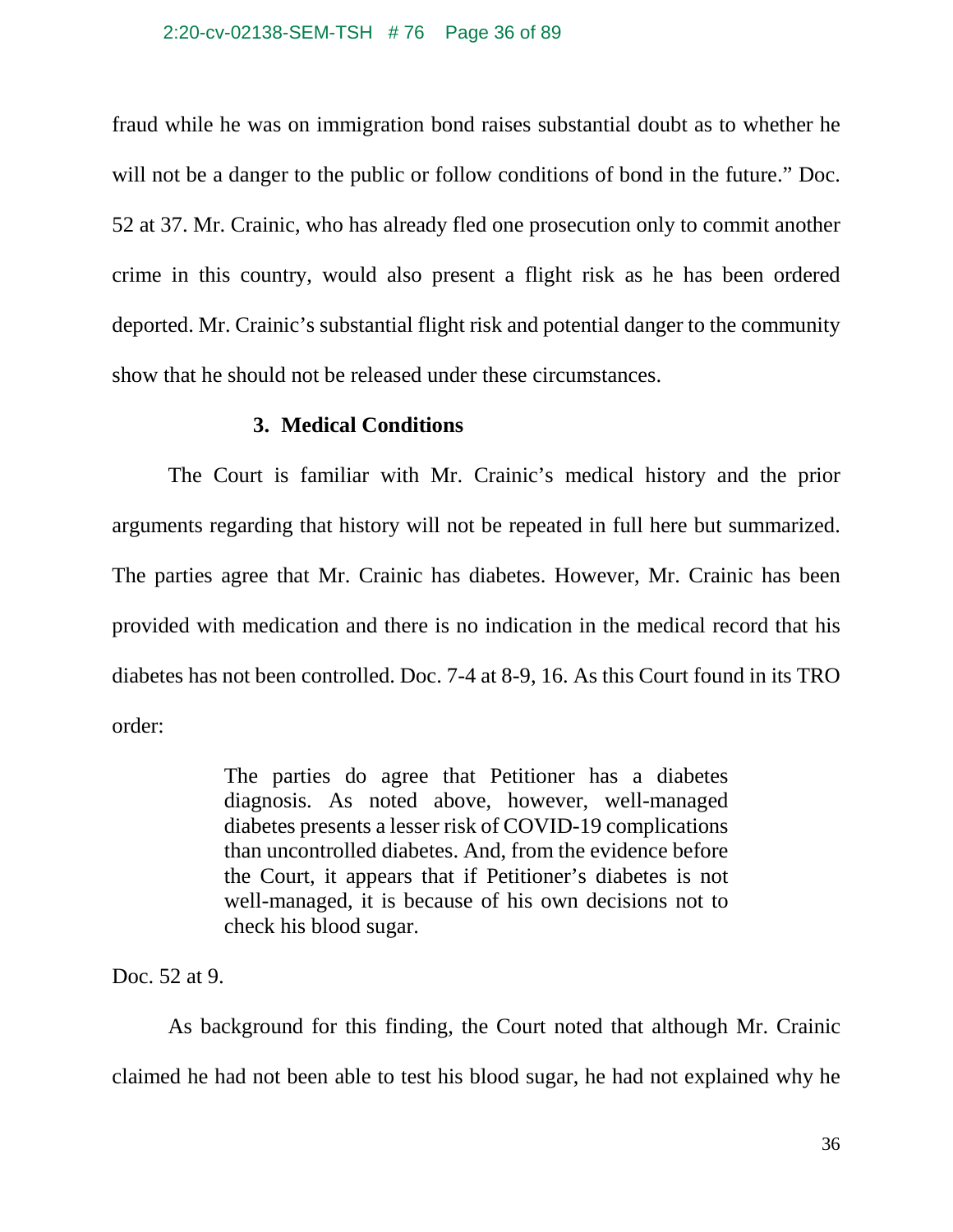## 2:20-cv-02138-SEM-TSH # 76 Page 37 of 89

failed to use the blood sugar tests available to him at the JCDC's officer desk. Doc. 52 at 10. As a result, the Court found that "it appears that if Petitioner's diabetes is not well-managed, it is because of his own decisions not to check his blood sugar" and "that Petitioner can monitor his diabetes and has failed to do so. *Id.* at 10-11.

Notably, Mr. Crainic has not submitted an updated declaration with his amended complaint or even attempted to explain why he stopped checking his blood sugar levels during the pendency of the TRO proceedings. He introduces no new evidence and makes no attempt to offer any explanation for his prior misleading statements. However, the government notes that following this Court's TRO decision, Mr. Crainic resumed testing his blood sugar levels. Ex. 2 at ¶ 40. He has not requested any further treatment related to his diabetes. *Id.*

Mr. Crainic's decision to restart testing his blood sugar levels after he lost his TRO motion solidifies that his refusal to test his levels and at the same time argue that the JCDC had not given him a blood sugar kit was a transparent attempt to provide incomplete and misleading information in order to denigrate the JCDC and secure his release. See Doc. 52 at 32 ("To the extent that Petitioner's diabetes is uncontrolled, the Court finds that this is due to his own willful failure to monitor his health."). This pattern of dishonesty is consistent with his multiple fraud convictions. It should not be tolerated.

Moreover, since Mr. Crainic resumed testing his blood sugar levels, the JCDC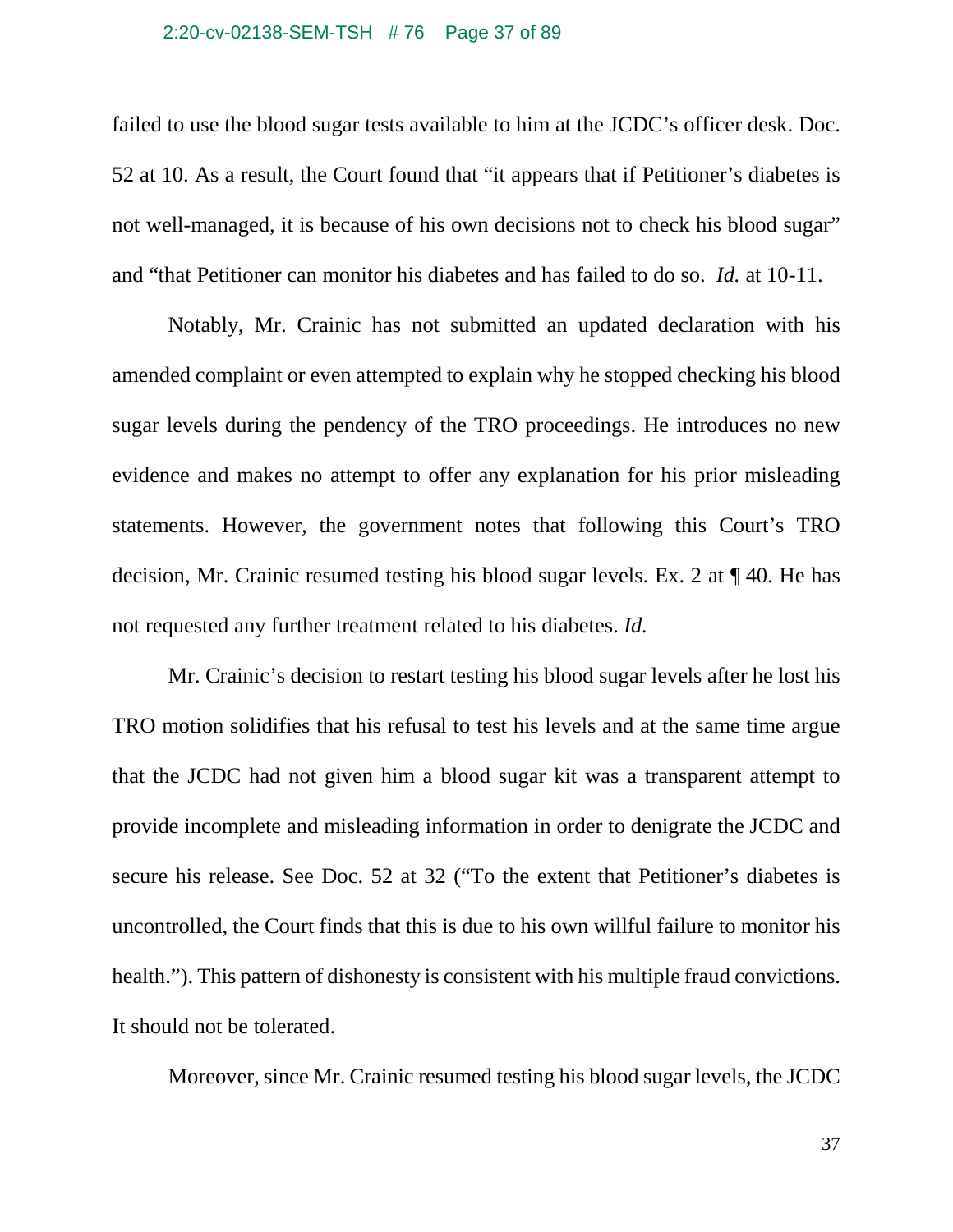### 2:20-cv-02138-SEM-TSH # 76 Page 38 of 89

has continued to monitor him and his labs drawn on June 29, 2020, showed an improvement in his blood glucose level from February 10, 2020. Ex. 2 at ¶ 40. His condition is therefore controlled and presents no serious medical condition justifying or requiring release. See Doc. 52 at 27 ("Petitioner's diabetes appears to be mild and capable of being controlled—which would make his risk of serious illness of death from COVID-19 complications significantly lower.").

In addition, inexplicably, Mr. Crainic continues to argue that he has "reduced right-lung capacity . . . ." Doc. 69 at  $\P$  123. But he has never submitted any medical evidence to support that claim. Nor has he addressed the already disclosed medical evidence refuting it. Mr. Crainic's medical record shows that the JCDC has twice xrayed his lungs. Both times, Mr. Crainic's lungs were shown to be normal, "clear," with no evidence of disease, without evidence of fluid or masses, and with 98% oxygen saturation. Doc. 7-4 at 29-30.

In his amended complaint, Mr. Crainic also, for the first time, claims he has hypertension. Doc. 69 at ¶ 163. But he submits no evidence whatsoever to support this claim. Mr. Crainic does not have hypertension and has not been diagnosed with the condition. Ex. 2 at ¶ 40. His recent blood pressure readings are within normal limits and do not require medication: 2/6 – 137/88, 4/11 – 128/88, 4/17 – 128/80, 6/11 – 130/88. *Id.* Mr. Crainic only takes metformin for his diabetes and naproxen as needed for pain. *Id.* There is simply no evidence to support his new claim that he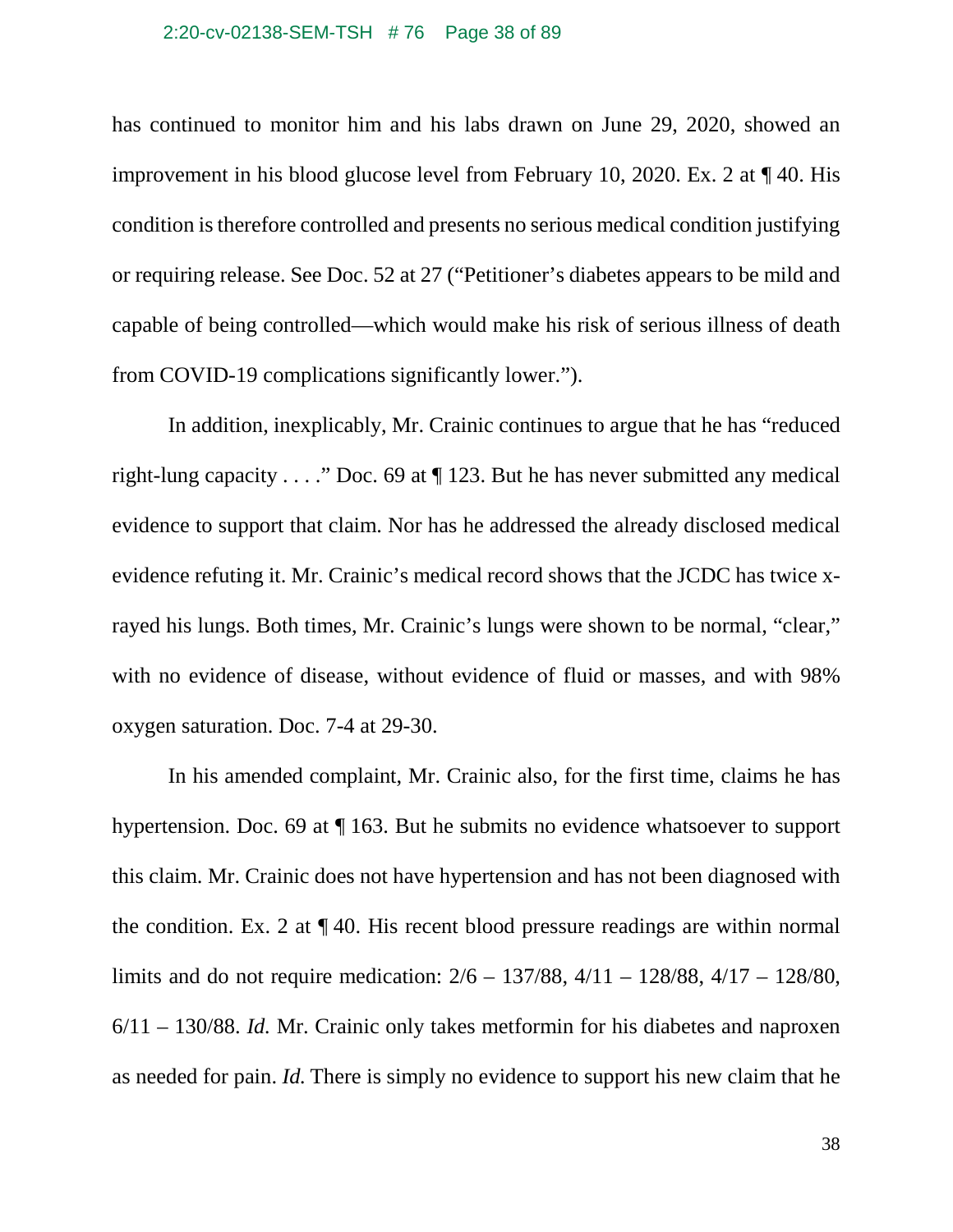#### 2:20-cv-02138-SEM-TSH # 76 Page 39 of 89

has hypertension. Further, although he claims to have the condition, Mr. Crainic does not make any other allegations related to the condition or allege that, even if he had the condition, that it has not been controlled.

Mr. Crainic has therefore failed to carry his burden to prove his claim or that he has any serious medical condition that has not been properly treated or requires his release. Moreover, to the extent that Mr. Crainic's conditions pose any risk, he is responsible for those risks, as he refused to test his blood sugar during the pendency of the TRO proceedings and has also resisted wearing a facemask to protect himself and others. See Doc. 52 at 35 (finding that "these actions show that despite Petitioner's claims, he does not believe or does not care that he may be facing a serious risk of illness or death within the facility").

In summary, given Mr. Crainic's mild and controlled conditions, Mr. Crainic's responsibility for not following the JCDC's rules and caring for his own conditions, and his lack of candor before the Court, as well as his criminal convictions for crimes involving dishonesty and immigration records showing that he presents a "significant flight risk and a potential danger to the public," as well as Mr. Crainic's failure to present any new argument or evidence following the Court's prior findings on these issues, the Court should deny his petition.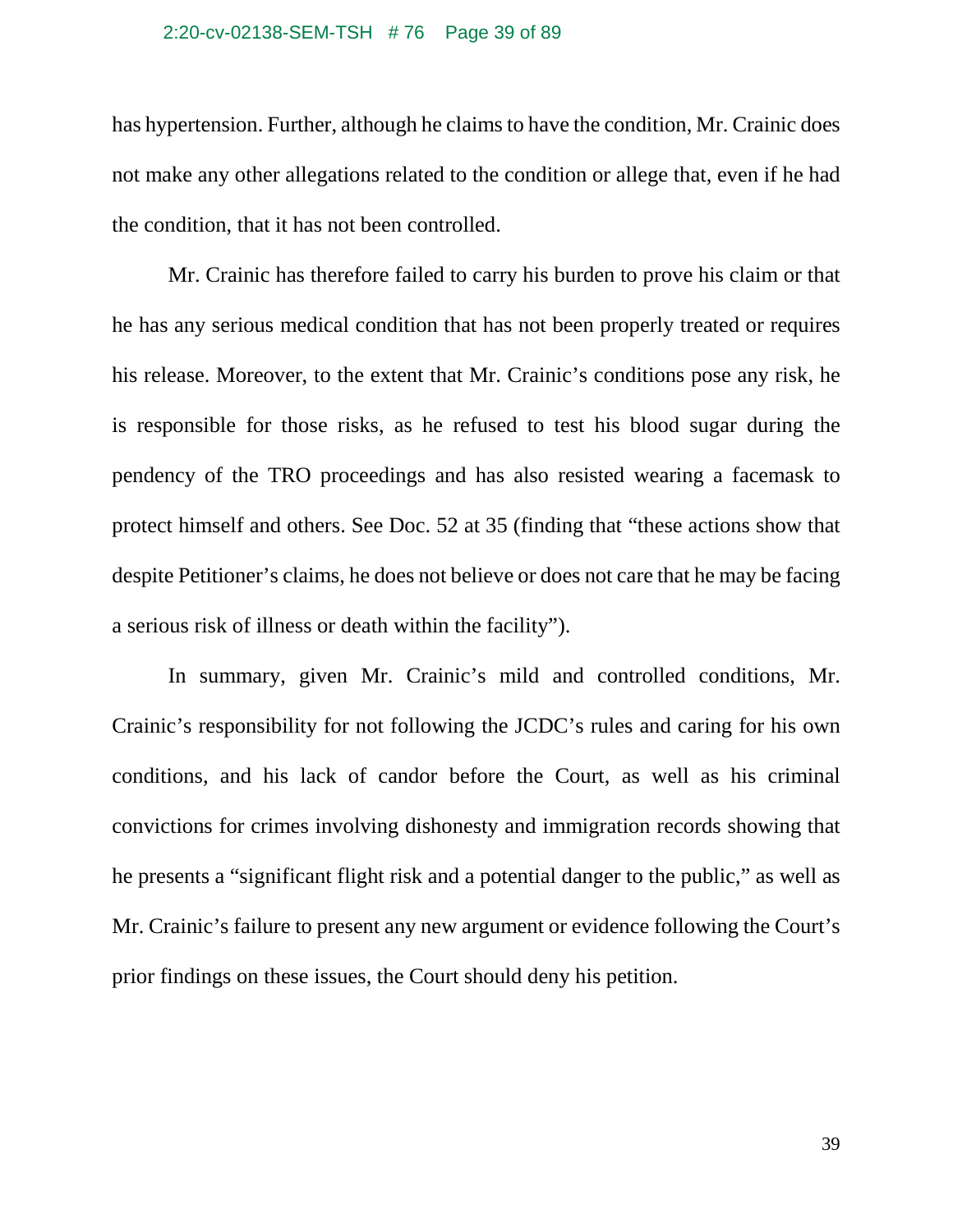# **B. Mumin Fatai-Owolabi**

# **1. Criminal History**

Respondent is unaware of any criminal record for Mr. Fatai-Owalbi in the United States.

## **2. Immigration Status**

Mr. Fatai-Owolabi, a native and citizen of Nigeria, was placed into removal proceedings before an Immigration Judge on or about December 6, 2018, and charged as an immigrant who was not in possession of a valid immigrant visa or other permissible entry document pursuant to 8 U.S.C. § 1182(a)(7)(A)(ii). Ex. 3 at ¶¶ 97-98. He was found removable and classified as an arriving alien and therefore, ineligible for bond during the pendency of his immigration case. Ex. 3 at ¶ 11; *See* 8 U.S.C. § 1225(b)(2)(A); 8 C.F.R. § 1003.19(h)(2)(i).

After Mr. Fatai-Owolabi requested continuances from January 2019 through November 2019, the Immigration Judge found that he failed to establish good cause for further continuances and ordered him removed to Nigeria. Ex. 3 at ¶¶ 101-102. Mr. Fatai-Owolabi appealed the Immigration Judge's denial of his request for a continuance to the Board of Immigration Appeals ("BIA"). *Id.* at ¶ 103. On March 13, 2020, the BIA dismissed the appeal. *Id.* at ¶ 105. As a result, Mr. Fatai-Owolabi became subject to a final order of removal on March 13, 2020. *Id.*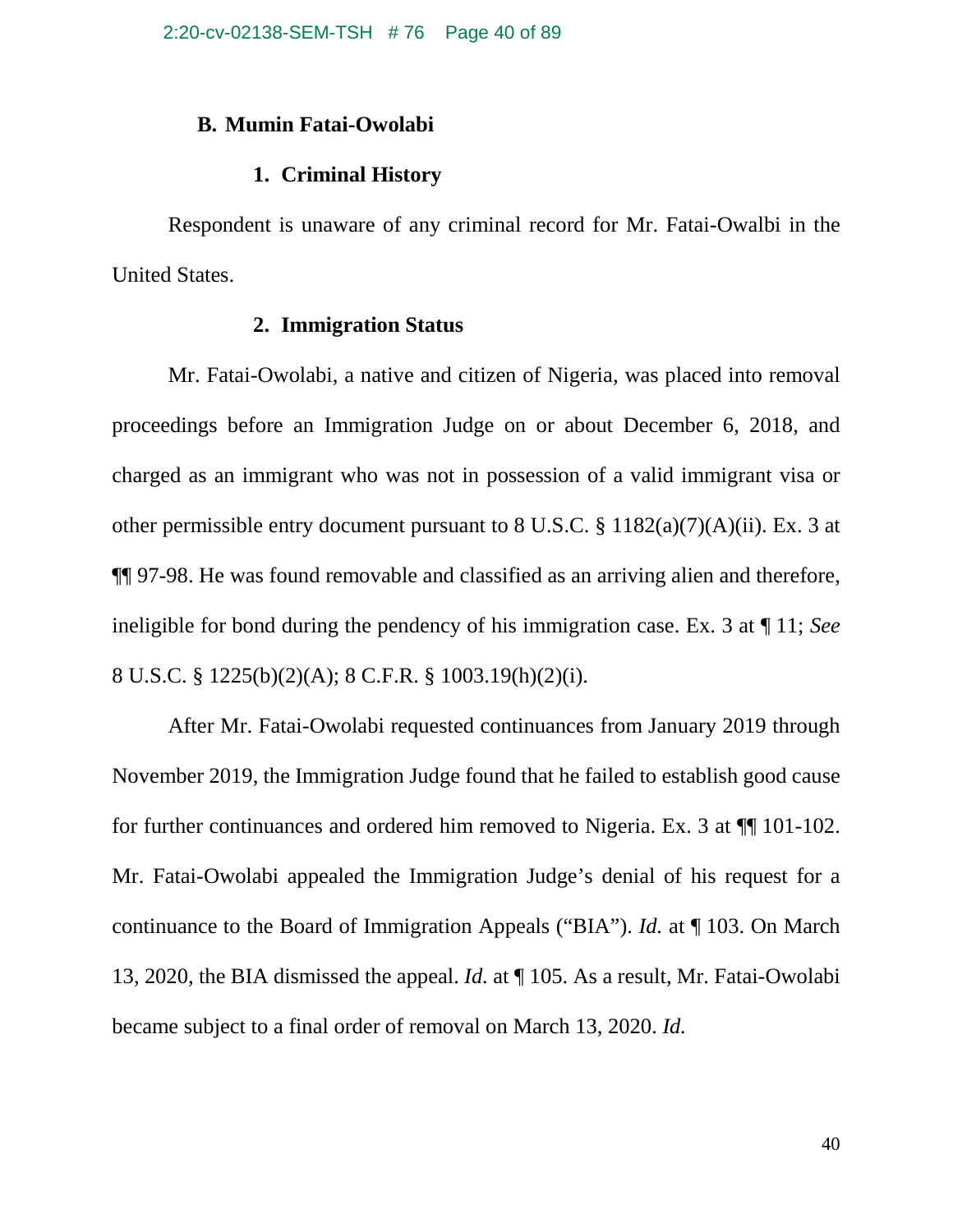## 2:20-cv-02138-SEM-TSH # 76 Page 41 of 89

Mr. Fatai-Owolabi is now detained pursuant to 8 U.S.C. § 1231, and he is held under the mandatory language applicable to the detention of aliens during the 90 day removal period. *Id.* at ¶ 106. *See* 8 U.S.C. § 1231(a)(1), (2). He was scheduled for removal to Nigeria in early May 2020, but the airline cancelled the flight due to COVID-19 mitigation. Ex. 3 at ¶¶ 107, 109. He is currently scheduled for removal the week of July 6, 2020. *Id.* at ¶ 110.

Although Mr. Fatai-Owolabi has no known criminal record in this United States, his imminent removal counsels against Court intervention and release, as there is no reason to disturb his lawful detention with removal imminent. Further, if he was released on the eve of his removal, he could present a flight risk that would thwart the statutory process that has worked in this case.

## **3. Medical Conditions**

Mr. Fatai-Owalbi has hypertension and diabetes mellitus II. Ex. 2 at ¶ 3. He is taking medication for both conditions. *Id.* Both conditions are well managed by the treatment Mr. Fatai-Owalbi has received from the JCDC and to the extent Mr. Fatai-Owalbi claims they are not, he distorts his medical record. For example, in his declaration, he states that "[s]ince being in detention, I have lost around 30 pounds." Doc. 56 at ¶ 13. During his time at the JCDC, Mr. Fatai-Owalbi's medical record shows that he weighted 170lbs on May 1, 2020, and 183lbs on June 18, 2020. Ex. 2 at ¶ 5. Mr. Fatai-Owalbi has actually gained 13lbs while in custody at the JCDC.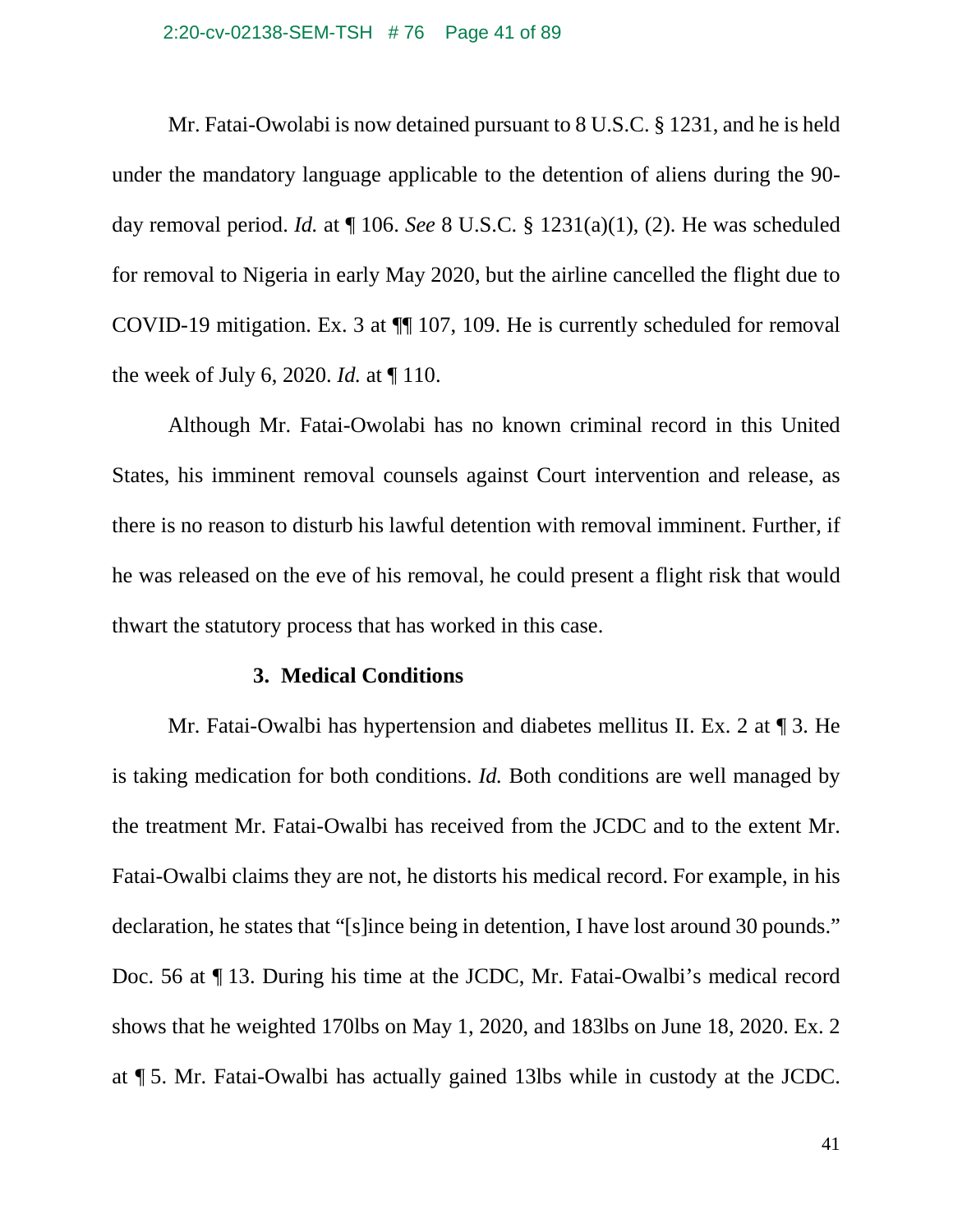This distortion is emblematic of how Mr. Fatai-Owalbi exaggerates his conditions, twists his medical record, and omits information regarding his actions that affect his condition.

With respect his blood pressure, Mr. Fatai-Owalbi claims his readings "are above normal or at the high end of normal." Doc. 56 at ¶ 10. However, Mr. Fatai-Owalbi's reading of his own blood pressure readings—a medical function he is not competent to perform or testimony about—is inaccurate. His medical record shows that in the month of June, his weekly blood pressure readings have been 132/78, 122/90, 122/84, and 128/80. Ex. 2 at ¶ 4. A normal range is 120/80 and according to the American Cardiologist Association, blood pressure over 140/90 needs to be medicated. *Id*. His blood pressure readings are not high or above normal.

With respect to Mr. Fatai-Owolabi's diabetes, the JCDC medical staff has ordered him to test his blood sugar levels. Ex. 2, ¶ 6. However, he has chosen not to test his blood sugar readings despite his ability to walk to the officer station and do so at any time. *Id.* As a result, there are no blood sugar logs for Mr. Fatai-Owalbi. *Id.*; see Doc. 52 at 10 (finding that "if Petitioner's diabetes is not well-managed, it is because of his own decisions not to check his blood sugar"). Instead of monitoring his blood sugar, Mr. Fatai-Owolabi has chosen to attempt to control his diabetes through diet, exercise, and metformin. *Id.* He has not done a good job though in part because of his diet, for which he has been counseled. *Id.* Despite counseling, Mr.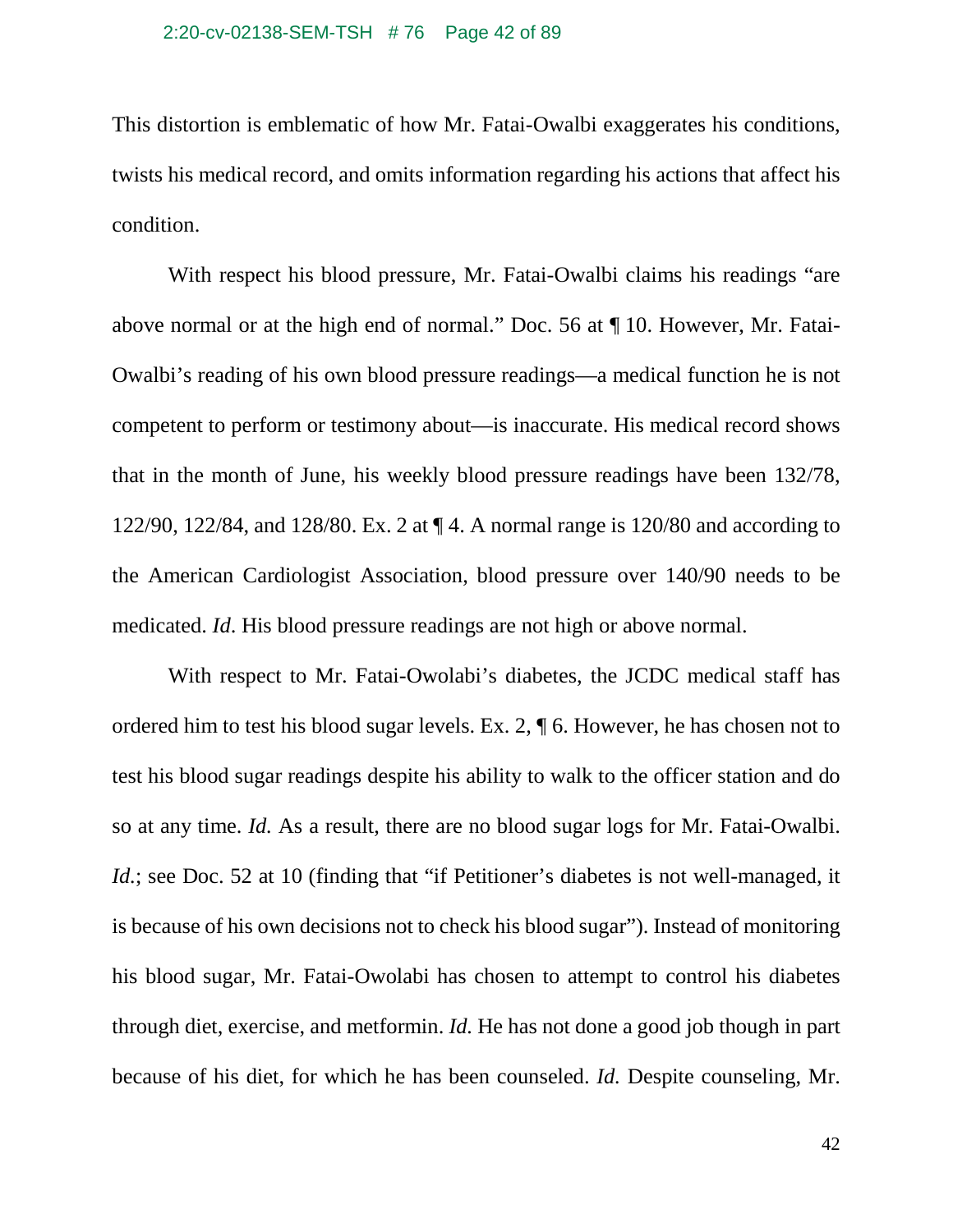## 2:20-cv-02138-SEM-TSH # 76 Page 43 of 89

Fatai-Owolabi's commissary record shows that he often purchases items such as jolly ranchers, oatmeal raisin cookies, hot'n spicy sausage, chilli ramen, jalapeno cheese curds, and Cheetos. *Id.* Mr. Fatai-Owolabi's decision to eat food that complicates his condition while not testing his blood sugar shows that either his condition is not serious or he is not taking it seriously. See Doc. 52 at 32 ("To the extent that Petitioner's diabetes is uncontrolled, the Court finds that this is due to his own willful failure to monitor his health.").

In addition, Mr. Fatai-Owolabi's declaration claims that he has "numbness and tingling in my hands and legs several times a week," frequent headaches, and a heart that races "three or more times each week . . . ." Doc. 56 at  $\P$  13-16. However, his medical record shows that he has never reported these issues to the JCDC medical staff or sought treatment for them. Ex. 2 at ¶ 7. And although Mr. Fatai-Owolabi claims the JCDC medical staff have not investigated his numbness and tingling in his hands and legs, he had a diabetic foot exam on June 18, 2020, which showed no diabetic neuropathy. *Id.* Also, while Mr. Fatai-Owolabi notes that he experienced a sharp pain in his chest, he omits the fact that it was a due to sitting and praying for 2-3 hours daily during Ramadan; he was seen by medical on May 1, 2020, and proscribed ibuprofen. Ex. 2, ¶ 9.

Mr. Fatai-Owolabi's conditions therefore are not serious or emergencies requiring his immediate release and to the extent the conditions increase his risk with

43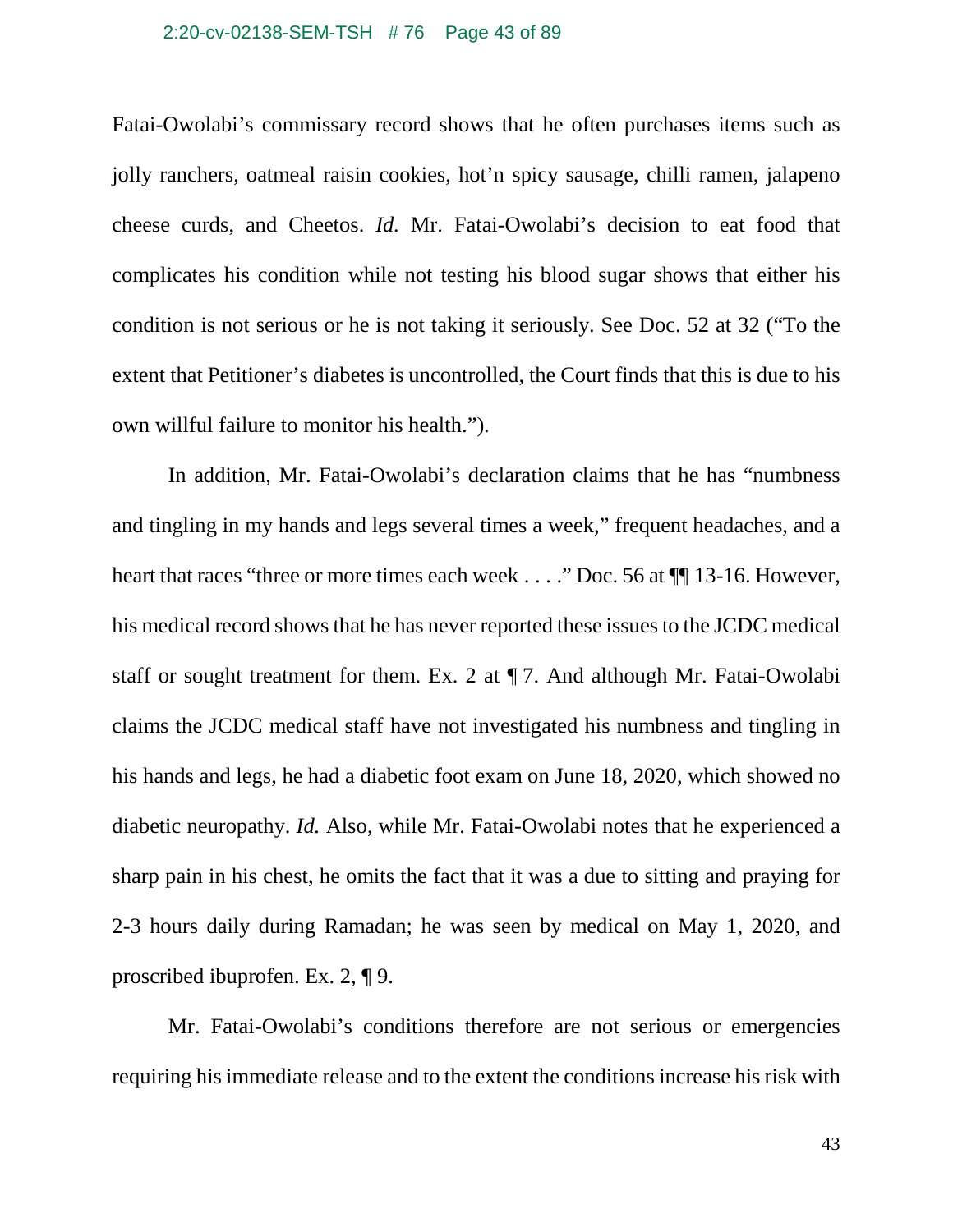respect to COVID-19, Mr. Fatai-Owolabi is responsible for contributing to that risk.

In summary, given Fatai-Owolabi's conditions, his own failure to take his conditions seriously, and his potential flight risk given his imminent release, his continued lawful confinement does not violate the Constitution. The Court should deny his petition.

## **C. Mario Arnaldo Gonzalez-Torres**

## **1. Criminal History**

Mr. Gonzalez-Torres was taken into custody upon his arrival at the United States border between Texas and Mexico. Ex. 3 at ¶¶ 29-20. He does not have a criminal history in the United States.

## **2. Immigration History**

On August 3, 2019, Mr. Gonzalez-Torres, a Cuban citizen, was taken into custody near the border and was classified as an arriving alien pursuant to 8 U.S.C. § 1225(b)(2)(A). Ex. 3 at  $\P$ [29-30. During his initial encounter, Mr. Gonzalez-Torres claimed a fear of return to Cuba and was transferred to ICE's administrative custody to allow the Asylum Office to conduct a credible fear review, pursuant to 8 U.S.C. §  $1225(b)(1)(A)(ii)$ . Ex. 3 at ¶ 31.

The Asylum Office found that Gonzalez-Torres should proceed before the Chicago Immigration Court. *Id.* at ¶¶ 34-36. He appeared before the Immigration Judge twice, both times *pro se*. *Id.* at ¶ 38. On or about September 12, 2019, he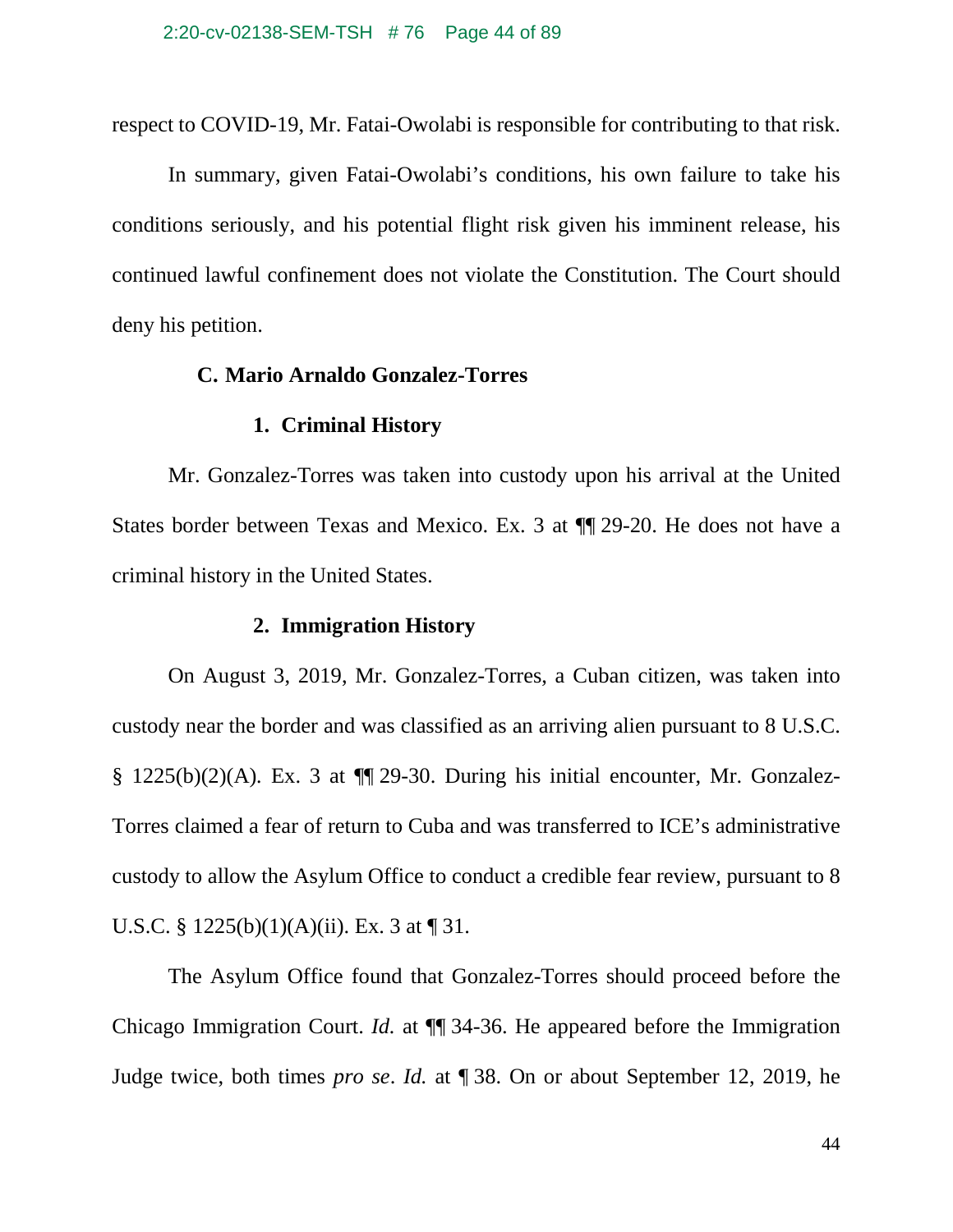#### 2:20-cv-02138-SEM-TSH # 76 Page 45 of 89

appeared at a master calendar hearing, during which time the Immigration Judge sustained the charge of inadmissibility. *Id.* Mr. Gonzalez-Torres next appeared on or about October 8, 2019 for a full hearing on his claim for relief from removal. *Id.* at ¶ 39. After hearing the evidence in the case, the Immigration Judge denied Gonzalez Torres relief to remain in the United States and ordered him removed to Cuba. *Id.* In part, the Immigration Judge found that Mr. Gonzalez-Torres was not credible. *Id.*

Next, Mr. Gonzalez-Torres, with the assistance of counsel, filed a timely notice of appeal with the Board of Immigration Appeals ("BIA"), seeking review of the Immigration Judge's removal order. *Id.* at ¶ 41. His removal order did not become final while his appeal was pending. On December 16, 2019, the BIA issued briefing schedules, which were extended to January 27, 2020, at the request of Mr. Gonzalez-Torres' counsel. *Id.* at ¶ 42.

On April 28, 2020, the BIA dismissed Mr. Gonzalez-Torres's appeal and affirmed the Immigration Judge's removal and credibility determinations. *Id.* at ¶ 43. Once the BIA dismissed Mr. Gonzalez-Torres's appeal, the removal order became final, and his detention is now mandatory under 8 U.S.C. § 1231. *Id.* at ¶ 44.

On or about May 8, 2020, ERO began the process of repatriating Mr. Gonzalez-Torres to Cuba. *Id.* at ¶ 46. To date, ERO has not been able to schedule Mr. Gonzalez-Torres's flight back to Cuba. *Id.* at ¶ 47. With the date subject to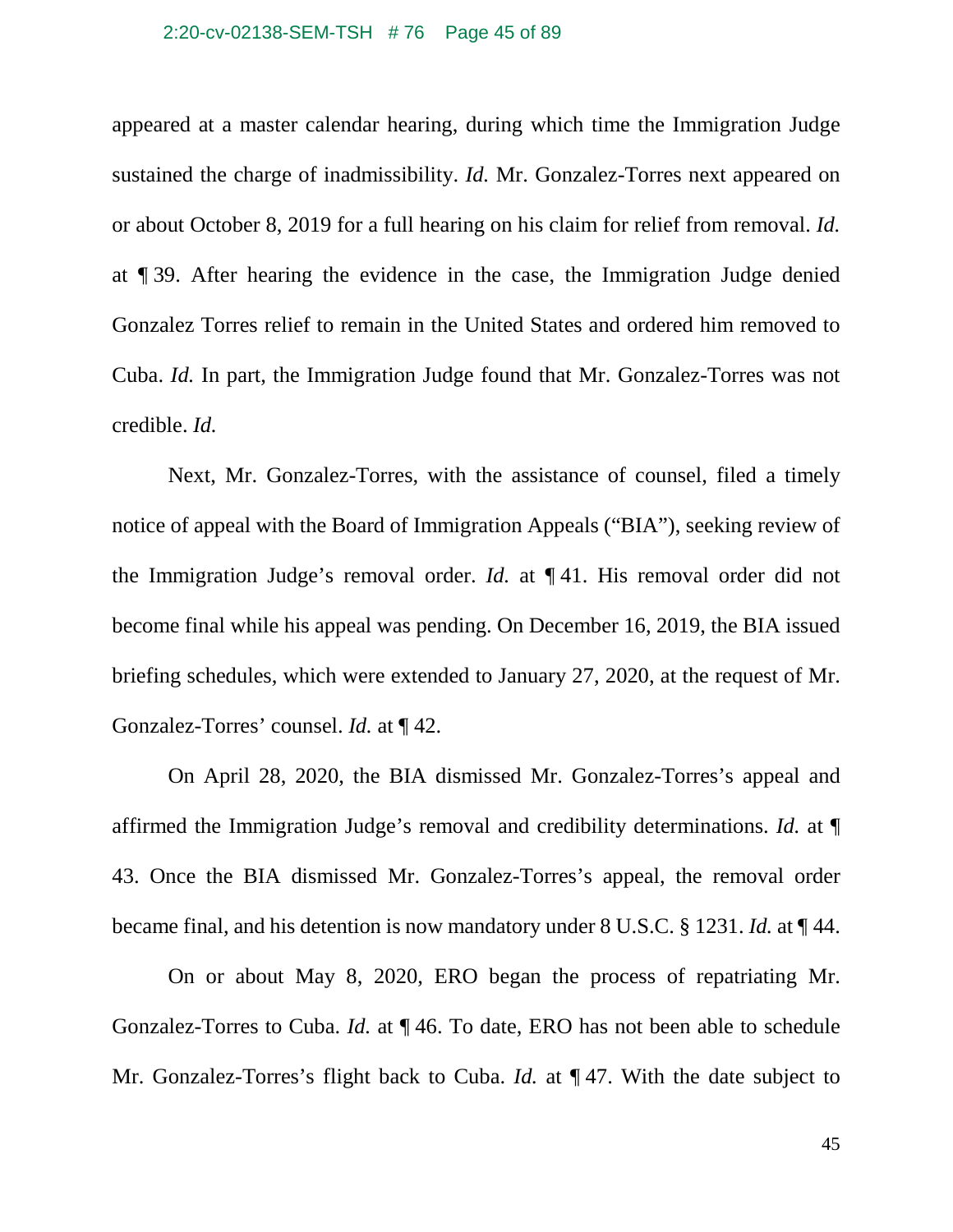#### 2:20-cv-02138-SEM-TSH # 76 Page 46 of 89

change, ERO was notified that the Cuban border is temporarily closed until August 1, 2020, for COVID-19 mitigation. *Id.* ERO will follow up in mid-July regarding flight status and ICE's ability to repatriate Gonzalez Torres before the end of this Summer. *Id.* In light of this situation, ERO began the process of requesting a third country repatriation for Mr. Gonzalez-Torres on June 15, 2020. *Id.* at ¶ 48.

Mr. Gonzalez-Torres's case will be due for a post-order custody review ("POCR") on or about July 28, 2020, which will be 90 days from the time his removal order became final, and ICE will review his continued detention. *Id.* at ¶ 53. On June 2, 2020, Mr. Gonzalez-Torres was served with notice of this upcoming POCR and a Form I-229a, Warning for Failure to Depart. *Id.* at ¶ 54. Mr. Gonzalez-Torres refused to sign that form to acknowledge its service or his obligation to assist with his removal process. *Id.*

Before this Court, Mr. Gonzalez-Torres now asks to be released despite the fact he was found not credible by the immigration judge, is subject to a final removal order, has refused to acknowledge his obligations to assist with the removal process, and is subject to mandatory detention while ICE determines if his removal can be effectuated within the removal period. Mr. Gonzalez-Torres has therefore not proven that he presents no risk of flight.

Moreover, Mr. Gonzalez-Torres' request to be released now despite the results of his immigration process is essentially an attempt to re-litigate the result of

46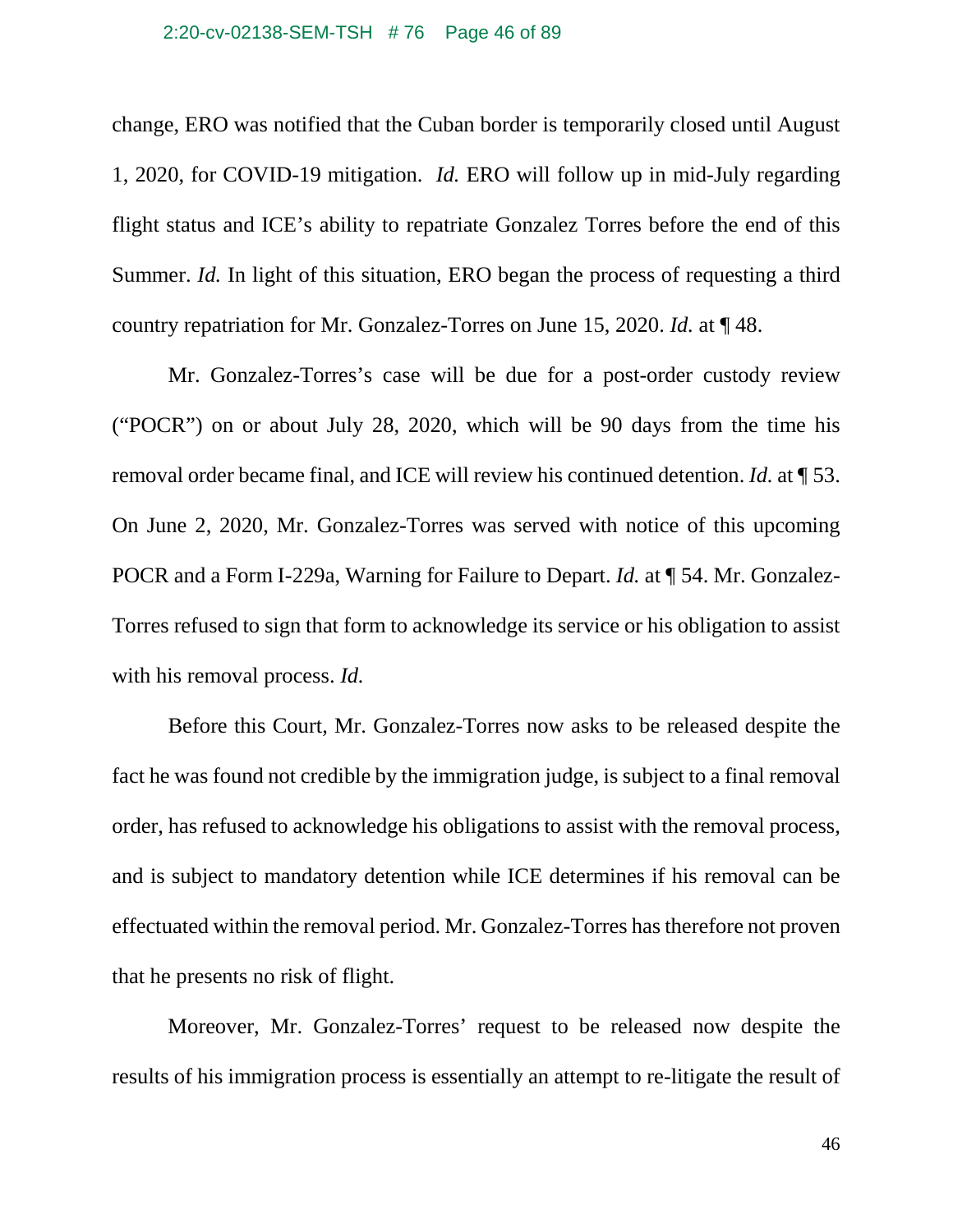his immigration proceedings in this Court. However, the Supreme Court, on June 25, 2020, held that the writ of habeas corpus should not be used to obtain additional review of immigration proceedings in this manner. *Dep't of Homeland Sec. v. Thuraissigiam*, No. 19-161, 2020 WL 3454809, at \*3 (U.S. June 25, 2020) ("[R]espondent's use of the writ would have been unrecognizable at that time. Habeas has traditionally been a means to secure release from unlawful detention, but respondent invokes the writ to achieve an entirely different end, namely, to obtain additional administrative review of his asylum claim and ultimately to obtain authorization to stay in this country."). The Court noted that with respect to review of asylum claims, the Illegal Immigration Reform and Immigrant Responsibility Act "limits the review that an alien in expedited removal may obtain via a petition for a writ of habeas corpus." *Id.* at \*5. Congress took this action "to "protec<sup>[t]</sup> the Executive's discretion" from undue interference by the courts." *Id.* at \*5 (quotations omitted). The Supreme Court held that habeas cannot be used to obtain "authorization for an alien to remain in a country other than his own or to obtain administrative or judicial review leading to that result." *Id.* at \*9. This limit on habeas protects "Congress's judgment that detaining all asylum seekers until the full-blown removal process is completed would place an unacceptable burden on our immigration system and that releasing them would present an undue risk that they would fail to appear for removal proceedings." *Id.* at \*2.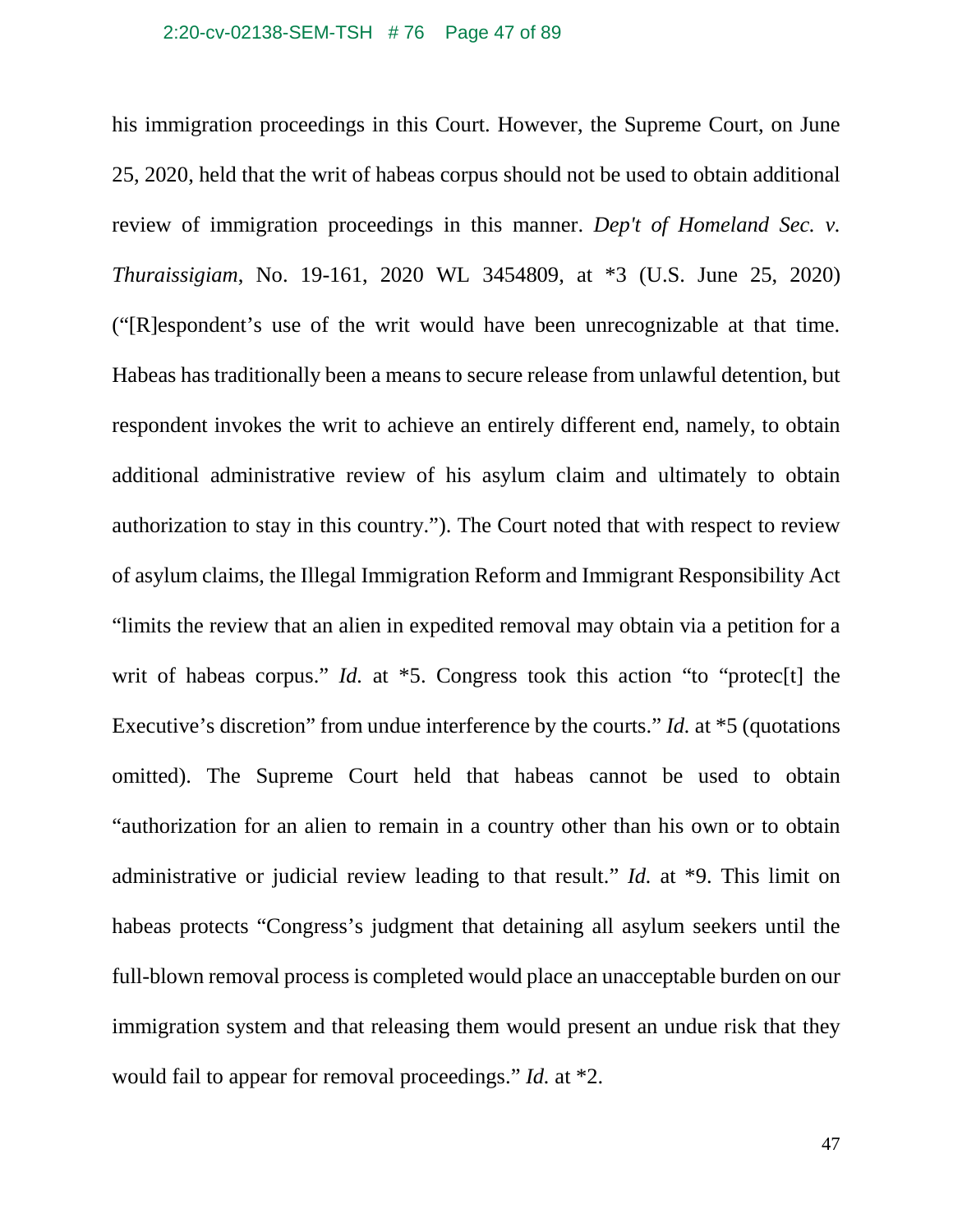### 2:20-cv-02138-SEM-TSH # 76 Page 48 of 89

Here, Mr. Gonzalez-Torres' attempt to use this habeas proceeding to obtain additional judicial review or release despite the results of his immigration proceeding is not permissible. While he invites the Court to give him an opportunity to re-litigate the decision of the immigration judge and BIS, the Supreme Court's recent precedent counsels against using habeas in this manner. The Court should not disturb his lawful detention with an entered final order of removal.

## **3. Medical Conditions**

Mr. Gonzalez-Torres has controlled hypertension and elevated cholesterol. Ex. 2 at ¶¶ 10, 12. Like other petitioners, Mr. Gonzalez-Torres distorts his medical record by omitting key facts and disregarding his own responsibilities for his conditions. For example, Mr. Gonzalez-Torres discloses that he has hypertension and takes medication for the condition, but does not disclose that his hypertension has been controlled, as his blood pressure readings have ranged between 110- 128/60-80. Ex. 2, ¶ 10. These are within normal limits. *Id.* at ¶¶ 4, 10.

With respect to Mr. Gonzalez-Torres's elevated cholesterol, in his declaration, he states that his cholesterol was elevated in May 2020. Doc. 57 at ¶ 9. But what he fails to mention is that the JCDC medical staff has been actively monitoring his condition and that he has twice refused medication to treat his hypertension. When the JCDC first staff diagnosed Mr. Gonzalez-Torres's condition, his medical record shows that he refused to take medication. Ex. 2 at ¶ 12. Instead, he chose treatment

48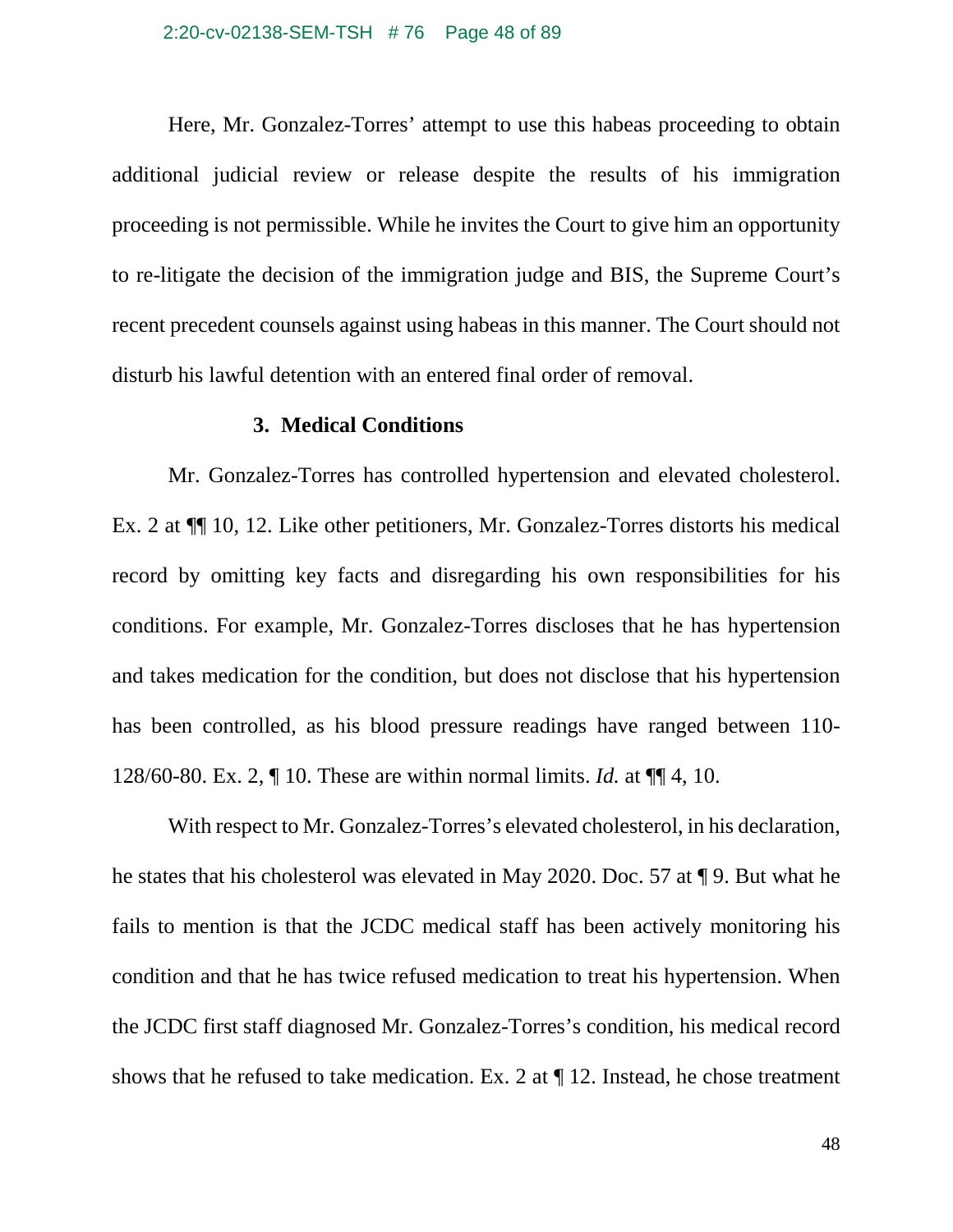#### 2:20-cv-02138-SEM-TSH # 76 Page 49 of 89

through diet and exercise. JCDC staff repeated a lipid panel three months later and the condition had improved. Then again in May 2020, lab work showed his cholesterol numbers were higher. At that time, Mr. Gonzalez-Torres again refused medication. Ex. 2 at ¶ 12, Ex. D. This shows that Mr. Gonzalez-Torres's condition is not serious or to the extent it is, he is responsible for increasing his risk by refusing medication.

Mr. Gonzalez-Torres, in his complaint and declaration, states that he suffers from heartburn and rectal pain. Doc. 69 at ¶ 180, DOC 57 at ¶ 10. But he again omits other key facts, such as the fact that when he complained of heartburn and rectal pain on June 2, 2020, after eating, he also told medical staff that tums helped sometimes and he used to treat these pains by drinking tea. Ex. 2 at ¶ 13. The JCDC proscribed omeprazole and tums; he improved. *Id.* When Mr. Gonzalez-Torres next complained of rectal pressure, he told nurses he was not constipated. *Id.* But JCDC staff x-rayed his abdomen, which "showed he had a large amount of stool in the rectal vault." *Id.* He was given milk of magnesia for the constipation twice a day for three times a day. *Id.*

Finally, Mr. Gonzalez-Torres claims in his complaint that he is "clinically obese." Doc. 69 at ¶ 180. While he is overweight, his BMI is just above the obesity line at 30, his weight has fallen from 199lbs at intake to 194lbs, and he has been counseled regarding diet and exercise. Ex. 2 at ¶ 10.

49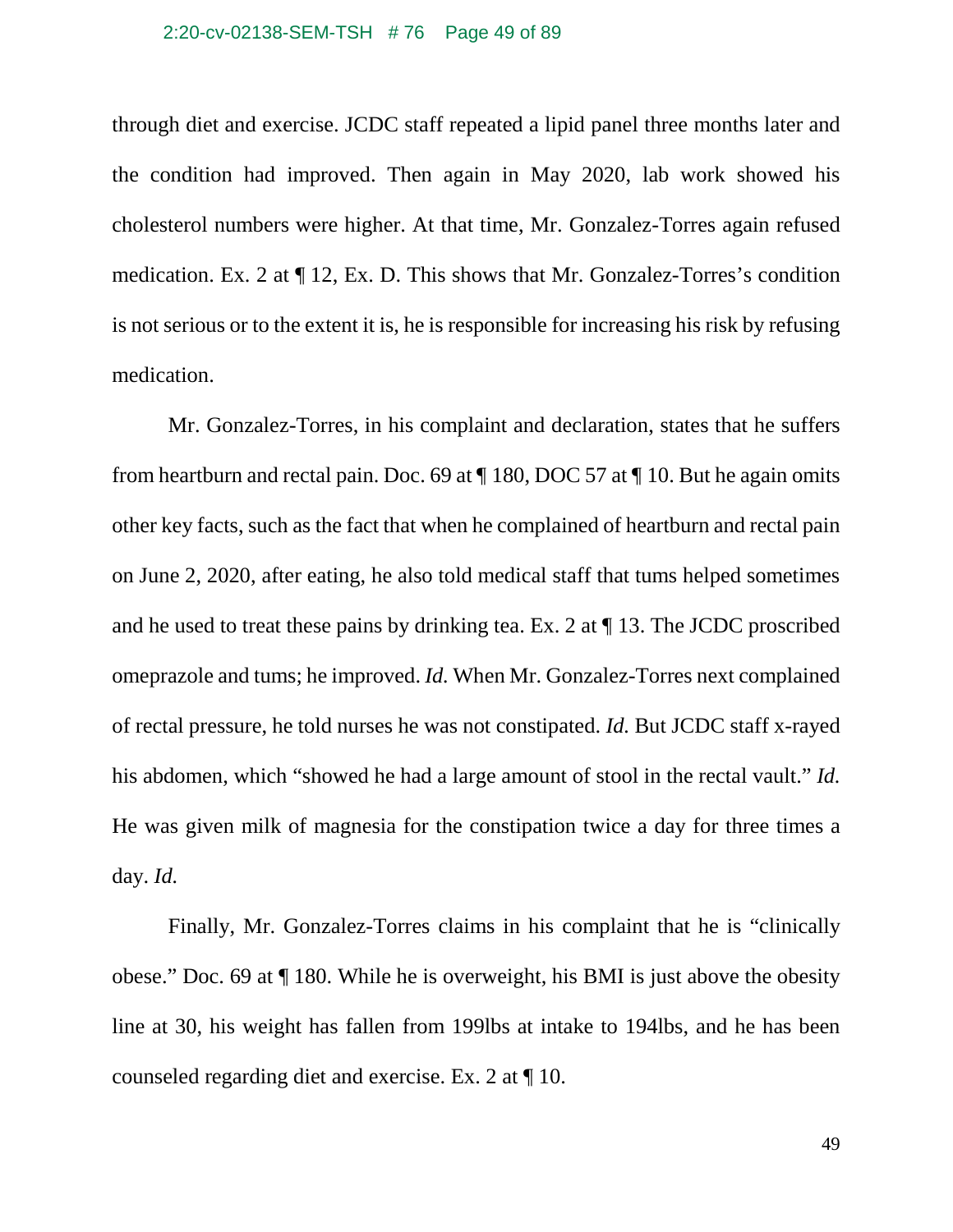### 2:20-cv-02138-SEM-TSH # 76 Page 50 of 89

Mr. Gonzalez-Torres' conditions have been appropriately treated by the JCDC and to the extent that they pose any elevated risk to his health, Mr. Gonzalez-Torres is responsible for that risk by refusing to take medication. The conditions present no emergency or reason requiring his immediate release.

In summary, Mr. Gonzalez-Torres' final order of removal, refusal to participate in his removal proceedings, refusal to take medication for his hypertension, and otherwise controlled medical conditions show that his detention does not violate the Constitution. His petition should be denied.

# **D. Orlando Rafael Chinchilla-Rivas**

# **1. Criminal History**

According to Mr. Chinchilla's Declaration, his entire criminal history can be summed up in four sentences as a non-violent misdemeanor. Doc. 58, ¶¶ 47-48. This is far from accurate and appears to be an attempt to minimize his history in order to mislead the Court. In actuality, Mr. Chinchilla has a significant juvenile record, including arrests and findings of delinquency:

- On October 29, 2015, he was arrested and found delinquent for criminal mischief. Ex. 3 at ¶ 86; ICE-USA0838.
- On December 24, 2015, he was arrested and found delinquent for burglary. *Id.*; Ex. 3 at ¶ 86.
- Other juvenile matters include a second arrest for burglary, theft, dangerous possession of a firearm, escape, auto theft, and resisting law enforcement. *Id.*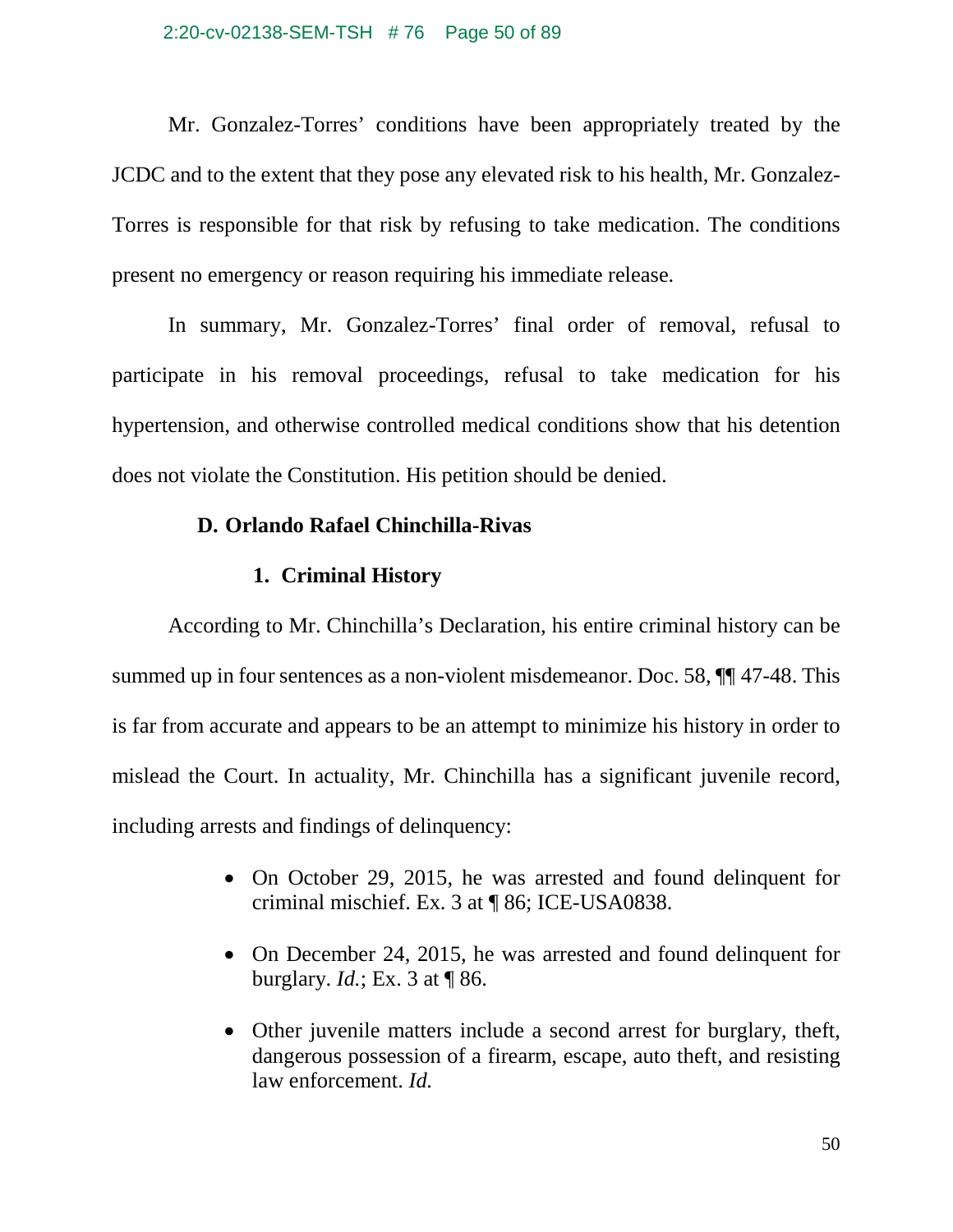#### 2:20-cv-02138-SEM-TSH # 76 Page 51 of 89

In addition to his juvenile court record, Mr. Chinchilla admits that he was convicted of Resisting Law Enforcement in March 2019 and sentenced to a suspended sentence of 335 days imprisonment. Doc. 58 at ¶ 48. What he fails to mention, however, is that on October 26, 2019, while he was under probation on the suspended sentence, he was arrested for Carrying Handgun without a License after he was found with a Glock 26 9mm handgun underneath the passenger seat of his vehicle and a Glock 22 .40 handgun with two high capacity magazines inside of a backpack when he was stopped by the Indianapolis Metropolitan Police Department. Ex. 3 at ¶¶ 86, 94. This case remains pending because of Mr. Chinchilla's removal proceedings, and his failure to mention it is misleading at best. It also makes Mr. Chinchilla's claim that he "never violated my parole" appear to be deliberately false. Doc. 58 at  $\P$  48.

Mr. Chinchilla's criminal history, including his recent arrest while under probation, therefore indicates that he would pose a danger to the community or not follow the Court's release conditions.

## **2. Immigration History**

Mr. Chinchilla illegally entered the United States from Honduras with his mother when he was four years old. Ex. 3 at ¶ 75. He was placed into removal proceedings before an Immigration Judge approximately 18 months' later and was ordered removed in absentia after he and his mother failed to appear in court. *Id.* at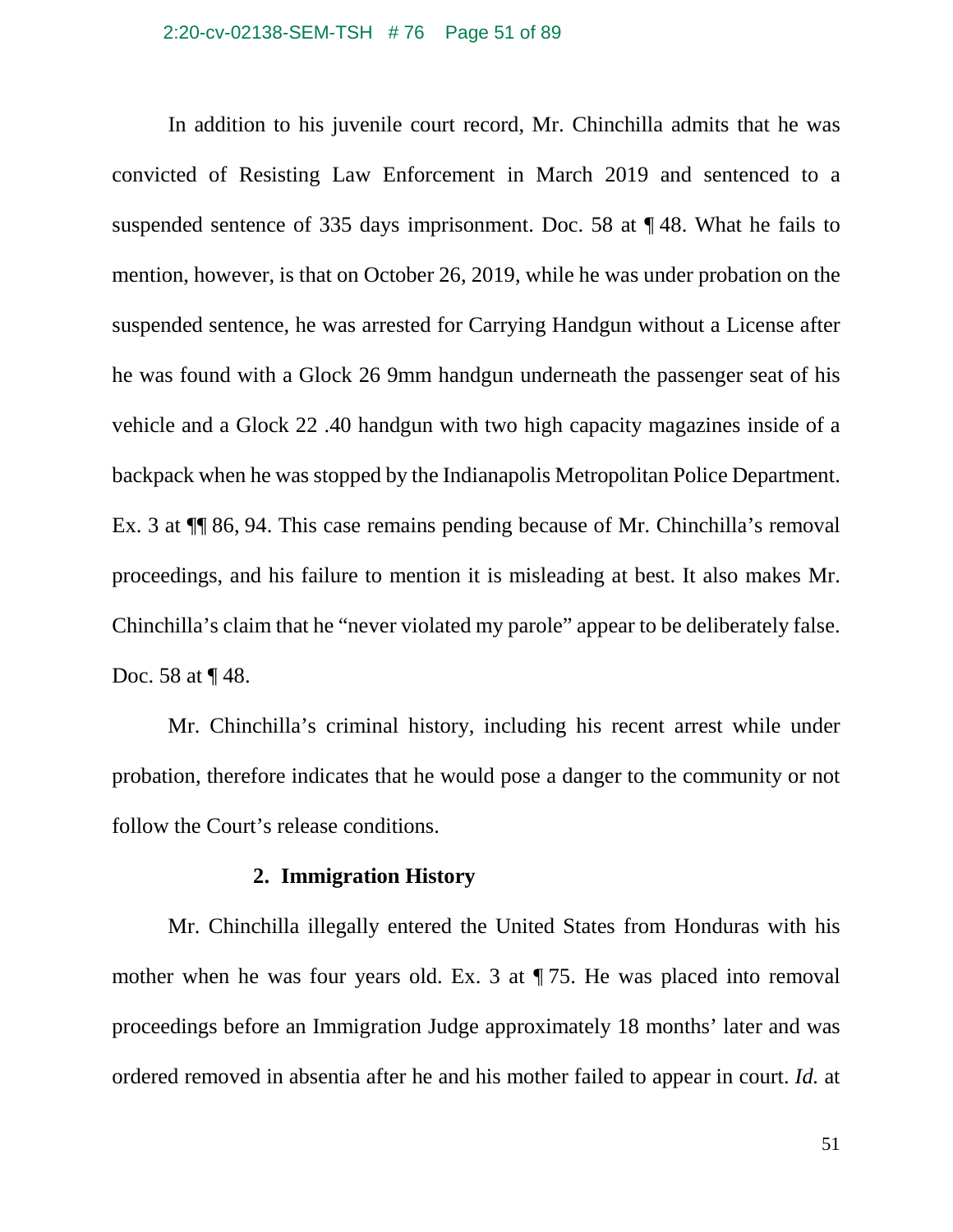¶ 76. For the next six years, between December 2006 and March 2013, Chinchilla and his mother remained fugitives. *Id.* at ¶ 78. In March 2013, Mr. Chinchilla's mother was taken into ICE custody after being arrested in Indianapolis, Indiana for a traffic offense, but was later obtained relief through USCIS and was allowed to remain. *Id.* at ¶¶ 79-80.

Mr. Chinchilla was also granted permission to remain in the United States through September 30, 2018 on a visa. *Id.* at ¶ 81. However, he overstayed and was taken into ICE custody after being arrested for criminal gun charges in Marion County, Indiana in October 2019. *Id.* at ¶ 82.

Mr. Chinchilla was initially detained pursuant to the 2006 removal order. *Id.* at ¶ 83. However, he was allowed to reopen those proceedings in November 2019. *Id.* at **[84. ERO** reviewed his custody status under the discretionary provisions of 8 U.S.C. § 1226(a), but determined that Mr. Chinchilla should be held without a bond pursuant to 8 U.S.C. § 1226(a), based on his extensive juvenile criminal record and recent arrest for possession of firearms, which resulted in a finding that he was dangerous to the community and others. *Id.* at ¶¶ 85-86.

On Mr. Chinchilla's request for review, an Immigration Judge denied release on bond on January 6, 2020, finding that Chinchilla was a danger to others based on his criminal history. *Id.* at ¶ 87. Mr. Chinchilla's request for reconsideration was denied on May 13, 2020. *Id.* at ¶ 88. On June 24, 2020, Mr. Chinchilla again asked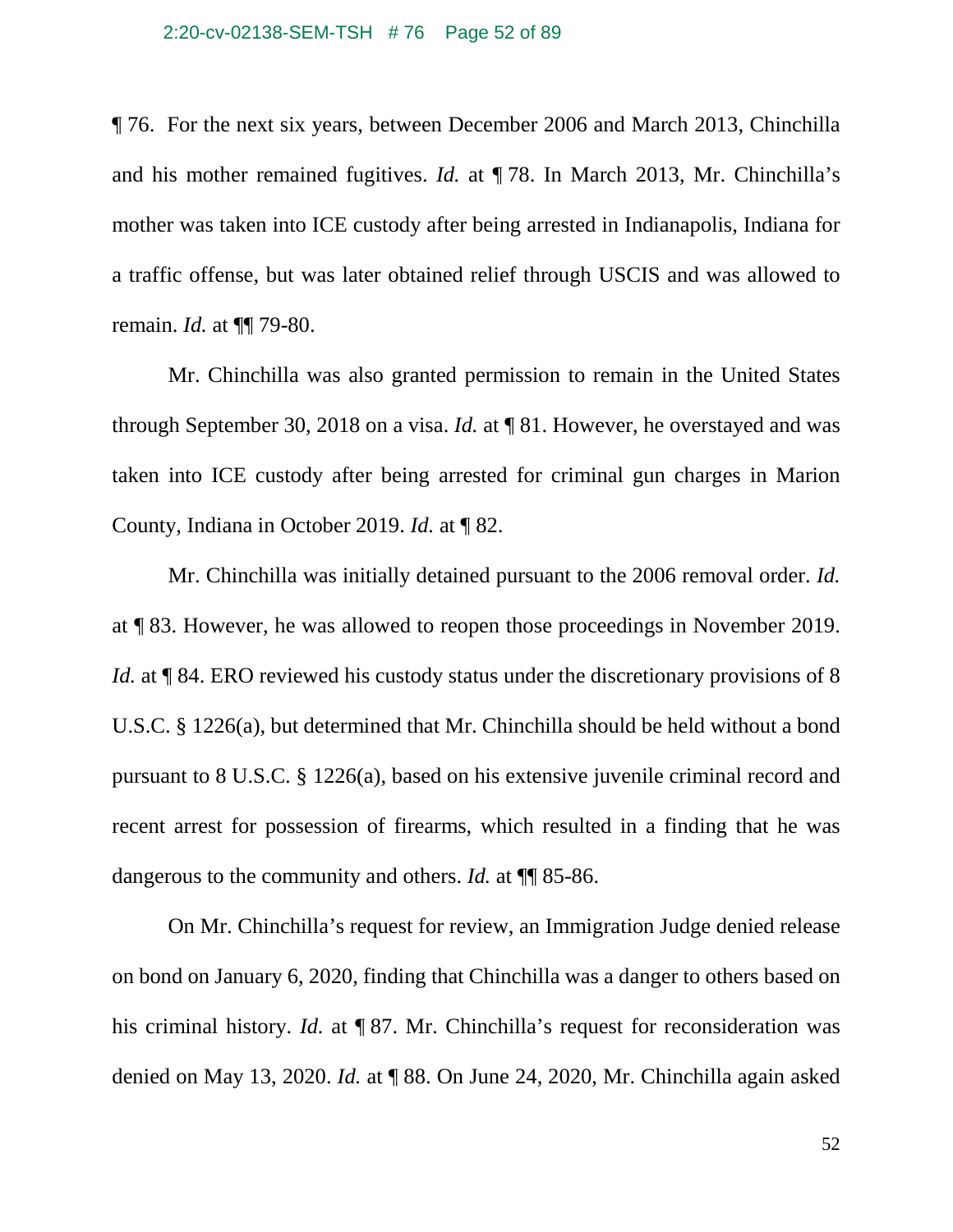## 2:20-cv-02138-SEM-TSH # 76 Page 53 of 89

that an Immigration Judge reconsider the prior bond denial. Again, the Immigration Judge denied Mr. Chinchilla's bond request, continuing to find him to be a danger. On that same date, Mr. Chinchilla reported, through counsel that his visa extension application had been denied. *Id.* at ¶¶ 89-90. His immigration case remains ongoing to determine if Mr. Chinchilla is eligible to apply for any other relief from removal. *Id.* Mr. Chinchilla represents that his next hearing is set for July 8, 2020. Doc. 58,  $\P$  46.

Mr. Chinchilla's immigration history, which includes a finding that he poses a danger to the community based on his extensive record and recent arrest for possession of firearms, shows that Mr. Chinchilla's release would present a danger to the community.

## **3. Medical Conditions**

Mr. Chinchilla is obese, although his obesity is mild and not morbid, as he sits at 30.7 BMI when 30.0 indicates obesity. Ex. 2 at ¶ 14. Beyond his mild obesity, Mr. Chinchilla claims that he has "untreated" asthma. Doc. 69 at ¶ 190. He even alleges that the "the JCDC refuses to provide" him with an inhaler that's needed to treat his "moderate-to-severe" asthma. Doc. 69 at ¶ 191. But the problem for Mr. Chinchilla is that, just as he omitted key information from his criminal history, as detailed below, his medical record shows he has no history of asthma. He has never been diagnosed by a doctor or any medical professional with asthma. Nor is he competent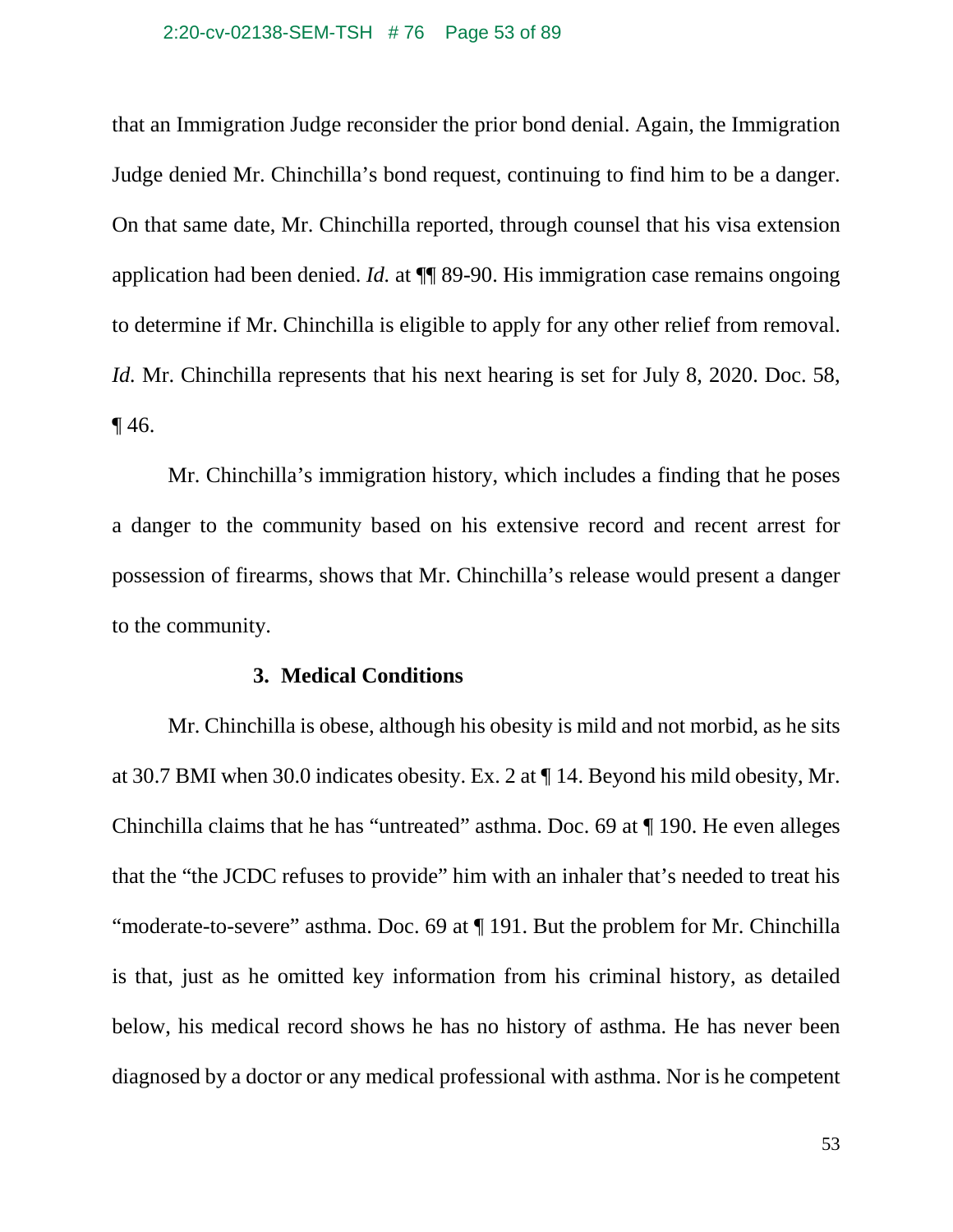to self-diagnose and even Petitioner's expert, Dr. Venters, does not purport to diagnose him with asthma, nor could he. Further, the problem with Mr. Chinchilla's self-diagnosis is that, as explained below, once he claimed to need an inhaler to breathe after this litigation started, JCDC medical personnel evaluated him and found he has no such need or condition.

There is no documentation in Mr. Chinchilla's medical records showing that he currently suffers from any sign, symptom, or indication of asthma or pulmonary disease. Ex. 2 at ¶ 14. Mr. Chinchilla's transfer form documenting his conditions when he arrived at the JCDC stated he took no medications and had no significant medical history. *Id.* at ¶ 15. On his intake from, Mr. Chinchilla stated he had asthma but took no medication for it. *Id.* Ex. G. At Mr. Chinchilla's first exam on March 26, 2020, he denied having any medical problems, did not report having asthma, and did not request an inhaler. *Id.* at  $\P$  16. His lungs were documented as clear and a previous chest x-ray states his lungs are clear and well aerated. *Id.* After his initial exam, Mr. Chinchilla saw JCDC medical personal somewhat regularly, including on March 29, April 3, April 14, and May 20 for other routine issues. *Id.* at  $\P$  17. At each of those visits, he did not complain of asthma or request an inhaler. *Id.*

After this litigation began, Mr. Chinchilla submitted a written request where he asked, for the first time, whether he could have an inhaler in his cell because he had "trouble breathing I don't know what it is and don't have my inhaler so I try to

54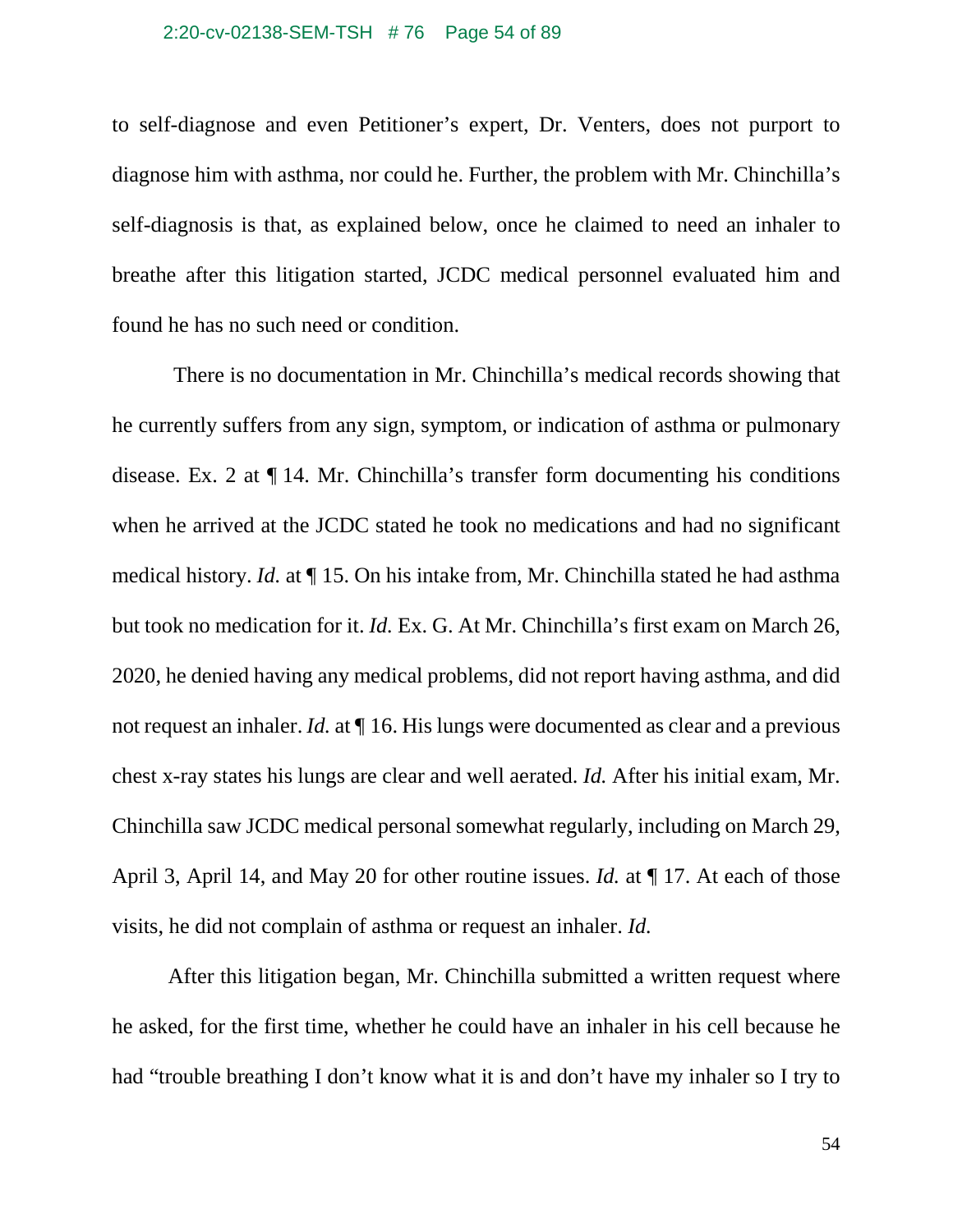### 2:20-cv-02138-SEM-TSH # 76 Page 55 of 89

control my breathing and drink water but sometimes that don't work." *Id.* at ¶ 18. After he was told that inhalers are located at the officer's desk, he submitted another request stating that he went but there was not an inhaler there for him. *Id.* at ¶¶ 18- 19. Mr. Chinchilla was informed that per medical, no inhaler had been ordered from his previous facility or currently but if he experienced shortness of breath, to alert medical. *Id.* Mr. Chinchilla then responded and said he would "alert my lawyer about that and my inhauler [sic] i had come from pulaski so if I have an asthma attack it will be on you guys because i did try to get one thats all." *Id.*

In general, inhalers are medication and must be prescribed by JCDC medical staff. *Id.* at ¶ 22. After they are prescribed, they are available at the officer desk to a detainee. *Id.* Detainees are not permitted to keep inhalers in their cells. *Id.* The reason for this restriction is that detainees have a method of extracting the medication and using it to get high. *Id.* No inhaler was located at the officer desk for Mr. Chinchilla because he had never asked for an inhaler and had never been proscribed an inhaler. Ex. 2 at ¶¶ 14-19.

After Mr. Chinchilla made the above written request for an inhaler, on June 16, 2020, JCDC medical staff conducted a peak flow test of Mr. Chinchilla; the test is used to assess breathing according to height, weight, and age and can be used to indicate asthma treatment. See *Id.* at ¶ 20. Mr. Chinchilla's results showed he does not need an inhaler. *Id.* Moreover, Physician's Assistant Shannon Haggard, who has

55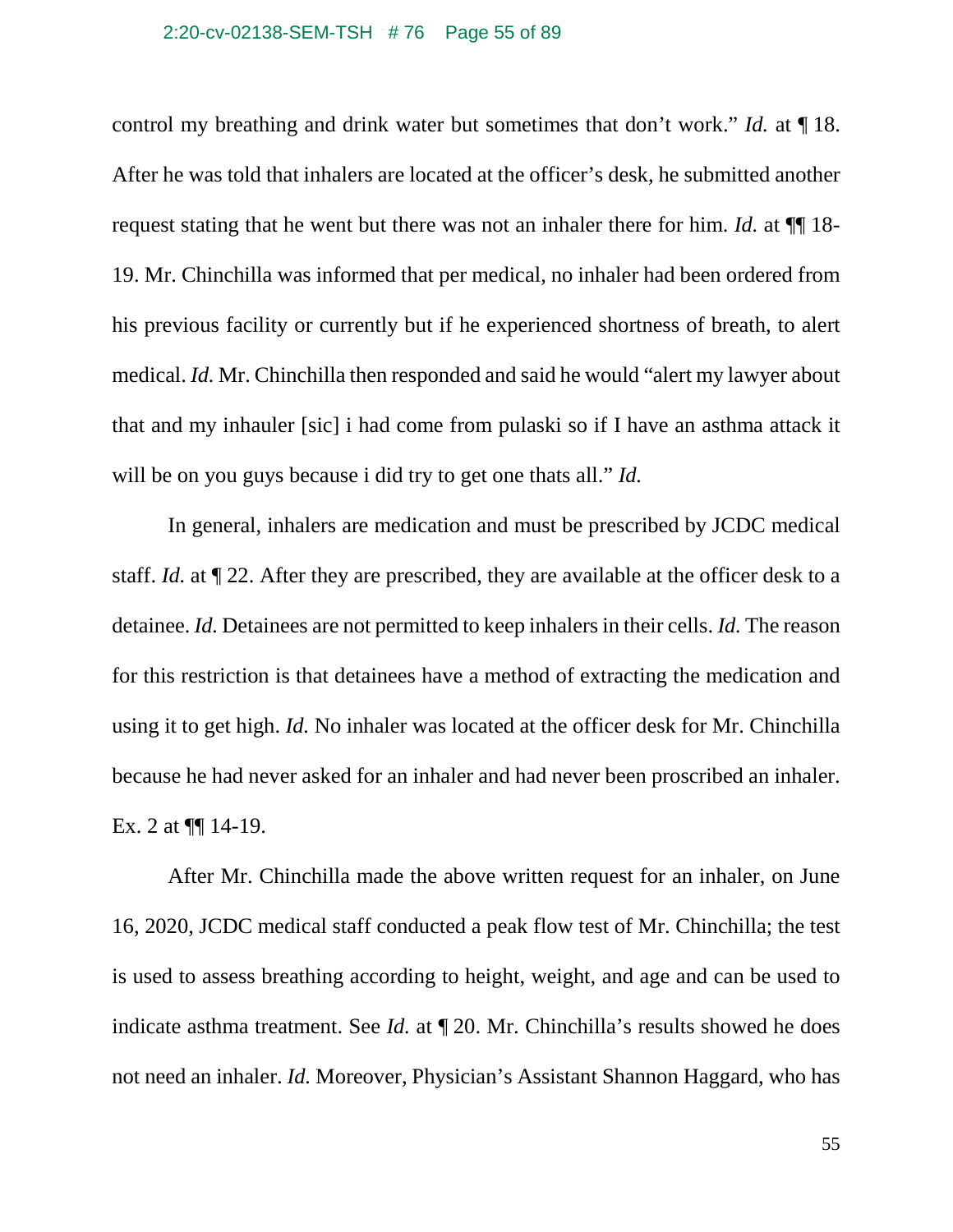## 2:20-cv-02138-SEM-TSH # 76 Page 56 of 89

personally examined Mr. Chinchilla, stated that in her examinations of Mr. Chinchilla, she has "never heard a wheeze when auscultating his lungs, his oxygen saturation has always been 97-99% on room air (well within normal limits), he has always had easy and unlabored respirations, and his chest xray revealed clear lungs. He has never had any sign, symptom, or indication of any pulmonary disease." Ex. 2 at ¶ 20.

Mr. Chinchilla's claim that he has untreated asthma is therefore false and not supported by any medical record, exam, or evidence. His misleading claim should be rejected. Further, Mr. Chinchilla was recently examined by medical staff on June 19—after he claimed to need an inhaler—for rolling his ankle while jogging and playing basketball. *Id.* at ¶ 21. To the extent he has any condition at all, it is not serious and certainly presents no medical reason for immediate release.

Finally, Mr. Chinchilla, like three other Petitioners—Ibrahim, Misankov, and Rositas-Martinez—notes that he has a history of smoking and suggests this is an additional reason why he should be released. Doc. 69 at ¶¶ 31, 98, 110, 116, 127. However, while the CDC has recognized a history of smoking as a risk, the CDC's most recent guidance does not recognize smoking as a condition that places an individual at increased risk of severe illness from COVID-19. See CDC, Coronavirus Disease 2019 (COVID-19), Summary of Recent Changes, https://www.cdc.gov/coronavirus/2019-ncov/need-extra-precautions/people-with-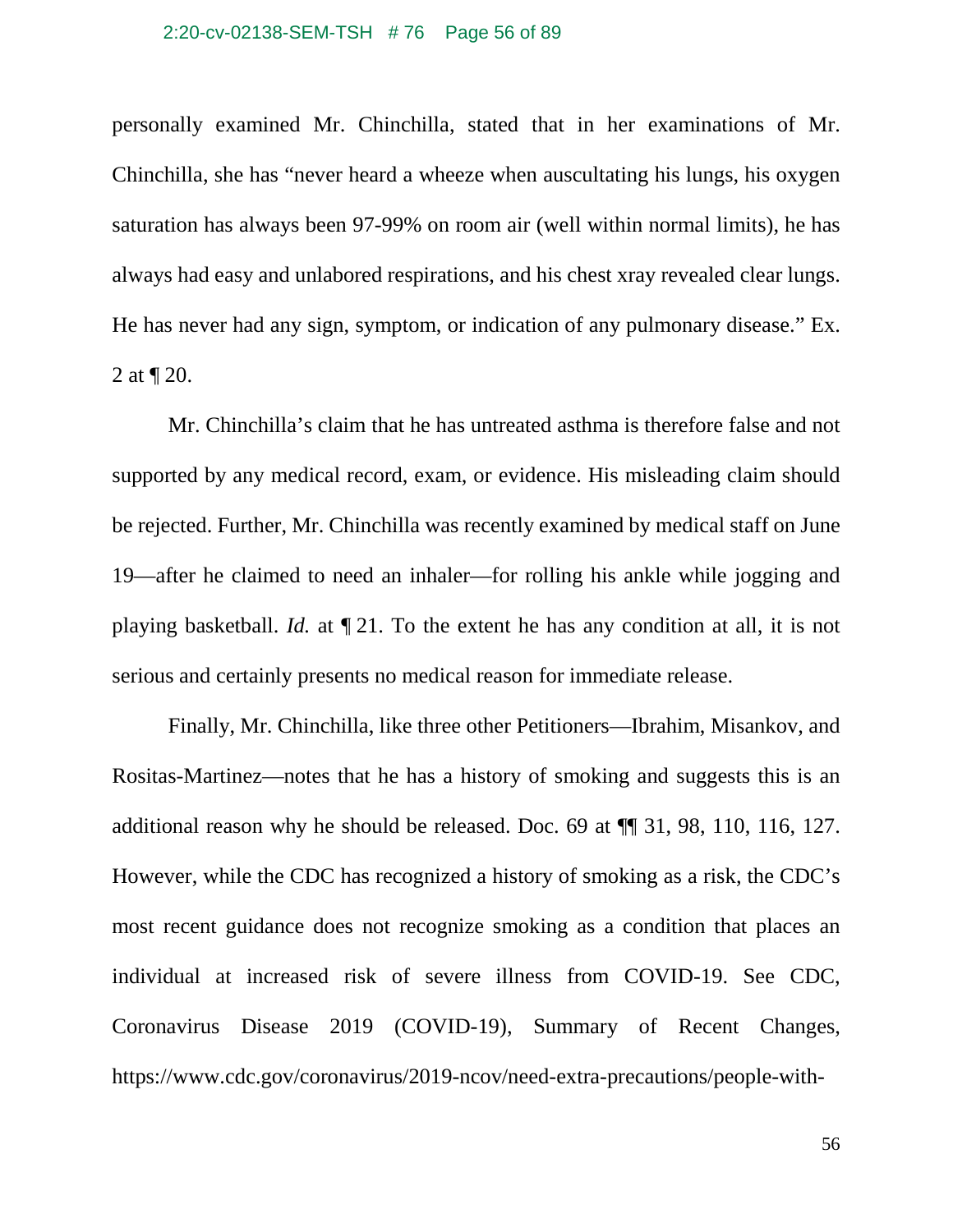#### 2:20-cv-02138-SEM-TSH # 76 Page 57 of 89

medical-conditions.html (last visited July 2, 2020). Instead, the CDC cautions that "Currently there are limited data and information about the impact of underlying medical conditions and whether they increase the risk for severe illness from COVID-19." *Id.* The CDC lists smoking as a condition that "*might* be at an increased risk . . . ." *Id.* (emphasis added); *see also United States v. Mathe*, No. 14-528, 17-92, 2020 WL 3542177, at \*4-5 (E.D. Pa. June 30, 2020) (noting the CDC's caution that smoking "might" present a risk factor and finding that a "history of smoking without a secondary diagnosis, such as COPD, is not recognized as a risk factor for worse outcomes from COVID-19 by the CDC"). For someone who is or has a history of smoking, the CDC recommends quitting smoking and contacting a healthcare provider if a person has concerns or feels sick. *Id.* All of these actions are being taken in this case because detainees are not allowed to smoke in prison and are actively being treated by healthcare providers for any underlying conditions.

Moreover, the CDC's warning about limited information with respect to smoking's impact on COVID tracks the fact that not only is there limited data, but the data that exists is conflicting. The CDC acknowledges this by classifying smoking as a "mixed evidence category," for which there are "multiple studies that reached different conclusions about risk associated with a condition." CDC, Evidence used to update the list of underlying medical conditions that increase a person's risk of severe illness from COVID-19, https://www.cdc.gov/coronavirus/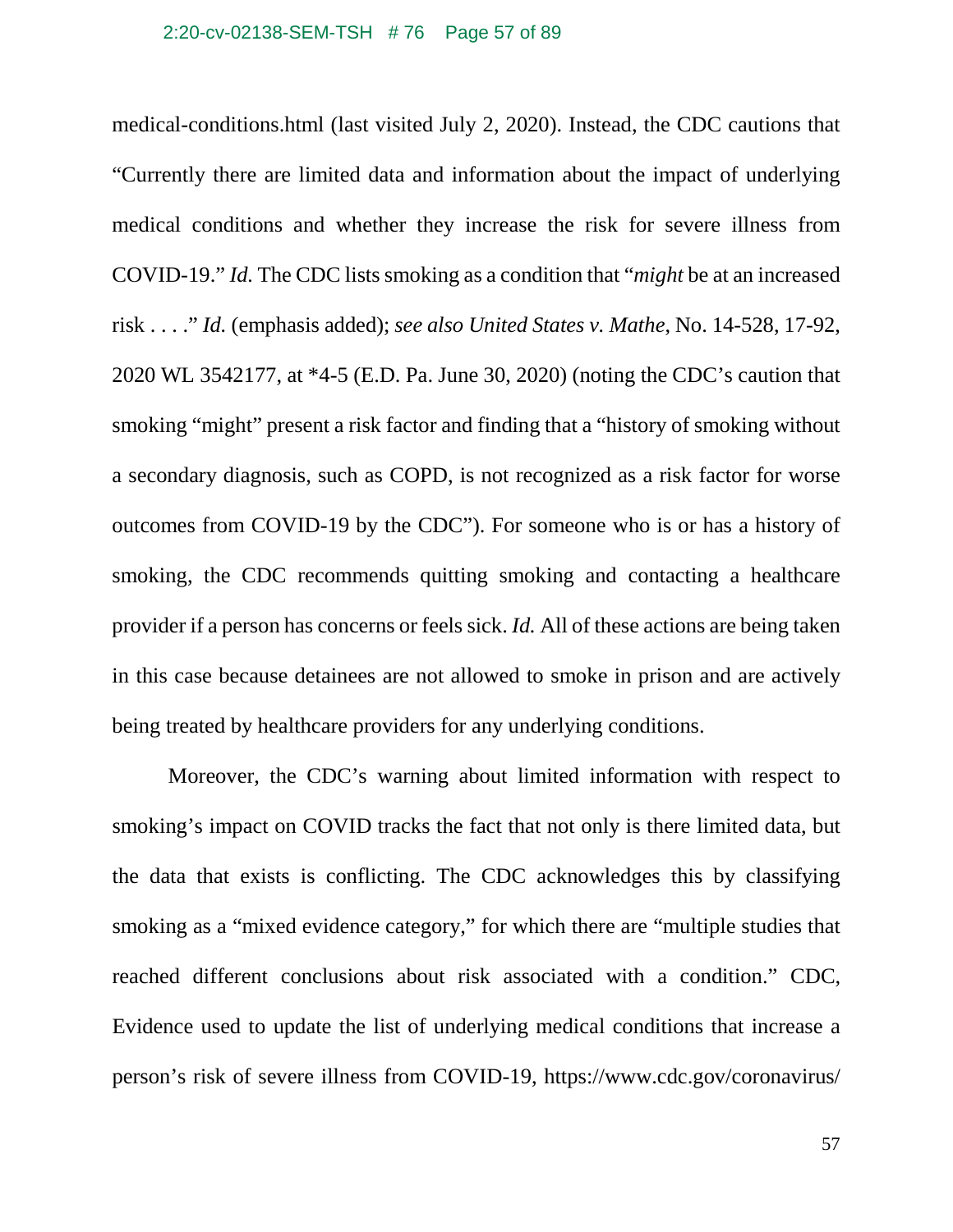#### 2:20-cv-02138-SEM-TSH # 76 Page 58 of 89

2019-ncov/need-extra-precautions/evidence-table.html (last visited July 2, 2020). Indeed, while some studies show that smoking presents an increased risk, others show mixed results and some even show that smoking may reduce the potential for COVID-19 infection. See Ex. 4, The Jerusalem Post, Israeli study points to nicotine as a potential therapeutic for COVID-19, https://www.jpost.com/healthscience/more-studies-point-to-nicotine-as-a-potential-therapeutic-for-covid-19- 630576 (last visited July 2, 2020) ("Smoking may offer some protection against the coronavirus, an Israeli study has found."); Ex. 5, Webmd, Smokers Hospitalized Less for Covid-19, https://www.webmd.com/lung/news/20200430/smokershospitalized-less-often-for-covid-19 (last visited July 2, 2020).

Thus, while Mr. Chinchilla and other Petitioners' histories of smoking *may* present a risk factor, there is insufficient data or medical consensus regarding the issue. But even to the extent that it might increase their risk, they are being actively treated by their healthcare providers at the JCDC. Their histories of smoking therefore do not present serious medical conditions that require immediate release.

In summary, Mr. Chinchilla's lack of any serious medical condition beyond obesity, coupled with the danger to the community that he may present and lawful immigration detention, shows that his detention does not violate the Constitution. The Court should deny his petition.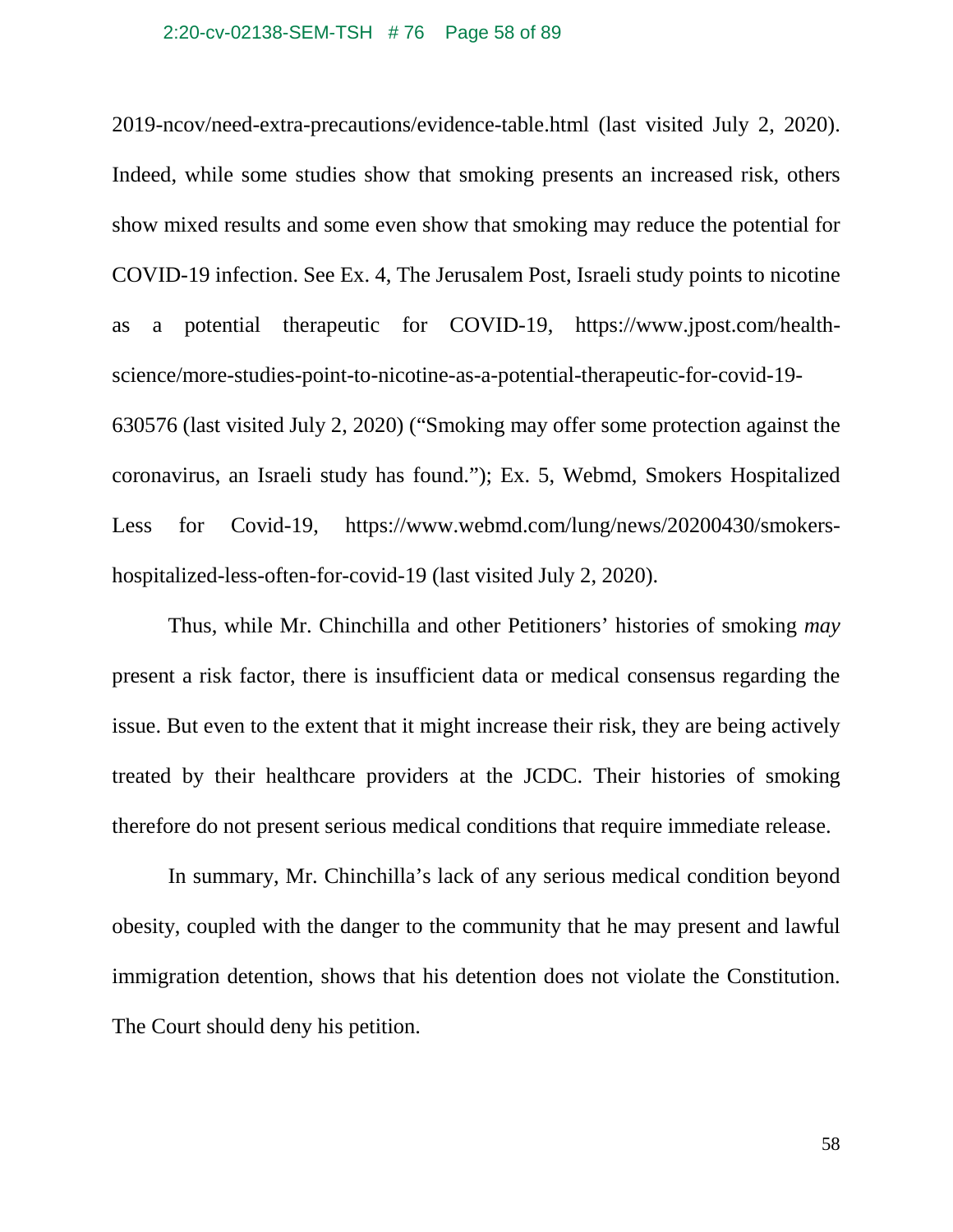# **E. Yacub Sobhi Ibrahim**

# **1. Criminal History**

In his declaration, Mr. Ibrahim mentions only that he was taken into custody while "serving a one-year sentence at Western Illinois Correctional Center for making a false report." Doc. 59 at ¶ 19. A review of Mr. Ibrahim's criminal RAP sheet reflects the following arrests and/or convictions listed below. Ex. 3 at ¶ 71. While these convictions did not contribute to Mr. Ibrahim's removability from the United States, they contribute to ICE's decision to find that he is a public safety threat and should remain in ICE custody:

- June 5, 1996: Convicted of battery. The sentence for this conviction is unknown at this time.
- September 10, 2007: Convicted of reckless conduct; sentenced to six months' supervision.

• October 1, 2007: Convicted of disorderly conduct; sentenced to 12 months' supervision.

• January 30, 2010: Convicted of disorderly conduct and trespass to land; sentenced to 20 days' imprisonment. The original charges also included resisting an officer and assault.

• December 1, 2010: Convicted of false reporting. Mr. Ibrahim was initially sentenced to two years' conditional discharge for this conviction. However, on or about September 9, 2011, his original sentence was revoked and he was re-sentenced to one-year imprisonment.

• December 1, 2010: Convicted of criminal trespass to land; sentenced to 115 days' imprisonment.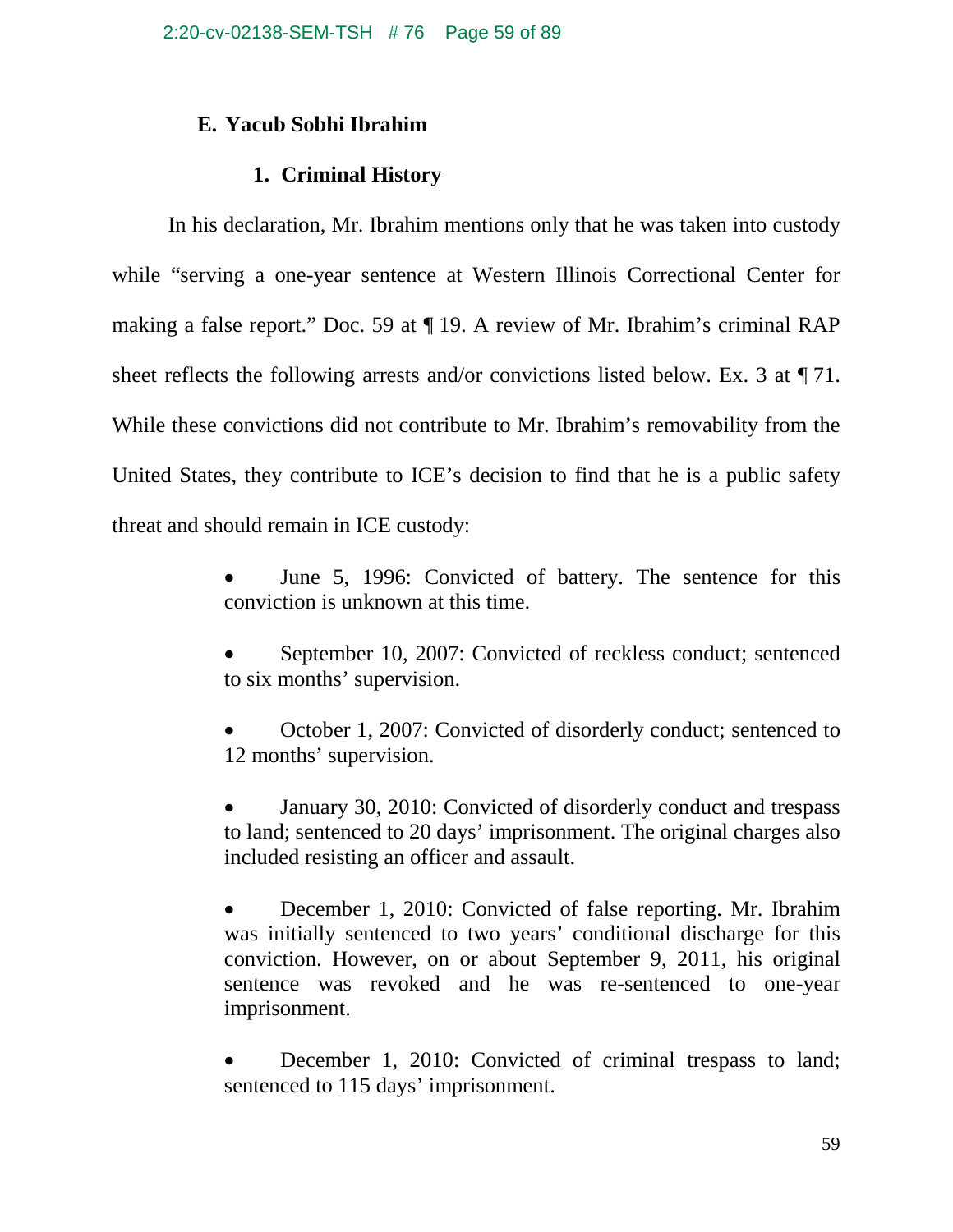• October 17, 2011: Convicted of false reporting of an offense; sentenced to 12 months' conditional discharge.

September 8, 2011: Convicted of disorderly conduct; sentenced to 30 days' imprisonment.

• October 10, 2012: Convicted of criminal trespass; sentenced to a monetary fine.

June 27, 2012: Convicted of false reporting and disorderly conduct, stemming from an arrest on or about March 22, 2012. Ibrahim was sentenced to 180 days' imprisonment for false reporting and 250 days' imprisonment for disorderly conduct. On this same date, he was also convicted of theft, stemming from an arrest on or about March 8, 2012. For the theft conviction, he was sentenced to 250 days' imprisonment.

May 1, 2019: Convicted of false reporting; sentenced to 35 days' imprisonment and 12 months' probation. On or about August 8, 2019, the original sentence was revoked and Ibrahim was re-sentenced to oneyear imprisonment.

• On June 15, 2019, bond forfeiture related to charges for assault and trespass. A judgment was entered on a September 12, 2019.

• August 12, 2019: Convicted of false reporting; sentenced to oneyear imprisonment.

*Id.* at  $\P$  71. In addition to the convictions delineated above, Mr. Ibrahim has at least

15 other arrests for charges including domestic battery and assault, for which he was

either not convicted or no disposition could be located upon review. *Id.*

His omission of his entire and accurate criminal history is not an accident,

especially in light of the fact that during prior discovery in this case, his counsel was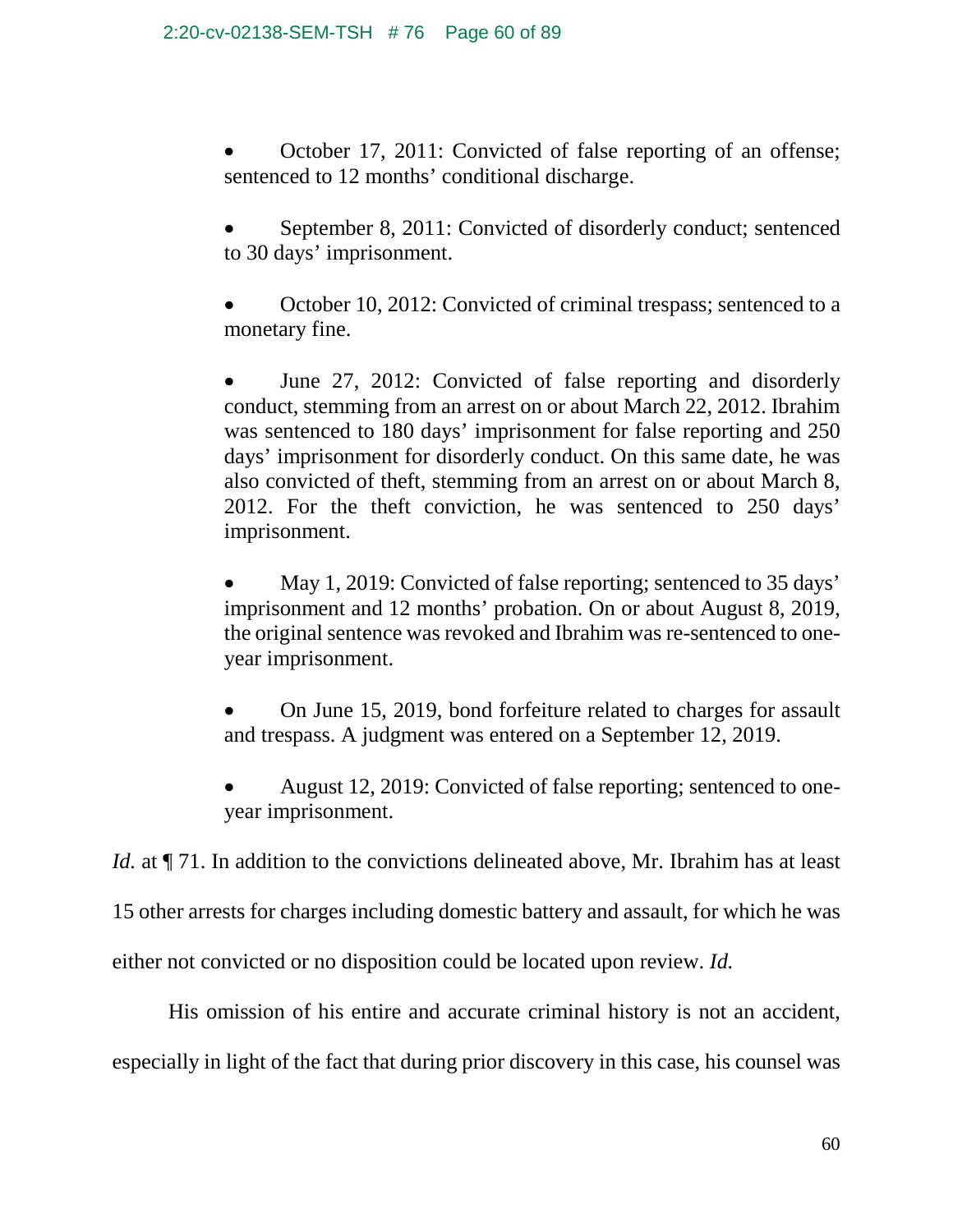provided with a copy of his RAP sheet detailing the above. Records further reflect that Mr. Ibrahim has prior associations with the Two-Six criminal street gang. *Id.* at ¶ 72.

This extensive criminal history, which Mr. Ibrahim did not disclose to the Court, indicates that he would be a clear danger to the community if released.

# **2. Immigration History**

Mr. Ibrahim is a citizen of Brazil, and was admitted to the United States on or about October 2, 1981, as a lawful permanent resident. Ex. 3 at ¶ 55. Immigration officials reviewed Mr. Ibrahim's case for possible removal proceedings approximately three times prior to the commencement of the 2019 removal proceedings discussed below.

- On or about May 7, 2011, immigration officials learned through records checks that Mr. Ibrahim was in state custody for disorderly conduct charges.
- On or about October 16, 2011, immigration officials learned that Mr. Ibrahim was again in state custody, this time for charges of trespass.
- On or about August 24, 2012, immigration officials were again notified that Mr. Ibrahim had been arrested by authorities in Illinois.

*Id.* at  $\P$  57-59. However, no action was taken because a review of his records again reflected that Mr. Ibrahim had not been convicted of offenses that carried removal consequences under the Immigration and Nationality Act. *Id.*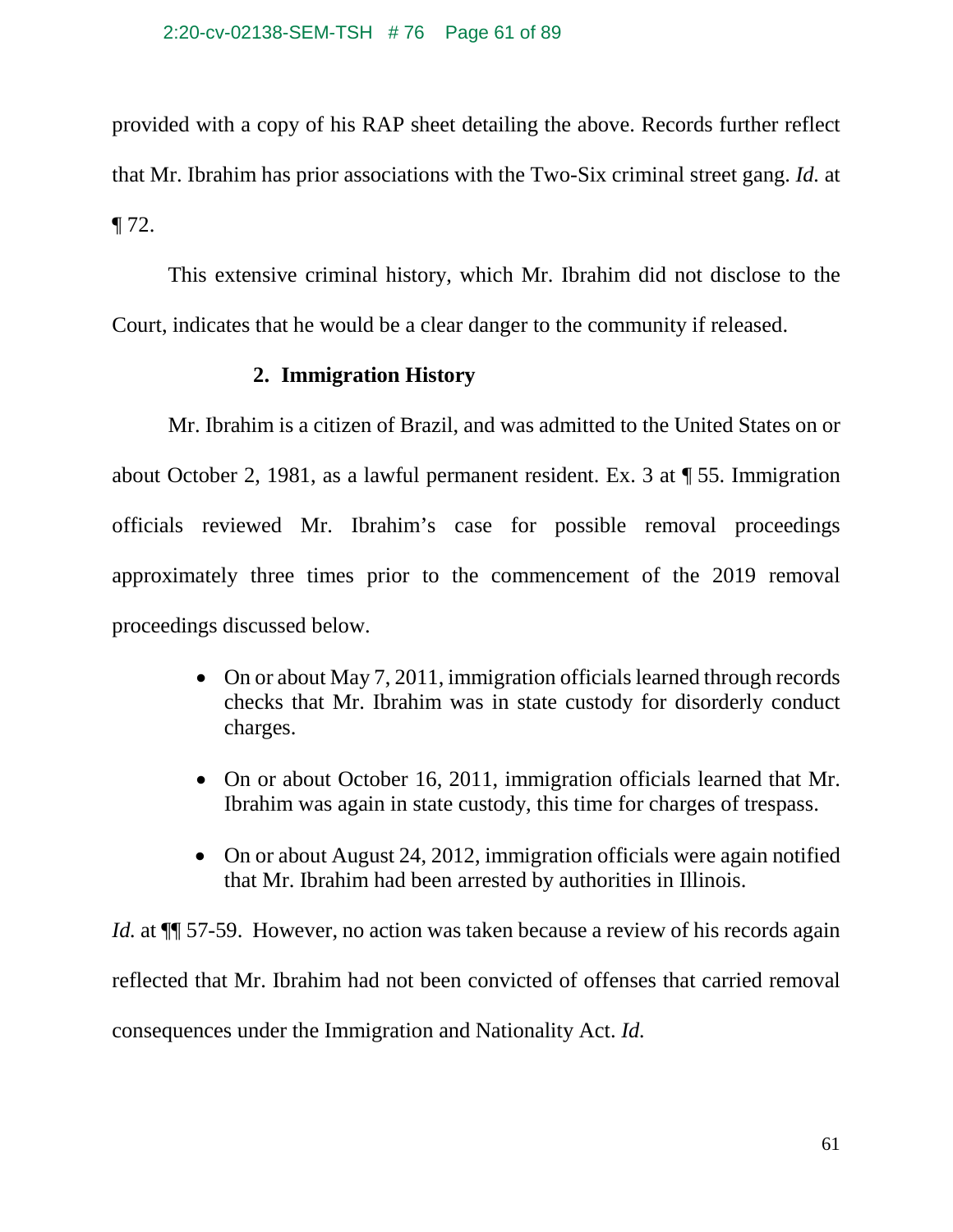### 2:20-cv-02138-SEM-TSH # 76 Page 62 of 89

Most recently, immigration officials encountered Mr. Ibrahim on or about November 20, 2019, when he was once again in state custody after being convicted of the following convictions, which rendered him removable from the United States:

- On or about August 1, 2014, he was convicted of theft and sentenced to one-year imprisonment (time served).
- On or about February 10, 2017, he was convicted of theft and sentenced to 30 days' imprisonment.
- On or about November 20, 2018, he was convicted of intimidation and sentenced to 180 days' imprisonment, with 60 days suspended.

*Id.* at  $\P$  60. After determining that these convictions rendered Mr. Ibrahim removable from the United States, ICE placed a detainer with the jail requesting notification of Mr. Ibrahim's prospective release date so that ICE could assume administrative custody and commence removal proceedings in the Immigration Court. *Id.* at ¶ 61.

On or about December 2, 2019, Mr. Ibrahim was transferred from state custody into ICE's administrative custody and charged with two grounds of removability under the Immigration and Nationality Act. *Id.* at ¶¶ 62-63. First, based on each of the convictions listed above, Mr. Ibrahim was charged with removability based on two or more convictions for crimes involving moral turpitude, not arising from a single scheme, under 8 U.S.C. § 1227(a)(2)(A)(ii). *Id.* Second, based on Ibrahim's 2014 conviction for theft with a one-year sentence of imprisonment, he was also charged with removability for an aggravated felony offense, under 8 U.S.C. § 1227(a)(2)(A)(iii) and 8 U.S.C. § 1101(a)(43)(G). *Id.*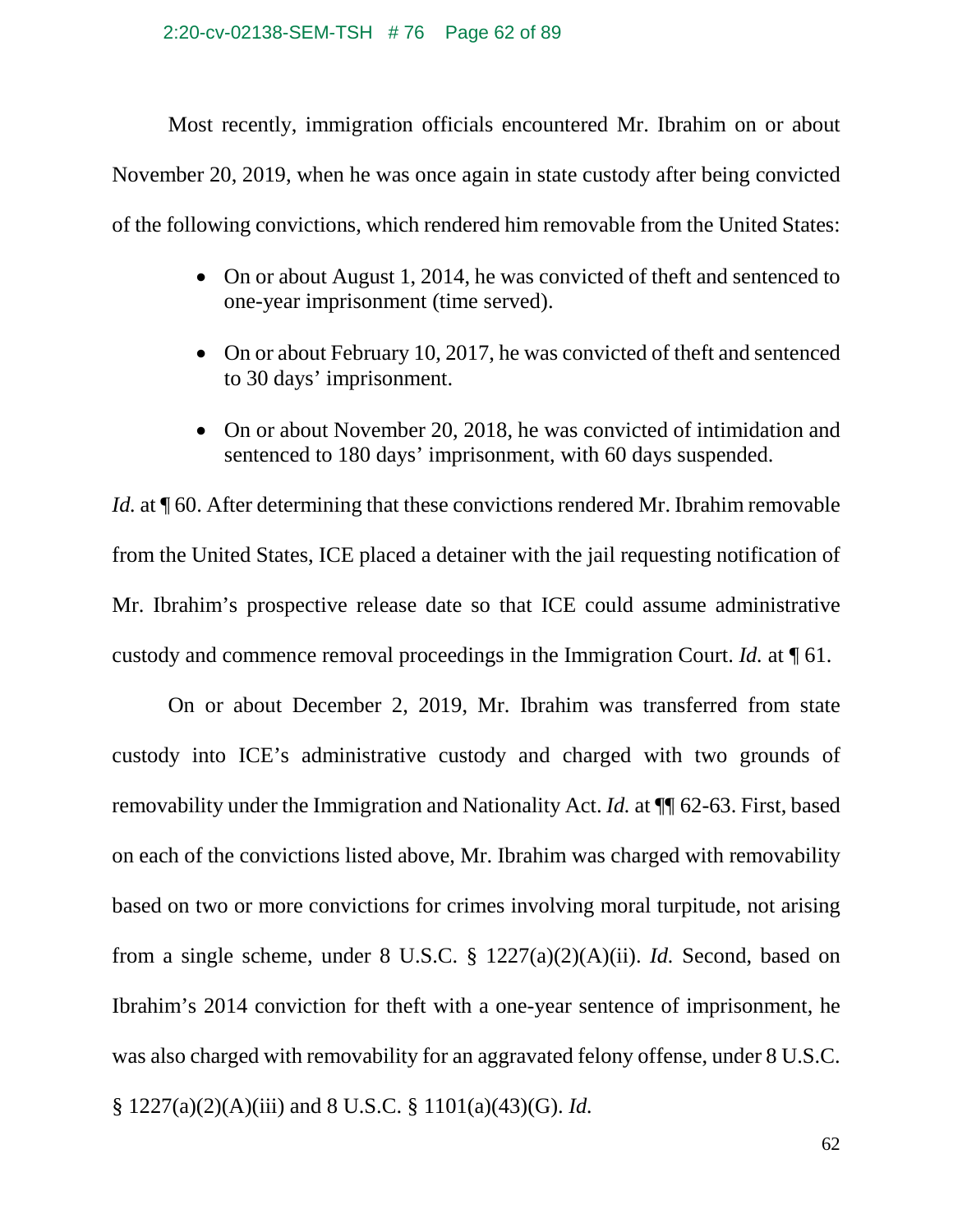Mr. Ibrahim appeared before the Immigration Judge approximately seven

times in removal proceedings, on or about the following dates:

- December 31, 2019: On this date, the Immigration Judge explained proceedings to Mr. Ibrahim and continued the matter for him to seek legal counsel.
- February 12, 2020: On this date, the Immigration Judge again continued proceedings on Mr. Ibrahim's request to find legal counsel.
- February 24, 2020: Mr. Ibrahim appeared with legal counsel but sought and received a continuance for attorney preparation.
- March 13, 2020: Mr. Ibrahim, through counsel, conceded removability as charged on the NTA and received a continuance to assess whether he would seek relief from removal.
- April 9, 2020: Mr. Ibrahim sought and received another continuance of removal proceedings to allow him to consider whether he would seek relief from removal.
- April 23, 2020: Mr. Ibrahim indicated an intent to seek relief from removal and the matter was set down to a final hearing on the merits of that application.
- June 8, 2020: Mr. Ibrahim appeared for the final hearing on the merits hearing of his relief application, but through counsel, withdrew the application and his intent to seek any relief from removal. The Immigration Judge ordered Mr. Ibrahim removed from the United States to Brazil. Ibrahim waived his right to appeal that decision, thereby making the order final.

*Id.* at ¶ 66. Once the Immigration Judge entered the final removal order, Mr. Ibrahim's detention was no longer governed by 8 U.S.C.  $\S$  1226(c)(1). *Id.* at  $\P$  67. Rather, detention authority converted to 8 U.S.C. § 1231, which as stated previously,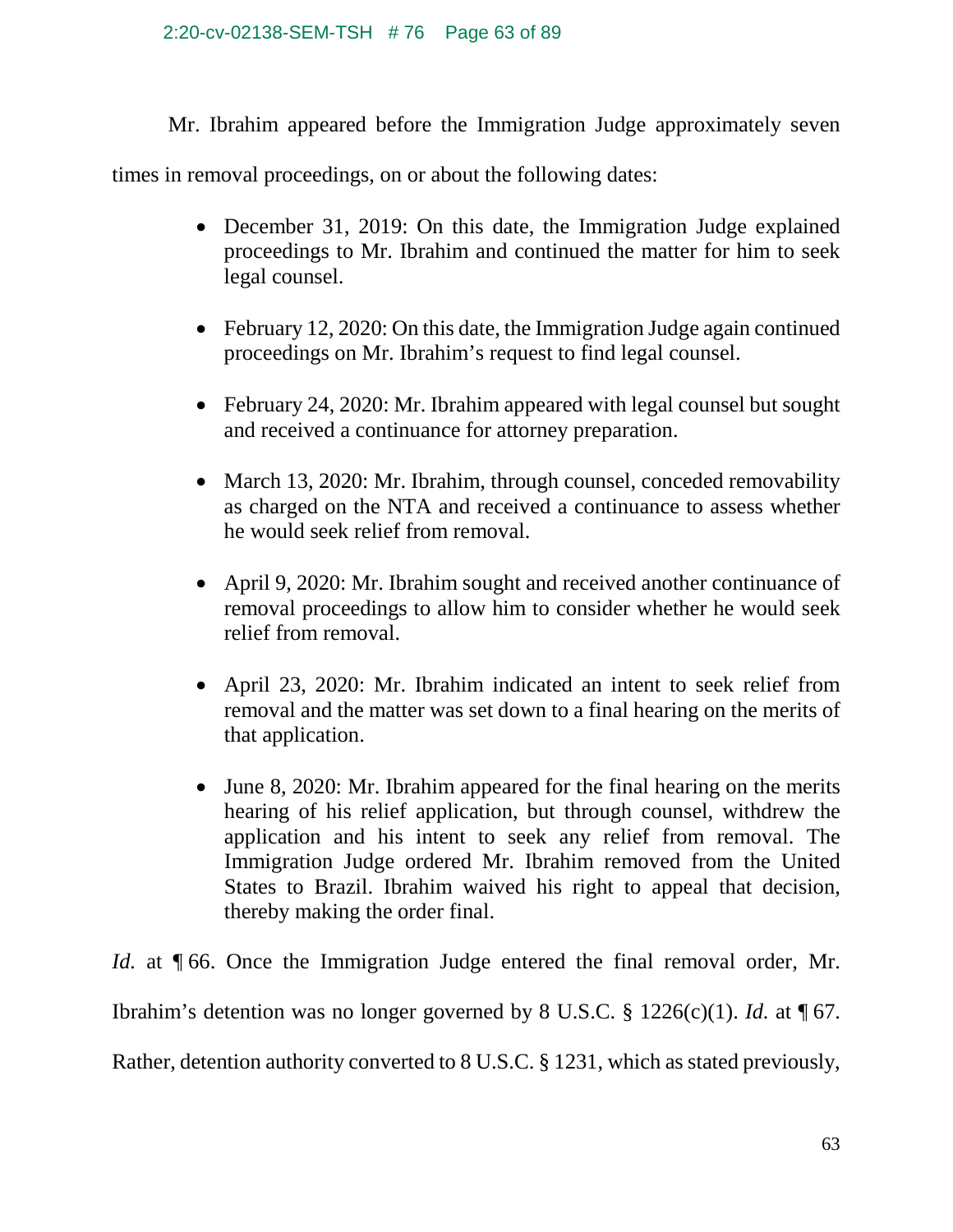mandates Ibrahim's detention in ICE's custody during the 90-day removal period. *Id.* at  $\P$  67.

On June 10, 2020, ICE began the process of requesting Mr. Ibrahim's travel documents from the Brazilian Consulate. ICE received these travel documents on June 22, 2020. *Id.* at ¶ 68. At this time, ICE plans on removing Ibrahim to Brazil in early July 2020. *Id.* at ¶ 69.

Given the offenses that led to Mr. Ibrahim's removal proceedings, including intimidation and theft, the fact that Mr. Ibrahim withdrew his application for relief from removal and is no longer challenging removal, as well as his upcoming removal in July, he should not be released from his lawful detention.

# **3. Medical Conditions**

Mr. Ibrahim has a history of hypertension. He has no history or diagnosis of asthma. Mr. Ibrahim's claims regarding his medical history, like other petitioners, either distort or exaggerate his actual medical record while omitting key facts. This is consistent with Mr. Ibrahim's glaring omissions to the Court regarding his criminal history.

First, with respect to Mr. Ibrahim's hypertension, on his December 2, 2019, intake form, he reported hypertension as a medical problem and that he took two medications for the condition from a pharmacy. Ex. 2 at ¶ 24. The JCDC contacted the pharmacy to verify the prescriptions. The JCDC discovered that while Mr.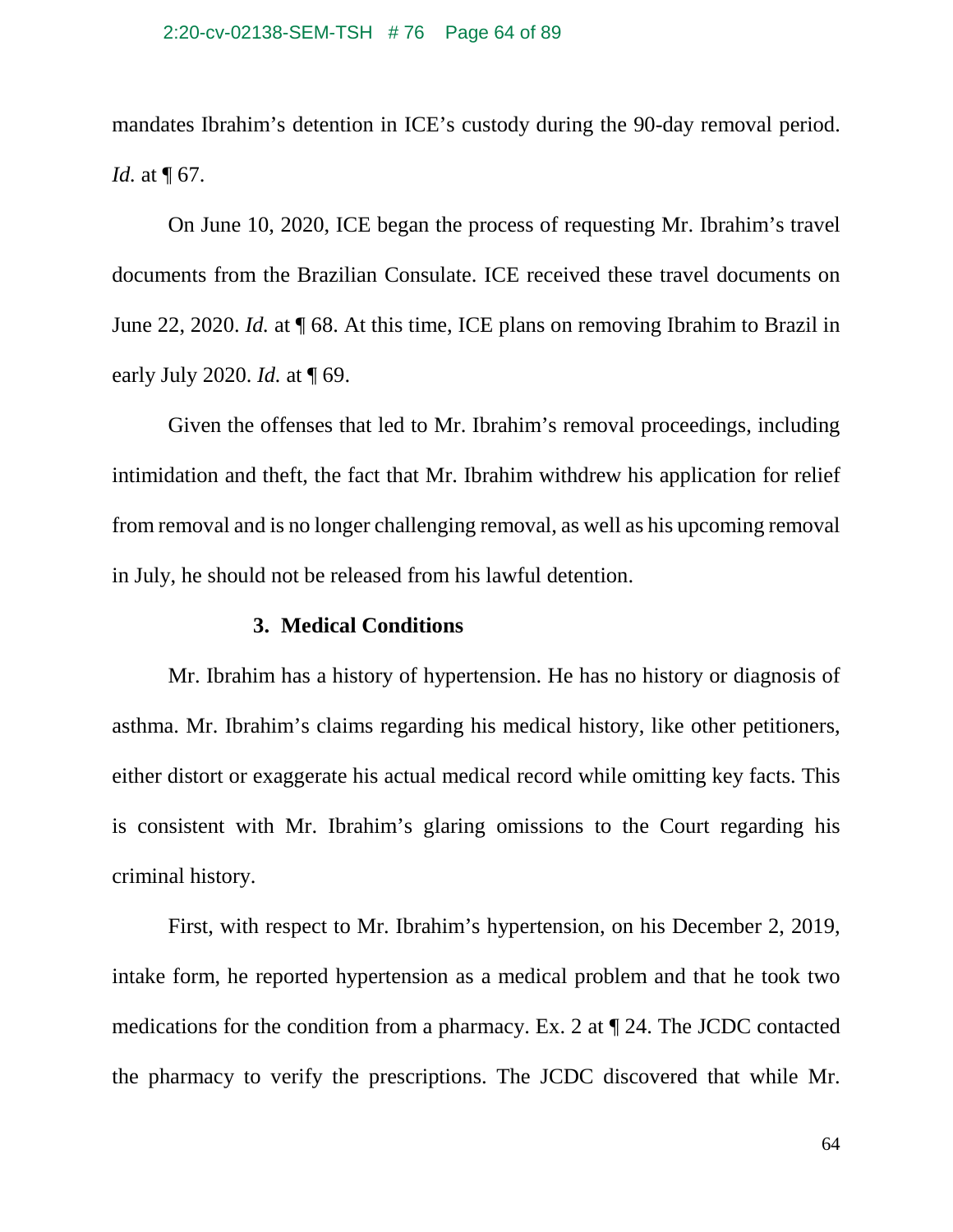Ibrahim had prescriptions for his hypertension, he had not filled them for two years. Ex. 2 at ¶ 24, Ex. L. The JCDC nevertheless prescribed the medications for Mr. Ibrahim. *Id.*

In his complaint, Mr. Ibrahim claims that the JCDC has failed "to check his blood pressure regularly" and this "raises concerns that his blood pressure is not being adequately controlled or monitored." Doc. 69 at ¶ 201. These claims are baseless and belied by the actual medical record. Mr. Ibrahim's hypertension medications began on December 3, 2019, and from that date until March 30, 2020, his blood pressure was checked weekly. Ex. 2 at  $\P$  28. On March 30, 2020, because his hypertension was controlled and blood pressure readings stable, the weekly checks were discontinued. *Id.*

Later, on June 17, 2020, after Mr. Ibrahim complained of a headache, his blood pressure readings were restarted and taken daily. Ex. 2 at ¶ 29. On June 27, 2020, his Lisinopril was increased due to elevated blood pressure readings. *Id.* A follow up lab was scheduled for June 30, 2020. Mr. Ibrahim, in a declaration signed on June 25, 2020, claims that "JCDC staff still do not check my blood pressure regularly." DOC 59 at ¶ 11. However, medical documentation in his file shows that except for two days, his blood pressure has been taken and recorded by the JCDC daily since being restarted on June 17, 2020, something he is certainly aware of because he participates in his blood pressure being taken. Ex. 2 at ¶ 29, Ex. O. His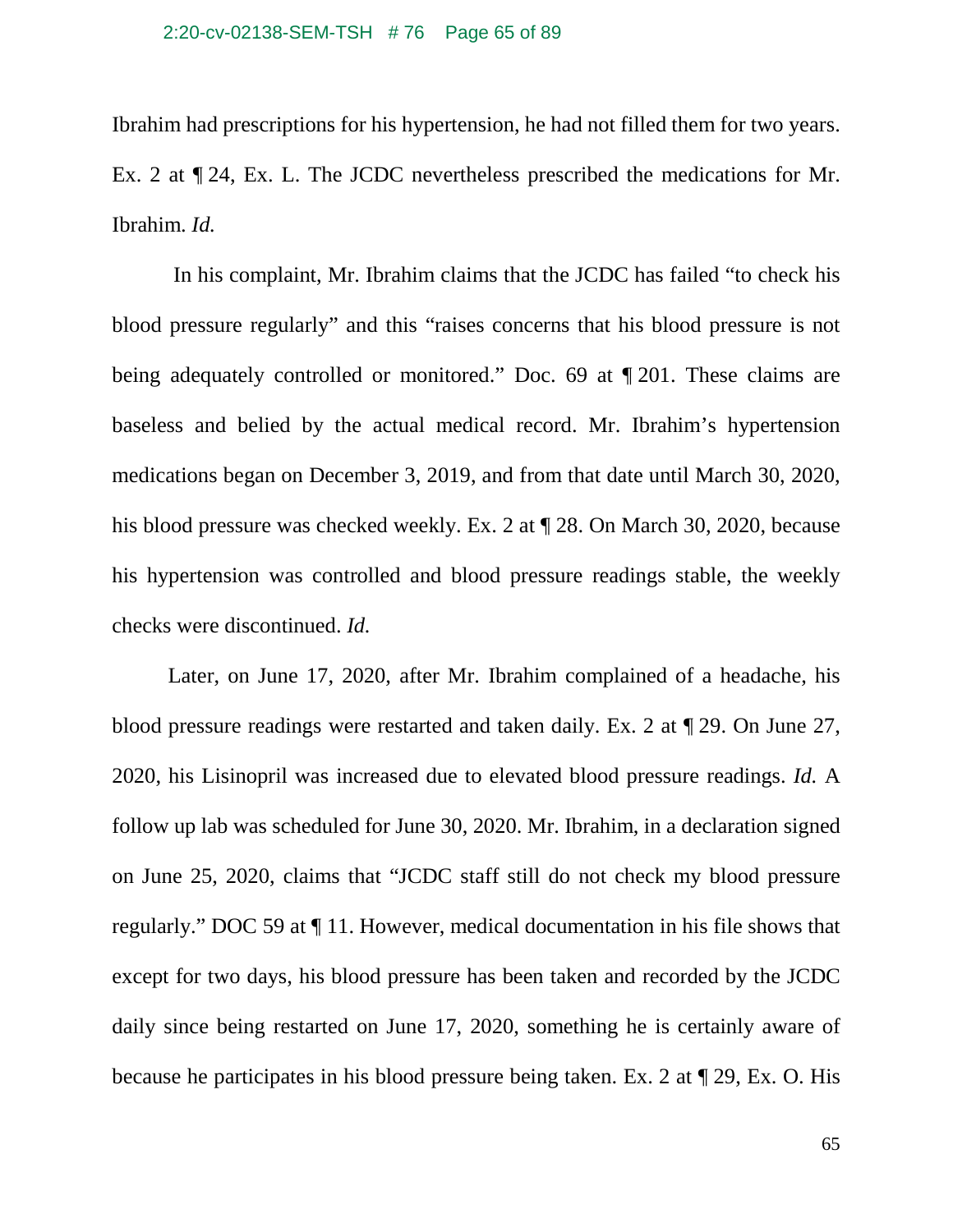#### 2:20-cv-02138-SEM-TSH # 76 Page 66 of 89

hypertension has therefore been adequately treated by the JCDC and his allegations to the contrary are false.

Second, Mr. Ibrahim claims he has "untreated asthma" and is not "receiving prescribed asthma medication, despite repeated requests." Doc. 69 at ¶ 202. These allegations are false and not supported by any medical evidence in the record. Further, as detailed below, he has never been diagnosed by a doctor or any medical professional with asthma. Nor is he competent to self-diagnose and even Petitioner's expert, Dr. Venters, does not purport to diagnose him with asthma, nor could he.

With respect to Mr. Ibrahim's medical record, there is no documentation in Mr. Ibrahim's medical records showing that he currently suffers from any sign, symptom, or indication of asthma or pulmonary disease. Ex. 2 at ¶ 23. On Mr. Ibrahim's December 2, 2019, intake form, he reported hypertension as a medical problem but did not report asthma as a medical issue. Ex. 2 at ¶ 24, Ex. K. Mr. Ibrahim was seen by medical staff weekly to draw his blood from December 3, 2019, until March 30, 2020, to check his blood pressure, as well as for other health appointments on 12/5/19, 12/6/19, 1/16/20, 2/13/20, 2/20/20, 3/5/20, 3/11/20, 3/30/20, 4/2/20, 4/23/20, 5/12/20, 6/22/20, and 6/26/20. Ex. 2 at ¶ 26. He never reported or complained of asthma. His chest has been x-rayed and his lungs were clear with no abnormal findings. Ex. 2 at ¶ 25, Ex. M. In addition, Mr. Ibrahim has never mentioned asthma at any chronic care visit, including his more recent chronic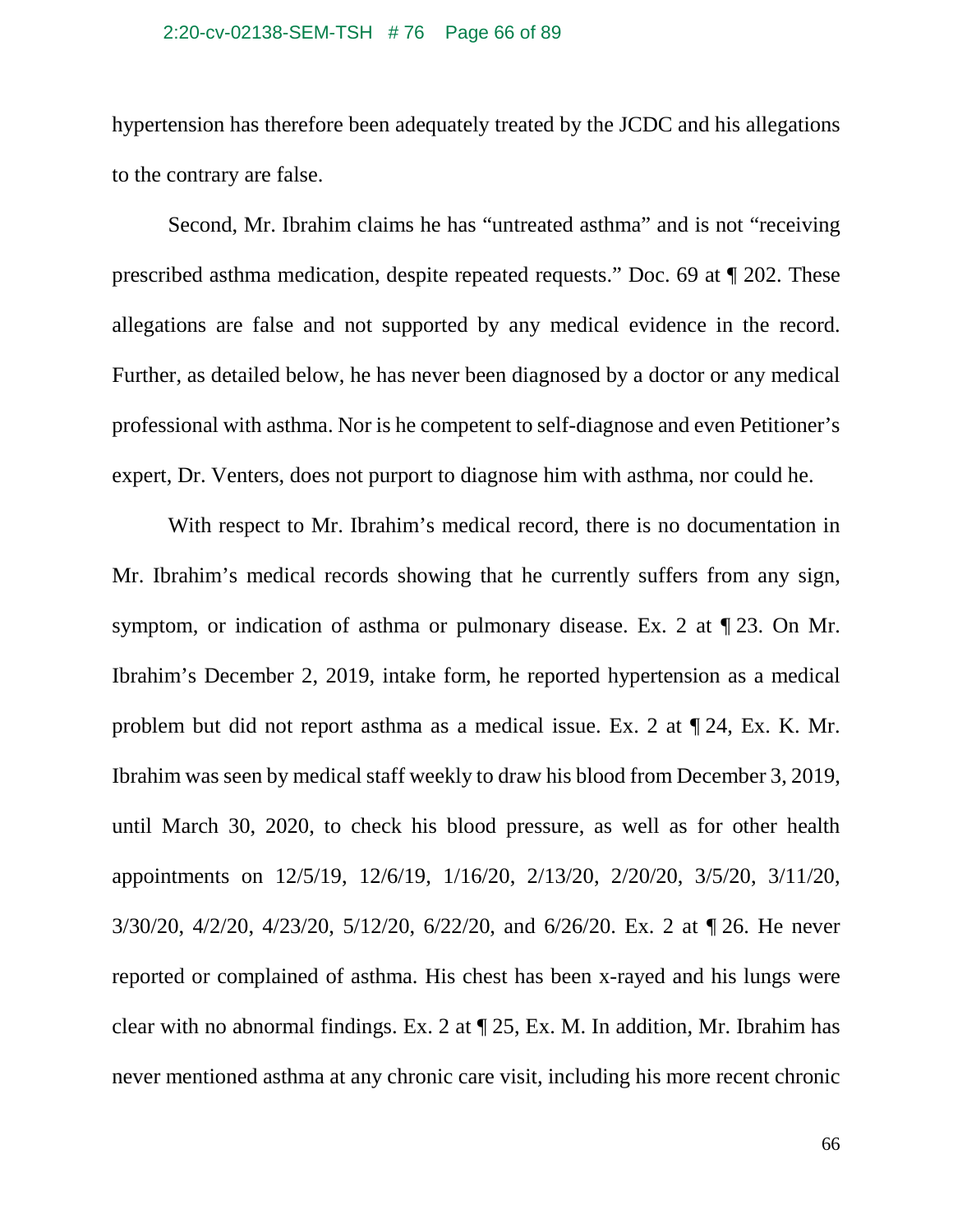care visit on June 27, 2020. Ex. 2 at ¶ 25.

Further, despite Mr. Ibrahim's claim that he has "filed out written requests on the computer" for an inhaler, the records again refute his claim. Doc. 59 at ¶ 14. Mr. Ibrahim has never submitted a written kiosk request, sick call request, or request of any kind to medical regarding asthma or an inhaler. Ex. 2 at ¶ 27. Instead, the only written requests has submitted are the following: (1) a 4/22/20 request for ibuprofen instead of naproxen; the request was approved; and (2) a 5/11/20 request for his ears to be flushed out; he was given eardrops. *Id.* The medical record therefore does not support Mr. Ibrahim's claim that he has asthma.

In summary, Mr. Ibrahim's managed hypertension provides no reason requiring his immediate release. Coupled with his extensive criminal history, final order of removal, and upcoming removal in July 2020, his confinement does not violate the Constitution. The Court should deny his petition.

## **F. Ismail Misankov**

# **1. Criminal History**

In June 2011, Mr. Misankov was charged with conspiracy, access device fraud, and aggravated identity theft, in violation of 18 U.S.C. §§ 371, 1029(a)(4) and 1028A in the United States District Court for the Eastern District of Pennsylvania. Exhibit 3, ¶ 126. During pretrial proceedings, the magistrate judge denied Mr. Misankov release from detention, finding that he posed a danger to others and a risk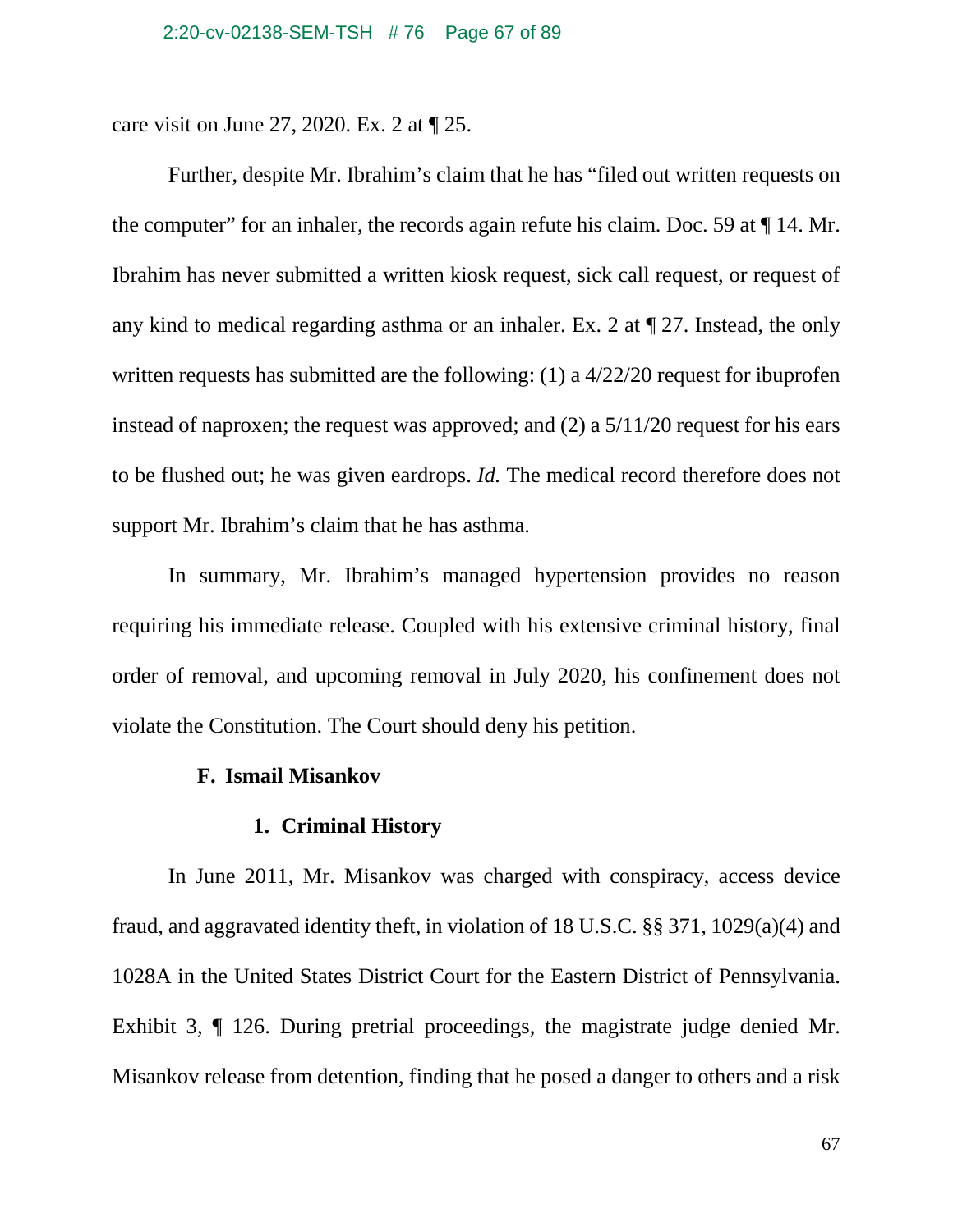#### 2:20-cv-02138-SEM-TSH # 76 Page 68 of 89

of flight. *Id.* at ¶ 127. A superseding indictment subsequently charged Mr. Misankov and his co-conspirators with one count of conspiracy, in violation of 18 U.S.C. § 371, three counts of possession of device-making equipment, in violation of 18 U.S.C. § 1029(a)(4), five counts of aggravated identity theft, in violation of 18 U.S.C. § 1028A, one count of bank fraud, in violation of 18 U.S.C. § 1344, and an aiding and abetting count, under 18 U.S.C. § 2. *Id.* at ¶ 130. These charges stemmed from his conspiring with others to engage in a scheme to place skimming devices on bank ATMs, steal ATM card information from victims, use that stolen information to create counterfeit ATM cards, and then use those card to withdraw thousands of dollars from the victim's bank accounts. *Id.* at ¶ 131.

On or about November 27, 2012, he was convicted of these charges and sentenced to a total of 18 months' imprisonment and three years' supervised release, plus an \$800.00 assessment and \$82,310.00 in restitution. *Id.* at ¶ 132.

This history, which includes a crime involving dishonesty and judicial finding of a flight risk, indicates that Mr. Misankov should not be released, as he may still pose a danger to the community. Further, as detailed below regarding Mr. Misankov's medical history, Mr. Misankov's record for dishonesty continues beyond his conviction and into this case, as he has submitted deliberately misleading information to the Court. This shows he cannot be trusted in the community, nor would he be likely to follow any release conditions.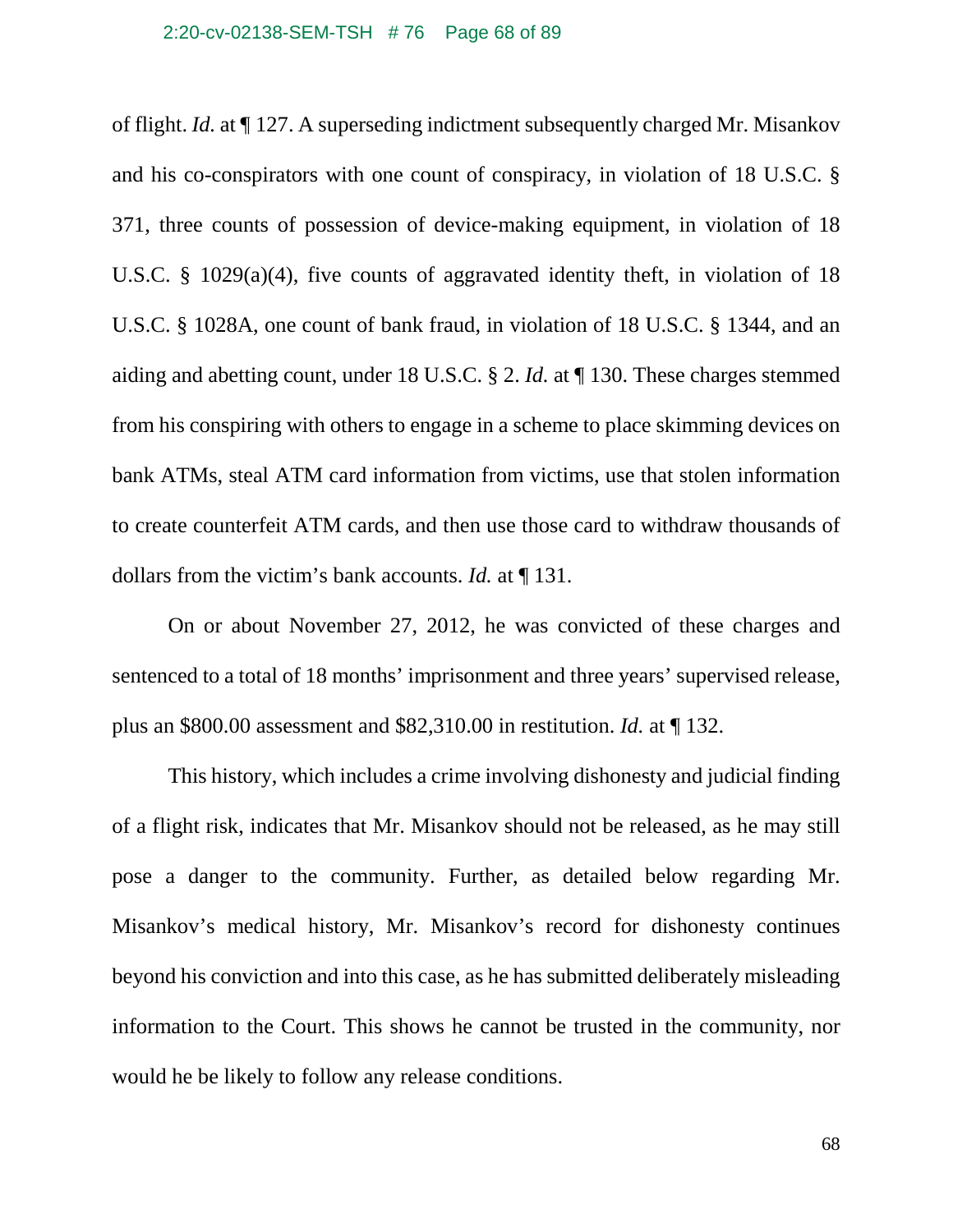## **2. Immigration History**

Mr. Misankov came to the United States from Bulgaria and became a lawful permanent resident in April 2005. Ex. 3 at ¶ 118. On or about January 31, 2020, Mr. Misankov was placed into immigration proceedings based on his criminal convictions for having committed a crime involving moral turpitude. *Id.* at ¶ 120. Mr. Misankov was encountered by ICE officials when he returned from travel abroad and was classified as an inadmissible arriving alien, meaning he was subject to mandatory detention as an arriving alien. Ex. 3 at ¶ 120. He is also subject to mandatory custody under 8 U.S.C. § 1226(c)(1), based on his criminal convictions. *Id.* His immigration case is currently ongoing and has been continued four times at his request. *Id.* at ¶ 121. The next hearing is now set for July 13, 2020. *Id.* at ¶ 122.

Additionally, on June 2, 2020, Mr. Misankov's detention status was evaluated by ERO in light of the COVID-19 pandemic and the *Fraihat* class. *Id.* at ¶ 134. ERO determined that Misankov would stay in custody at JCDC because his convictions constitute aggravated felony offenses under the Immigration and Nationality Act and he presents a risk to public safety. *Id.*

## **3. Medical Conditions**

Mr. Misankov's medical record shows that he has no current significant medical issues. Ex. 2 at ¶ 30. Notably, Mr. Misankov does not actually claim to have any *current* diagnosed serious health condition. Still, in his complaint, Mr. Misankov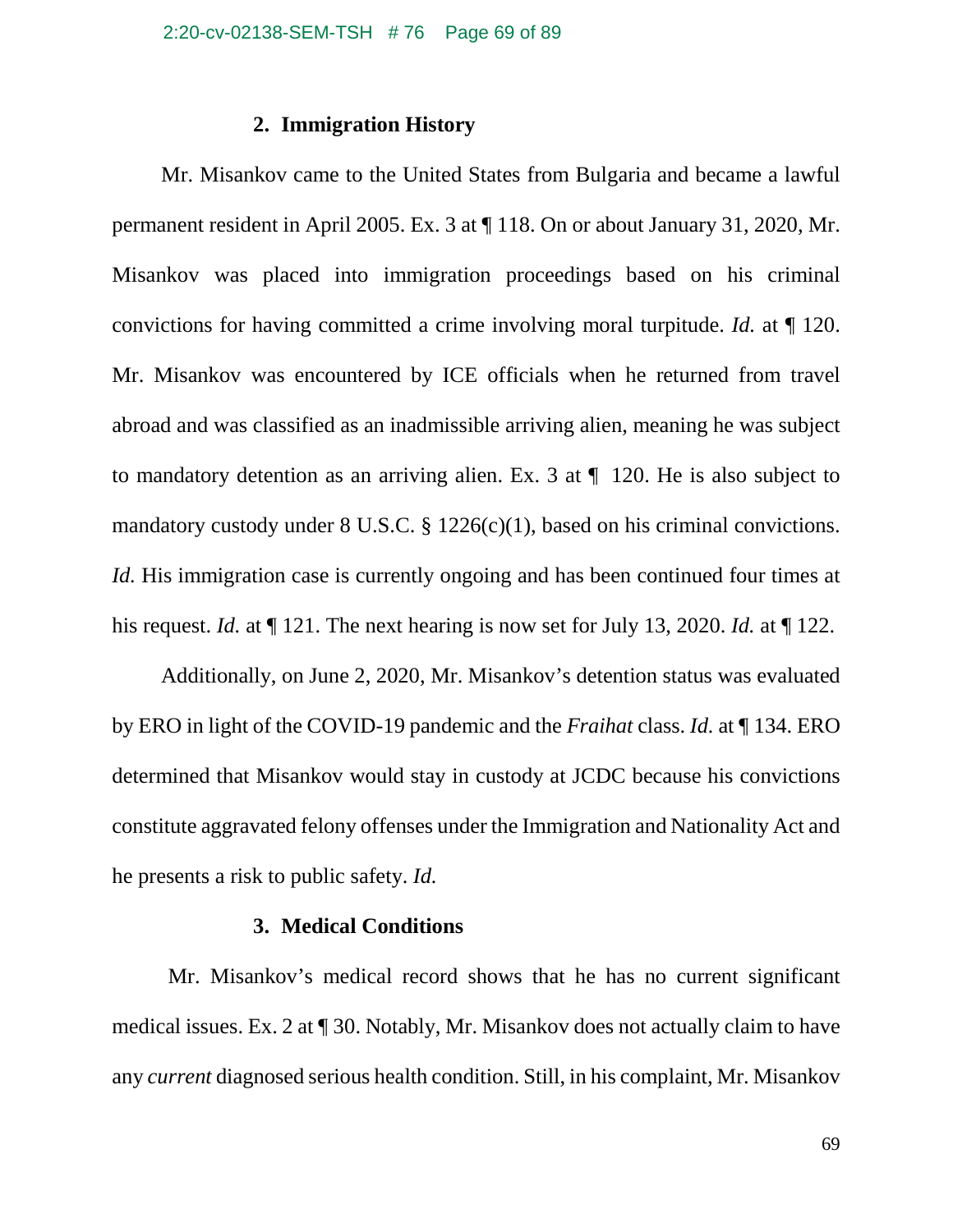#### 2:20-cv-02138-SEM-TSH # 76 Page 70 of 89

claims that he has a "recent history of respiratory issues, including pneumonia . . . ." DOC 69 at ¶ 210. Like other petitioners, Mr. Misankov distorts his medical record and omits key information in attempt to exaggerate his conditions and side-step his own actions in not using treatments and resources available to him. He does this so that he can falsely claim the JCDC has not provided adequate care. As detailed below, his misrepresentations to the Court are easily belied by the record.

In his declaration, Mr. Misankov implies that he was sick when he transferred to the JCDC. Doc. 60 at ¶ 8. However, on Mr. Misankov's March 15, 2020, intake form, he reported no significant problems and that he felt "good." He said he had not had a significant fever, coughing, or night sweats. His vitals, including temperature and blood pressure, were normal. Ex. 2 at ¶ 31, Ex. P. At a general exam on March 23, 2020, he reported that he felt well and denied having any medical problems. Ex. 2 at ¶ 32.

With respect to past pneumonia, Mr. Misankov was examined on April 9, 2020, after he reported through sick call that he experienced shortness of breath when walking up stairs or long distances. He stated no history of asthma. He also said his heart raced. Ex. 2 at  $\P$  33. His chest was x-rayed and this showed an infiltrate of pneumonia. *Id.* He also had an EKG done which showed normal sinus rhythm. *Id.* He was prescribed an antibacterial medication, Azithromycin. However, Mr. Misankov's records show that he did not follow orders and only took the proscribed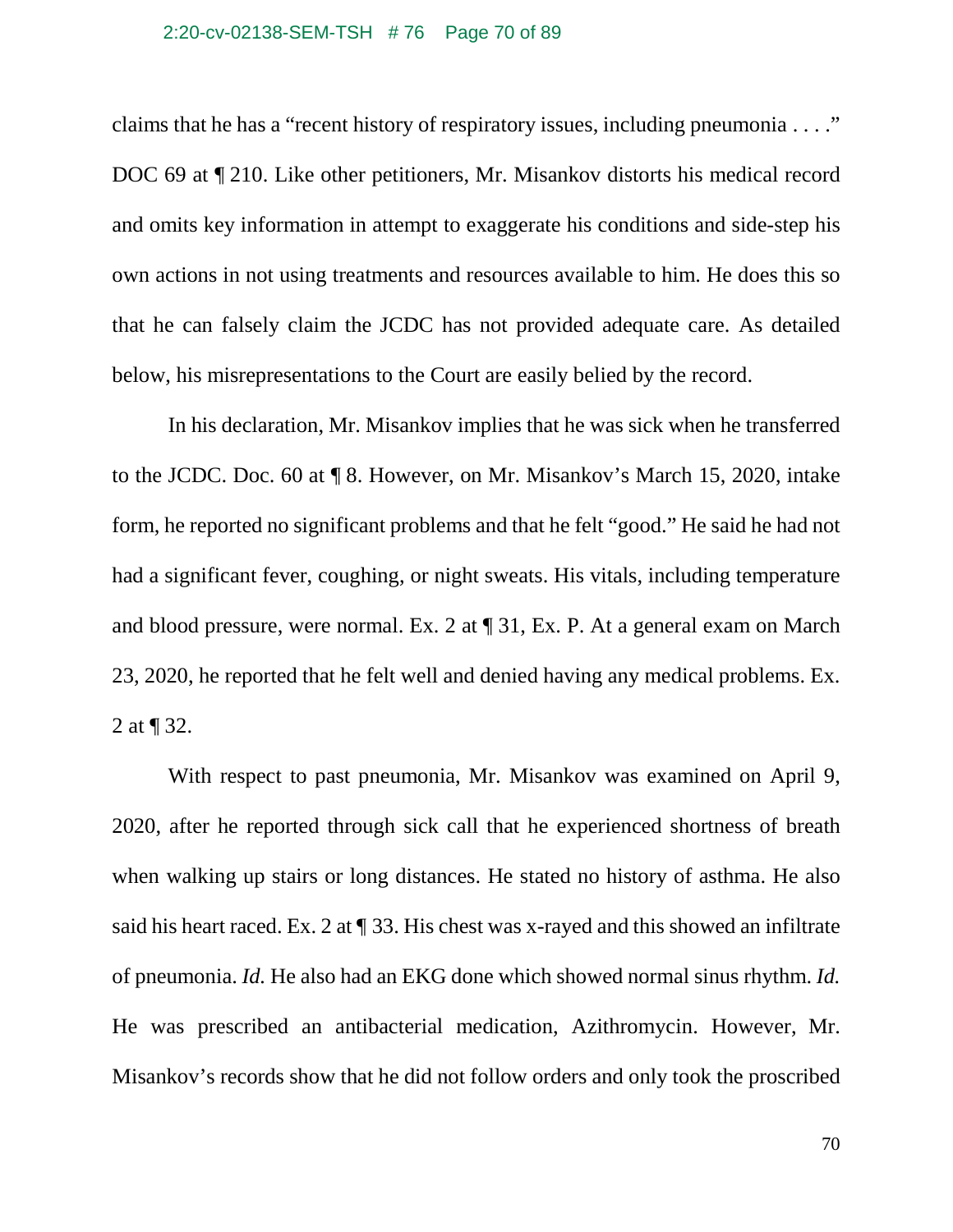Azithromycin for two of the ordered five days. *Id.*

The JCDC examined Mr. Misankov at a follow-up appointment on April 17, 2020. *Id.* at ¶ 34. Mr. Misankov reported he was "doing ok" and had no cough. *Id.* The JCDC ordered an inhaler for him to use three times per day for ten days as needed due to the infiltrate of pneumonia. *Id.* This is where a close of examination of Mr. Misankov's statements and the record reveals his attempt, much like Mr. Crainic, to mislead the Court and not take responsibility for his decisions to not utilize the treatment available to him.

Mr. Misankov declares under oath that "*never received* this inhaler. I asked the nurses about it two times and *nobody has brought me an inhaler*." Doc. 60 at ¶ 11 (emphasis added). Of course, the JCDC does not give inhalers to inmates to keep in their cells because they contain medication that can be abused. Ex. 2 at ¶ 35. Instead, a detainee can walk to the officer station at any time and ask to use his inhaler. This procedure was explained to Mr. Misankov. *Id.*

Again, Mr. Misaknov's statements are key: he claims he has "never received" his inhaler and no one has "brought me an inhaler." Doc. 60 at  $\P$  11. In his complaint, he claims "Though doctors prescribed him an inhaler, Mr. Misankov has *yet to receive it* despite multiple requests for that." Doc. 69 at  $\P$  211 (emphasis added). These statements are misleading because Mr. Misankov knows that no one will bring him an inhaler and he will never receive one to keep in his cell. All he has to do is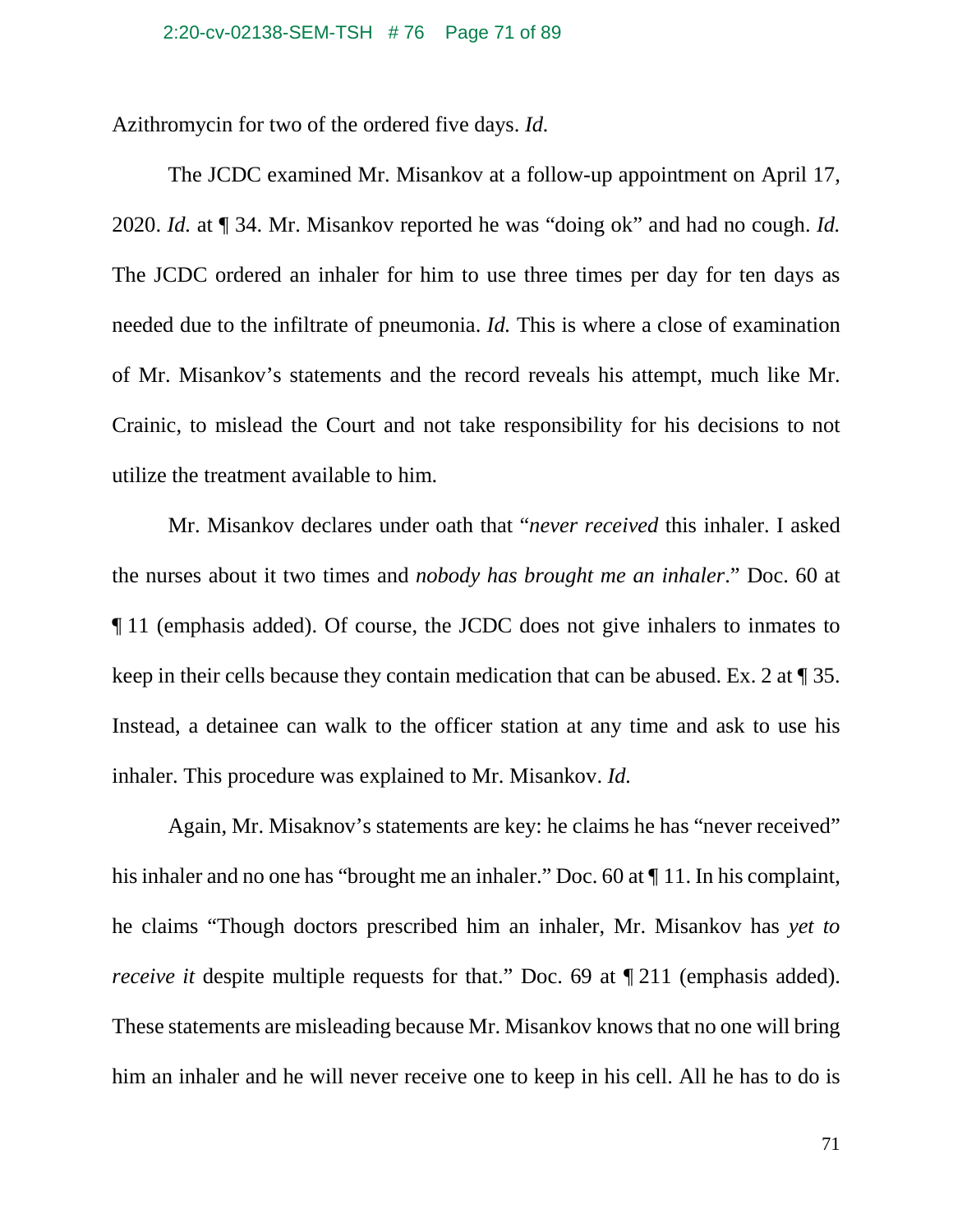### 2:20-cv-02138-SEM-TSH # 76 Page 72 of 89

walk to the officer station and ask for it, something he can do at any time.

Mr. Misankov's misleading statements are even more galling because the JCDC proscribed an inhaler for him, placed it at the officer station, and despite his representations to the Court has he has not received adequate medical care because he has not been given an inhaler, in truth, Mr. Misankov has simply never walked to the officer station and used the inhaler that is available to him. As proof, the following is a picture taken on July 1, 2020, of the inhaler proscribed specifically to Mr. Misankov that has been sitting at the officer station since April and has never been opened or used:



Ex. 35, ¶ 35, Ex. V; see also Doc. 52 at 10 (finding that if a condition "is not wellmanaged, it is because of his own decisions").

Mr. Misankov's final exaggeration is easily refuted by the medical record. He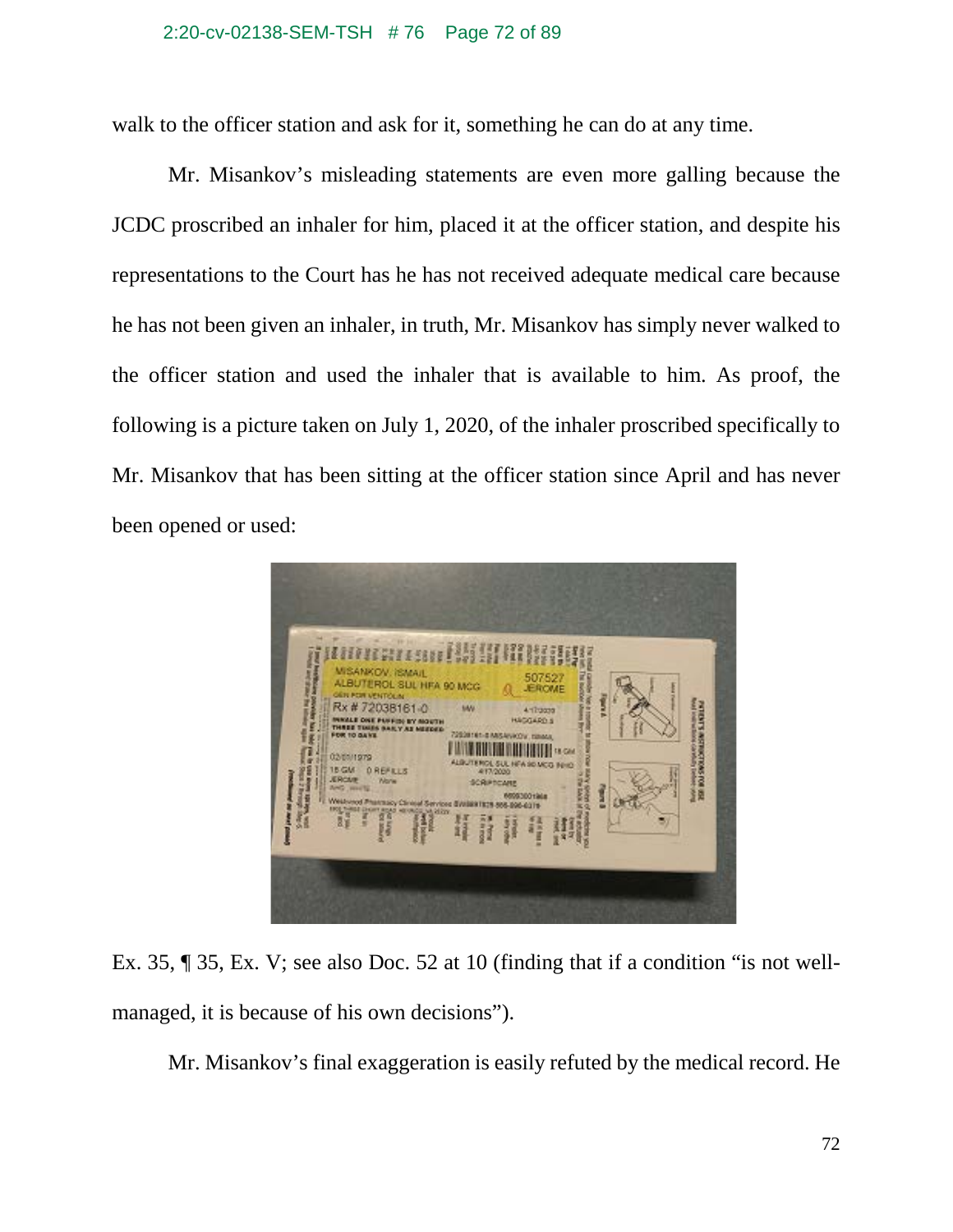### 2:20-cv-02138-SEM-TSH # 76 Page 73 of 89

states that he cannot breathe well when exercising and an inhaler would help him "feel better." Ex. 60 at ¶ 12. Mr. Misankov was examined on June 2, 2020, after complaining of difficulty breathing "when doing push up type exercises a few days ago." Ex. 2 at ¶ 36. His vitals were stable and at a follow-up evaluation on June 3, he stated he experiences shortness of breath "only when exercising." *Id.* He denied a cough, fever, body pain, or asthma, while stating he had "improved a lot." *Id.* The JCDC counseled him on diet and exercise and scheduled a chest x-ray for June 4, 2020. That x-ray showed "clear" lungs and structures within "normal" limits and no acute process. Ex. 2 at ¶ 36, Ex. S.

Experiencing shortness of breath "only when exercising" while an x-ray shows clear lungs is not a serious health condition requiring or even suggesting a reason for Mr. Misankov's release. Moreover, Mr. Misankov's recent pneumonia was treated and to the extent Mr. Misankov claims it was serious, he bears responsibility for his condition by refusing to follow orders and take all of his proscribed medication and never once using the inhaler made available to him. See also Doc. 52 at 10 (finding that if a condition "is not well-managed, it is because of his own decisions").

In summary, because of Mr. Misankov's demonstrated pattern of dishonesty in his criminal conviction and this case, as well as his lack of any serious current health condition, his confinement does not violate the Constitution. The Court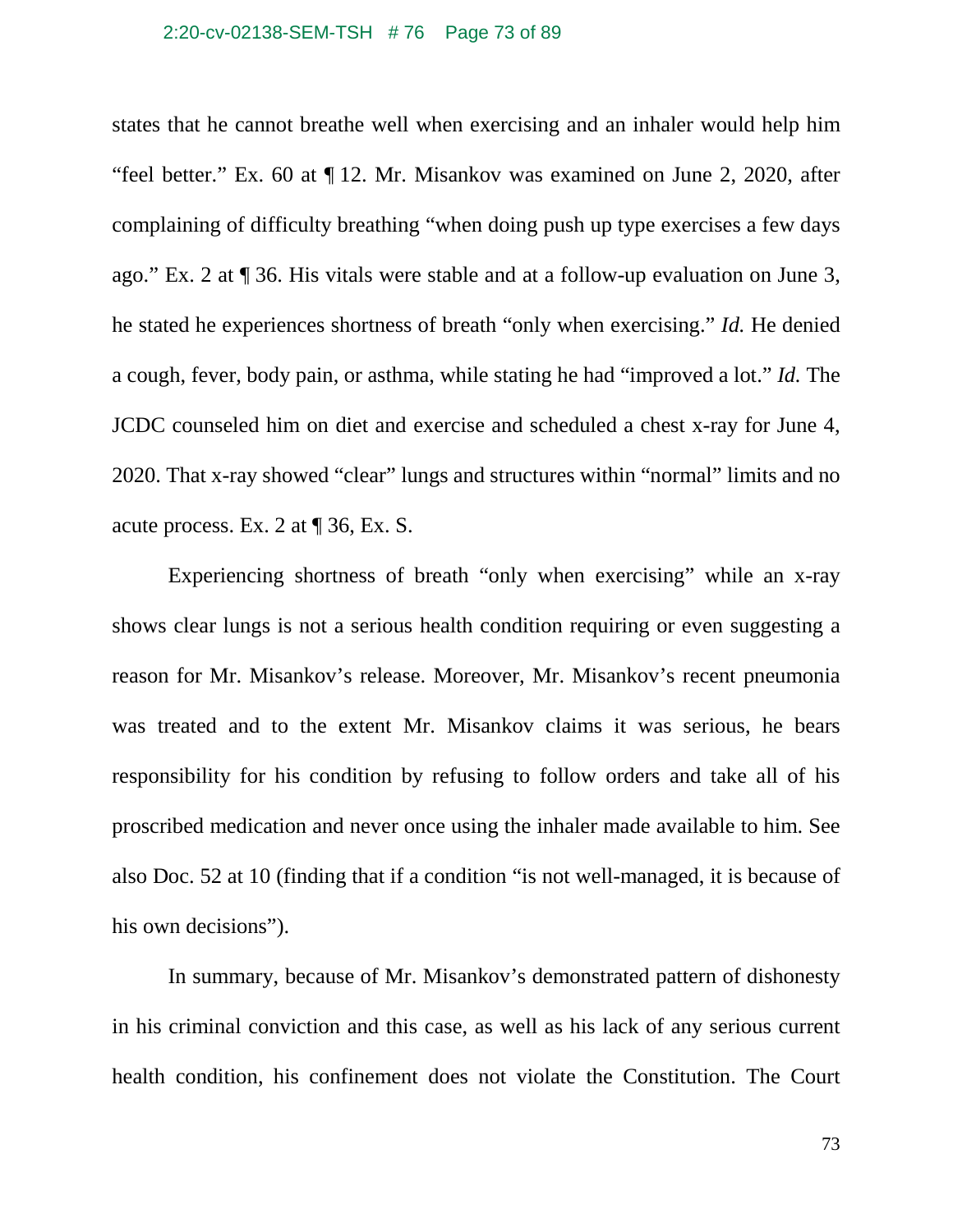should deny his petition.

# **G. Juan Manuel Rositas-Martinez**

## **1. Criminal History**

Contrary to his carefully worded assertion in his declaration suggesting that he has one criminal conviction arising out of a simple dispute with his then-wife (Doc. 61, ¶¶ 25-26), Mr. Rositas-Martinez has a much more extensive criminal history. Records reflect that he has been arrested for the following offenses on or about the listed dates:

- September 18, 1989: Convicted of Battery; sentenced to supervision and a fine;
- August 20, 1990: Arrested for Carrying/Possessing a Firearm in Public and other weapon offenses (disposition unavailable based on review of RAP sheet);
- May 16, 1991: Arrested for Resisting a Peace Officer (stricken off with leave to reinstate); Arrested for Possession of Cannabis (2.5 grams) (disposition unavailable based on review of RAP sheet);
- June 16, 2003: Arrested for Contempt of Court (disposition unavailable based on review of RAP sheet);
- January 30, 2007: Arrested for Domestic Battery-Bodily Harm (stricken off with leave to reinstate); Arrested for Possession of a Firearm-FOID Card Expired (disposition unavailable based on review of current RAP sheet)
- August 4, 2010: Arrested for Battery-Bodily Harm (stricken off with leave to reinstate).

Ex. 3 at ¶ 144.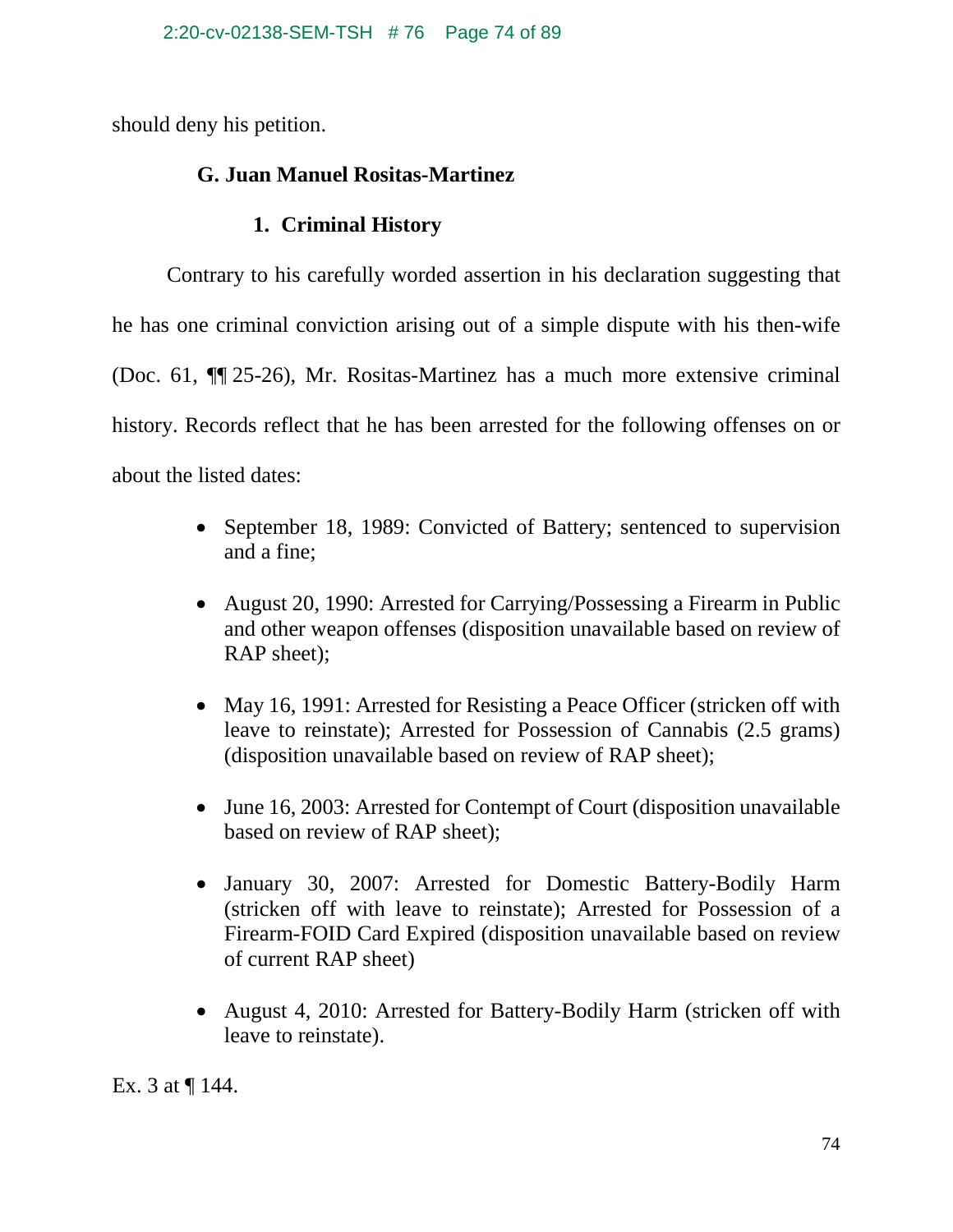### 2:20-cv-02138-SEM-TSH # 76 Page 75 of 89

A review of Mr. Rositas-Martinez's file also reflects that his criminal conviction resulting from the seemingly innocuous dispute that he mentions having with his "then-wife" in §§ 25-26 of his Declaration was actually for numerous incredibly violent offenses against both human beings and animals over a period of time. On or about December 16, 2016, Mr. Rositas-Martinez pled guilty to three counts of Animal Torture in Case No. 15-CF-1049 and one count Armed Violence in Case No. 15-CF-1106 in the Lake County Circuit Court, in Lake County, Illinois. *Id.* at  $\P$  145. He was sentenced to 10 years' imprisonment for each count, to be served concurrently. *Id.*

In Case No. 15-CF-1049, a Grand Jury returned a nine-count Indictment that included three counts of armed violence, three counts of animal torture, and three counts of aggravated cruelty to animals. *Id.* at ¶ 145; ICE-USA1262-1270. The charges were based on the following: (a) between November 15 and November 20, 2014, Mr. Rositas-Martinez struck a dog named "Bandit" with a hammer and suffocated him; (b) between December 1 and December 25, 2014, Mr. Rositas-Martinez bound the paws of a dog named "Toro" together and beat him with a sledge hammer; and (c) between December 21, 2014 and January 1, 2015, Mr. Rositas-Martinez repeatedly struck a dog named "Ranger" about his body with a hammer. Ex. 3 at ¶ 145; ICE-USA1265-1267.

The Information filed in Case No. 15-CF-1106 in Lake County Circuit Court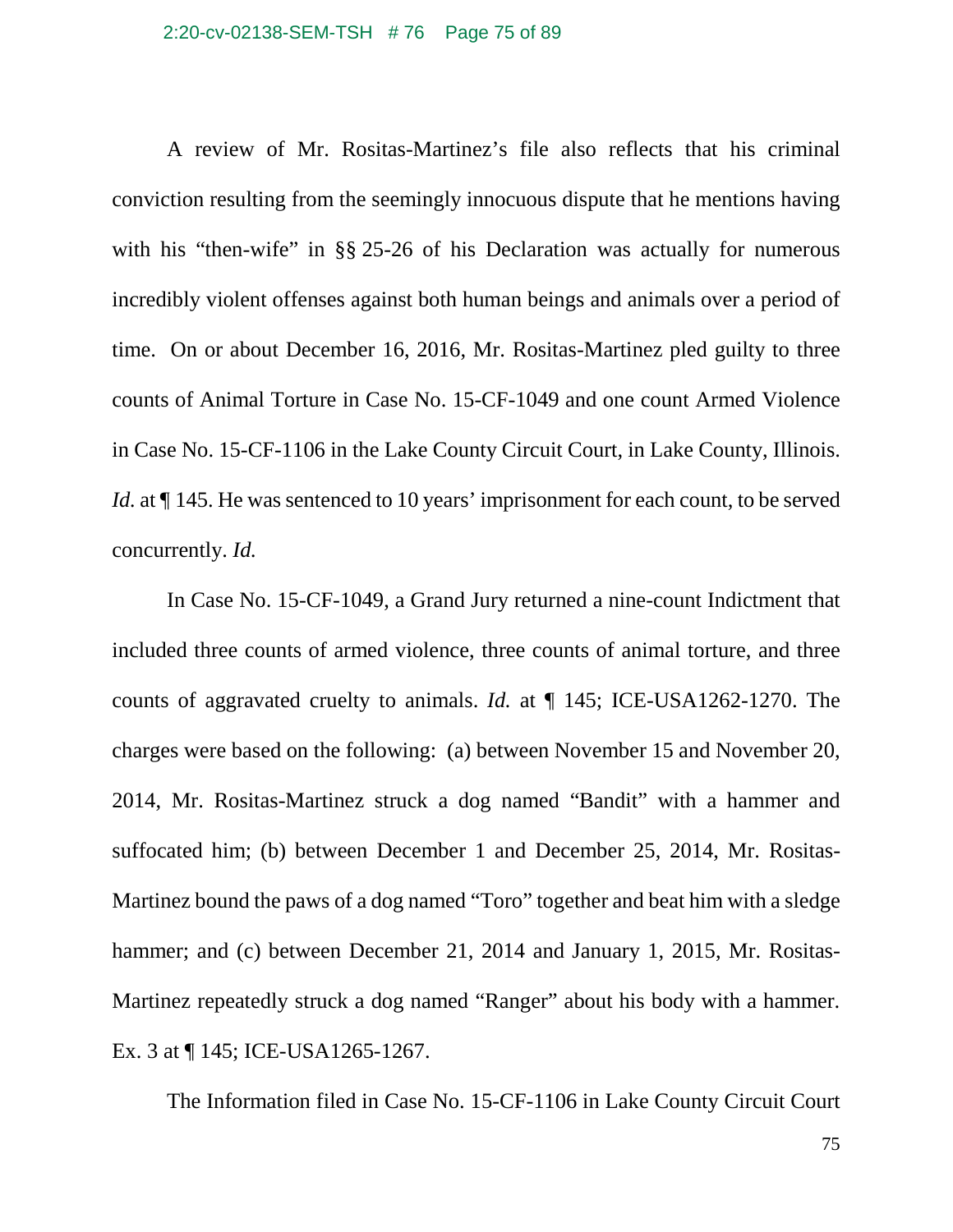#### 2:20-cv-02138-SEM-TSH # 76 Page 76 of 89

further reveal the violent nature of the conduct that resulted in Mr. Rositas-Martinez' conviction for armed violence. On April 15, 2015, Mr. Rositas-Martinez struck Elizabeth Rositas in the head, causing great bodily harm and threatened to "chop her up" with the machete he wielded when she continued to plead for her life after he told her to stop, resulting in charges of armed violence, domestic battery, and intimidation. Ex. 3 at ¶ 145; ICE-USA1252-1254. The next day, he drug Elizabeth around the house by her hair and threw her puppy "Simba" to the ground, resulting in charges of unlawful restraint and animal cruelty. ICE-USA1256-57. Five days later, when Mr. Rositas-Martinez wanted Elizabeth to come home from work, he threatened to burn her house down and harm her dog if she did not come home immediately, resulting in a second charge of intimidation. ICE-USA1255. The sum of this conduct between August 5 and 10, 2015, caused Elizabeth to fear for her safety and resulted in a stalking charge. ICE-USA1258.

Mr. Rositas-Martinez's deliberate minimization of this conduct in this case shows that he has not truly reflected on his crimes. Regardless, the incredibly violent nature of these crimes, against humans and animals over a period of time, shows that Mr. Rositas-Martinez would present an immediate danger to the community if released.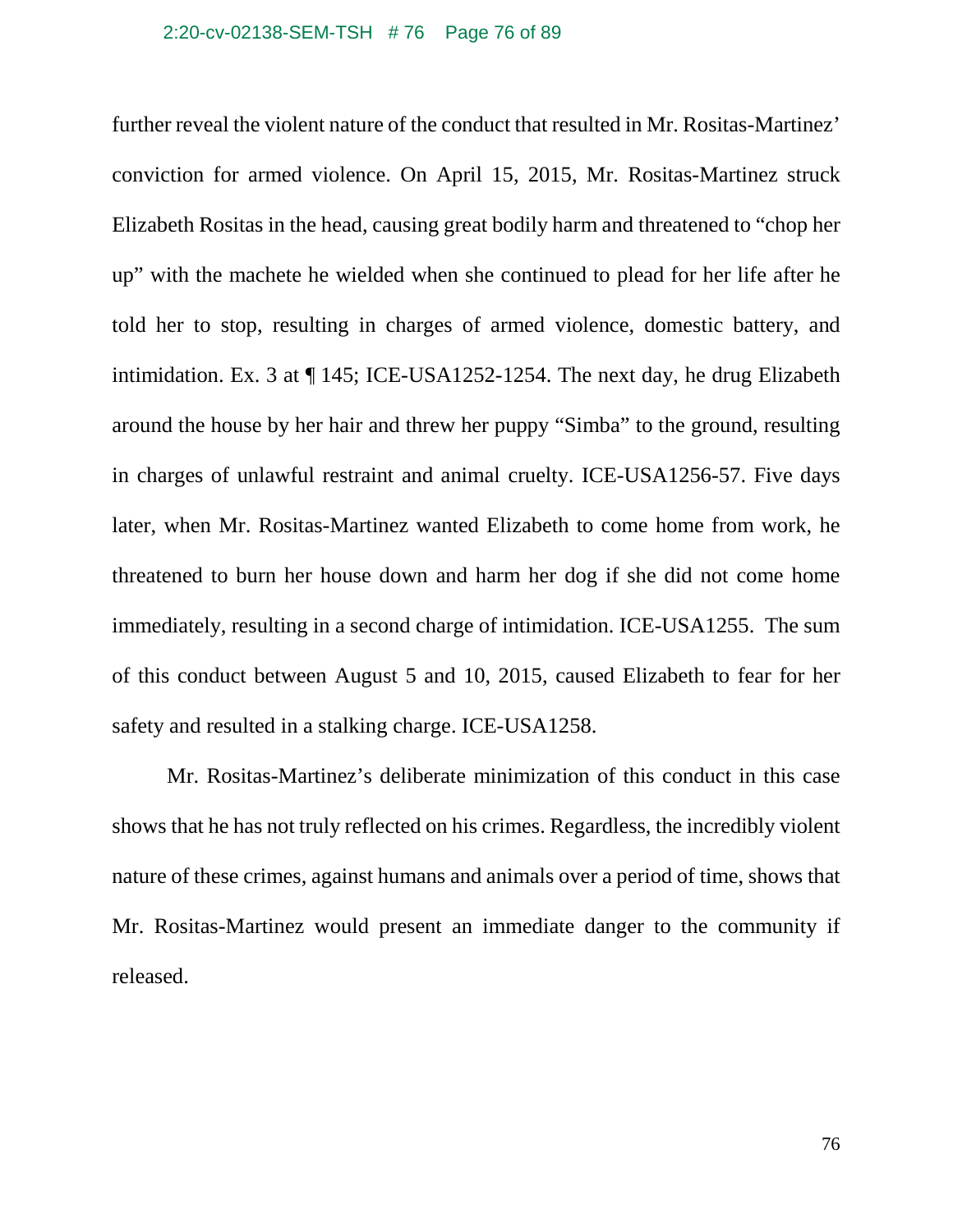## **2. Immigration History**

Mr. Rositas-Martinez is a citizen of Mexico who became a lawful permanent resident on or about February 20, 1986. Ex. 3 at ¶ 135. He has a lengthy and serious criminal history in the United States, starting in 1989 and continuing through 2016 and has been in custody since his arrest in 2016. *Id.* at ¶ 136. Immigration proceedings were commenced while Rositas-Martinez was serving his ten-year sentence of imprisonment in the Illinois Department of Corrections ("IDOC") following his 2016 conviction for armed violence and animal torture. *Id.* at ¶ 137. Rositas-Martinez was transferred to ICE custody and charged as removable under 8 U.S.C. §  $1227(a)(2)(A)(ii)$ , for having been convicted of two or more crimes involving moral turpitude. Ex. 3 at ¶ 141. The case remains pending, with a final hearing set for July 13, 2020. *Id.* at ¶ 142.

On June 2, 2020, Rositas-Martinez's detention status was evaluated by ERO in light of the COVID-19 pandemic and the *Fraihat* class. *Id.* at ¶ 147. ERO determined that Rositas-Martinez presented a risk to public safety due to his criminality and should not be released from custody. *Id.*

## **3. Medical Conditions**

Mr. Rositas-Martinez has a medical history of hypertension and an ophthalmology issue with his eye. Ex. 2 at ¶ 37. His medical records show his hypertension is controlled through medication and his chief complaint is about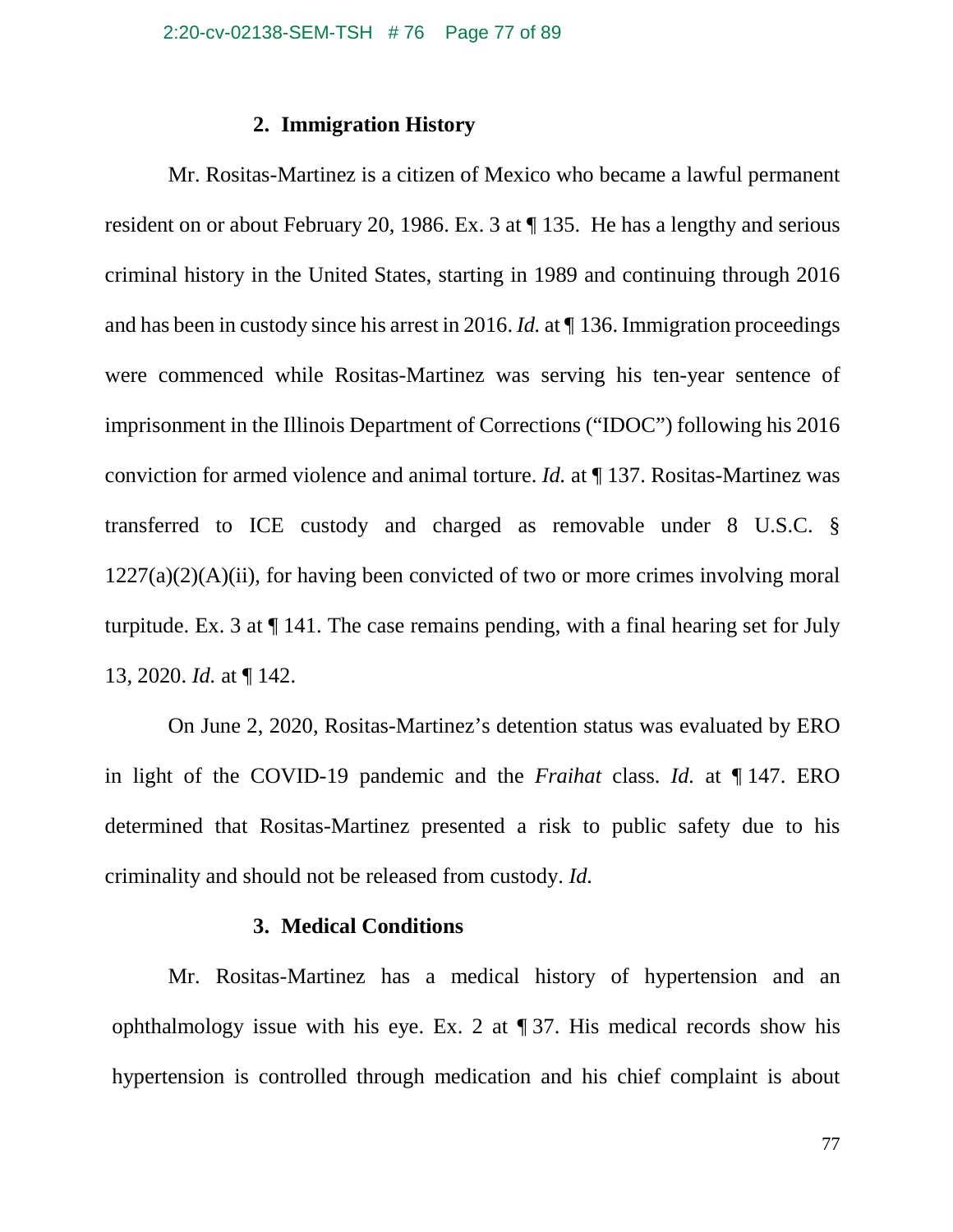#### 2:20-cv-02138-SEM-TSH # 76 Page 78 of 89

retinal injections, for which he is being evaluated by an ophthalmologist, although he has on at least one occasion refused to come to an eye exam. *Id.* While Mr. Rositas-Martinez does have an elevated BMI that shows obesity, he has been counseled on at least two different appointments regarding nutrition, exercise, and weight loss, with the JCDC monitoring his condition through lab work. See Doc. 61 at ¶ 7; Ex. 2 at ¶ 38.

In his petition, Mr. Rositas-Martinez claims that he "frequently experiences arrhythmic episodes during which his heartbeat is irregular" and a persistent cough. Ex. 69 at ¶ 128; Ex. 61 at ¶ 13. Of course, he omits the fact that he has never reported these issues, never received a diagnosis related to these issues, and never asked for treatment related to this issues. Mr. Rositas-Martinez's medical record shows that he has never complained or sought treatment regarding a chronic cough or racing heart. Ex. at ¶ 39. On his intake form and initial examination, he reported hypertension and an ophthalmology issue, but nothing else. *Id.* at ¶ 38. Mr. Rositas-Martinez's medical records show that he was examined by medical providers on 12/3/19, 12/30/19, 4/9/20, and 4/30/20. Yet he never complained or requested treatment for a cough. *Id.* at ¶ 39. And on April 30, 2020, during a chronic care visit, he denied having heart palpitations. *Id.* He has also been examined by nurses multiples times and never sought treatment or complained of a racing heart or cough. *Id.* There is simply no medical evidence to support his claims.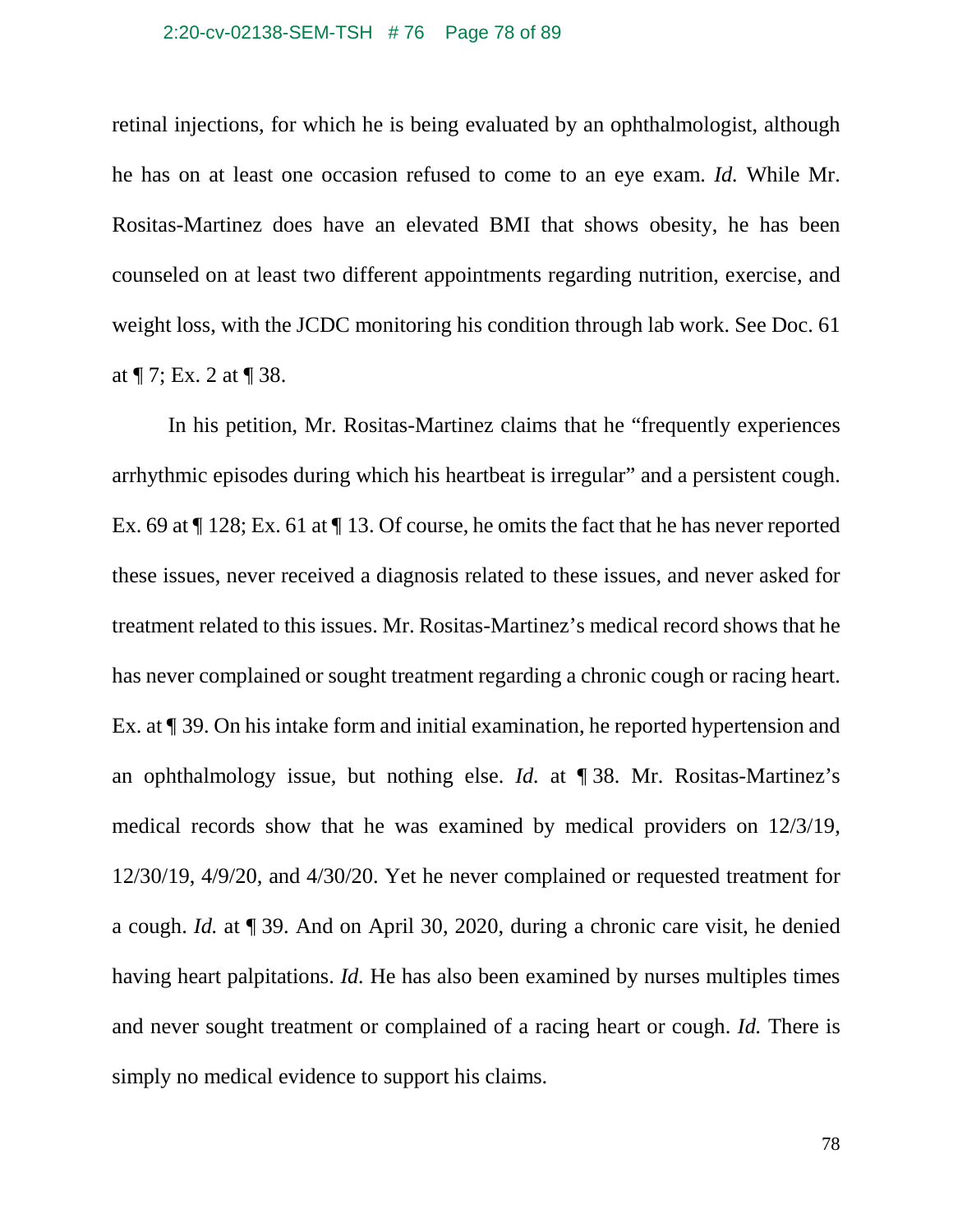In summary, Mr. Rositas-Martinez has no medical reason requiring his release. Moreover, given his multiple and violent crimes against humans and animals, his continued lawful detention does not violate the Constitution. Moreover, his release is not appropriate under any circumstances because of his clear danger to the community. His petition should be denied.

### **IV. Petitioners Have Not Been Denied Due Process**

Petitioners have not been denied due process. The implementing regulations and the Board of Immigration Appeals, together, set out the mechanisms by which an alien can seek release and establish the burden of proof for this inquiry. The regulations provide that an immigration officer "may" release an alien detained under Section 1226(a) on bond if "the alien . . . demonstrate [s] to the satisfaction of the officer that such release would not pose a danger to property or persons, and that the alien is likely to appear for any future proceeding." 8 C.F.R. §  $236.1(c)(8)$ . An alien who is denied bond may, "at any time" during removal proceedings prior to a final order, ask an immigration judge for a redetermination of the officer's decision. *Flores*, 507 U.S. at 309; *see* 8 C.F.R. §§ 236.1(d)(1), 1236.1(d)(1). Interpreting § 1226(a) and the regulations, the Board of Immigration Appeals has held that the "burden is on the alien to show to the satisfaction of the Immigration Judge that he or she merits release on bond." *In re Guerra*, 24 I&N Dec. 37, 40 (BIA 2006); *see In re Adeniji*, 22 I&N Dec. 1102,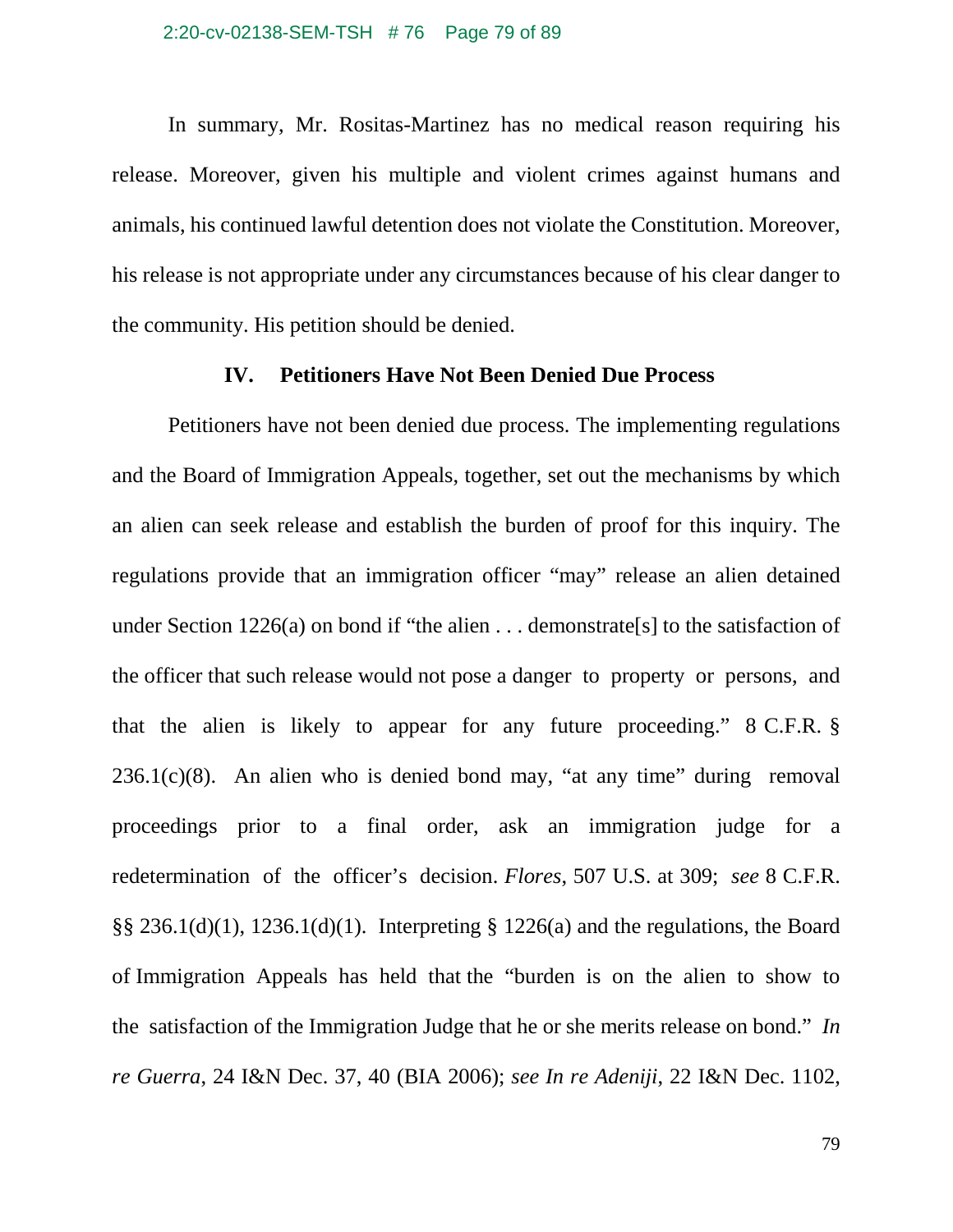#### 2:20-cv-02138-SEM-TSH # 76 Page 80 of 89

1111-13 (BIA 1999). If the alien disagrees with the IJ's custody determination, he or she may appeal that determination to the BIA. 8 C.F.R. § 236.1(d)(3)(i),  $1236.1(d)(3)(i)$ . And an alien may, at any time, ask an IJ to redetermine bond if "circumstances have changed materially since the prior bond redetermination." 8 C.F.R. § 1003.19(e). The alien may also appeal the outcome of that hearing to the BIA. *See Matter of Uluocha*, 20 I&N Dec. 133, 134 (BIA 1989). As set forth with respect to each individual Petitioner, this meaningful process has taken place here.

While Petitioners may disagree with measures taken by ICE and the JCDC, their concerns do not rise to the level of a constitutional violation warranting immediate release. Petitioners do not present allegations or evidence to show the Government has an "express intent" to punish them. Rather, they allege that the conditions of their confinement amount to per se reckless indifference and violate the Fifth Amendment—nothing less than a guarantee of absolute safety is sufficient in their view.

However, absolute safety and prevention of possible harm has never been required under the Constitution. *Sacal-Micha v. Longoria*, No. 1:20-CV-37, 2020 U.S. Dist. LEXIS 53474, at \*15 (S.D. Tex. Mar. 27, 2020) ("that ICE may be unable to implement the measures that would be required to fully guarantee Sacal's safety does not amount to a violation of his constitutional rights and does not warrant his release"); *Hassoun v. Searls*, \_\_\_ F. Supp. 3d \_\_\_, No. 1:19-CV-00370 EAW, 2020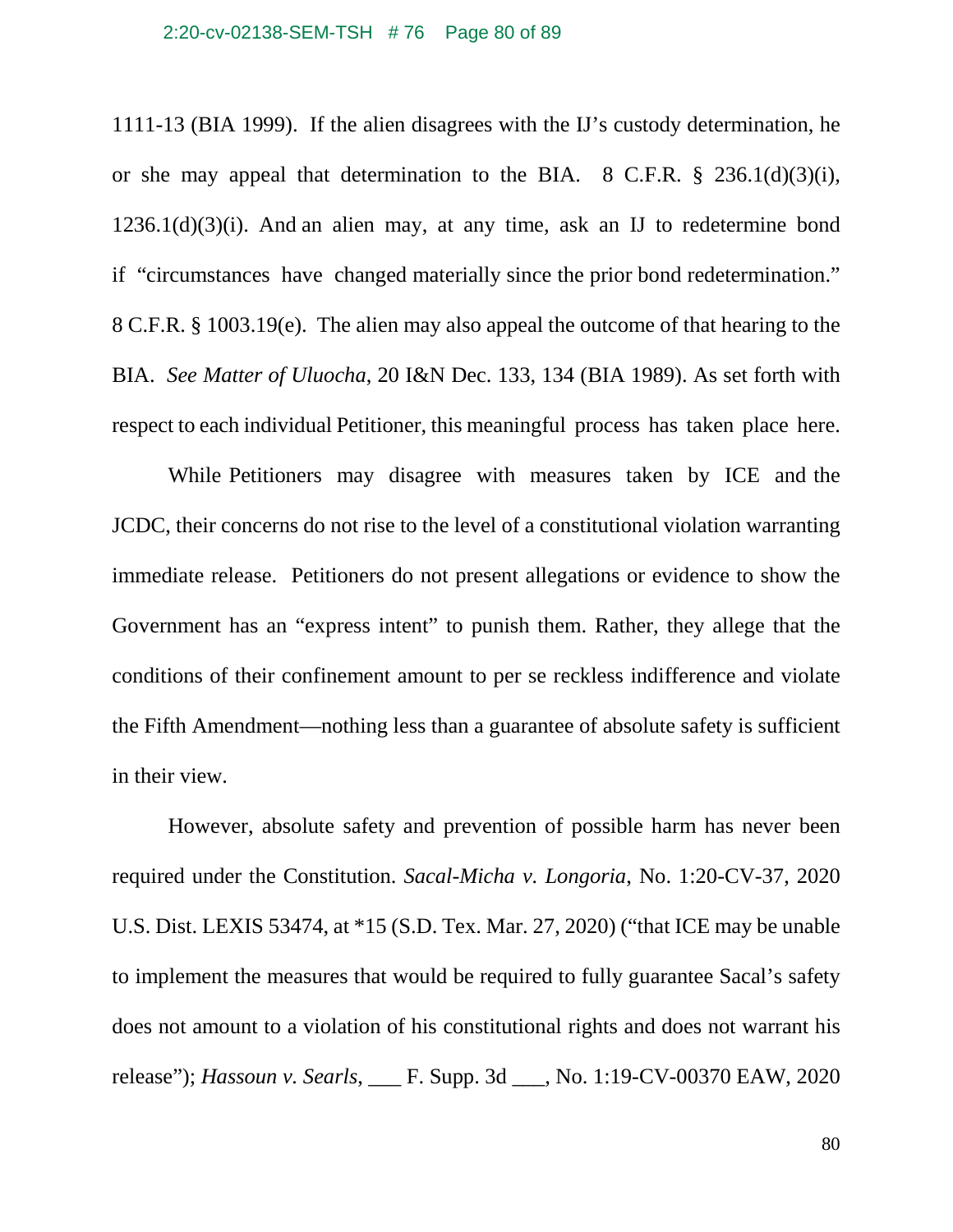#### 2:20-cv-02138-SEM-TSH # 76 Page 81 of 89

WL 1819670, at \*7 (W.D.N.Y. Apr. 10, 2020) ("The fact that Respondent has not been able to eliminate the risk entirely does not establish deliberate indifference to the contrary, despite unprecedented efforts by all levels of government, the public as a whole remains at risk of contracting COVID-19.").

In *Kingsley*, 135 S. Ct. at 2474, the Supreme Court made clear that the due process test for conditions of civil confinement is an objective one based on reasonableness. Inherently, reasonableness has limits. The requirement under the Fifth Amendment that Respondents must provide safe and sanitary conditions to those in custody is not—nor could it be—guarantees against injury or infirmity during custody. While the Government is obliged to make reasonable efforts to provide healthy conditions, detention facilities do not operate in a sphere of strict liability. *Steading v. Thompson*, 941 F.2d 498, 499 (7th Cir. 1991) ("neither negligence nor strict liability is the appropriate inquiry in prison-conditions cases."). Rather, Petitioners must show that Respondents have acted with objective disregard, and that this disregard has caused the conditions in which they are housed to become objectively unreasonable and unsafe. *Kingsley*, 135 S. Ct. at 2473; *see also Carroll v. DeTella*, 255 F.3d 470, 472 (7th Cir. 2001) ("Many Americans live under conditions of exposure to various contaminants. The [Constitution] does not require prisons to provide prisoners with more salubrious air, healthier food, or cleaner water than are enjoyed by substantial numbers of free Americans.") Petitioner is not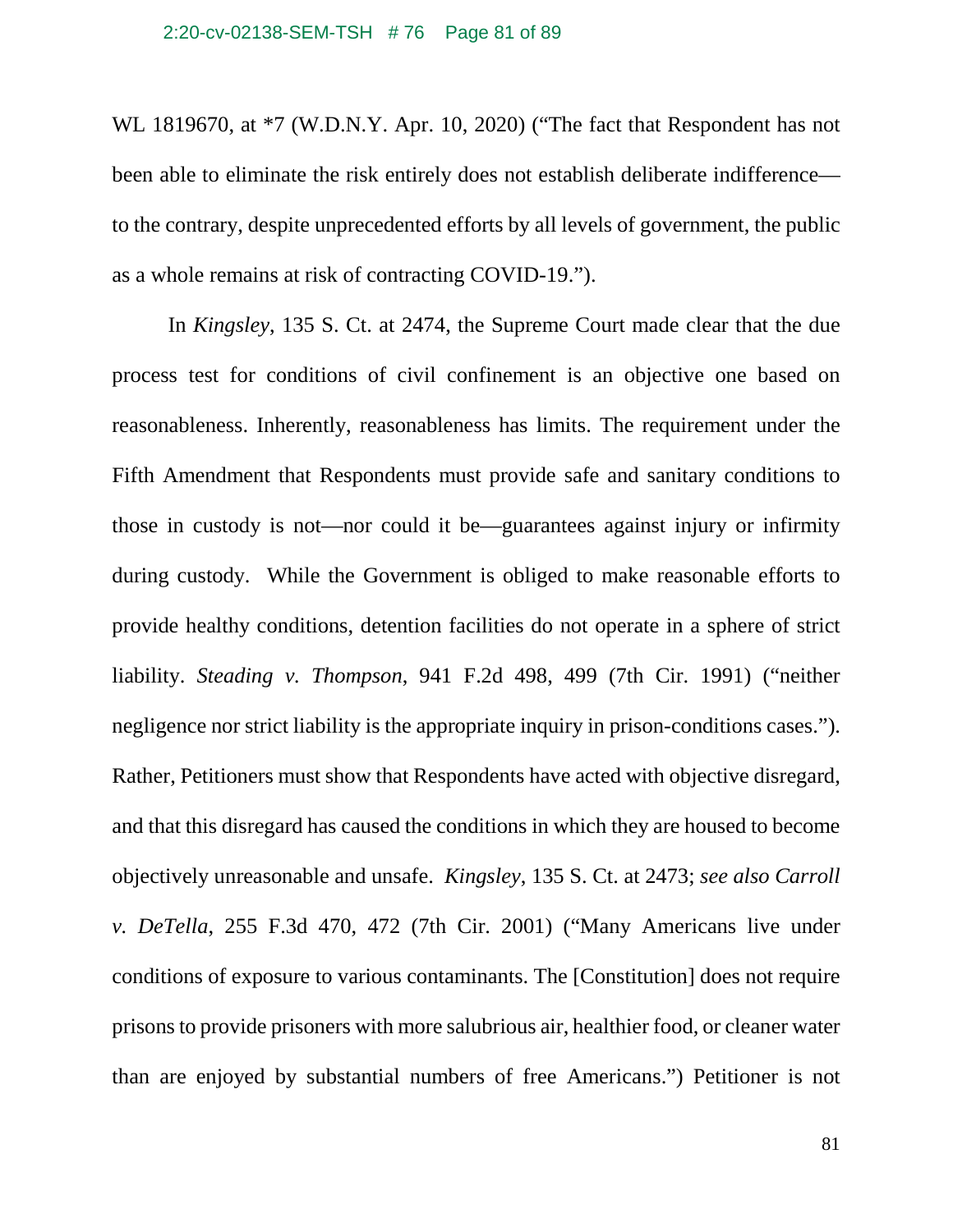#### 2:20-cv-02138-SEM-TSH # 76 Page 82 of 89

relieved of his burden of proof by simply citing to the pandemic. *Sacal-Micha v. Longoria*, No. 1:20-CV-37, 2020 U.S. Dist. LEXIS 53474, at \*15 (S.D. Tex. Mar. 27, 2020); *see also, United States v. Raia*, No. 20-1033 (3rd Cir. Apr. 8, 2020) (precedential) ("the mere existence of COVID-19 in society and the possibility that it may spread to a particular prison alone cannot independently justify compassionate release, especially considering BOP's statutory role, and its extensive and professional efforts to curtail the virus's spread").

The Western District of Washington and the Western District of New York recently dismissed a similar claim filed on behalf of petitioners who alleged that their detention violated the Fifth Amendment due to the COVID-19 global pandemic. *See Dawson v. Asher*, No. 20-0409, 2020 WL 1304557, at \*2 (W.D. Wash. Mar. 19, 2020); *Jones*, 2020 WL 1643857, at \*15. In *Dawson*, the district court found that petitioners failed to demonstrate—as required—that the conditions amounted to punishment of the detainee. *Dawson*, 2020 WL 1304557, at \*2 (*citing Bell*, 441 U.S. at 535). The district court held the following:

- Plaintiffs do not present allegations or evidence to show Defendants have an "express intent" to punish Plaintiffs. (See generally Amended Joint Petition, Doc. 69)
- Preventing detained aliens from absconding and ensuring that they appear for removal proceedings is a legitimate governmental objective. *See Jennings v. Rodriguez*, ––– U.S. ––––, 138 S. Ct. 830, 836, 200 L.Ed.2d 122 (2018); *Demore v. Kim*, 538 U.S. 510, 523, 123 S.Ct. 1708, 155 L.Ed.2d 724 (2003); *Zadvydas v. Davis*, 533 U.S. 678, 690-91, 121 S.Ct. 2491, 150 L.Ed.2d 653 (2001).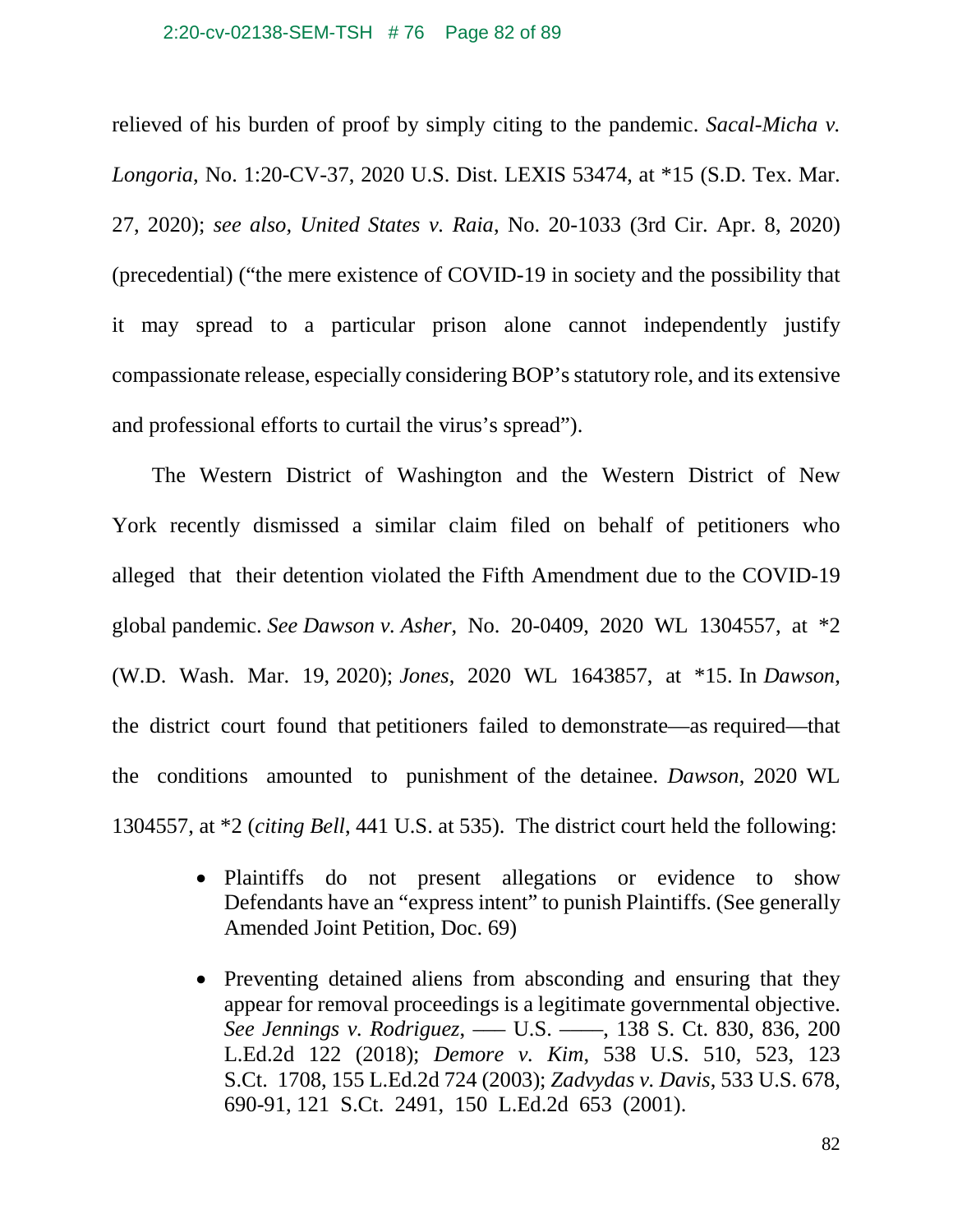• Plaintiffs' current confinement does not appear excessive in relation to that objective.

*Id.* The district court found no authority under which the fact of detention itself becomes an "excessive" condition solely due to the risk of a communicable disease outbreak—even one as serious as COVID-19. *Id.* Stated another way, even though "there is no dispute that the respondents have actual knowledge of the petitioners' serious needs" due to COVID-19, "[t]he question is what the respondents have done with the knowledge." *See Jones*, 2020 U.S. Dist. LEXIS 58368, \*at 26.

In this case, as evident from Chief Kolitwenzew's declarations and testimony, as well as guidance from CDC, ICE and the JCDC have acted on their knowledge and carefully weighed the multitude of public policy issues raised in the petition. Petitioners do not address how either ICE or the JCDC acted with an express intent to punish them or how their current confinement is excessive in relation to the legitimate governmental objective in detaining them. Nor could Petitioners credibly assert such an argument because JCDC has implemented extensive measures to protect its detainees, staff, and the surrounding community from COVID-19.

Petitioners have, on a number of occasions in this case, revealed that their true position is that there are no conditions of confinement whatsoever sufficient to ever justify detention. In other words, Petitioners believe that there is nothing the JCDC can do that will adequately respond to the pandemic and, so long as COVID-19 is a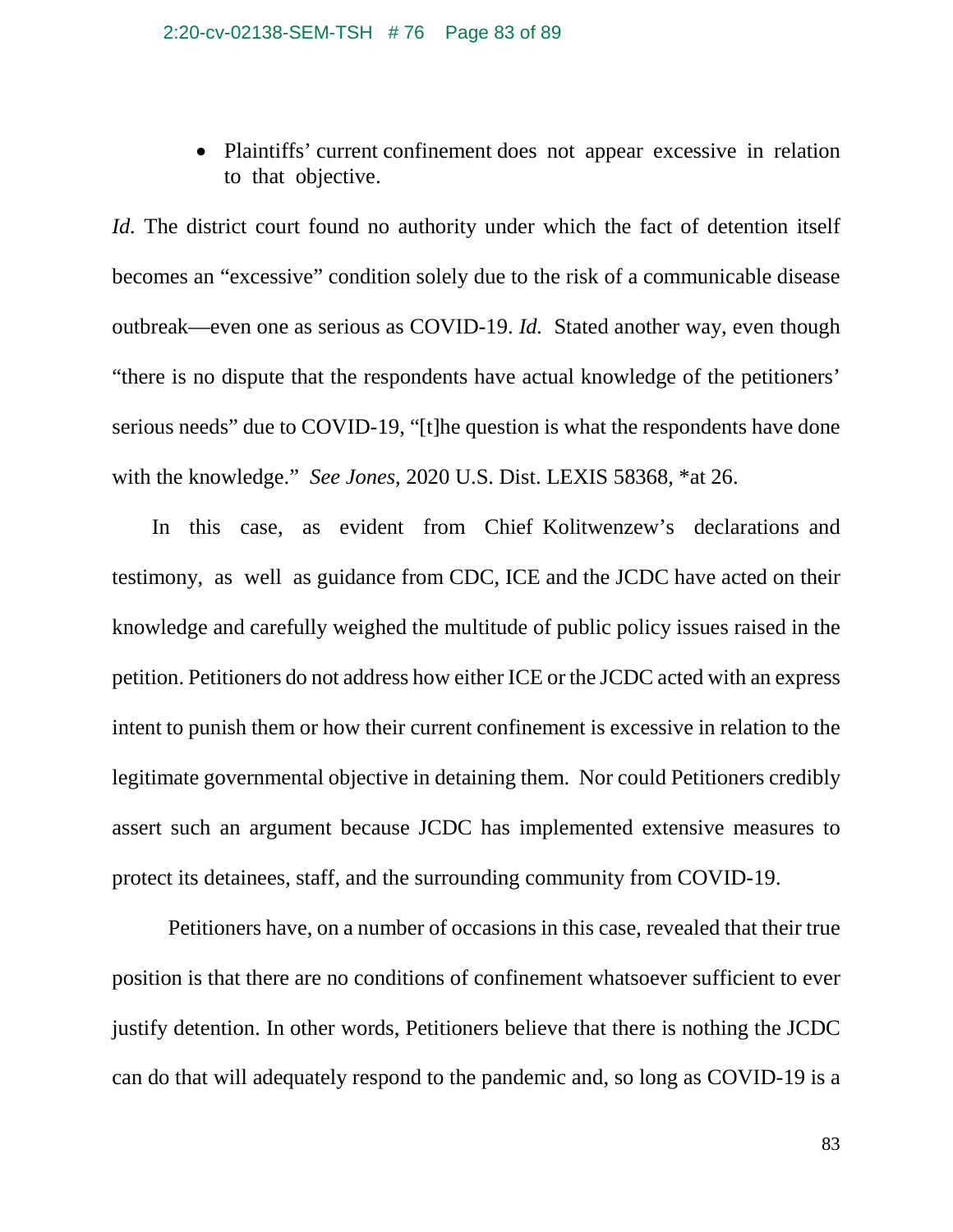#### 2:20-cv-02138-SEM-TSH # 76 Page 84 of 89

worldwide pandemic, they cannot be incarcerated by ICE. Of course, this position is not supported by the CDC or the law.

Applying the *Kingsley* and *Bell* criteria to the facts of this case, the United States has legitimate, non-punitive interests Petitioners' detention that are reasonably related to their continued confinement. Continued detention promotes public safety by protecting the public from the petitioners that have violent and otherwise concerning criminal records, ensures attendance at hearings before the Immigration Courts, facilitates the administration and enforcement of immigration laws, prevents them from absconding in the face of removal, particularly where a final order has been entered, and complies with Congress's determination that detention is appropriate for aliens with their criminal history and immigration statuses. As such, Petitioners' confinement is rationally related to multiple legitimate interests.

Petitioners are in immigration detention because they have violated the laws of the United States and are subject to detention under those laws—in some cases, detention is statutorily mandated based on their criminal history. Consistent with the requirements of due process, their confinement is "rationally related" to a legitimate governmental objective and therefore is not "punishment." *Hubbard v. Taylor*, 399 F.3d 150, 159 (3d Cir. 2005).

The Court next considers whether the current conditions at the JCDC undercut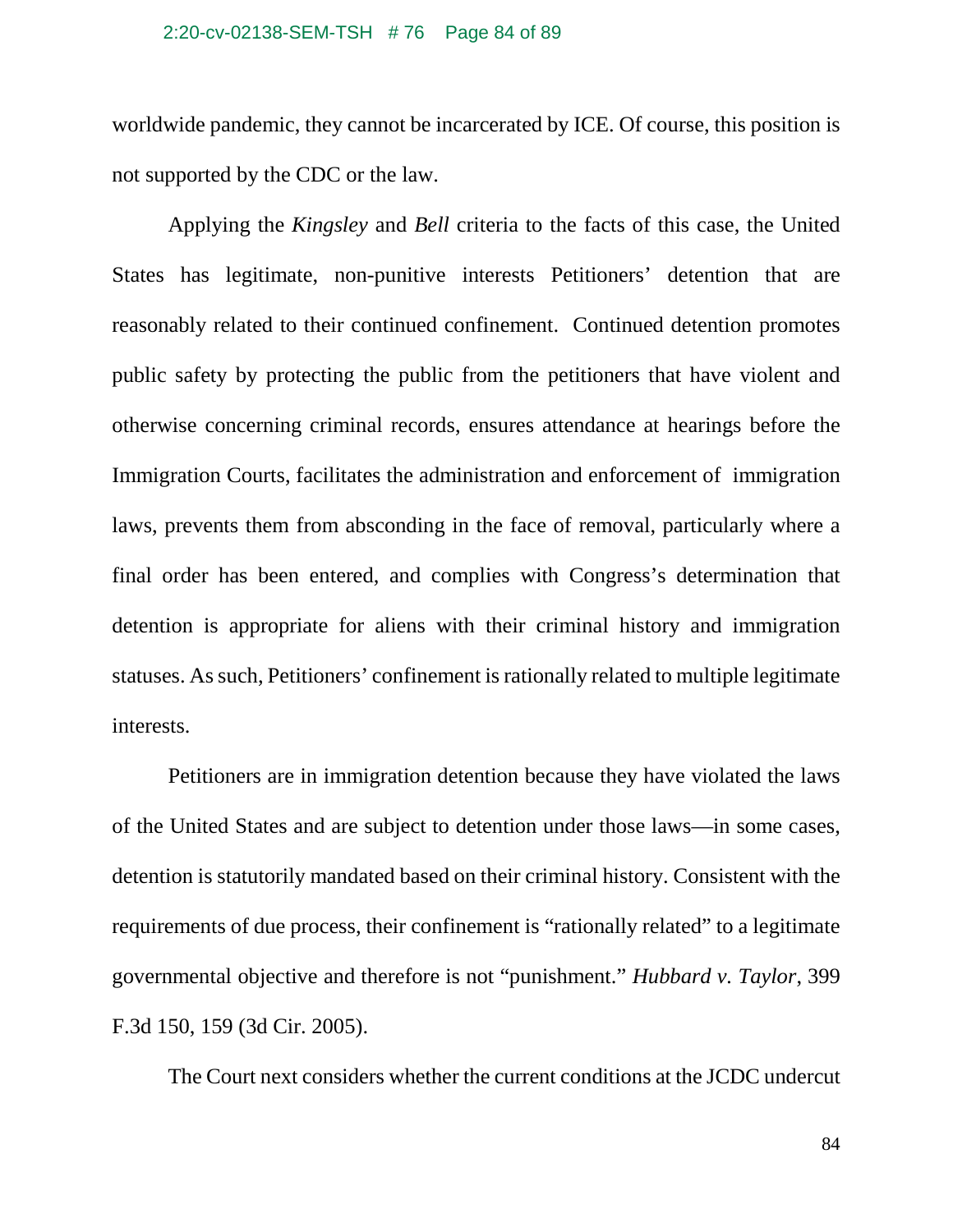#### 2:20-cv-02138-SEM-TSH # 76 Page 85 of 89

this conclusion. *Hubbard*, 538 F.3d at 232. The longer time passes without any incidence of COVID-19 in the JCDC, the less reasonable it is to claim that it will only be a matter of time before COVID-19 decimates the detainee population. Thankfully, that feared outcome has generally not come to pass, largely due to the quick and extensive actions of Chief Kolitwenzew and the JCDC staff.

While the United States is cognizant that some of Petitioners have medical conditions, Petitioners have not credibly demonstrated that ICE and the JCDC are not addressing any legitimate needs. Petitioners' arguments amount, at most, to a difference of opinion in medical judgment. Petitioners may disagree with the type of medical care they have been provided, but such disagreements alone cannot justify their release on an emergent application for release from custody. As the district court in Dawson found, "even if Plaintiffs could show a Fifth Amendment violation, Plaintiffs provide no authority under which such a violation would justify immediate release, as opposed to injunctive relief that would leave Plaintiffs detained while ameliorating any alleged violative conditions within the facility." *Dawson*, 2020 WL 1304557, at \*2.

Any argument that ICE is punishing the detainees simply because it will not release them based on COVID-19 is, however, undercut by the CDC guidelines for correctional and detention facilities. The purpose of the guidelines is to "assist in preparing for potential introduction, spread, and mitigation of COVID-19 in those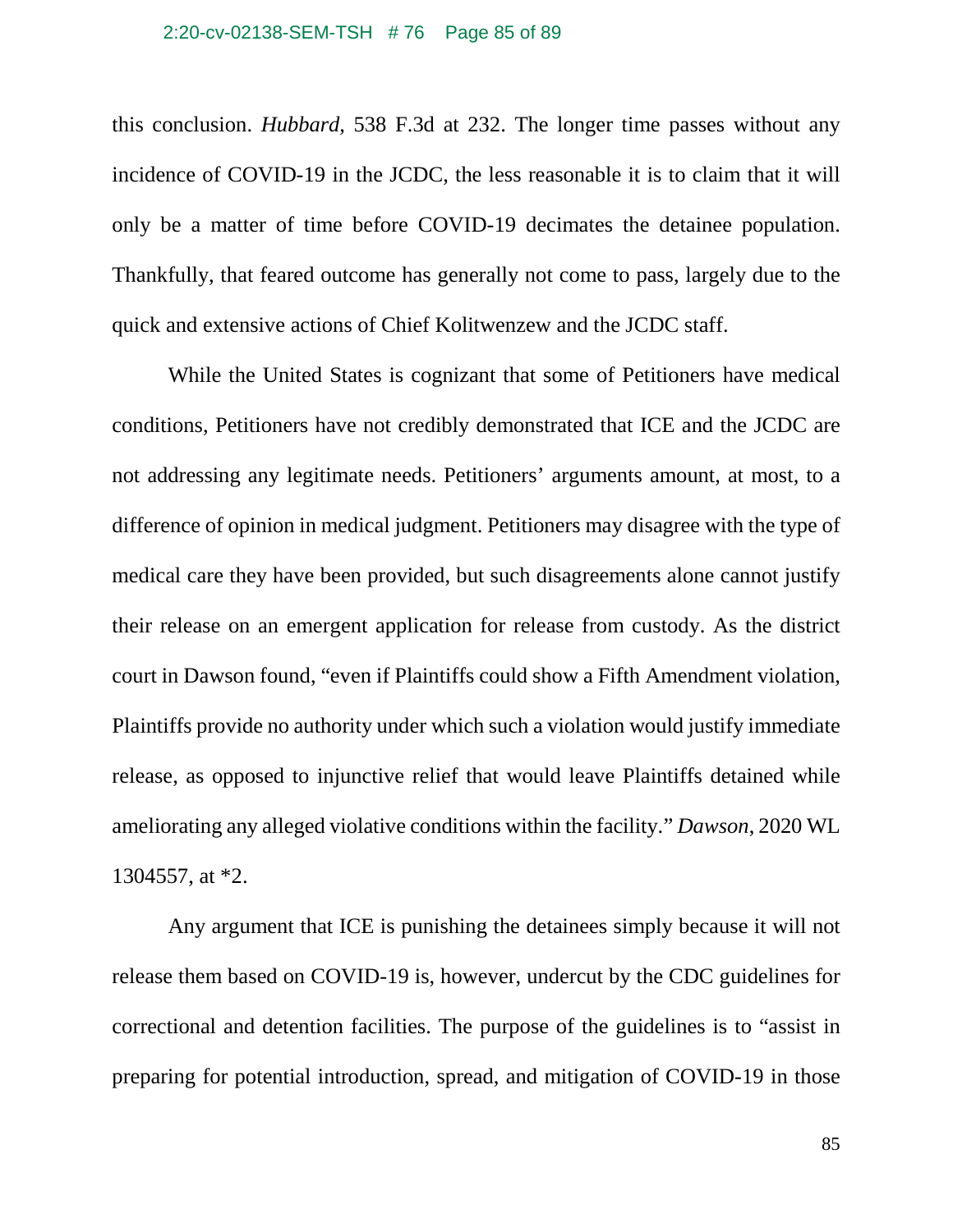facilities." See DOC 29-3, CDC Interim Guidance, at 1. The guidance makes clear that it "may need to be adapted based on individual facilities' physical space, staffing, population, operations, and other resources and conditions." *Id*. Notably, while the guidelines address methods for preventing the introduction of COVID-19 into the facilities, they clearly also contemplate that COVID-19 will likely enter the facilities and address methods for containing the spread of the disease. The CDC does not recommend that a facility release a detainee or inmate as a method of mitigating or stopping the spread of the virus. Even where the number of laboratoryconfirmed positive COVID-19 cases exceeds the available spaces for medical isolation, the CDC guidelines do not recommend release. Instead, in that scenario, the guidelines recommend that the facility prioritize medical isolation for the most vulnerable positive cases of detainees or inmates, i.e., those at higher risk of severe illness from COVID-19. *Id*. at 17.

### **V. Petitioners Should Not Be Released in the Face of Removal**

Moreover, to show that they are entitled to habeas relief and secure release from custody, Petitioners must demonstrate that "there is no significant likelihood of removal in the reasonably foreseeable future." *Zadvydas v. Davis*, 533 U.S. 678, 701 (2001). They cannot meet this burden. In contrast to the petitioners in Tello, Favi, Ruderman, Ochoa, and Herrera-Herrera, these Petitioners have had hearings before the Immigration Court and reviews for release or bond; some have even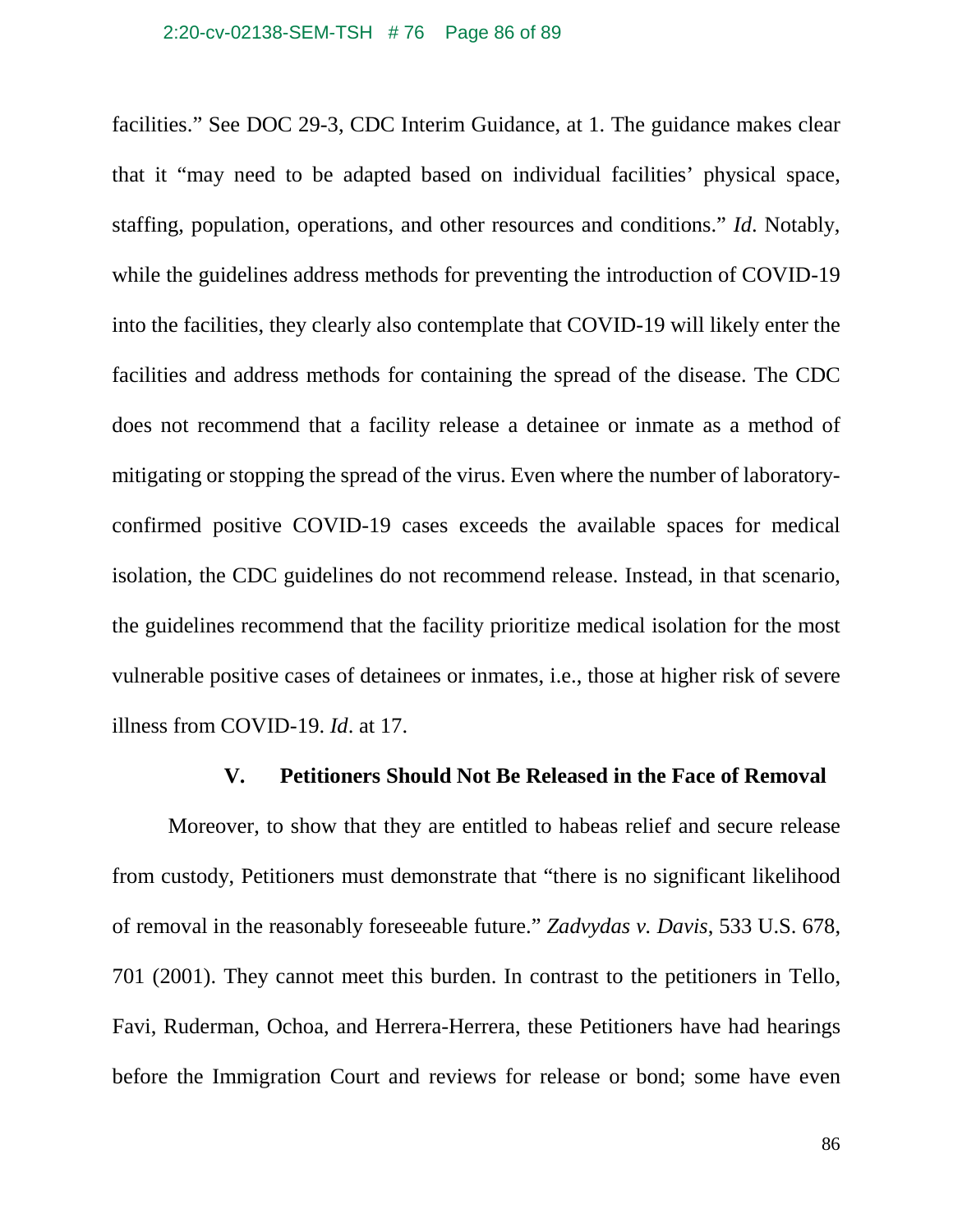progressed completely through the process or to the final step of the process in less than a year and one has even withdrawn all opposition to the process. Despite efforts to stop or delay removal, ICE has secured final orders of removal for Petitioners Gonzalez-Torres, Fatai-Owolabi, and Ibrahim; although ICE is waiting on travel documents for Gonzalez-Torres and Fatai-Owolabi as a result of flight cancellations due to the pandemic, this situation is temporary. ICE has a travel document for Mr. Ibrahim and anticipates removal the week of July 6, 2020. Petitioner Crainic has been ordered removed; if the BIA denies his appeal, the order will become final, and his removal back to Romania will be quickly effectuated. The remaining Petitioners have hearings during the month of July, during which final orders may be entered. In fact, Petitioner Misankov states in his declaration that he expects removal to be initiated during his upcoming hearing on July 13, 2020. Therefore, it is significantly likely that they will be removed in the reasonably foreseeable future. Consequently, detention pending removal is lawful. *See Zadvydas*, 533 U.S. at 701.

### **CONCLUSION**

Petitioners seek immediate release from their lawful detention at the JCDC. To accomplish this, Petitioners ask the Court to overlook their various criminal histories, which include a gang affiliation, conviction for torturing animals while threating to "chop" up a woman, and crimes of dishonesty. They ask the Court to overlook their various immigration histories that include final orders or removal or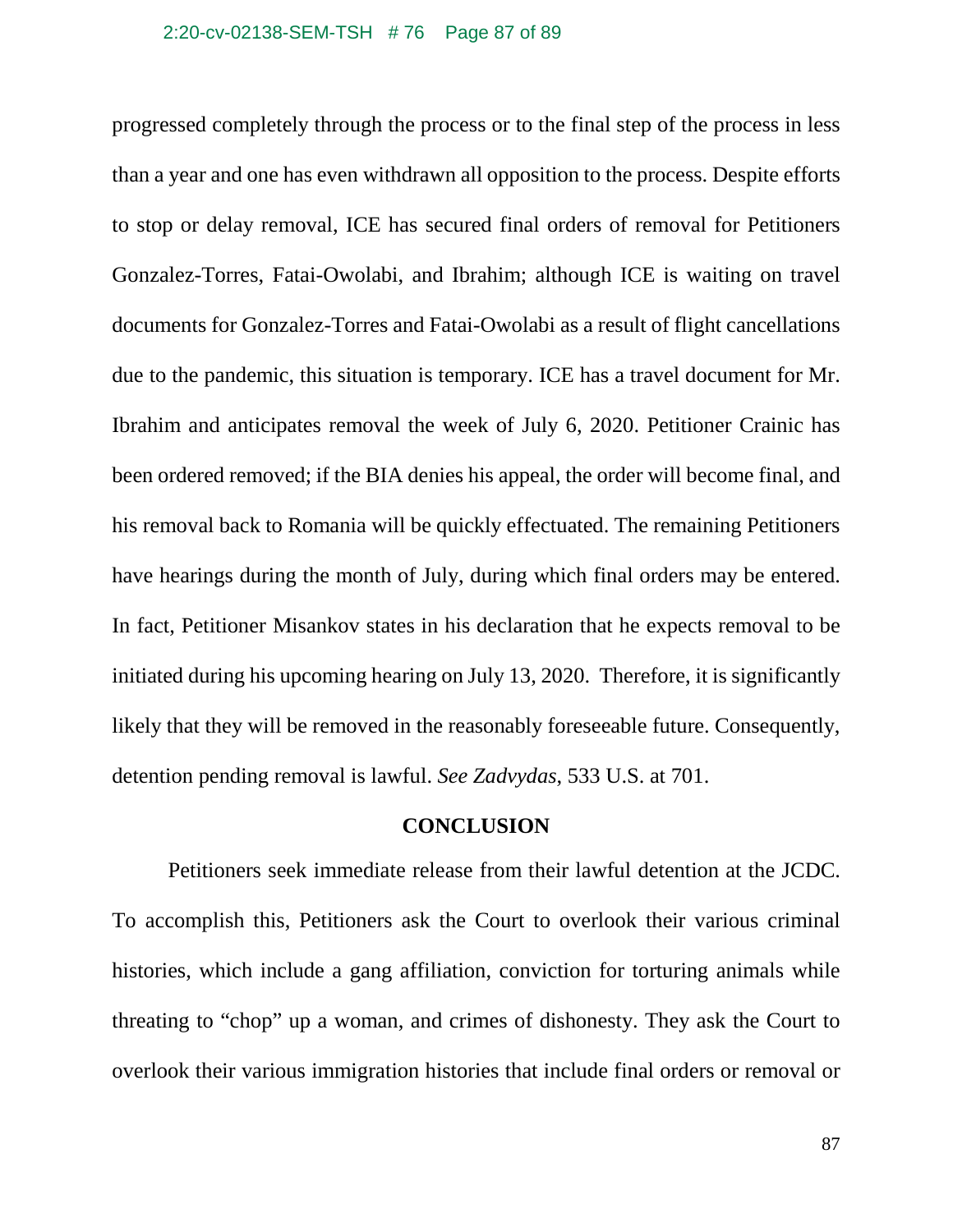imminent removals. And they ask the Court to conclude that the JCDC has recklessly disregarded their conditions and the pandemic despite the JCDC having taken numerous and significant measures such as reducing its population by 80%, implementing social distancing, spreading cell assignments, and providing facemasks. On this record, the Court should deny their petitions in their entirety and award no relief.

Respectfully submitted:

JOHN C. MILHISER *United States Attorney*

By: s/Kimberly A. Klein

Kimberly A. Klein Assistant United States Attorney United States Attorney's Office 211 Fulton Street Peoria, IL 61602 Telephone: 309-671-7050 Fax: 309-671-7259 Email: [kimberly.klein@usdoj.gov](mailto:kimberly.klein@usdoj.gov)

s/Joshua I. Grant

Joshua I. Grant Assistant United States Attorney United States Attorney's Office 318 S. Sixth Street Springfield, Illinois 62701-1806 Phone: (217) 492-4450 Fax: (217) 492-4512 Email: [joshua.grant@usdoj.gov](mailto:joshua.grant@usdoj.gov)